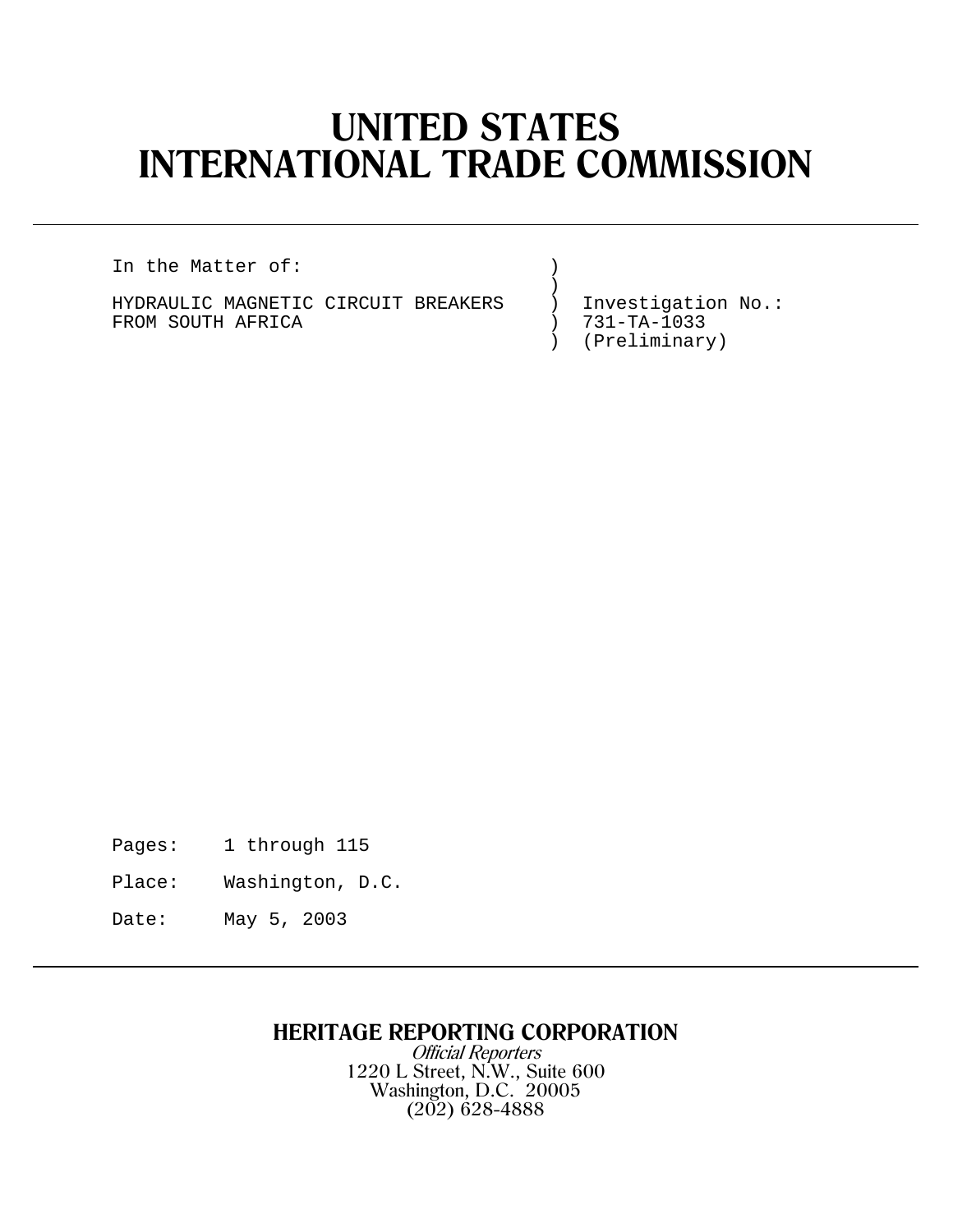THE UNITED STATES INTERNATIONAL TRADE COMMISSION

In the Matter of: (1) ) and the contract of  $\mathcal{L}$ HYDRAULIC MAGNETIC CIRCUIT BREAKERS ) Investigation No.: FROM SOUTH AFRICA ) 731-TA-1033 ) (Preliminary)

> Monday, May 5, 2003

Room 101 U. S. International Trade Commission 500 E St., SW Washington, D.C.

The conference commenced, pursuant to Notice, at

9:30 a.m., before the United States International Trade Commission, ROBERT CARPENTER, Presiding.

#### APPEARANCES:

On behalf of the International Trade Commission:

Staff: ROBERT CARPENTER, Commission's Director of

Investigations

JAMES McCLURE, Supervisory Investigator FRED RUGGLES, Investigator MICHAEL DIEHL, Attorney/Advisor GERRY BENEDICT, Economist DAVID BOYLAND, Accountant JOHN KITZMILLER, Industry Analyst

ADDITIONAL APPEARANCES:

IN SUPPORT OF THE IMPOSITION OF ANTIDUMPING DUTIES:

DENNIS KARR President and Chief Executive Officer Airpax Corporation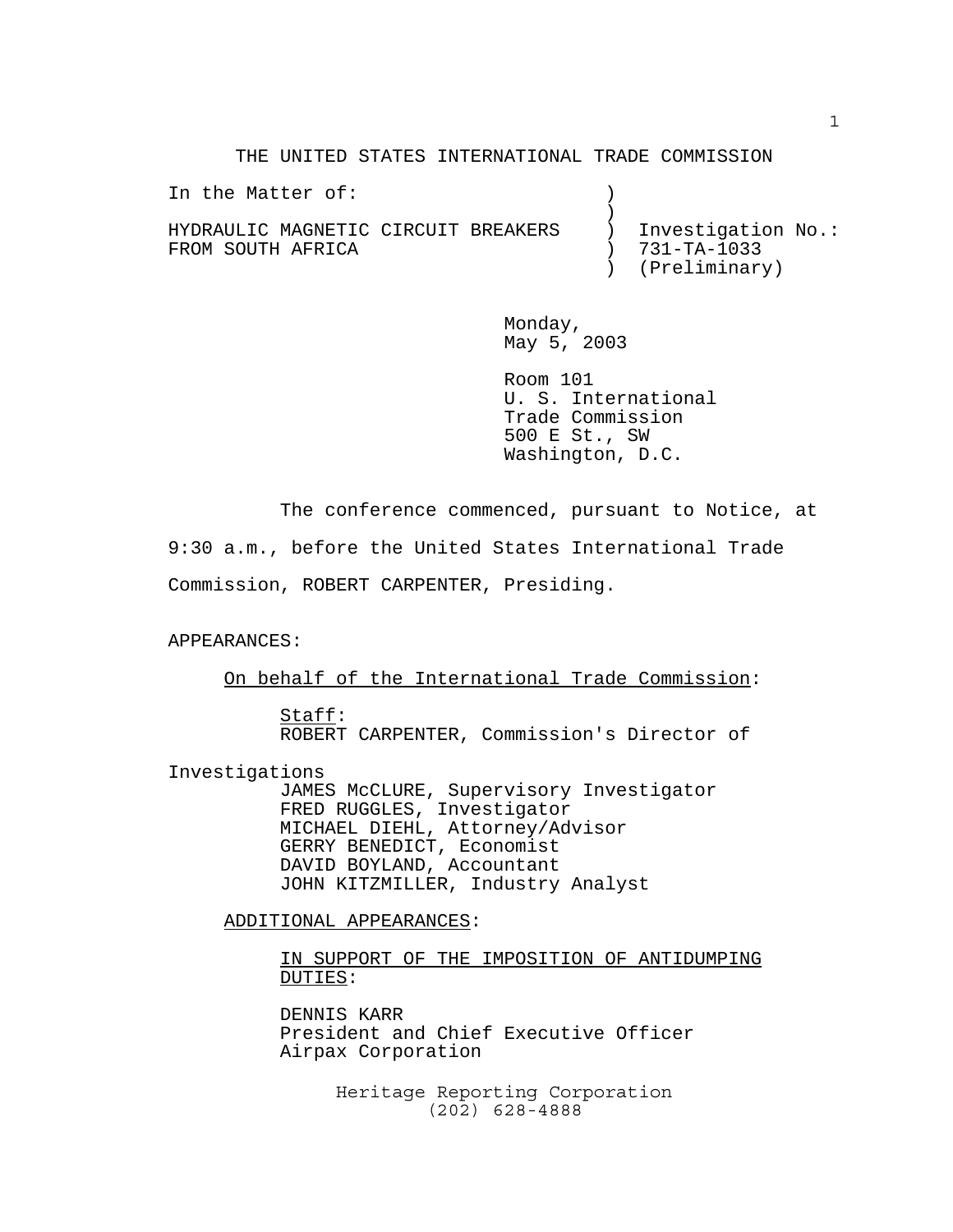APPEARANCES: (Continued)

IN SUPPORT OF THE IMPOSITION OF ANTIDUMPING DUTIES:

MICHAEL V. RABASCA Vice President and Chief Executive Officer Airpax Corporation

STEVEN A. McDONALD Executive Vice President and General Manager Airpax Corporation

MARK S. ZOLNO, Of Counsel Katten, Muchin, Zavis, Roseman Washington, D.C.

JOHN P. SMIRNOW, Of Counsel Katten, Muchin, Zavis, Rosenman Washington, D.C.

 MYRON PAUL BARLOW, Of Counsel Katten, Muchin, Zavis, Rosenman Washington, D.C.

IN OPPOSITION TO THE IMPOSITION OF THE ANTIDUMPING DUTIES:

 HELMUTH H. FISCHER Managing Director CBI, Inc.

CHRIS OLIVER Sales and Marketing Manager CBI, Inc.

TERRY GRILLS Vice President and General Manager CBI, Inc.

JAMES URIE Director of Application Engineering CBI, Inc.

JOHN M. TREMAINE Chief Executive Officer Q-Tran, Inc.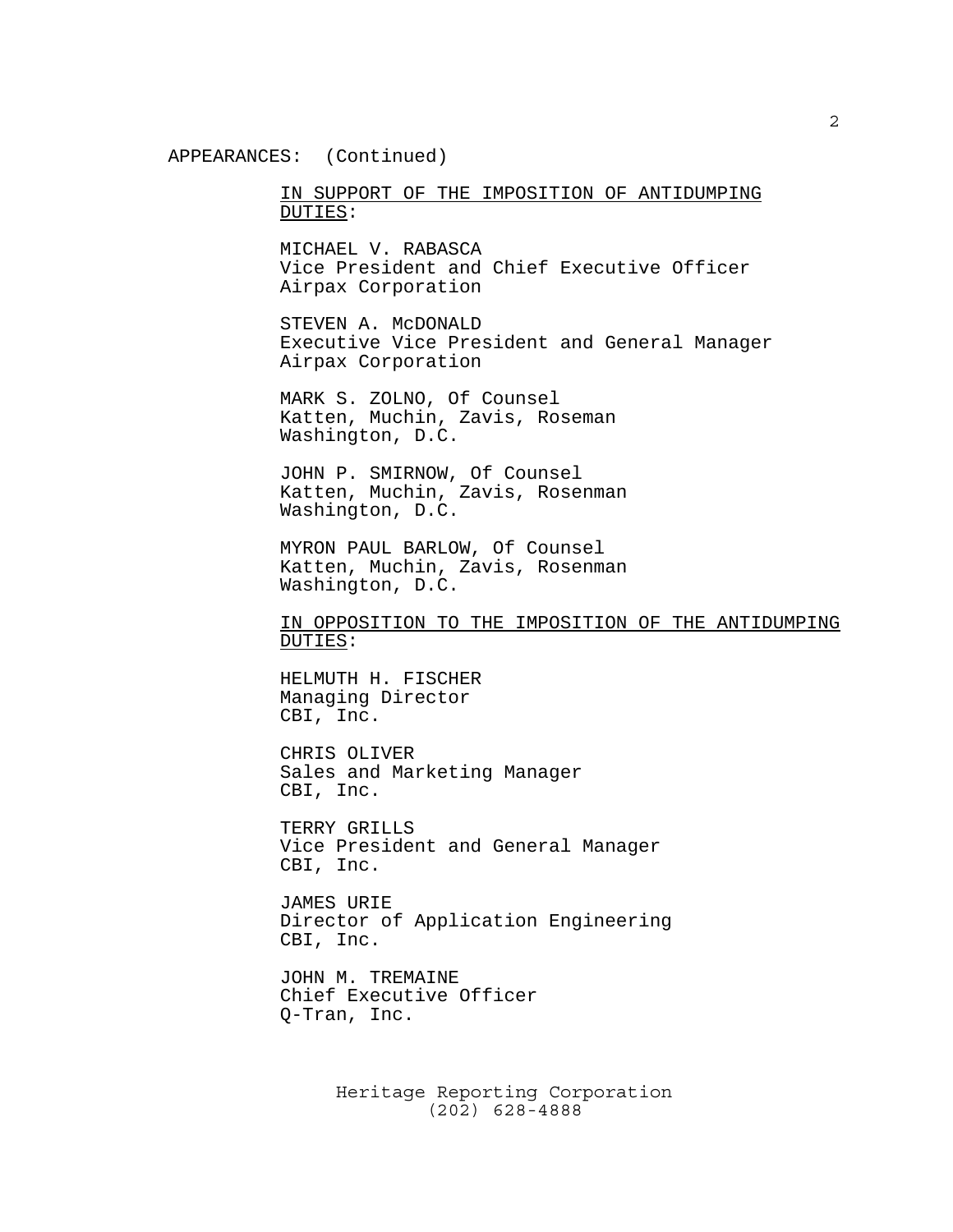#### APPEARANCES: (Continued)

#### IN OPPOSITION TO THE IMPOSITION OF THE ANTIDUMPING DUTIES:

BRUCE MALASHEVICH Economist Economic Consulting Services, LLC

WILLIAM SILVERMAN, Of Counsel Hunton & Williams Washington, D.C.

RICHARD P. FERRIN, Of Counsel Hunton & Williams Washington, D.C.

JAMES R. SIMOES, Of Counsel Hunton & Williams Washington, D.C.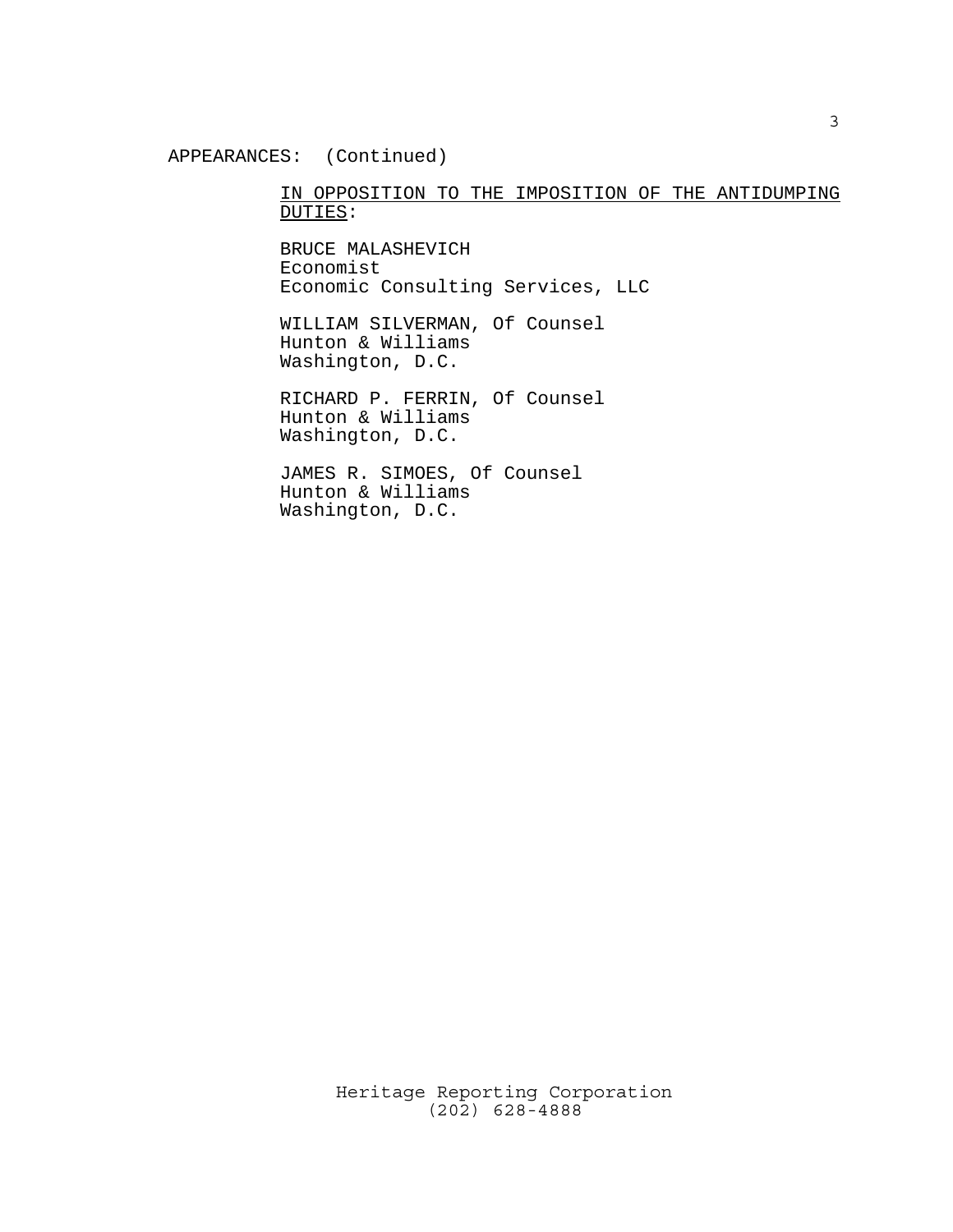### I N D E X

PAGE

| OPENING STATEMENT OF MR. CARPENTER                                                                      | 5  |
|---------------------------------------------------------------------------------------------------------|----|
| STATEMENT OF JOHN P. SMIRNOW, OF COUNSEL<br>KATTEN, MUCHIN, ZAVIS, ROSENMAN                             | 7  |
| TESTIMONY OF MICHAEL V. RABASCA,<br>VICE PRESIDENT AND CHIEF EXECUTIVE OFFICER,<br>AIRPAX CORPORATION   | 21 |
| TESTIMONY OF STEVEN A. MCDONALD,<br>EXECUTIVE VICE PRESIDENT AND GENERAL MANAGER,<br>AIRPAX CORPORATION | 8  |
| TESTIMONY OF HELMUTH H. FISCHER,<br>MANAGING DIRECTOR, CBI, INC.                                        | 58 |
| TESTIMONY OF CHRIS OLIVER, SALES AND MARKETING<br>MANAGER, CBI, INC.                                    | 93 |
| TESTIMONY OF JOHN M. TREMAINE,<br>CHIEF EXECUTIVE OFFICER, 72<br>O-TRAN, INC.                           |    |
| TESTIMONY OF BRUCE MALASHEVICH,<br>ECONOMIST,<br>79<br>ECONOMIC CONSULTING SERVICES, LLC                |    |
| TESTIMONY OF WILLIAM SILVERMAN, OF COUNSEL,<br>HUNTON & WILLIAMS                                        | 53 |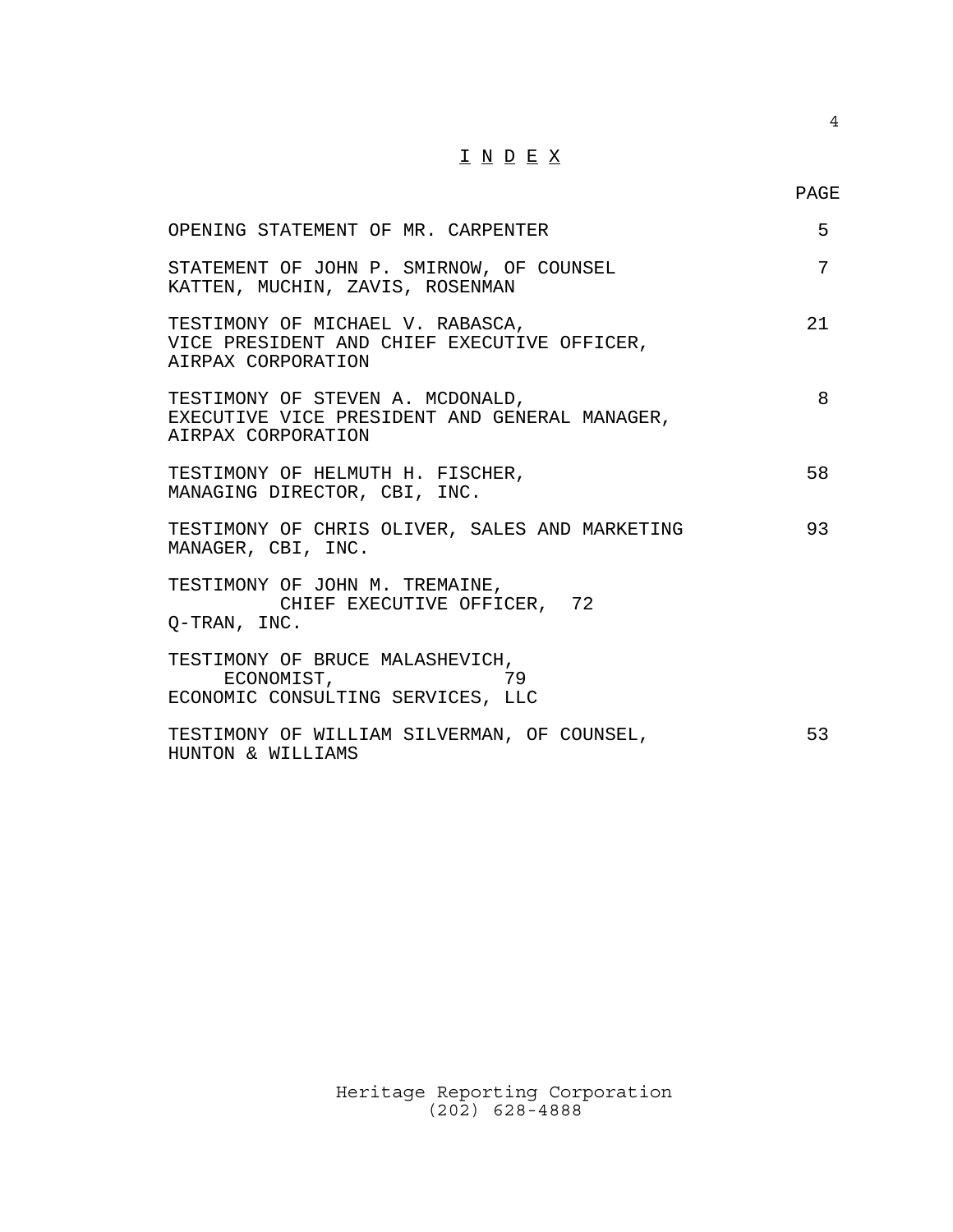1 P R O C E E D I N G S (9:30 a.m.) MR. CARPENTER: Good morning and welcome to the United States International Trade Commission's conference in connection with the preliminary phase of antidumping investigation No. 731-TA-1033 concerning imports of hydraulic magnetic circuit breakers from South Africa. My name is Robert Carpenter. I am the Commission's Director of Investigations and I will preside at this conference. Among those present from the Commission staff are from my far right: Jim McClure, the supervisory investigator; Fred Ruggles, the investigator; on my left, Michael Diehl, the attorney/advisor; Gerry Benedict, the economist; John Kitzmiller, the industry analyst, and David Boyland, the accountant. The purpose of this conference is to allow you to present your views with respect to the subject matter of the investigation in order to assist the Commission in determining whether there is a reasonable indication that a

 U.S. industry is materially injured or threatened with material injury by reason of imports of the subject merchandise.

 Individuals speaking in support of and in opposition to the petition each have one hour to present their views. Those in support of the petition will speak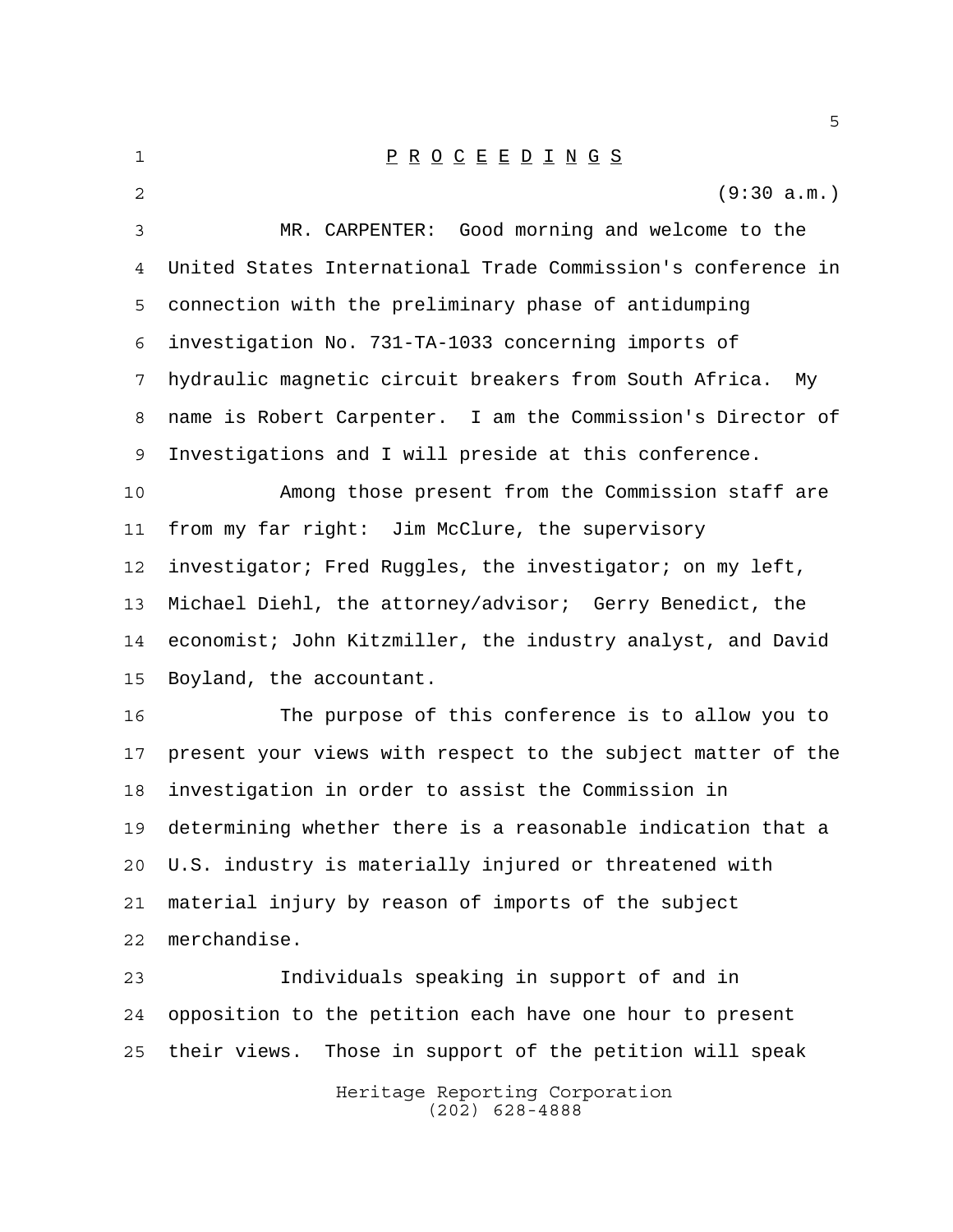first. The staff will ask questions of each panel after their presentation, but no questions from opposing parties will be permitted. At the conclusion of the statements from both sides, each side will be given 10 minutes to rebut opposing statements and make concluding remarks.

 This conference is being transcribed and the transcript will be placed in the public record of the investigation. Accordingly, speakers are reminded not to refer in their remarks to business proprietary information, and to speak directly into the microphones. Copies of the transcript may be ordered by filling out a form which is available from the stenographer.

 You may submit nonconfidential documents or exhibits during the course of your presentation. These will be accepted as conference exhibits and incorporated into the record as attachments to the transcript.

 Speakers will not be sworn in. However, you are reminded of the applicability of 18 USC 1001 to false or misleading statements, and to the fact that the record of this proceeding may be subject to court review if there is an appeal.

 Finally, we ask that you state your name and affiliation for the record before you beginning your presentation.

Are there any questions?

Heritage Reporting Corporation (202) 628-4888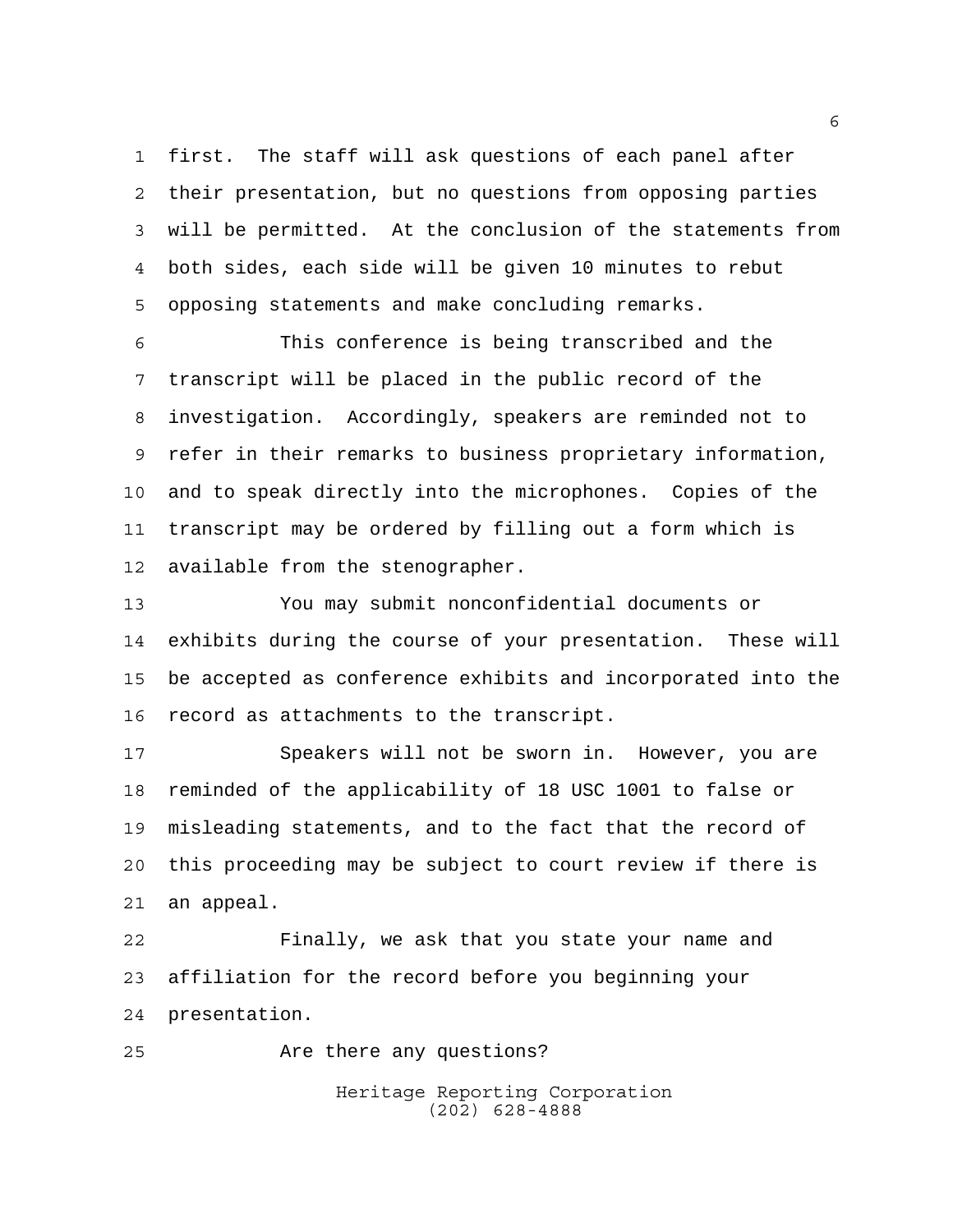(No response.)

 MR. CARPENTER: If not, Mr. Smirnow, please begin. MR. SMIRNOW: Thank you. Good morning, Mr. Chairman, members of the Commission's investigative team. My name is John Smirnow and I'm with the law firm of Katten, Muchin, Zavis, Rosenman.

 I appear before you today on behalf of the sole domestic hydraulic magnetic producer, Airpax. We will also refer to these products today as HMCBs or hydraulic magnetics.

 With me today are Dennis Karr, Airpax's president and CEO; Mike Rabasca, Airpax's chief financial officer; Steven McDonald, Airpax's executive vice president and general manager; and Mark Zolno and Myron Barlow also of Katten, Muchin, Zavis, Roseman.

 You will hear presentations today from Steve McDonald, who will address like product, volume and price issues, and Mike Rabasca, who will discuss export sales by the sole South African produce of HMCBs, Circuit Breakers Industries, Limited, and imports by this company's related U.S. subsidiary, CBI, Inc., which collectively we will refer to these two entities as CBI.

 Mr. Rabasca will also address the adverse impacts CBI's imports have had on U.S. HMCB production, as will as the imminent threat of injury these imports pose. I will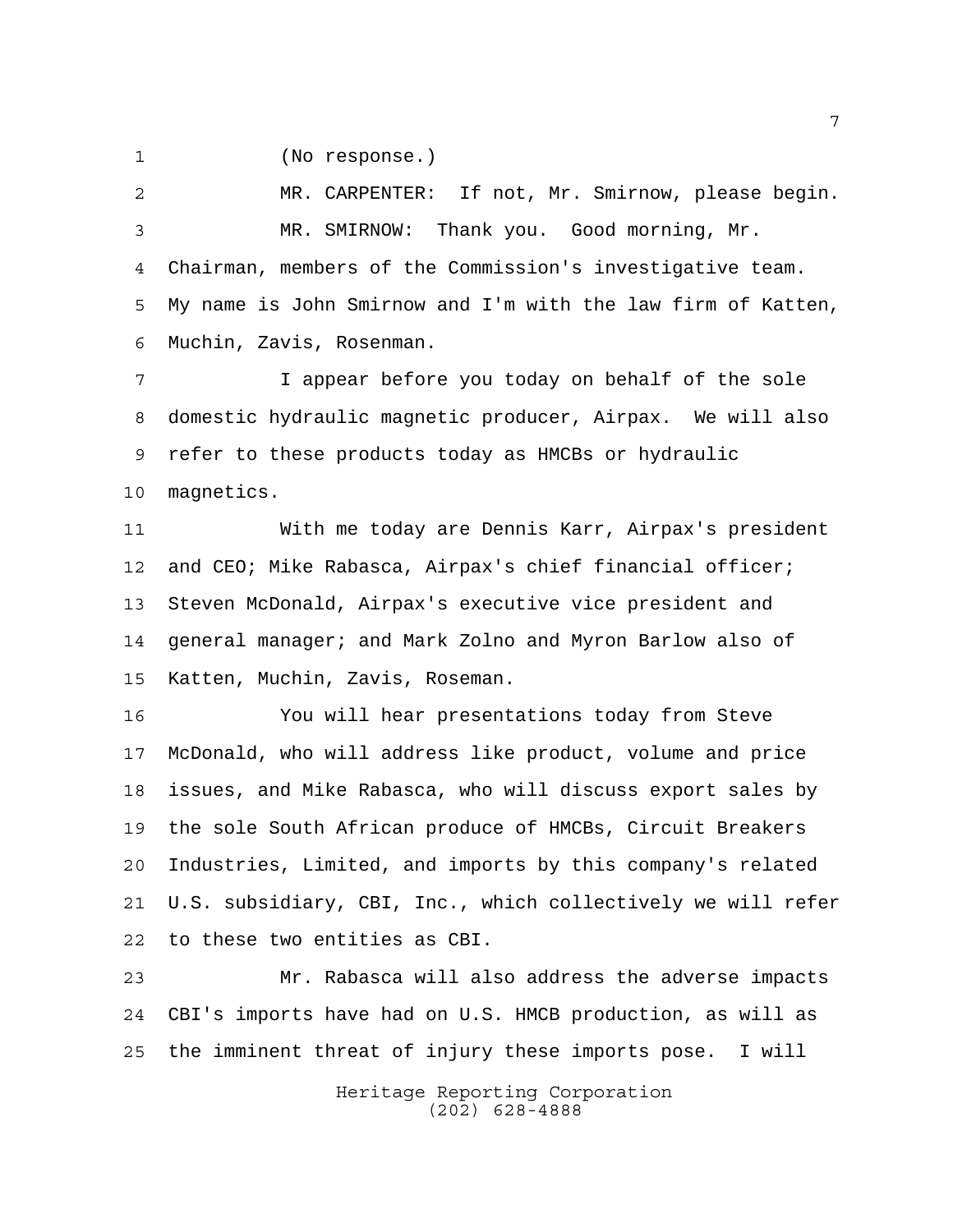then conclude our presentation with a brief discussion of an antidumping duty determination issued by the South Africa Board on Tariffs and Trade with respect to industry circuit breakers from France, Italy, Spain and Japan.

 As you may be aware, in a submission last week to the U.S. Department of Commerce CBI relied upon this report to support its contention that the domestic like product should be expanded beyond the proposed scope of this investigation to include full and thermal magnetic circuit breakers. As I will discuss later, we believe the Board of Tariffs and Trade Report is irrelevant to the current proceedings.

 Before we begin with Mr. McDonald's presentation, I would also like to underscore the ITC's statutory mandate that the impact of dumped imports be considered only in the context of U.S. domestic production. Our Mexican HMCBs operations should therefore not factor into the Commission's analysis in this investigation.

 The fact that our Mexican operations are also being harmed by CBI's dumping in the U.S. market should in no way negate the fact that the domestic industry is materially injured by reason of subject imports.

We now turn to Mr. McDonald.

 MR. McDONALD: Good morning, Mr. Chairman and members of the Commission's investigative team. My name is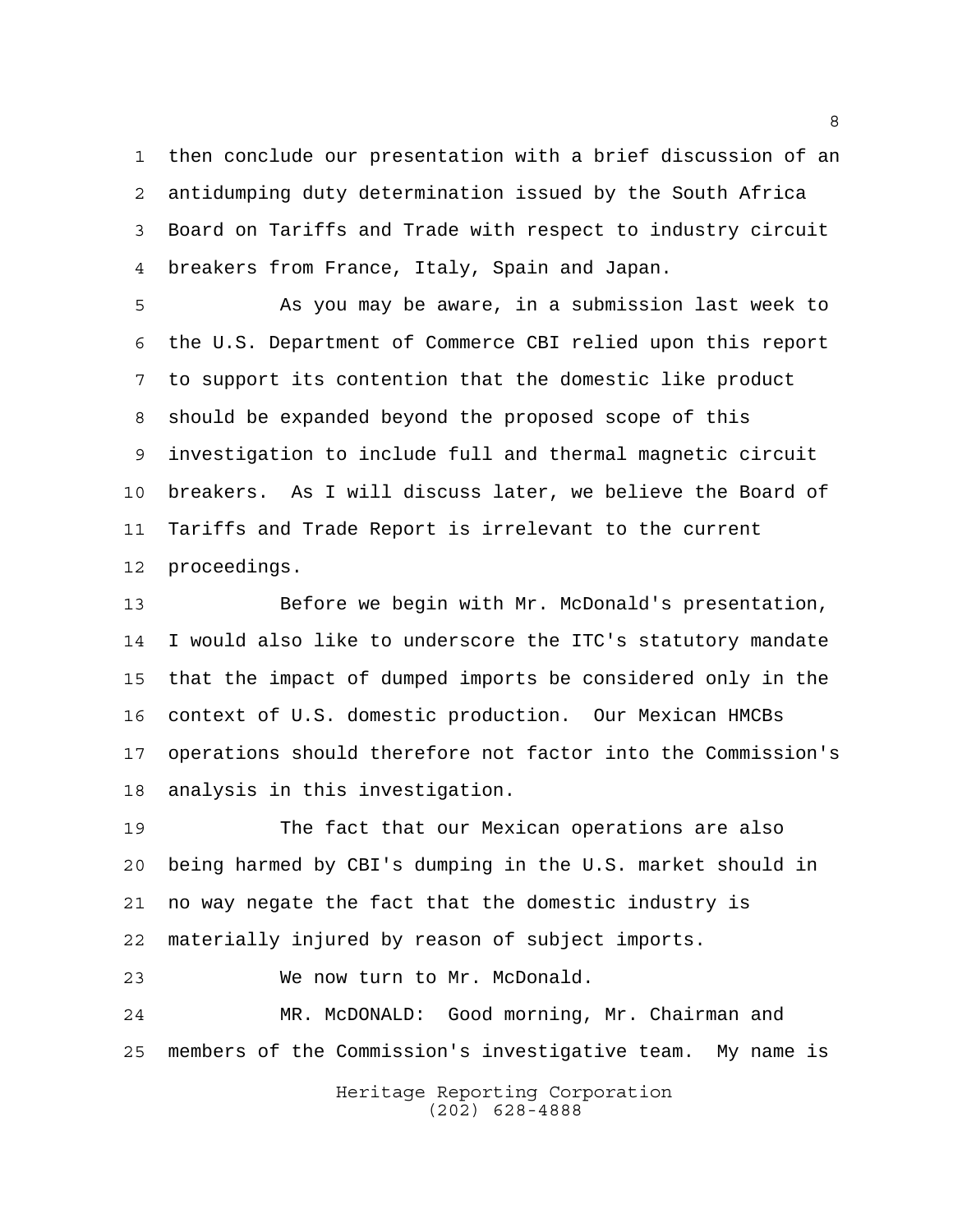Steve McDonald and I am the executive vice president and general manager for the Power Protection Products Division of Airpax.

 I would first like to thank you for the opportunity to testify here today in support of Airpax's antidumping duty petition. As Mr. Smirnow has stated, my testimony this morning will focus on like products and the role of subject imports in the U.S. market, including a discussion on volume and price effects.

 As background, I have worked in the circuit breaker industry for 20 years, and all of these years with Airpax. I therefore have personal knowledge regarding all aspects of HMCB production and sales in the North American market.

 I would now like to walk through what I understand to be the six factors the Commission traditionally relies on in determining which domestic products like the hydraulic magnetic circuit breakers imported from South Africa. I have brought some samples and displays that may be helpful.

 In front of me I have got five different breakers which within the industry are representative of different frame sizes; the smallest being a B frame which Airpax would sell; C, the next largest; D, E, and F. We offer numerous configurations, but they typically will fall within one of those frame sizes.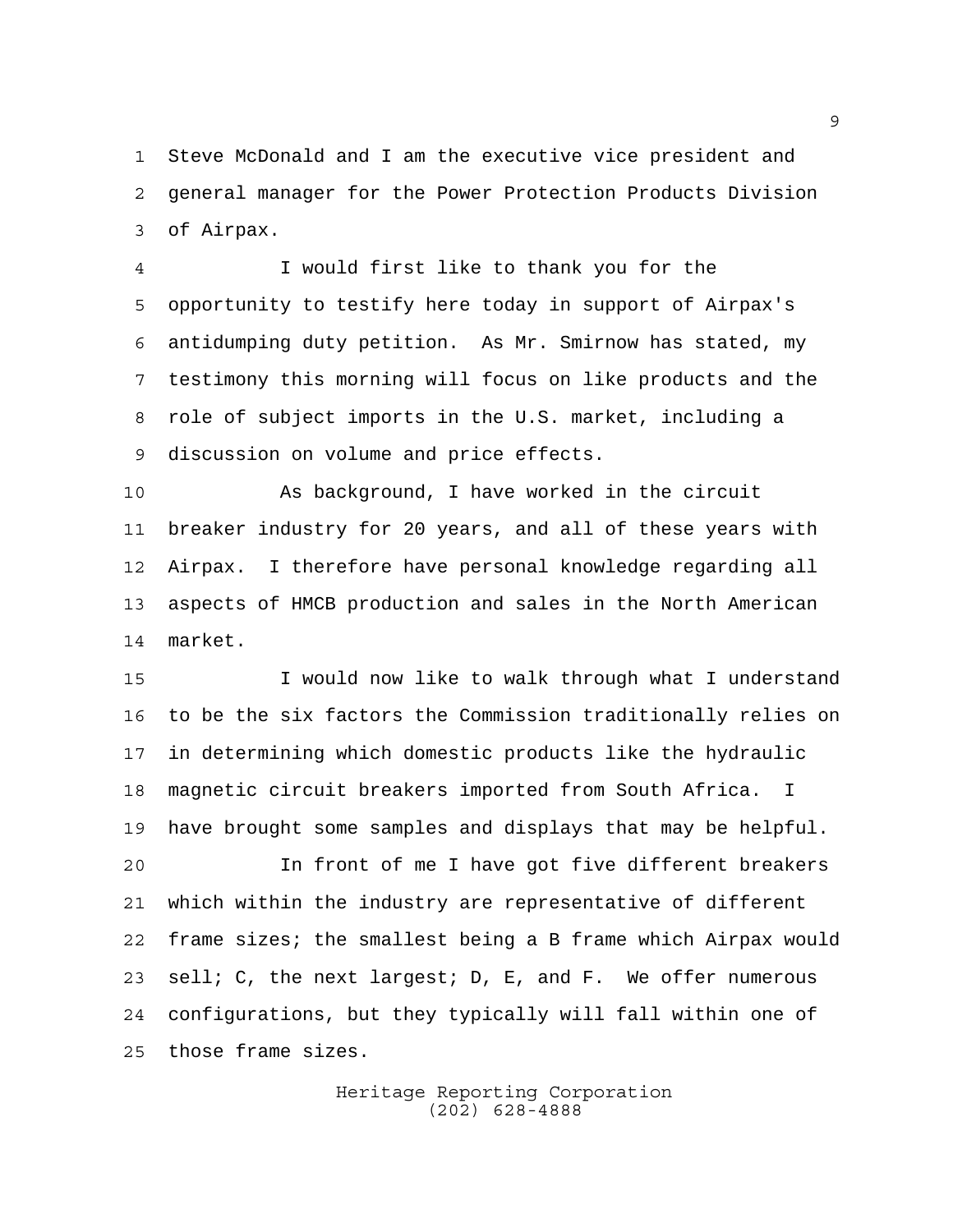The types of circuit breakers that are in the market are the hydraulic magnetic circuit breakers which have numerous components and a key feature of the hydraulic magnetic over two others is the component which we call a delay tube assembly.

 The delay tube assembly will fit within the circuit breaker and run through the center of the coil. It's sensing an overcurrent place and protecting overcurrent situations in that when too much current is going to a piece of equipment there is a magnetic flux generated around that coil, and this green portion of this delay tube will begin to rise. That's where the hydraulics and the magnetics join forces. When it goes to the top the magnetics fully are energized. The blue moving component comes down and the mechanism will collapse, allowing the contacts to cease, so it's a hydraulic in the movement of the synthetic -- the components within the synthetic work that we inject within this delay assembly and hydraulic magnetic, because the magnetic kicks the mechanism out.

 Differing are the thermal magnetic circuit breakers and the thermal circuit breakers, and I will detail some of the differences as I continue.

 MR. CARPENTER: Do you happen to know if we have copies of the charts you are holding up? Or if not, could you submit those to your post --

> Heritage Reporting Corporation (202) 628-4888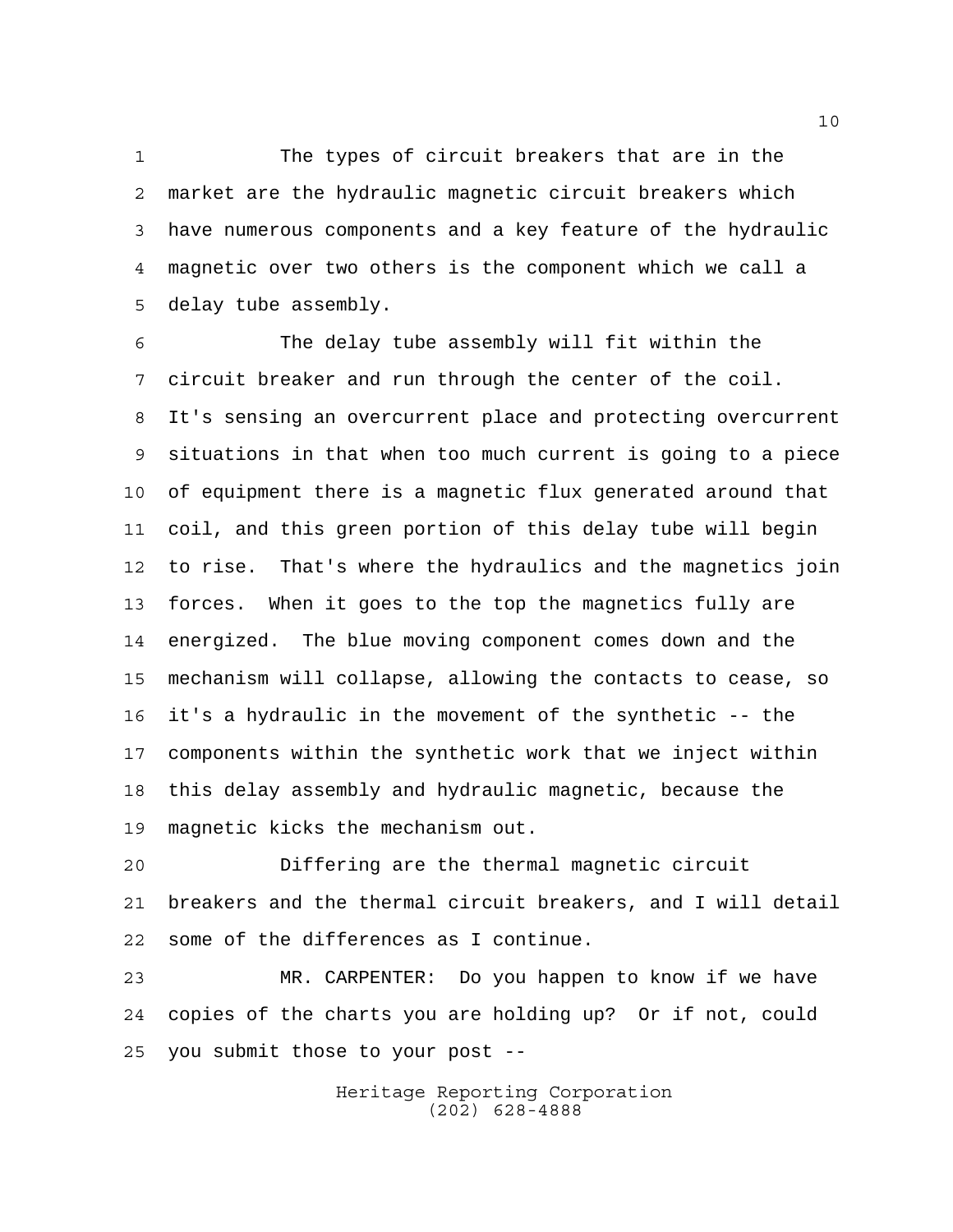MR. SMIRNOW: We can provide those in our post-conference submission.

 MR. CARPENTER: Okay. But you don't happen to have any with you right now, do you?

 MR. SMIRNOW: Other than this copy, no, we don't. MR. CARPENTER: Okay, thank you.

 MR. SMIRNOW: We could supply these for the record.

 MR. CARPENTER: That's okay. What I would prefer you to do, if you could put them on the table there so respondents could take a look at them, and then you could submit copies in your brief.

13 MR. SMIRNOW: Okay.

MR. CARPENTER: Thank you.

 MR. McDONALD: As general manager for the hydraulic magnetic business, I personally review hundreds of quotes each year. As we're competing in the marketplace for such quotes, our competition is always limited to other hydraulic magnetic circuit breaker manufacturers.

 In this context, hydraulic magnetics possess physical characteristics and uses distinct from either thermal or thermal magnetic circuit breakers. I would like to share eight examples of these differences.

 First, and the most important distinguishing features, hydraulic magnetics provide for precise,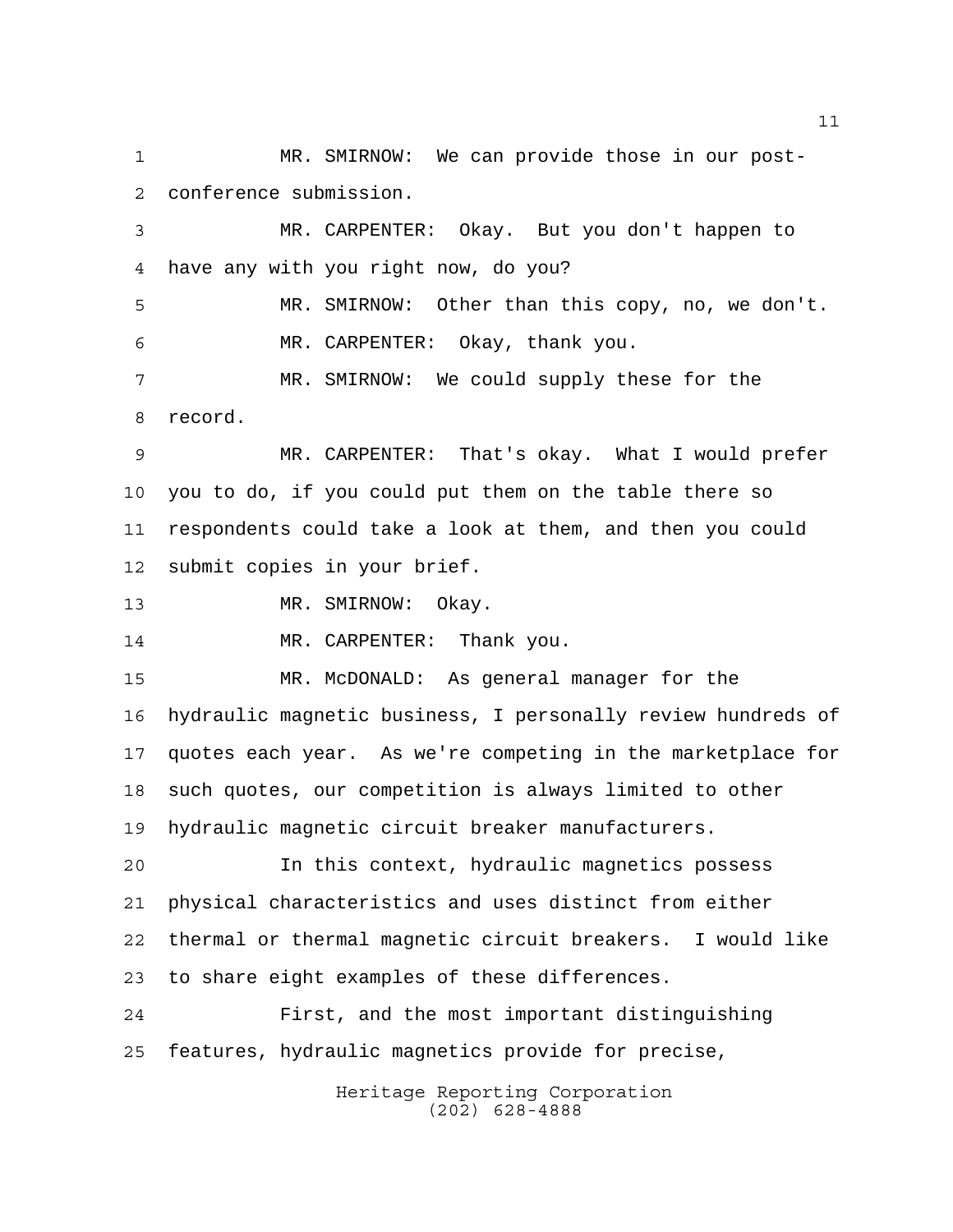customized response time to an overcurrent condition.

 Unlike thermal or thermal magnetic circuit breakers, HMCBs incorporate a sophisticated trip time delay mechanism called a delay tube.

 And essential and unique aspect of the delay tube is that it allows for a customized precisely calibrated trip time ranging from milliseconds up to minutes of time. In contrast, thermal circuit breakers do not contain a customized delay tube. Rather, thermal circuit breakers utilize a thermal sensing element.

 When the predetermined temperature of a thermal circuit breaker is reached, the thermal sensing element, which is a piece of by-metal material, is warped or displaced, triggering a release mechanism that disconnects the circuit from the electrical source. Thermal circuit breaker are therefore susceptible to nuisance tripping associated with changes in ambient temperature -- heat sensitive.

 It should also be recognized that there is a heavy de-rating of the thermal circuit breakers as the ambient temperature increases.

22 A good example of an application that we are designed in would be if we walked over to a local Wal-Mart on the rooftops the odds are you're going to see a Trane or Carrier type rooftop air conditioner. They would use a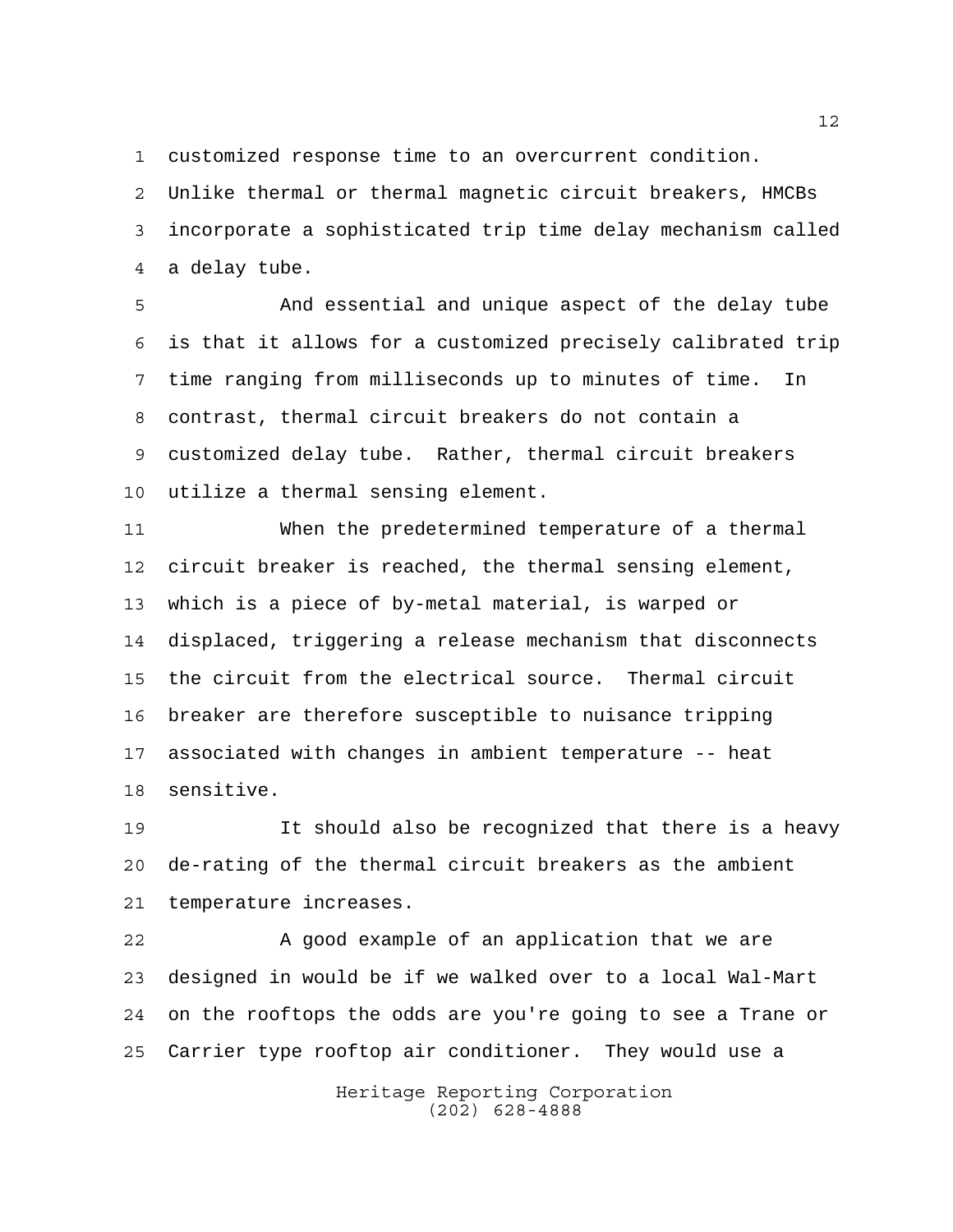hydraulic magnetic circuit breaker there for a number of reasons; one being the temperature that they are going to be exposed to with that equipment on that rooftop is extreme, 4 and they would have nuisance tripping if they used others; and then again, their motor start protections, they need delay curves and coil ranges that can go in tenths of an amperage, and only the hydraulic magnetics offer that in the marketplace.

 Although thermal magnetic circuit breakers possess a magnetic trip mechanism, this mechanism is much less sophisticated than the hydraulic magnetic circuit breaker delay tube. The magnetic trip mechanism with magnetic circuit breaker, or thermal magnetic circuit breaker is a three-sided piece of metal surrounding the by-metal plate, and does not include either the core, the tube, damping fluid, which is included within the hydraulic magnetic circuit breaker.

 Therefore, as with thermal circuit breakers, thermal magnetic circuit breakers are also susceptible to changes in ambient temperature.

 Secondly, hydraulic magnetics are offered in amperage ranges in increments of a tenth of an amp. Contrast, thermal and thermal magnetic circuit breaker are generally offered in limited amperage ranges. Thermal and thermal magnetic breakers are typically offered in five- or

> Heritage Reporting Corporation (202) 628-4888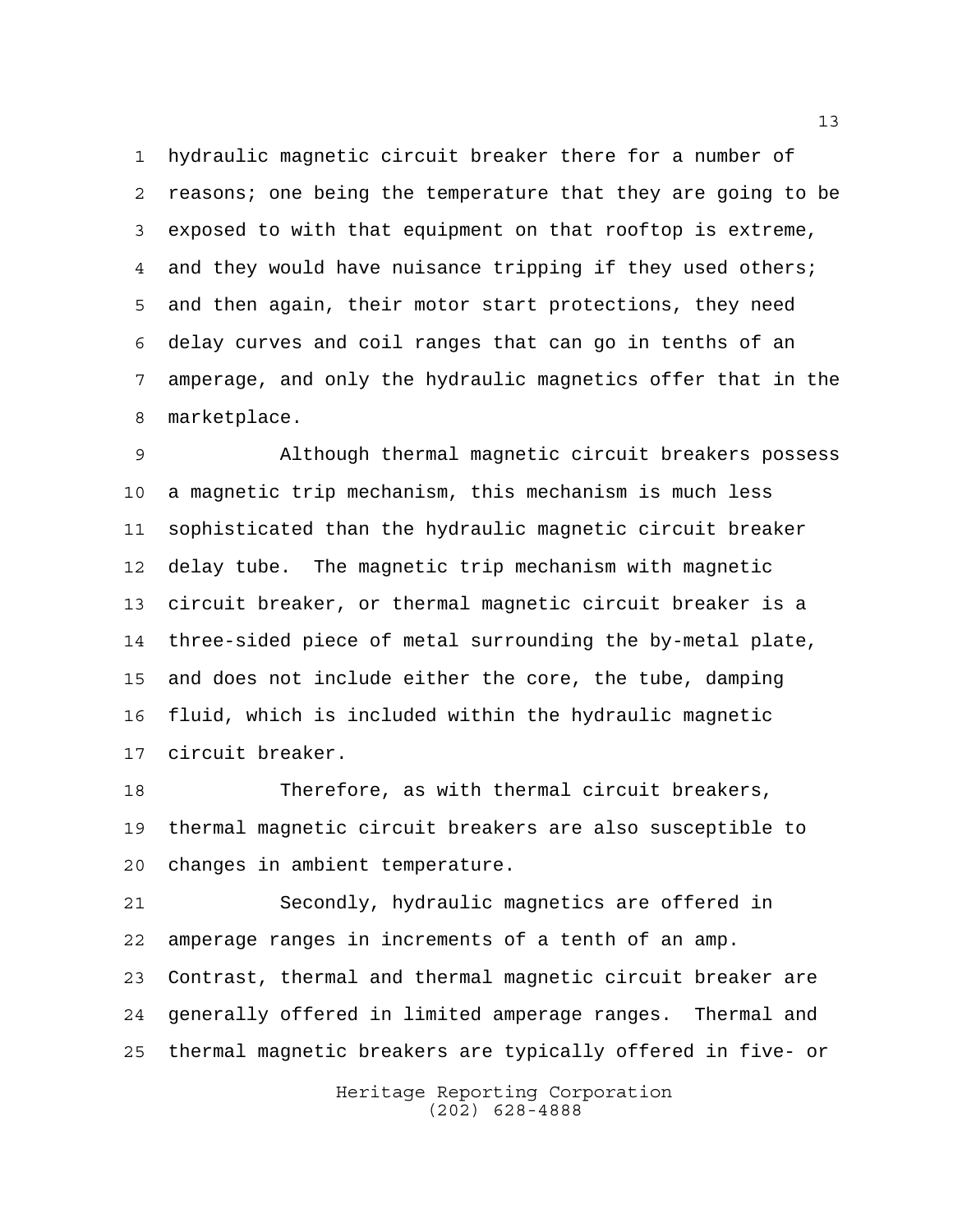10-amp increments with some thermal manufacturers going as low as a half-amp range but still very limited. They cannot go to the tenth of an amperage across the range of amperage offerings.

 Certainly industries require circuit breakers with a amperage rating increments of one-tenth, and thus use only hydraulic magnetics, especially for compressor and motor control protection.

 Third, hydraulic magnetics also offer better DC short circuit ratings in thermal or hydraulic magnetic circuit breakers.

 Fourth, hydraulic magnetics handle and terminal configurations far exceed the termination configurations seen in thermal or thermal magnetic circuit breaker.

 Fifth, hydraulic magnetics also have much lower handle force ranges than do thermal magnetic circuit breakers. The forces on the hydraulic magnetic compared to a thermal magnetic are roughly half on the turn-on and turn-off force.

 Sixth, in certain applications hydraulic magnetics can utilize a single pole while the thermal magnetic product would require a double pole unit. This would allow for additional features such as an auxiliary switch within a smaller amount of space, which is certainly preferred within our industry.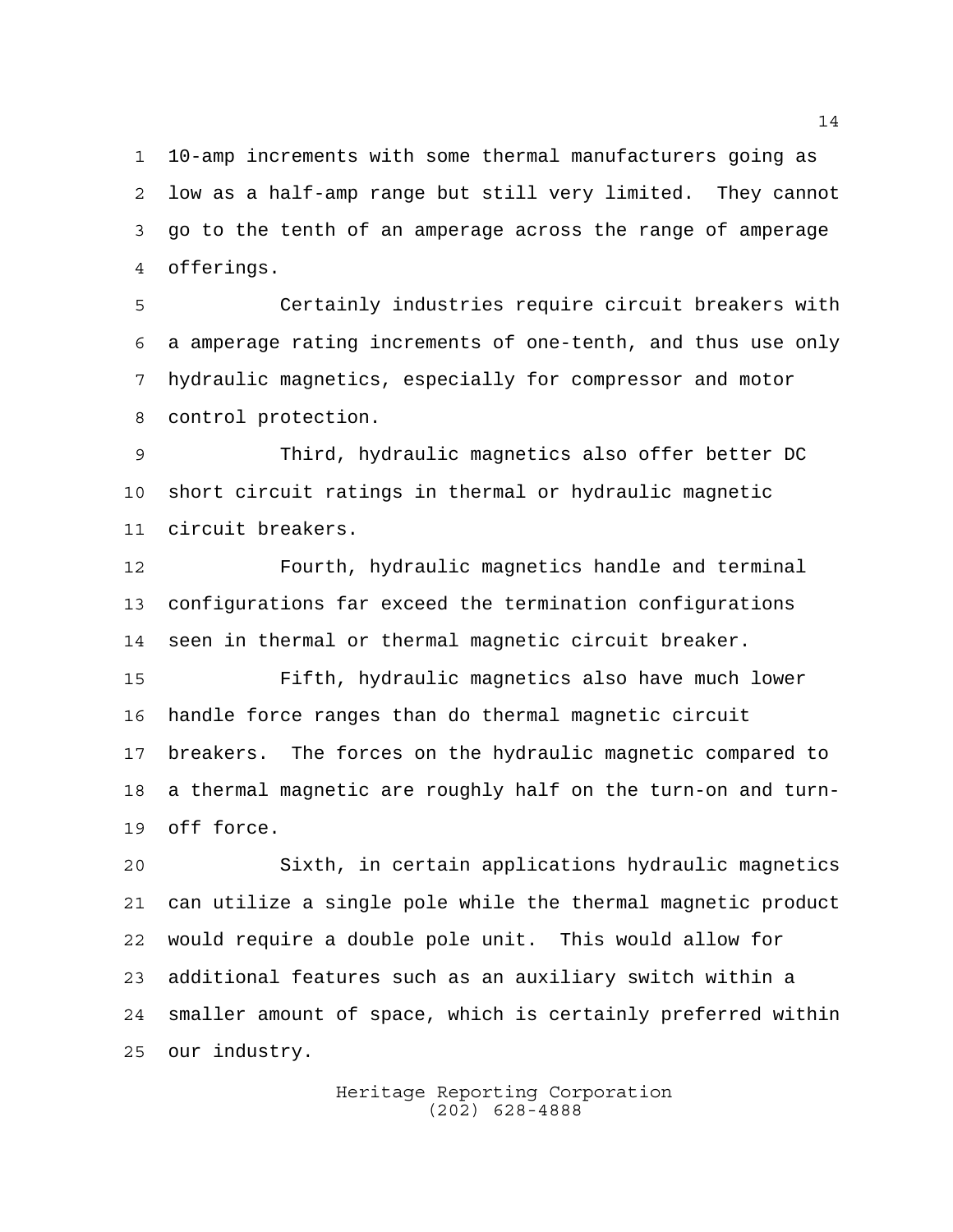Seventh, hydraulic magnetic circuit breakers are made up of a larger number of components than thermal or thermal magnetic circuit breakers. The examples that I used here, these are representative samples of these frame sizes. The hydraulic magnetic circuit breaker would have as many as 48 components on average. You would see an average of about 28 components on the thermal magnetic, and on the small thermal breakers only about 18 components.

 And eighth, unlike thermal magnetic circuit breakers, hydraulic magnetic circuit breakers can be used as a switch in conjunction to providing overcurrent protection. The handle force, the on and off pressures of thermal magnetics is not viewed as such by our customers.

 With respect to use in the United States, which we believe differs from the hydraulic magnetic circuit breaker used in South African markets, hydraulic magnetic circuit breakers are primarily used by original equipment manufacturers in equipment applications. Specific end uses include telecom, power equipment, base transreceiver stations, uninterruptible power supply systems, data com server markets, heating, ventilation and air conditioning systems, railway equipment, marine panels and power generators.

 In contrast, thermal circuit breakers are primarily used as supplementary protectors, and are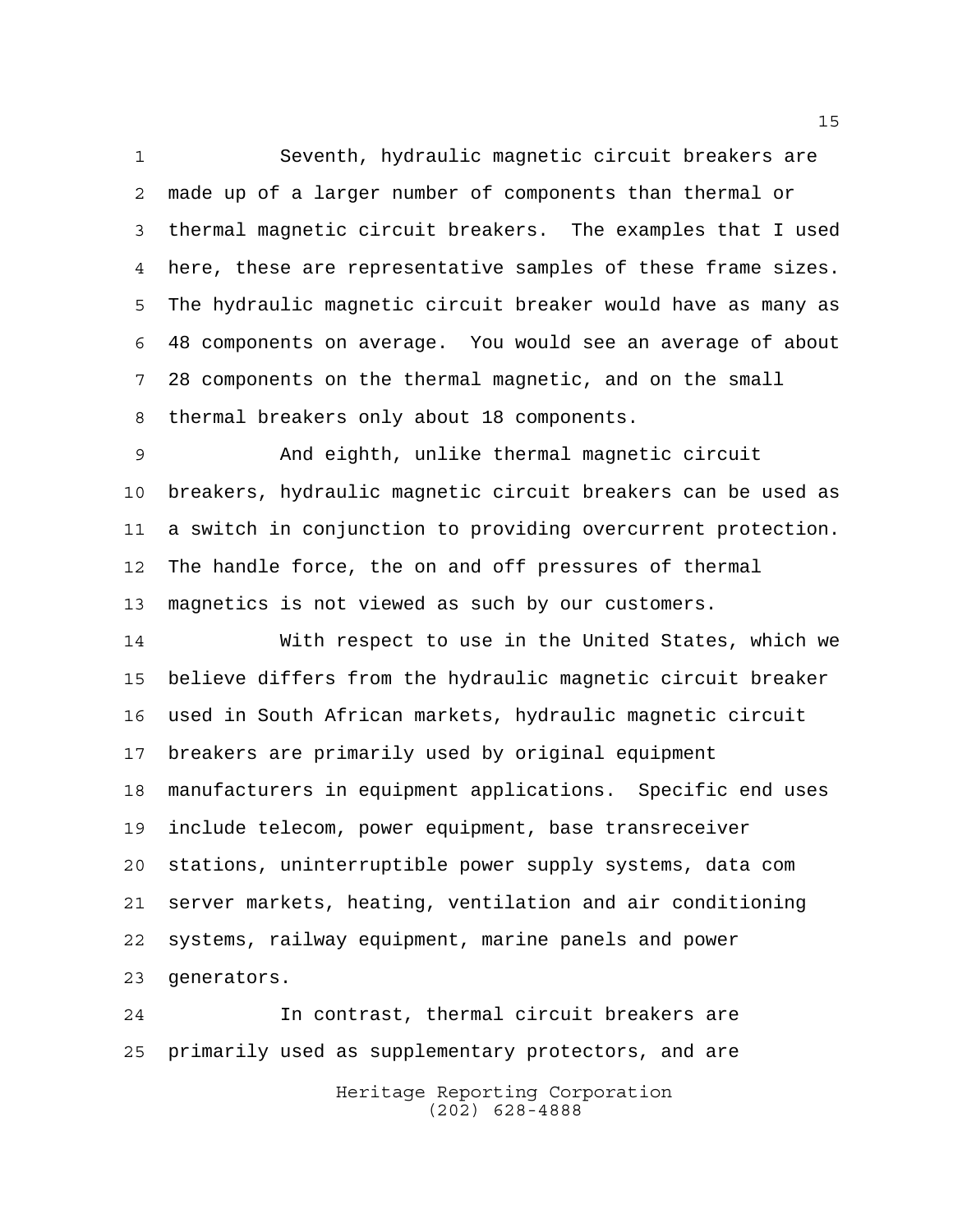generally not capable of brand circuit protection. And with respect to thermal magnetic circuit breakers, these products are primarily used in wire protection applications, sensing the heat and therefore protecting that wire.

 On the issue of interchangeability in the United States, purchasers do not use thermal or thermal magnetic circuit breakers in applications for which HMCBs are used because doing so would require major re-engineering of the equipment. As stated earlier, hydraulic magnetic circuit breakers are used to provide customized protection to expensive business equipment. Purchasers are willing to pay a premium for the hydraulic magnetic circuit breakers to obtain the highest degree of protection available, and not risk what the industry refers to as nuisance tripping.

 As to pricing factors, although there is still some price premium for hydraulic magnetic circuit breakers as compared to thermal and thermal magnetic circuit breakers, this premium has been severely eroded by unfairly traded imports from South Africa.

 On the issues of channels of distribution, hydraulic magnetics are generally sold in different channels of distribution than thermal or thermal magnetic circuit breakers. For example, we estimate that 80 percent of hydraulic magnetic circuit breaker are sold directly to OEMs with about 20 percent being sold through distribution.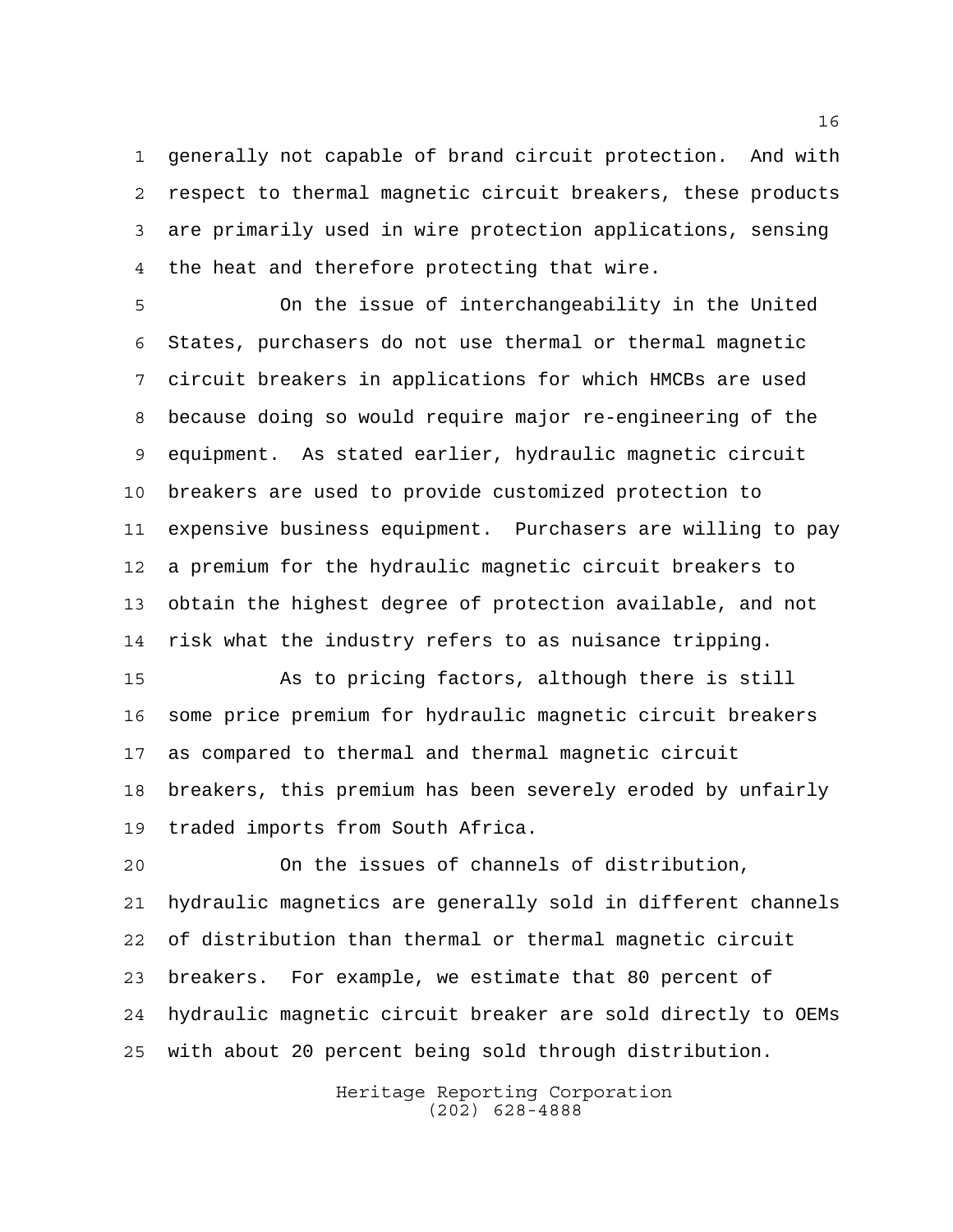In contrast, we estimate that 40 percent of thermal circuit breakers are sold at OEMs, and 60 percent through distribution.

 And with respect to thermal magnetic circuit breaker, nearly all of these products are sold directly through distribution, large retailers such as Lowes or Home Depot or limited high use direct OEM accounts, such as housing industries where they will place a large bid.

 I would like to next point out that both customers and producers view hydraulic magnetic circuit breakers as distinct from either thermal or thermal magnetic circuit breakers. As I noted earlier, although hydraulic magnetic circuit breakers could be used in applications where thermal or thermal magnetics are used, thermal and thermal magnetics couldn't move up and be utilized in most hydraulic magnetic circuit breaker applications.

 Regarding the issue of common manufacturing facilities, production processes and production employees, our company is the sole manufacturer in the United States of commercial quantities of hydraulic magnetic circuit breakers and producers no other type of circuit breaker.

 In the United States, HMCBs therefore do not share common manufacturing facilities, production processes or production employees with thermal or thermal magnetic circuit breakers.

> Heritage Reporting Corporation (202) 628-4888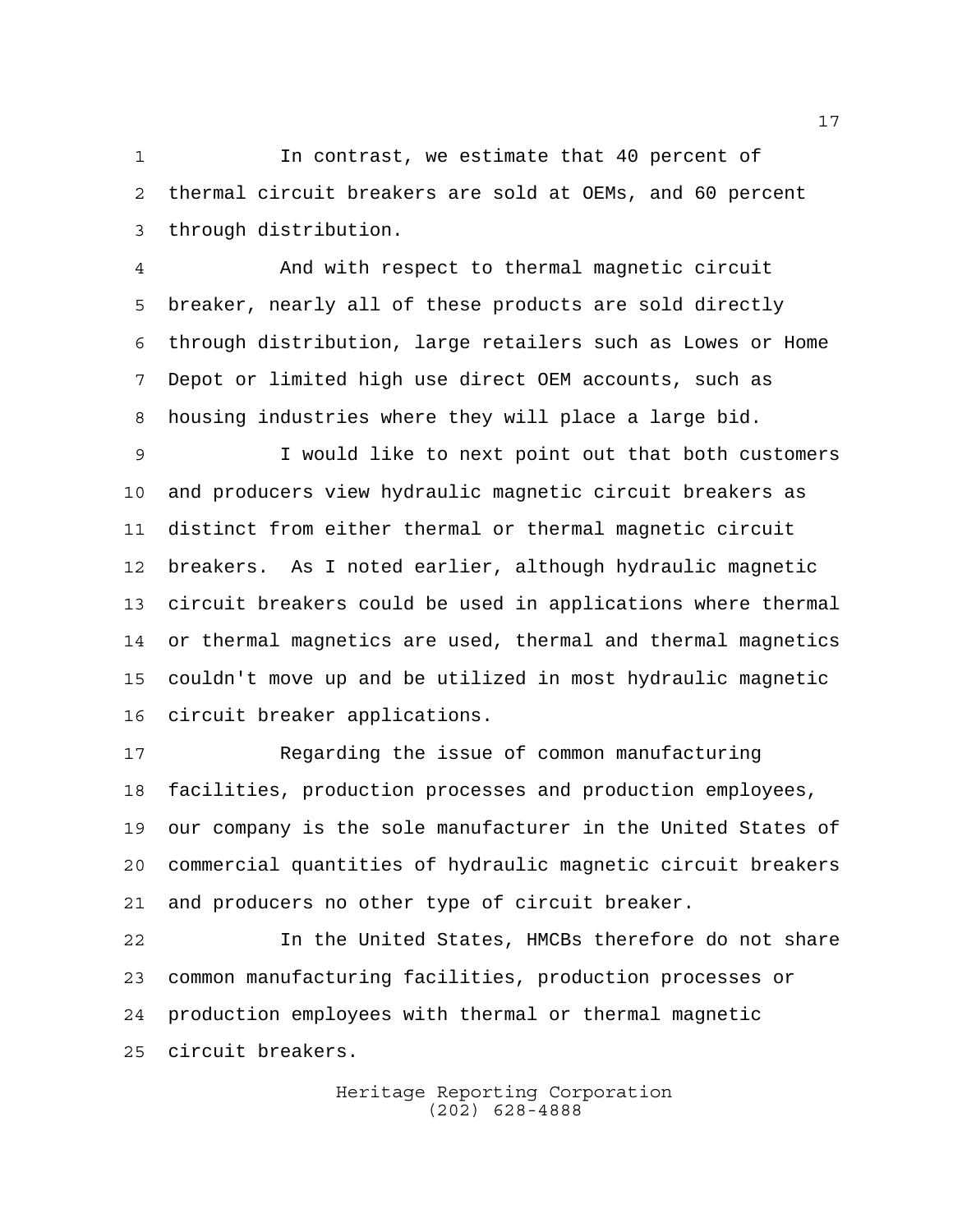1 I would also note that the manufacturing processes for HMCBs is more labor intensive than the manufacturing process for either thermal or thermal magnetic circuit breakers. While thermal and thermal magnetic circuit breakers can be produced by automated production processes, the same is not true for hydraulic magnetics. Although some components in a HMCB are manufactured by an automated process, final assembly of the HMCB must be done by hand and by skilled workers.

 We therefore believe that each of the six factors relief upon by the Commission in performing its like product analysis clearly supports the conclusion that the like product should be defined consistent with the proposed scope of the investigation, and therefore only include hydraulic magnetics.

 I would now like to turn to a discussion on the volume of imports. As background to the volume discussion, it should be recognized that CBI and its parent company, Roynard Limited, have decided upon a long-term strategy to grow CBI's business increasing exports to the United States. Having adopted this export growth strategy in 1999, CBI began to realize the benefits of its aggressive pricing as early as the year 2000.

 Unfortunately, for the domestic industry, as a result of this aggressive pricing, CBI has been able to both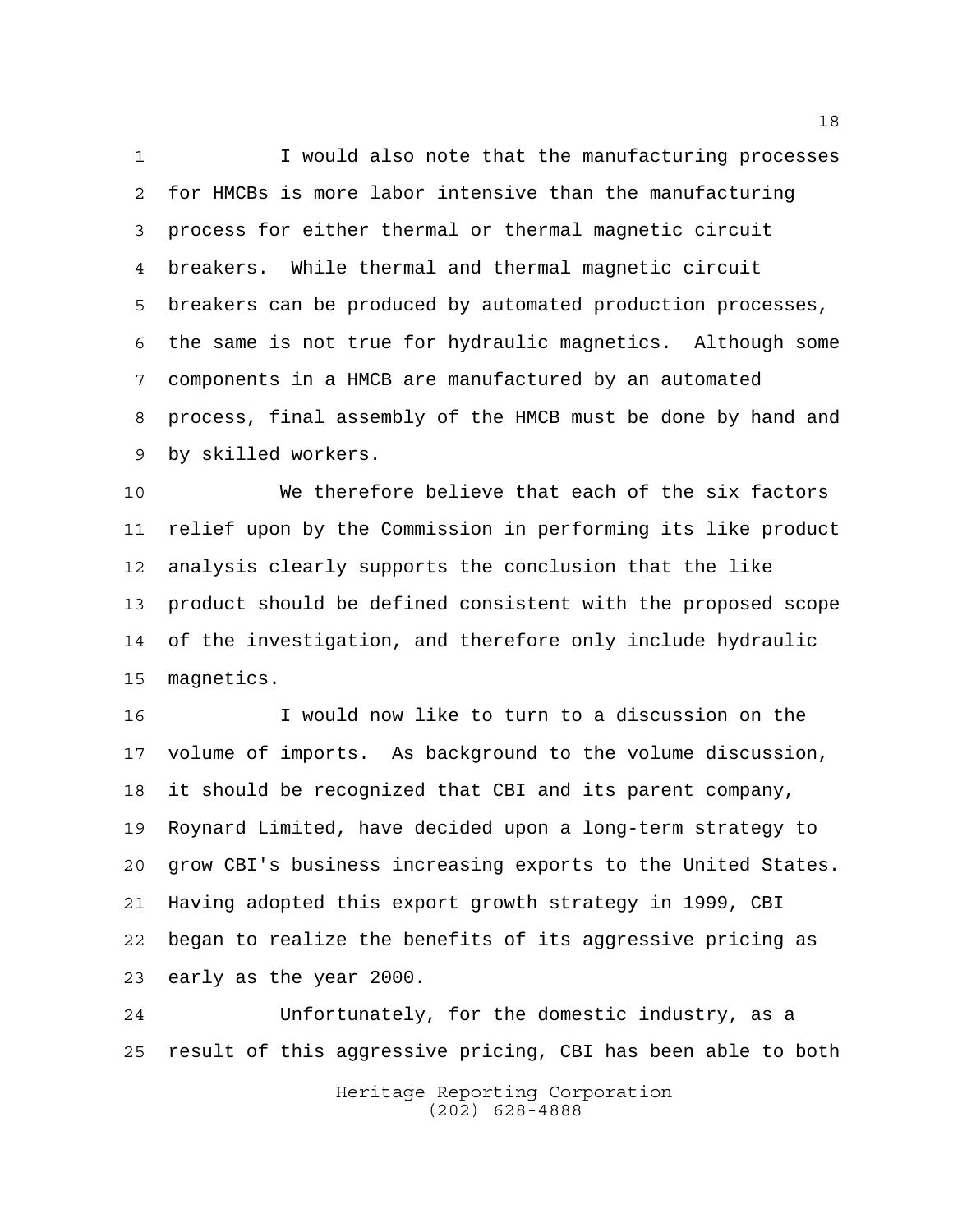increase its exports into the United States and grow its share of the U.S. market during a period of declining U.S. demand. It should also be recognized that as the volume of subject imports increase so too has the range of hydraulic magnetic circuit breakers offered for sale in the U.S. market by CBI.

 CBI initially targeted the U.S. market with it's D and the small B frame, but now imports the C, E and F frame products as well. Clearly the competitive pressure upon the domestic industry by CBI are unsustainable. These facts therefore indicate that both the volume of CBI imports and the increase in that volume is significant both in absolute terms and relative to the domestic production.

 What we have experienced is a decline in subject import prices. What we have seen in the U.S. hydraulic magnetic circuit breaker market is an attempt by CBI to buy U.S. market share. Most recently CBI has been offering for sale in the United States most of its product at the lowest prices we have ever seen in the U.S. market.

 As the Commerce and Census Bureau statistics indicate, average unit values for the subject imports dramatically declined from approximately \$7.68 per unit in year 2000 to \$2.72 per unit in year 2002.

 Based upon our experience in competing with CBI in the U.S. market, we can confirm the accuracy of the Census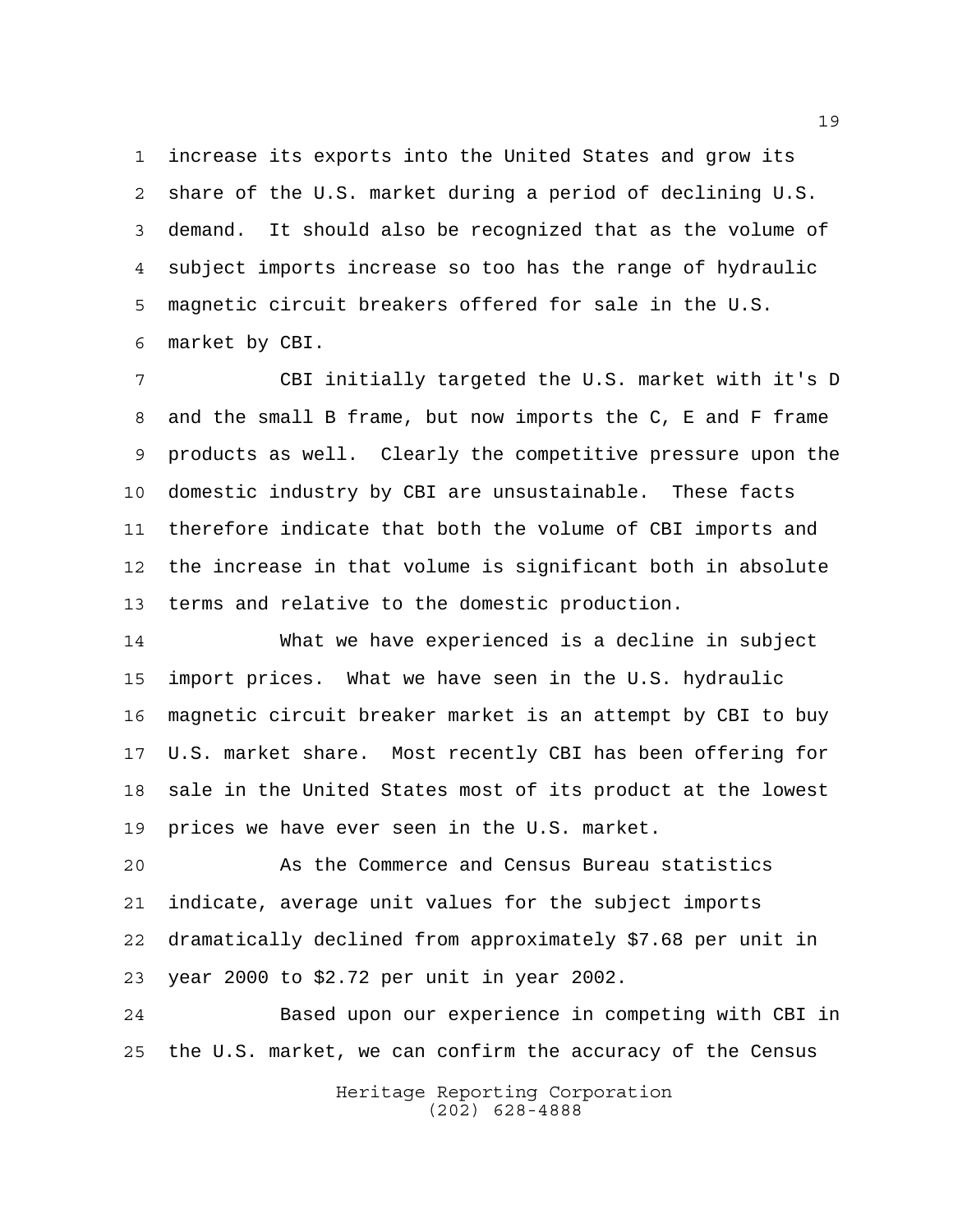data. Unfortunately, CBI continues to force prices even lower. As I understand it, CBI is able to offer such low prices in the U.S. market because CBI accounts for more than 90 percent of South African hydraulic magnetic circuit breaker production. It is also relatively insulated from foreign competition.

 CBI therefore has the ability to demand high prices for its HMCB sales in South Africa while selling the product in the United States at dumped prices. This is evidenced by what we believe are triple digit dumping margins for CBI imports.

12 I would next like to state that although the recent decline in apparent U.S consumption may explain of the decline in U.S. HMCB prices, the sharp fall in prices brought on by subject imports is clearly in excess of the price declines associated with falling demand.

 What we currently see in the marketplace are price offerings by CBI that are so low that we are increasingly unable to compete without losing money. In fact, the CBI pricing at several Airpax key accounts are now at or near our production costs. In addition, the decline in demand over the period of investigation is largely the result of falling demand in the telecommunications sector.

 In contrast, demand in other end use markets and sectors such as lightening and industrial equipment have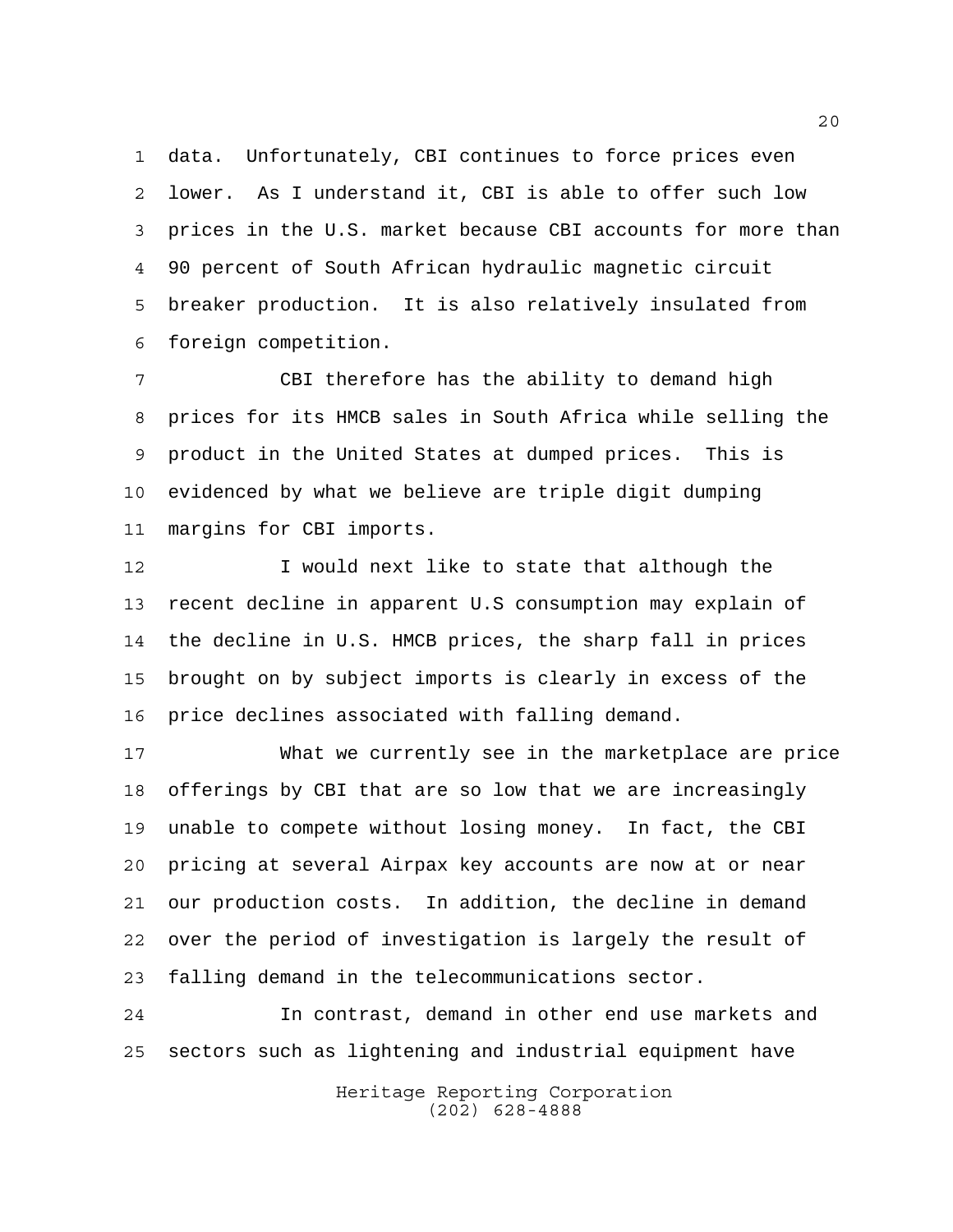either been stable or even improved over the period.

 Nonetheless, even these non-telecom sector price has declined that were brought on by CBI have been severe.

 In our post-conference submission, we will submit for your review a list of each account we believe we compete with CBI, and we will specifically note the end use.

 I have personally had the unfortunate job of reducing 250 Airpax associates in the Cambridge facility over the last two years as a result of the pricing issues that I have been speaking to. This is the most painful part of my management role. I saw part of Airpax leaving, its associates and many were close friends walk out our doors. I am determined not to have to continue such reductions moving forward, and hope this is clear in my statements today.

 I do thank you for your attention, and I'm happy to answer any questions you may have at the conclusion of our presentation.

 MR. SMIRNOW: Thank you very much, Steve. We will now hear from Mike Rabasca.

 MR. RABASCA: Good morning, Mr. Chairman and members of the Commission's investigative team. I would like to thank you for the opportunity to appear here today. I have worked in the circuit breaker industry for nine years and have been employed in various aspects of Airpax and its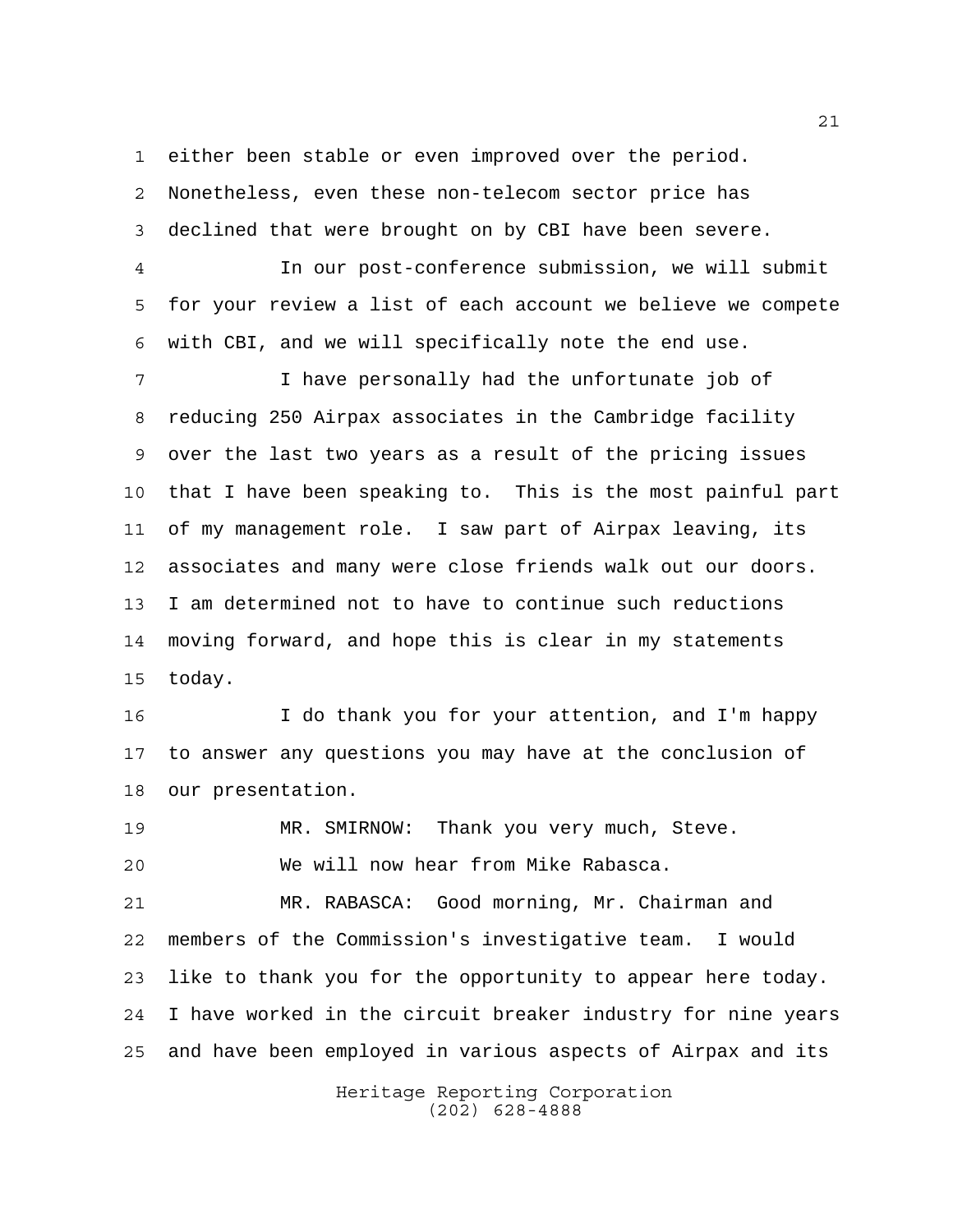parent company's operations for 19 years. I therefore have personal knowledge regarding all of the aspects of HMCB production and sales in the North American market.

 As Steve McDonald has discussed, the volume of subject imports in the United States market continues to increase while the prices at which these products are sold and offered for sale continue to fall. As a result of this unfair competition, we have been forced to lower our HMCB prices for both new and existing customers.

 We have also been forced to dramatically reduce U.S. employment and source an increasing percentage of our U.S. sales from Mexico. As evidenced in both our petition and questionnaire response, we have experienced declines in shipments, production, sale values, operating incomes, net income, employment, capital expenditures, and research and development spending. We therefore believe it is apparent that Airpax is materially injured by reason of unfairly priced imports from South Africa. In fact, these imports now even threaten the very existence of our U.S. HMCB production plant.

 As noted previously, subject imports have forced the domestic industry to sharply curtail production and increasingly rely on lower cost Mexican imports, therein has resulted in domestic industry profitability declining to unsustainable levels.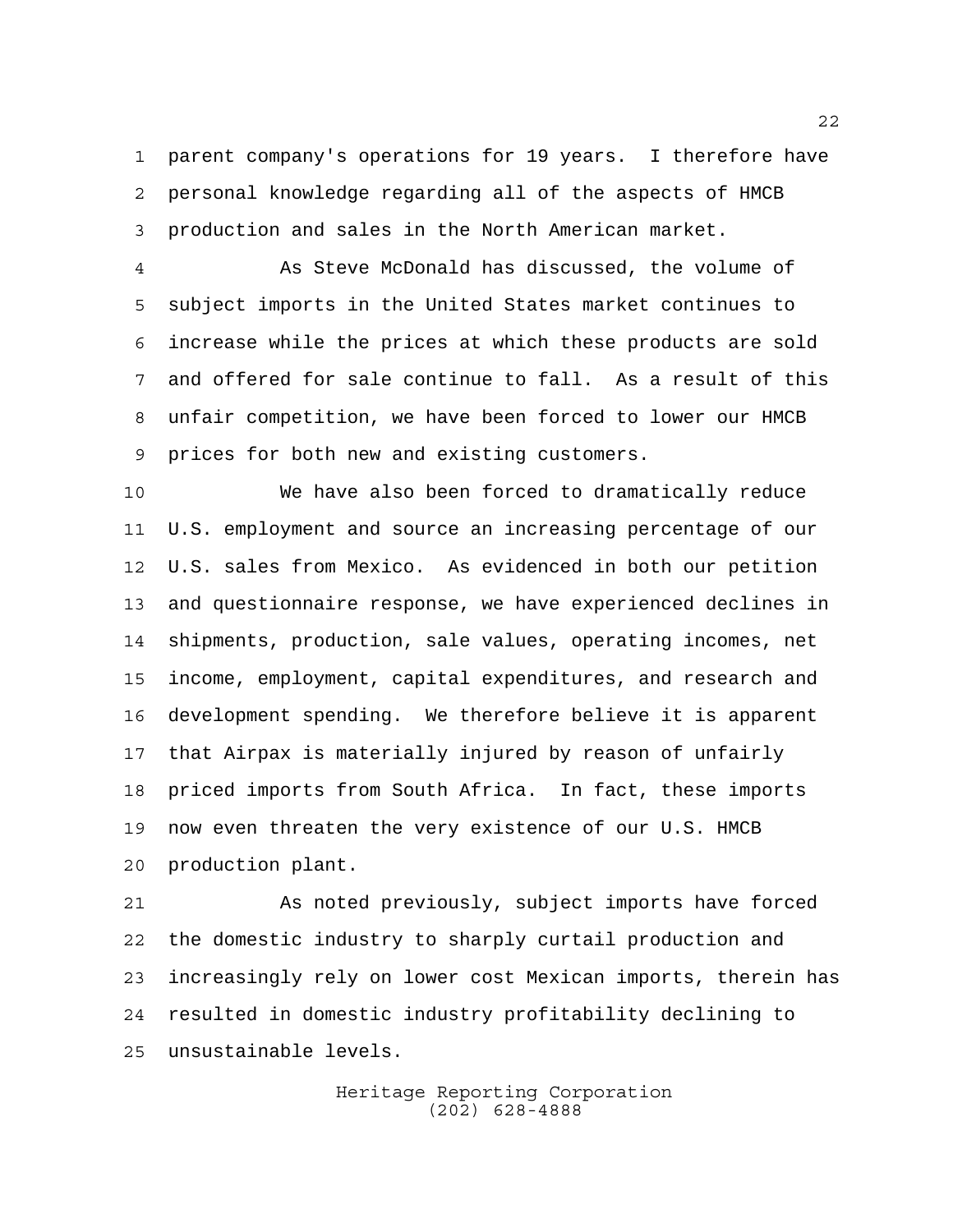However, the most important adverse impact on U.S. HMCB production as a result of South African imports has been the need to dramatically reduce our workforce. The loss of these jobs has had a huge impact on the local community as Airpax has historically been an important manufacturing employer on the eastern shore on Maryland.

 In the increasingly competitive market of hydraulic magnetics, we must continue to invest in research and development. However, given the injury caused by CBI imports, Airpax has been unable to increase investments and product development.

 For example, we had considered investing in an DIN-rail mounted circuit breaker. But because of the low price at which CBI was offering a similar product, we concluded that such an investment was not economically feasible.

 Dumped HMCB imports from South Africa have also resulted in lost sales and lost revenues across a broad spectrum of customers. Although as Steve noted earlier, some price reductions are attributable to declines in apparent U.S. consumption. The domestic industry has lost sales and has been forced to reduce prices with respect to customers less affected by the recent U.S. economic downturn.

Heritage Reporting Corporation (202) 628-4888 In addition, even with respect to those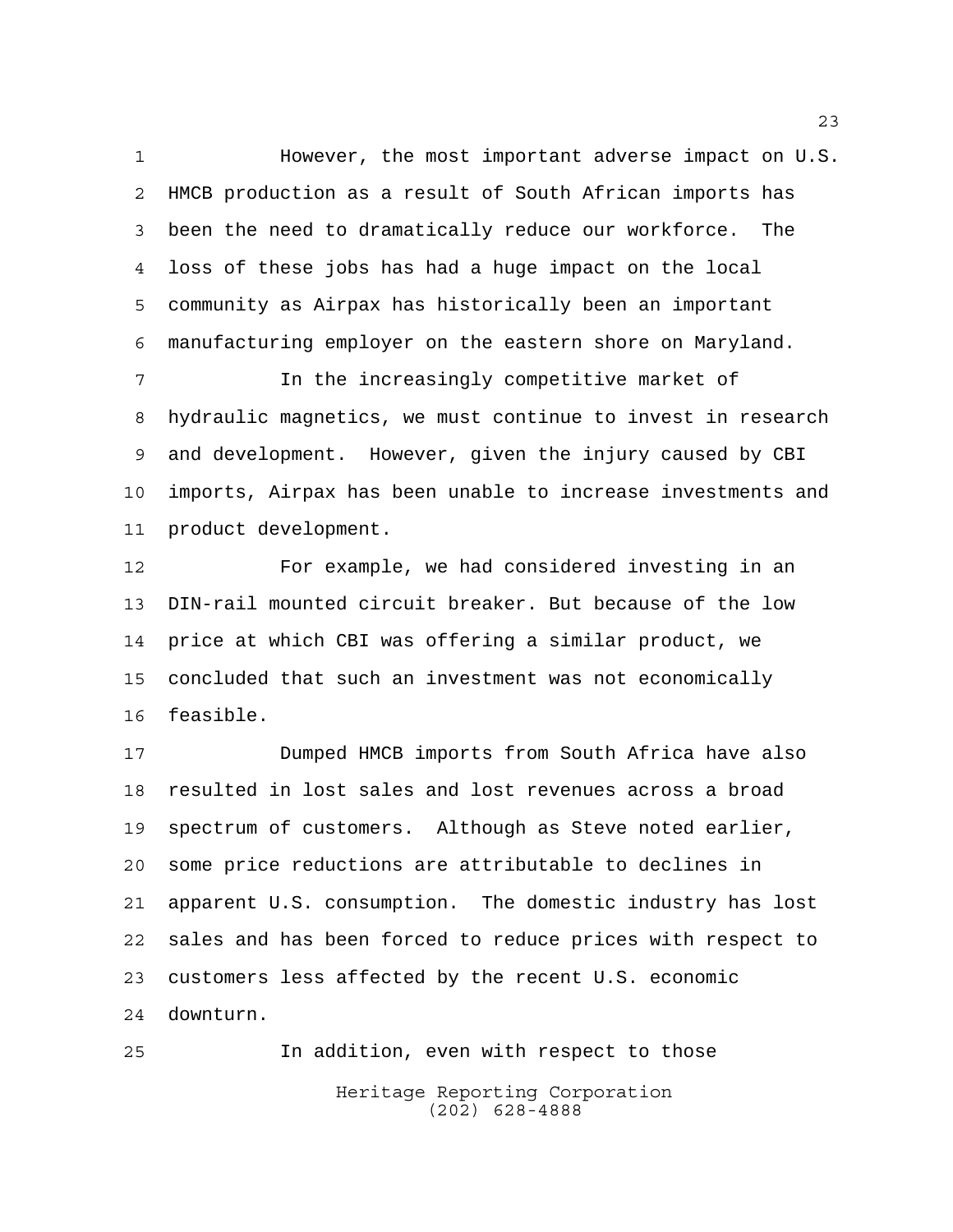industries, we have been more directly affected by the economic downturn. The price reductions forced upon the industry by CBI have been well in excess of price reductions related to the declining demand.

 Another important factor relevant to this investigation is the fact that Airpax is a sole domestic supplier of certain military spec hydraulic magnetics. These HMCBs are used in the M-1 Abrams tank, the M-2 Bradley armored fighting vehicles, and various military aircraft and ships. In recent years, Airpax was granted permission by the U.S. Department of Defense to supply military spec hydraulic magnetics from its Mexico facility as well as its U.S. facility. This is to ensure that the product would be available in the event the U.S. facility was unable to meet demands due to a catastrophic loss, limited capacity due to labor reductions in Cambridge, Maryland, or any other reason.

18 I also note that our U.S. facility is the only approved facility for testing our military spec product. Our U.S. facility also manufactures 100 percent of the sealed can assembly component for our military HMCBs whether that final assembly occurs in Mexico or in the United States.

 As I alluded to previously, the domestic HMCB industry is now faced with extinction as a result of surging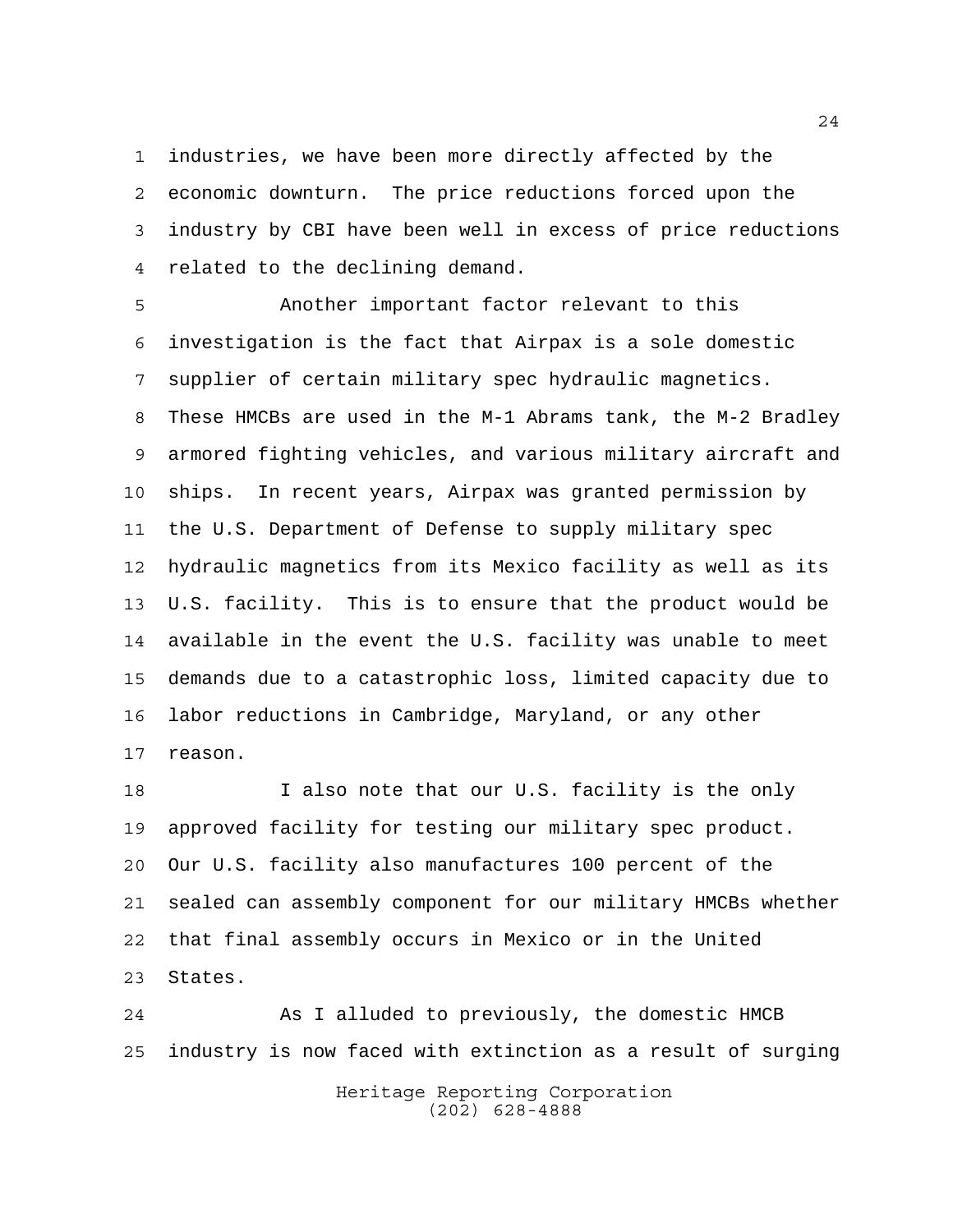volumes of unfairly priced imports from South Africa. The increased volume of imports from South Africa have significantly reduced sales prices. This is reflected in a number of declining performance indicators during the period of investigation. Although we have lost sales to CBI over the period of investigation, CBI has more importantly forced us to reduce prices by up to 40 percent at many existing accounts in order to retain this business.

 On the issue of threat of subject imports, with over 1400 employees producing subject HMCBs at four research and development and manufacturing facilities in South Africa, CBI certainly has the ability to dramatically increase its volume of imports into the United States. CBI is therefore well positions for ongoing growth and remains a core asset of its South African parent, Roynard. With a strong base in its captive South African market, CBI has a solid foundation from which to launch its international expansion program.

 As noted earlier, CBI is increasingly export oriented with the company's exports growing from six percent of sales in 1986, to an estimated 20 percent of sales in fiscal year 2002. In this context, it should be recognized that CBI has stated that over the longer term CBI can only achieve significant growth by increasing exports with future exports anticipated to account for more than 70 percent of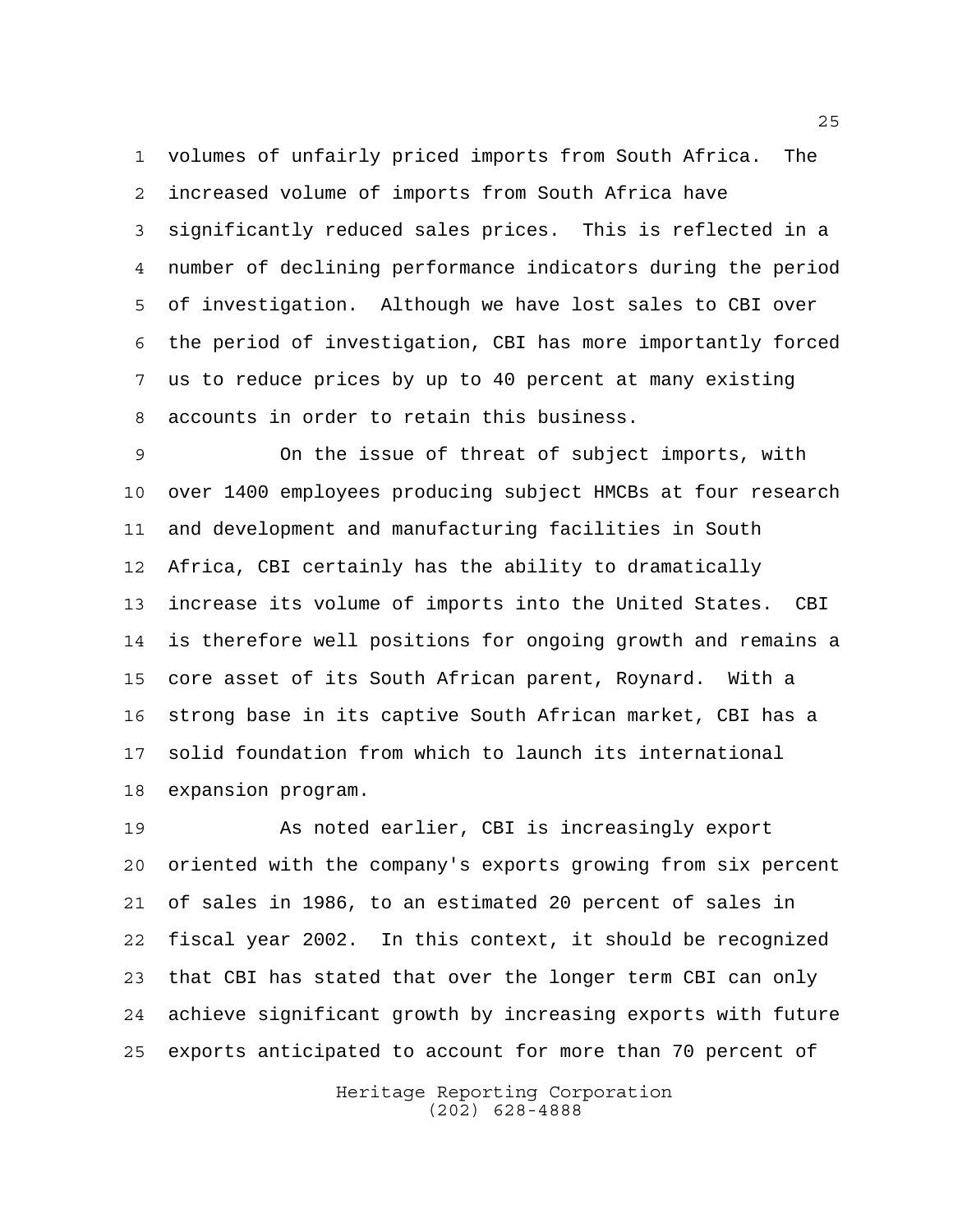CBI's business.

 CBI has also stated that the company's current low market share in the United States offer significant growth potential, and penetration of the North American market remains a priority even despite the recent downturn in demand.

 Having driven the domestic industry to the financial breaking point, subject imports now threaten the domestic industry's very survival as Airpax is the sole remaining U.S. manufacture of hydraulic magnetics. One need only look at the current pricing by CBI imports to understand the lengths to which CBI is willing to go to gain U.S. market share.

 What is particularly worrisome is that because of its dominant share in the South African home market, and recognizing the incredibly high margin of dumping by CBI, the subject producer appears to be insulated from any meaningful competition in its home market. Because of its high prices in the South Africa market, CBI has the ability to subsidize increasing volumes of extremely low-priced imports into the United States for the immediate future.

 As the foregoing domestic industry performance data indicates, in such an environment the very existence of domestic HMCB production is at stake. The domestic industry requires immediate relief from the adverse effects of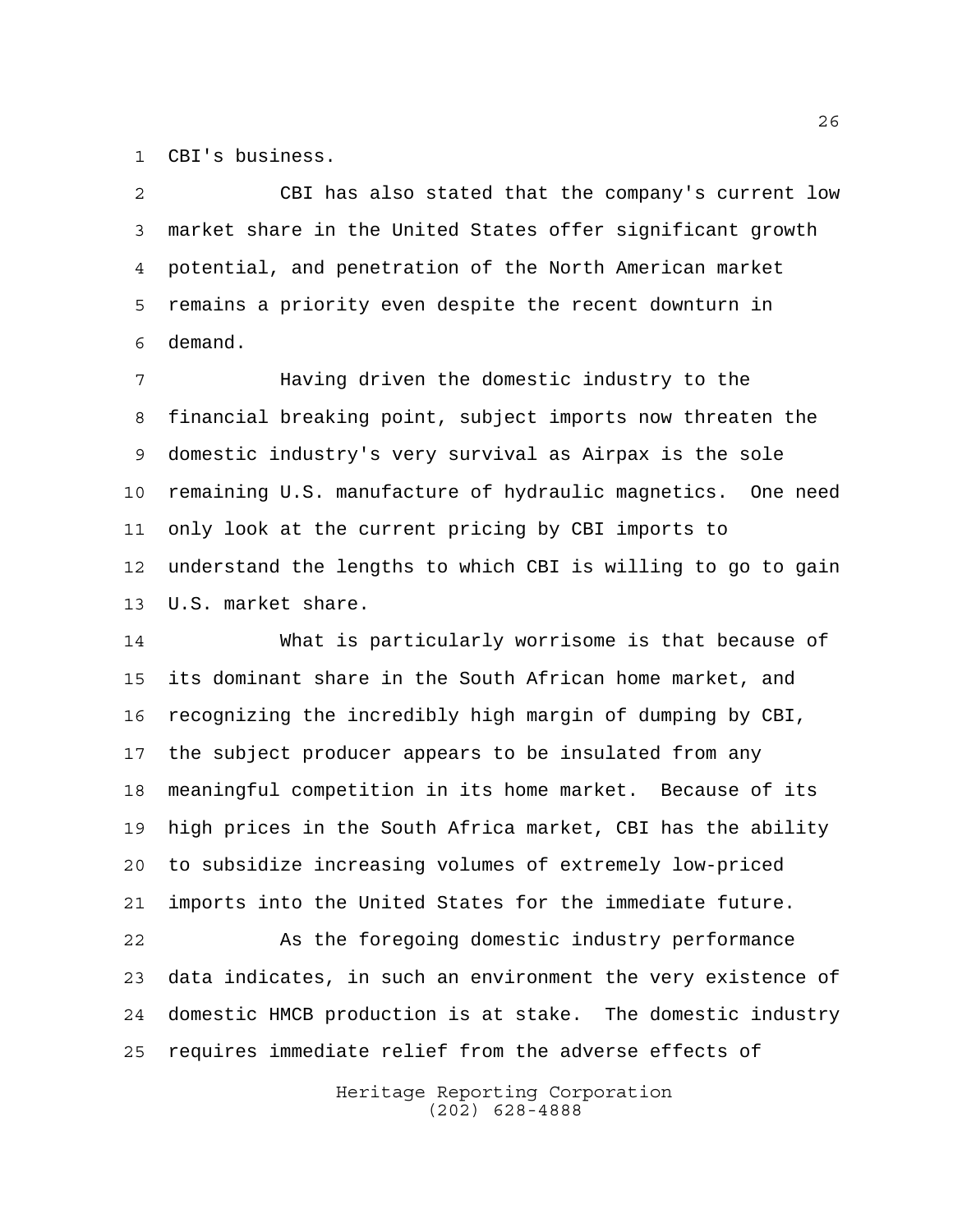unfairly traded HMCBs from South Africa.

 Airpax has been producing circuit breakers in Maryland for over 50 years. We have seen good times and we have also experienced difficult periods, but this South African threat is different than the cyclical economic periods we have worked through. When a foreign competitor uses its monopolistic home market to destroy our own U.S. industry, I become angry.

 Two weeks ago I brought my seven-year-old daughter to work as part of the National Bring your Sons and Daughters to Work Day. As I proudly walked her through our factory, I quietly wondered how many more years will I be able to this.

 Today, I respectfully ask the Commission's investigative team to please help save our industry. Thank you for allowing our presence here today. I am happy to answer any questions you might have at the conclusion of our presentation.

 MR. SMIRNOW: Thank you very much, Mike. As I noted earlier, as part of its request that Commerce expand the like product determination beyond Airpax's proposed scope, and therefore beyond the intent of the petition, CBI primarily relied upon a South Africa Board of Tariffs and Trade determination regarding industrial circuit breakers from various countries.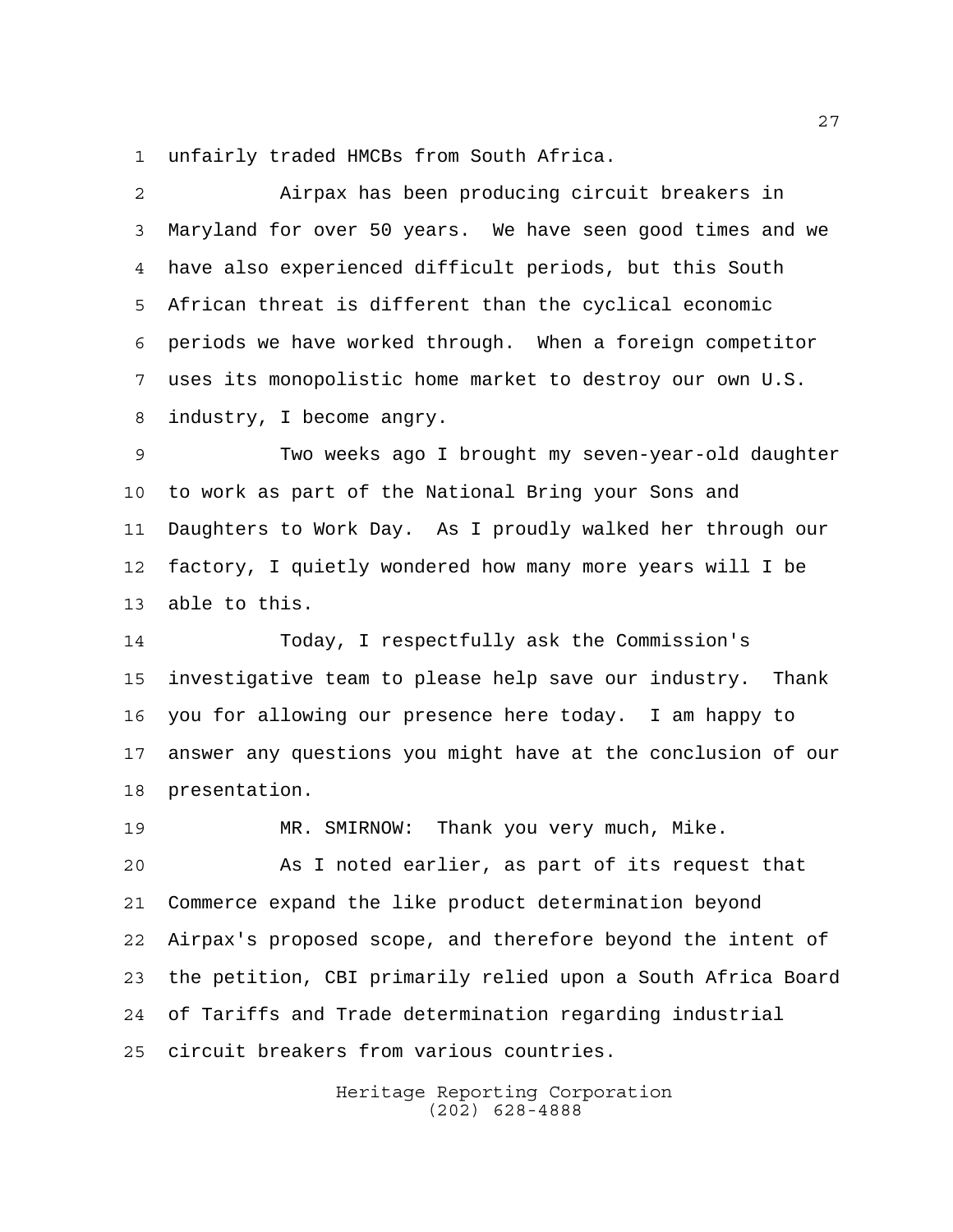Upon our review of this report, however, it is evident that this report provides no instructive value. It should first be recognized that the scope of the board's investigation was defined much more broadly than the scope of the current investigation.

 Specifically, the proposed scope of CBI's antidumping petition in South Africa included HMCBs and thermal magnetic circuit breaker. Consistent with this broader scope, the board defined the like product to include HMCBs and thermal magnetic circuit breaker. However, it appears that the like product determination in the board's decision did not include thermal circuit breaker.

 We don't have more specifics as to the -- the board's report is fairly -- has a fairly general discussion of thermal magnetic. It never says "thermal." It always says, "thermal magnetic." So based on our review we don't think that thermals were included in that. At Commerce, respondents have suggested that the like product determination in fact included thermal, but we question that.

 In contrast, CBI now requests that the like product definition in this investigation be expanded beyond the proposed scope to include not only HMCBs, but thermal and thermal magnetic circuit breakers.

Heritage Reporting Corporation (202) 628-4888 The Commission should also recognize that the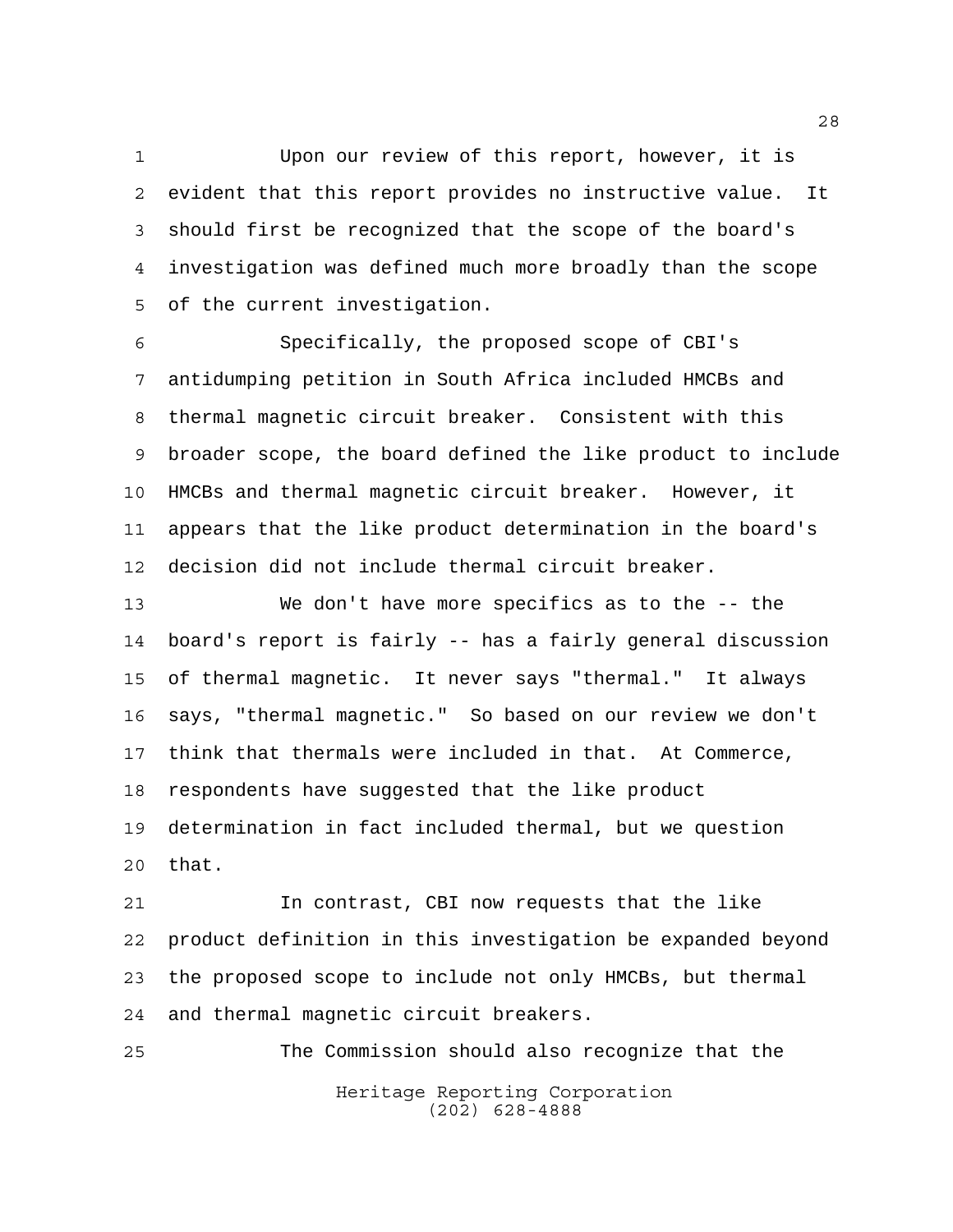analytical methodology relied upon by the South African board in performing its like product analysis differed significantly from the Commission's traditional six-factor like product test.

 For example, distinctions in the board analysis included reliance upon -- as a factor -- raw materials used in the manufacture of product. There is another factor, tariff classification; and another factor, any other issues raised by an interested party.

 In contrast, as you know, distinctions in the Commission's traditional analysis include

 interchangeability, channels of distribution, customer and producer perceptions, common manufacturing facilities, and common production employees. Each of those factors I listed for the Commission are distinct from the factors relied upon in the board's report.

 Given these differences in methodology alone, it would be inappropriate for the Commission to place any reliance upon the board's report.

 I also note that the board specifically concludes, and I quote, "All the breakers under investigation are used in the same application." However, it is indisputable that in the U.S. market HMCBs and thermal and thermal magnetic breakers are in fact generally not used in the same application. These differences in use between the South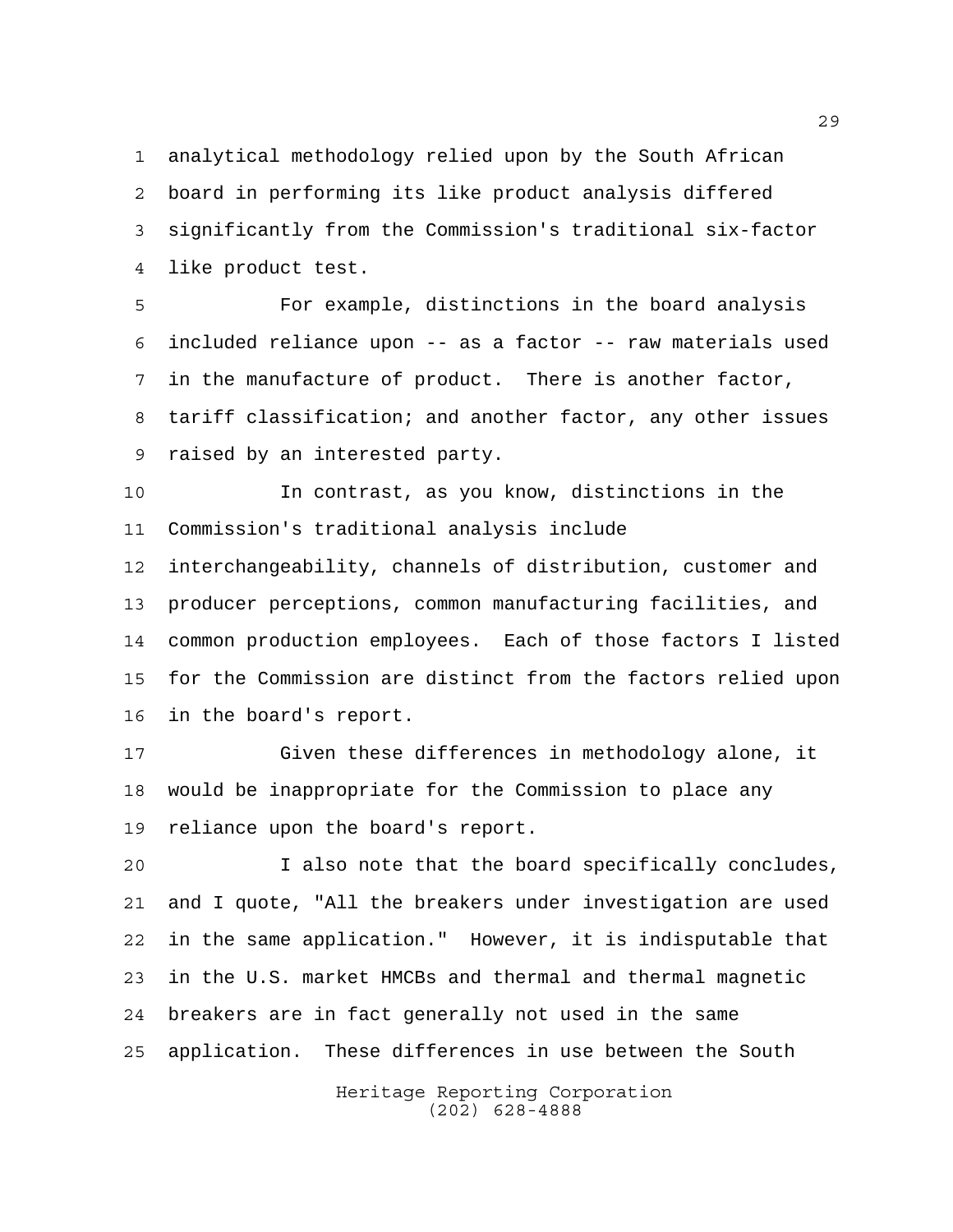African and U.S. markets therefore undermine the relevance of the board's report to the current proceeding.

 Finally, we observe that in its recent submission to Commerce, CBI also argued that both industry standards and the relevant harmonized tariff schedule of the United States subheading breakouts further support a like product determination broader than Airpax's proposed scope.

 However, neither industry standards nor tariff classifications is one of the traditional six factors the Commission relies upon in performing its like product analysis.

 In contrast, the South African board decision did in fact rely upon tariff classification as one of the factors in reaching its decision.

 Given the foregoing, we believe it would be inappropriate for the Commission to rely in any way upon the board report.

 This concludes our presentation. However, before we go to questioning, I would like to state that given Airpax's position as the sole domestic producer I anticipate that some of our responses to your questions will include business proprietary information, and will therefore have to be answered in our post-conference submission although we will do our best to answer each of your questions during today's conference.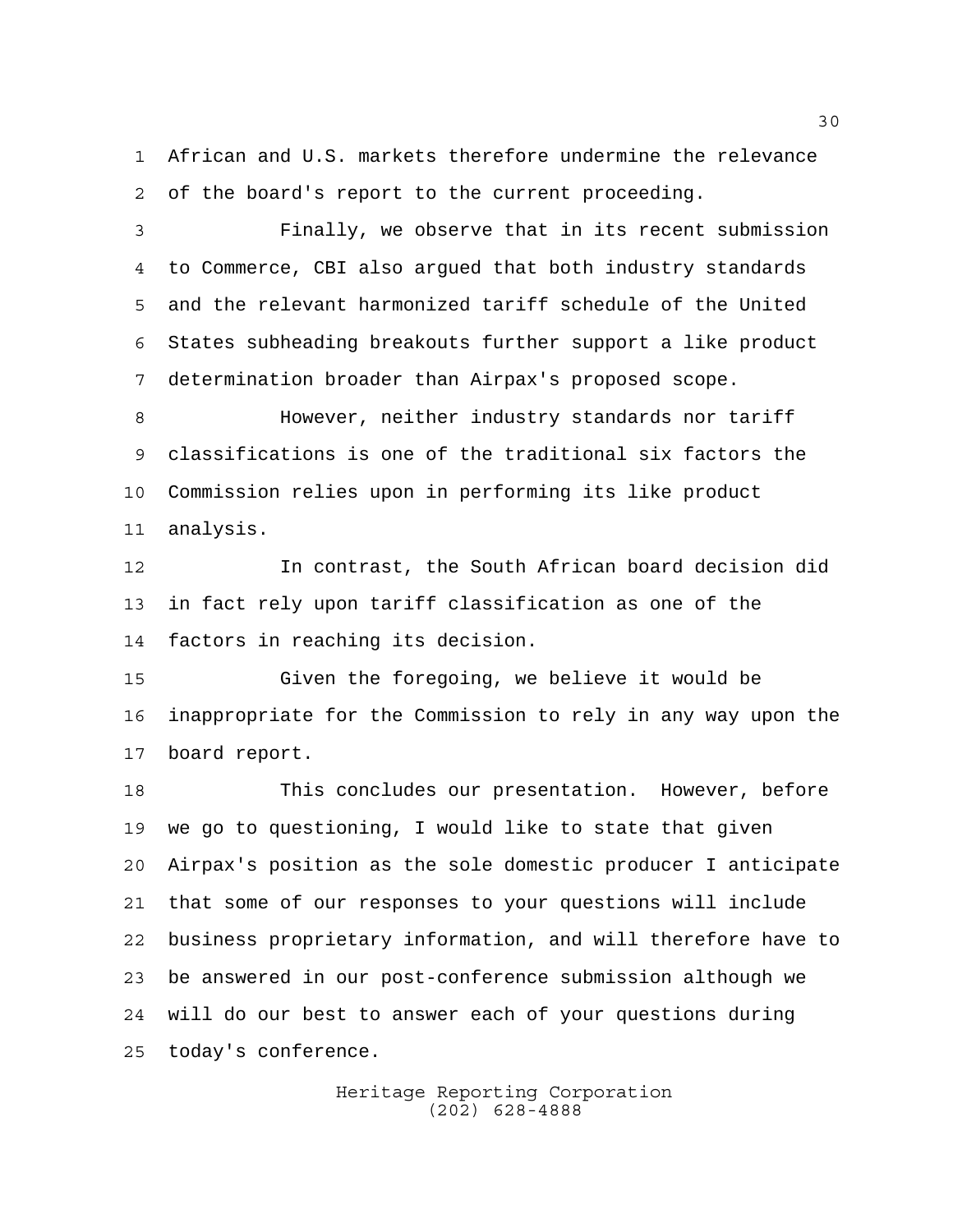Thank you very much for your attention.

 MR. CARPENTER: Thank you, gentlemen, for your testimony. We will begin the questioning with Mr. Ruggles. MR. RUGGLES: Good morning. Thank you very much for your presentations. I would like to get a little bit into the U.S. market.

 Basically, the consumption of HMCBs here in the U.S. market, are they -- how would you rate -- not rate, I'm sorry. How would you say it is done? Is there a preponderance of U.S. production going into the U.S. market, or is there a preponderance of South African product going into the market? Or is it a combination of both? Or is there other markets that are coming into -- other countries coming into the United States market?

Could you address that?

 MR. McDONALD: I would say that the majority probably comes from Mexico, not just from Airpax, from competition, but certainly the domestic market Airpax has a solid supply of product within the states, and we do see CBI servicing some of that.

 As Mike had referenced, we have seen our prices be impacted more than our loss of business, because we have fought to keep that business even at lower prices.

 MR. RUGGLES: So you are saying a majority of what's consumed in the United States comes from Mexico?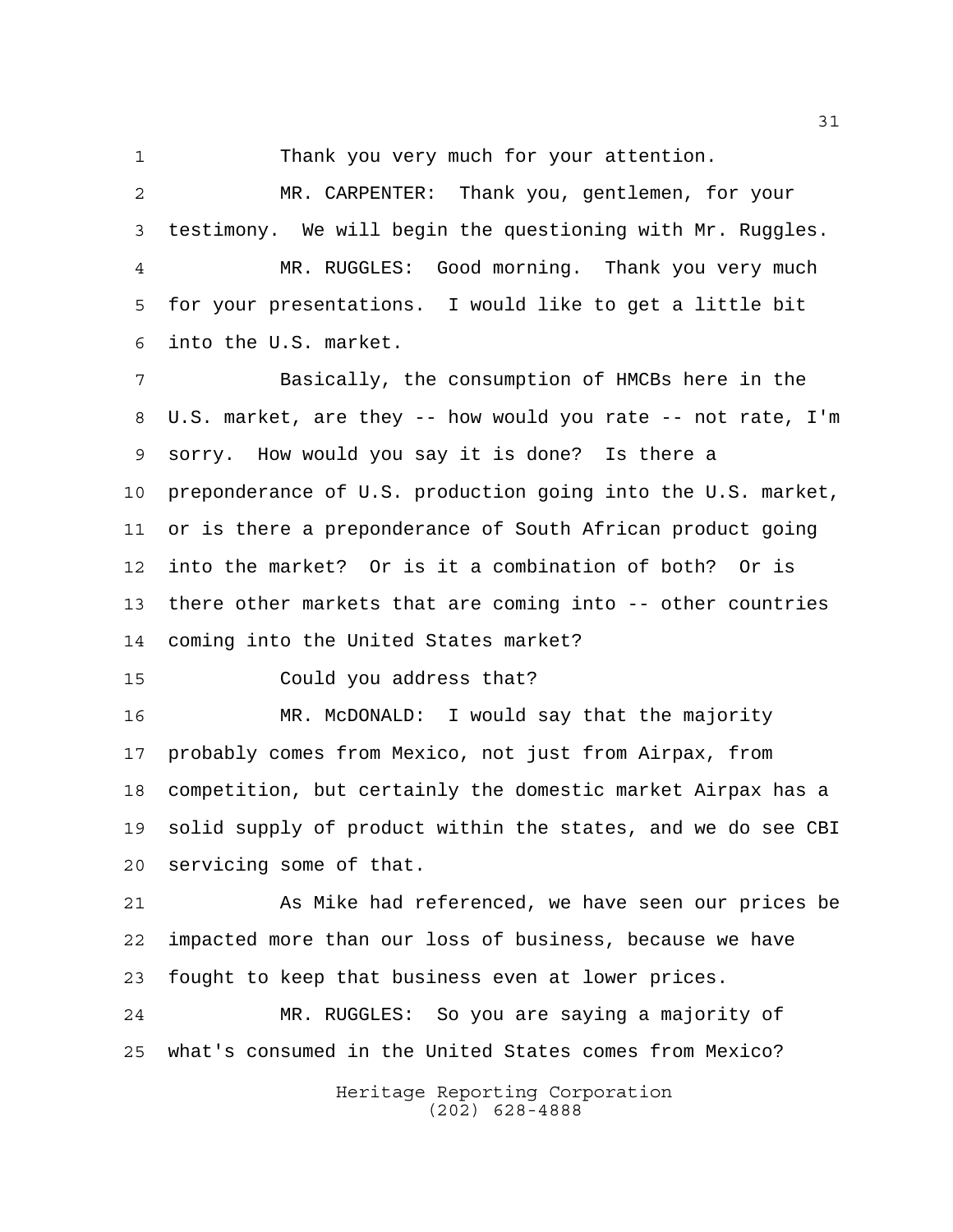MR. McDONALD: I would have to say the numbers would show that, certainly.

 MR. RUGGLES: Okay, if you could, if you want to do it here, please do it, but if you want to do it in your post-hearing, could you give me what your estimation of the U.S. production to consumption, what the Mexican imports in the United States is to consumption, and what you consider to be South African, and then all other?

 MR. SMIRNOW: We will do that in the post-hearing. MR. RUGGLES: Okay, thank you.

 What other countries other than South Africa and Mexico would be contributing to the U.S. market?

 MR. McDONALD: We see very little from China. Most manufacturers of HMCBs are servicing the local market in China. So really, I would have to look at import data. I do know Mexico is the dominating, and then the domestic industry being second as well as South Africa. Those three are the primaries.

 MR. RUGGLES: Okay, would this be the same for the thermals?

 MR. McDONALD: To a large degree, except that you may see some from India, the thermals, and some other countries; possibly any low labor markets for their low thermals.

Heritage Reporting Corporation (202) 628-4888 MR. RUGGLES: Okay, that's all I have at this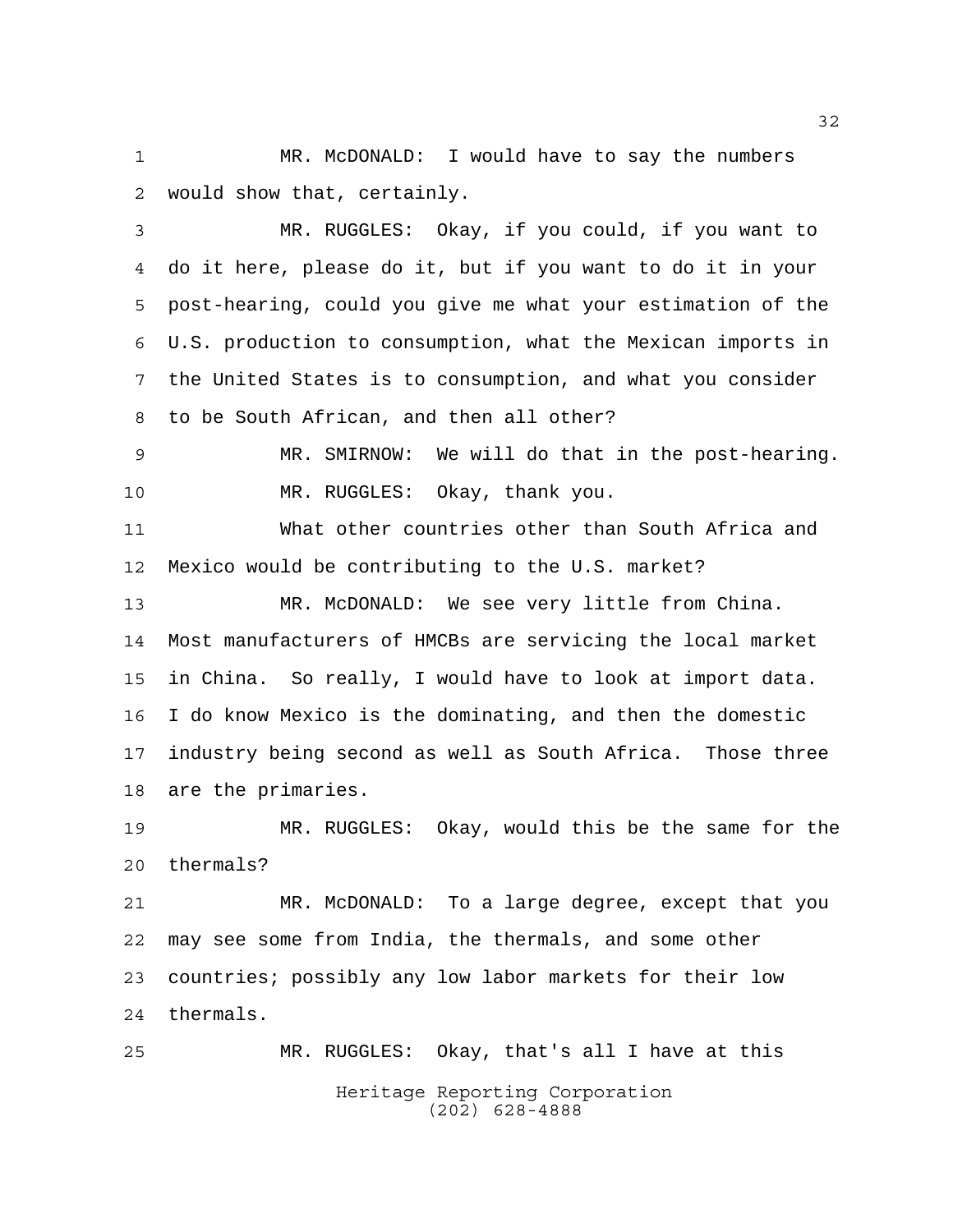point.

 MR. CARPENTER: Mr. Diehl. MR. DIEHL: This is Michael Diehl. Thank you, gentlemen, for your presentations. Let me start just with some very basic questions.Mr. McDonald was talking about the importance of the trip-time calibration, that it can be customized. Can you explain why the user of the breaker, why the trip-time calibration is important to the user? MR. McDONALD: Yes. We build in the course of the year upward of forty to 50,000 different configurations. It's a niche market, and each of these breakers are designed for a marketplace and will tailor that trip based on their application. For example, some may have it in equipment that's going to power up a facility in the morning, and they have heavy, what they call, "in-rush current," where if we didn't tailor a delay specific to a window, overload current coming in would seem like an overload condition or a fault and try to make the breakers' contact separate. They don't want that to happen. That would happen very morning when they turned it on.

 So we design a breaker, and with a delay in conjunction, it will pause, but if it senses that overload current for more than, let's say, two seconds, it is a true overload condition, and they want it to trip. So those types of applications for the equipment -- that's probably

> Heritage Reporting Corporation (202) 628-4888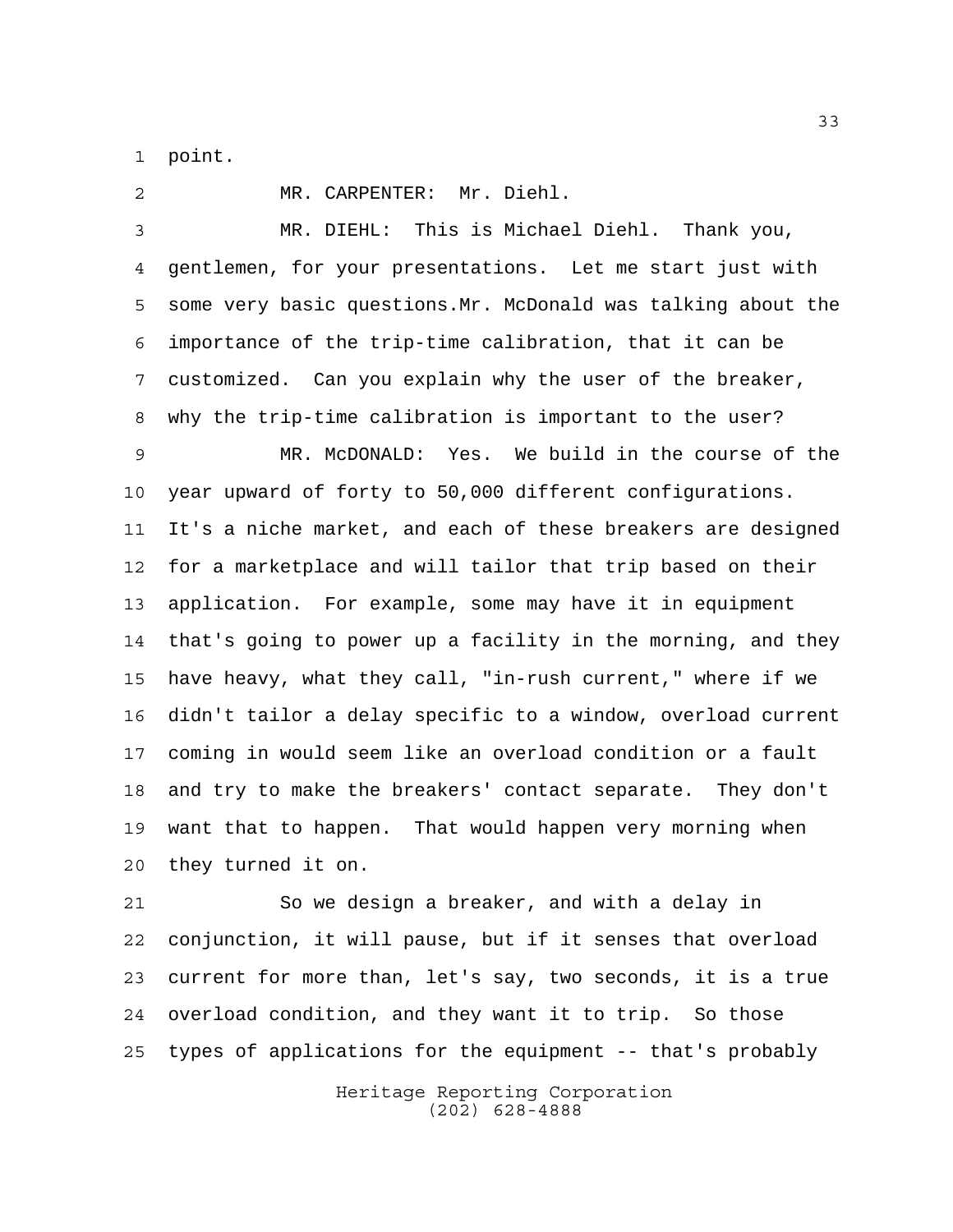one of the most expansive configuratives within the product, the delay assembly.

 Sometimes they want an instant trip because they cannot handle any overload, and other times they want some delay, and they need to define to us exactly what it is. If it's not in a catalog, we'll design it specifically for that customer application, and about one-third of our business or so is specific to one customer or so. That's how we get so many configurations.

 MR. DIEHL: Okay. And you also talked about the amperage sensitivity that's also described in the petition. I know it's very basic for you, but can you just explain why the sensitivity to amperage is important in a breaker?

 MR. McDONALD: Sure. Sometimes they will design equipment -- Trane and Carrier are very good examples. They have to equipment for what they call "lock-rotor specs." That equipment, combined with the delay, they have tenths of an amperage, 62.3 amp circuit breaker. They can't use larger. They can't fit in larger, and they don't want to use smaller because the amperage can't handle it.

 So the range from a 20 amp up to a 400 amp circuit breaker, the industry always wants to use as small of a product as it can, typically for price and for space to save in their cabinets and so forth, but they don't want to oversize. Therefore, they have to go to increments, where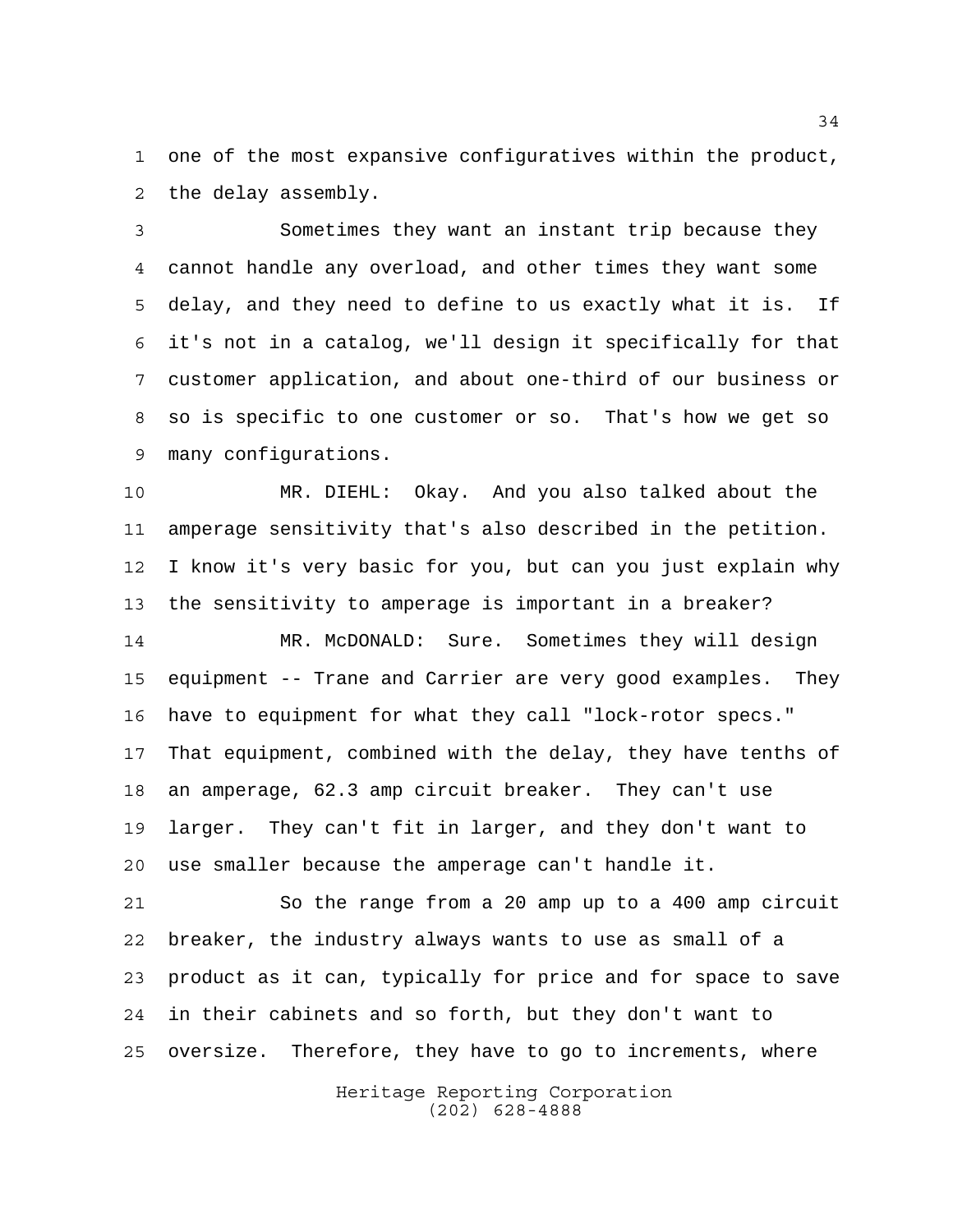the thermal mags -- you can go to Home Depot and buy a 10, 20, or 30 amp, but you're overpaying and oversizing sometimes.

 MR. DIEHL: Okay. Thank you. Again, very basic. The bi-metal device in the thermals; as I understand it, you've got two different sorts of metal on a strip, and as one expands more rapidly than the other as it heats up, it twists it in one direction or the other. I don't understand the very basic question of how is the heat applied to that in the thermal when it's operating properly? I don't mean changes in ambient temperature, but just how does that work when it's operating properly?

 MR. McDONALD: The current path of either of the three circuit breakers is to come through a line terminal and a load terminal. It goes in one side and comes out the other. So with a hydraulic-magnetic, it's following that coil, which is welded to cable, going across contact bars and mount. With the thermals, it's going through a similar path; it's just heating up that bi-metal as it's going through.

 MR. DIEHL: Does it actually pass through the bi-metal like it would a wire?

 MR. McDONALD: Yeah. It crosses right through that.

Heritage Reporting Corporation (202) 628-4888 MR. DIEHL: Okay. All right. Thank you for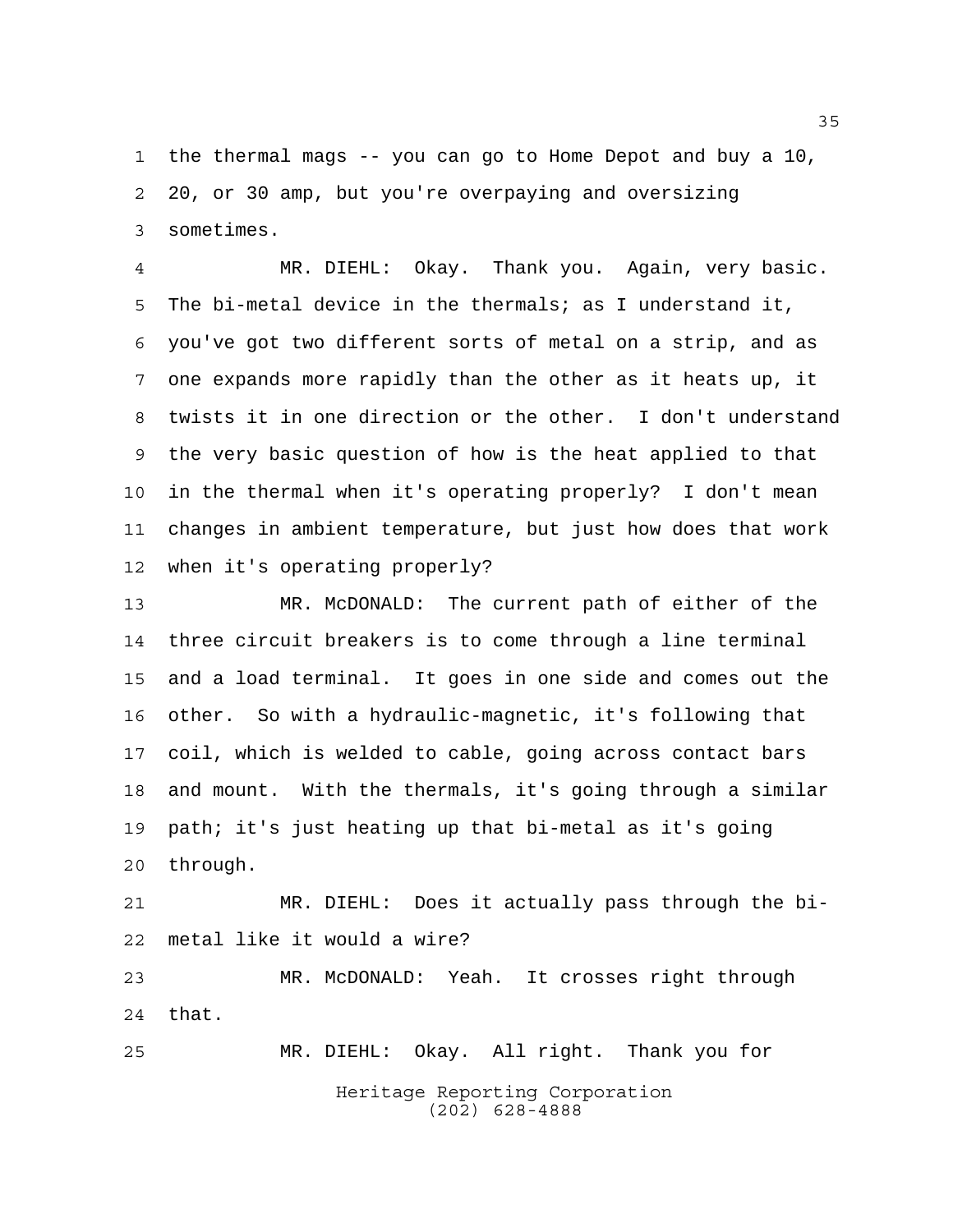bearing with my very basic questions. You also talked about -- I think you used the phrase or the term, "handle force." Did I understand correctly? Is that sort of the jarring or the ability to withstand a push or a jar?

 MR. McDONALD: We've measured the force it requires to turn the breaker on and to disengage and turn the breaker off. The thermomagnetics have almost double the amount. They are resident, so they are in your houses in your panels, and they are there for a reason, the force, but because of that, they are not preferred as in a typical switch, whereas our product is also used as a switch and provides overcurrent protection because users don't want to have to force the breakers on and off.

 MR. DIEHL: Okay. Thank you. The fluid in the hydraulic products; I think you described it as a synthetic oil. I think that the petition described it as a silicon. Is that the same thing?

MR. McDONALD: It's a silicon oil, yes.

 MR. DIEHL: Okay. All right. Thank you. On the military sales, I don't know if this is something you want to discuss in public, but if you could address, either here or in your post-conference brief, the percentage of your sales that go to the military purchaser.

Heritage Reporting Corporation MR. SMIRNOW: That would be post-hearing. MR. DIEHL: Okay. I think Mr. Rabasca mentioned a

(202) 628-4888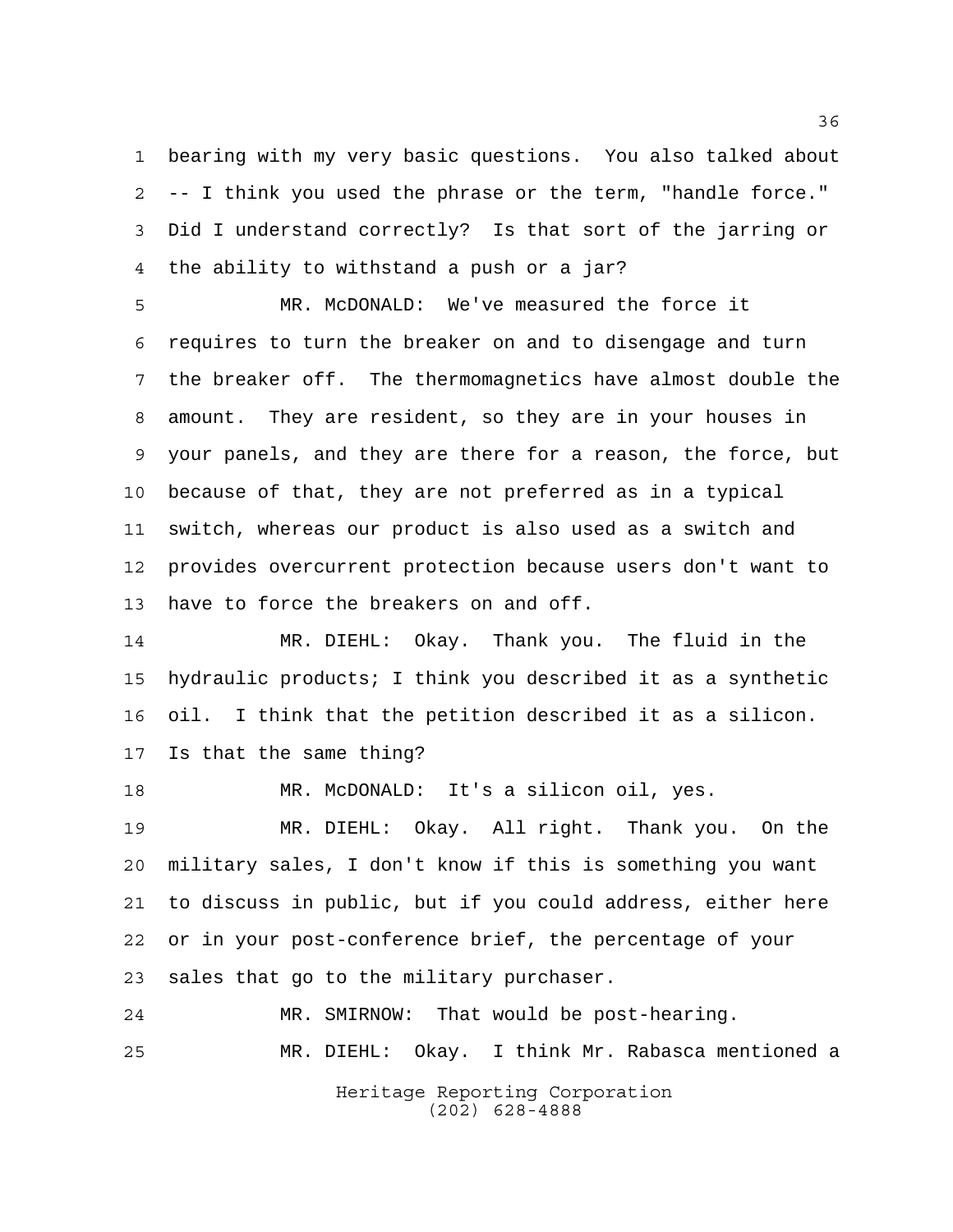product that had a sealed-can component, and I think you indicated that some of the products that have that are assembled in the United States, and some are assembled in Mexico. The product that has sealed-can components made in the States, and then when that breaker is assembled in Mexico, how is that treated for purposes of looking at that breaker when it reenters the States? Is that a product of Mexico, then?

MR. McDONALD: Yes, it would be.

 MR. DIEHL: Okay. Now, there is a point in the petition that I'm not sure I follow. It suggests that the subject imports are a threat to the military contract because, I guess, the problem is if you shut down your U.S. facility, you may no longer be able to supply that. Can it also be argued that, in a sense, that's shielding you from competition? If you're the only party that's allowed to supply that, can't it be argued that you're shielded from competition for those sales?

19 MR. SMIRNOW: Sure.

MR. DIEHL: Okay.

 MR. SMIRNOW: But nonetheless, at the end of the day, if you have no U.S. manufacturing facility that can certify those products, what good is it to have been shielded from competing with those directly on sales? The indirect effect of that -- I guess there is an indirect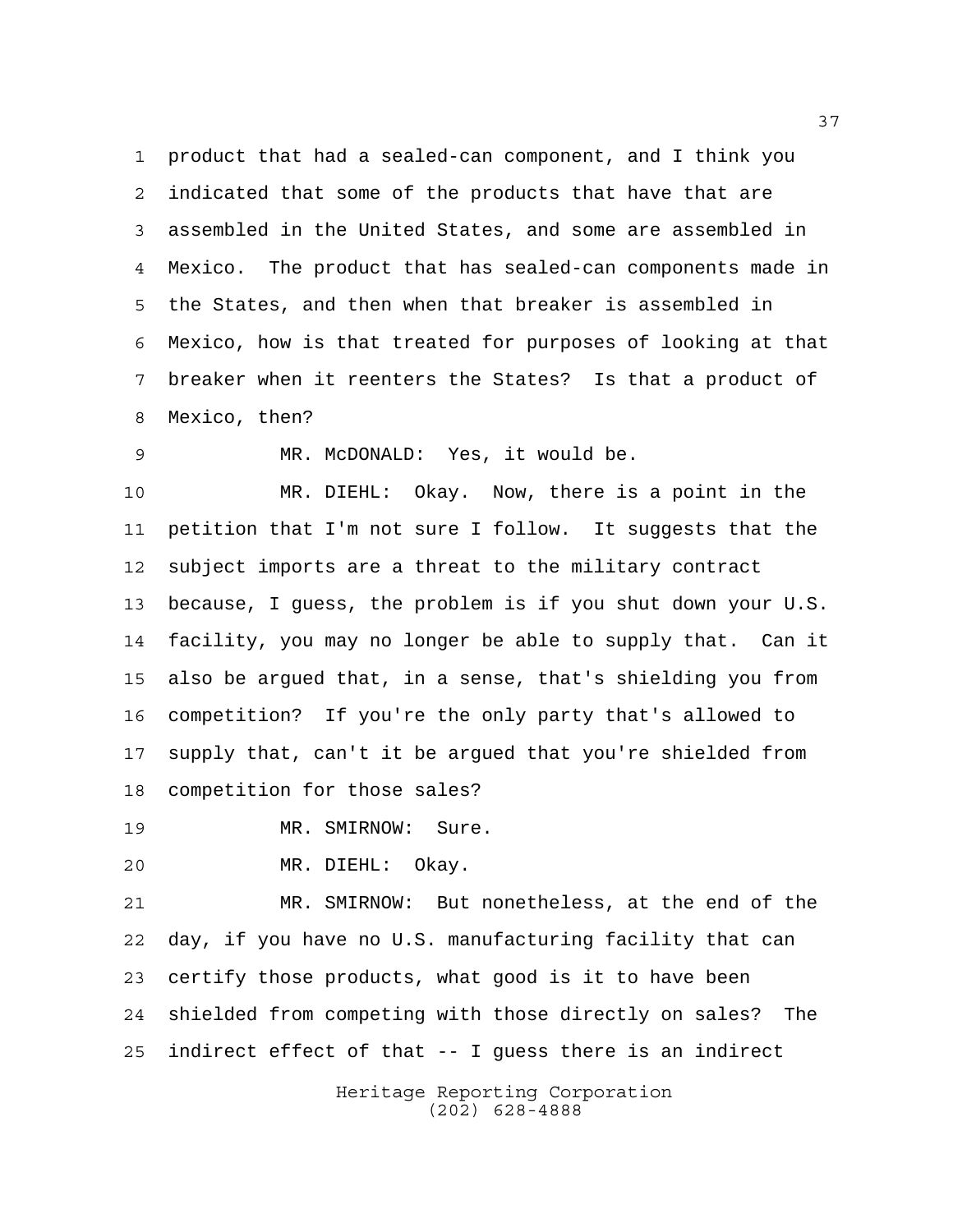effect there.

MR. DIEHL: Okay.

 MR. SMIRNOW: A potential indirect effect. MR. DIEHL: But the effect has to be on your U.S. manufacturing.

 MR. SMIRNOW: Right. If the U.S. manufacturing goes away, then we won't be able to make that product in the United States. The product is also made in Mexico, but still, nonetheless, some of that product is made in the United States as well.

 MR. DIEHL: Right. Okay. I think both parties should address the question of neglible imports and the standard that the Commission applies in your post-conference briefs?

 In Exhibit 4 of the petition, there is a reference to derating, and I would like somebody to explain what that concept means.

 MR. McDONALD: On a catalog for the thermal-magra, thermal circuit breakers, they actually will publish derating curves. That's because of this nuisance tripping, if you do not spec and plan for that to happen.

 MR. DIEHL: If you could be even more basic, does that mean that when you fall outside a certain temperature range, you no longer vouch for the product?

Heritage Reporting Corporation MR. McDONALD: They are basically having to put a

(202) 628-4888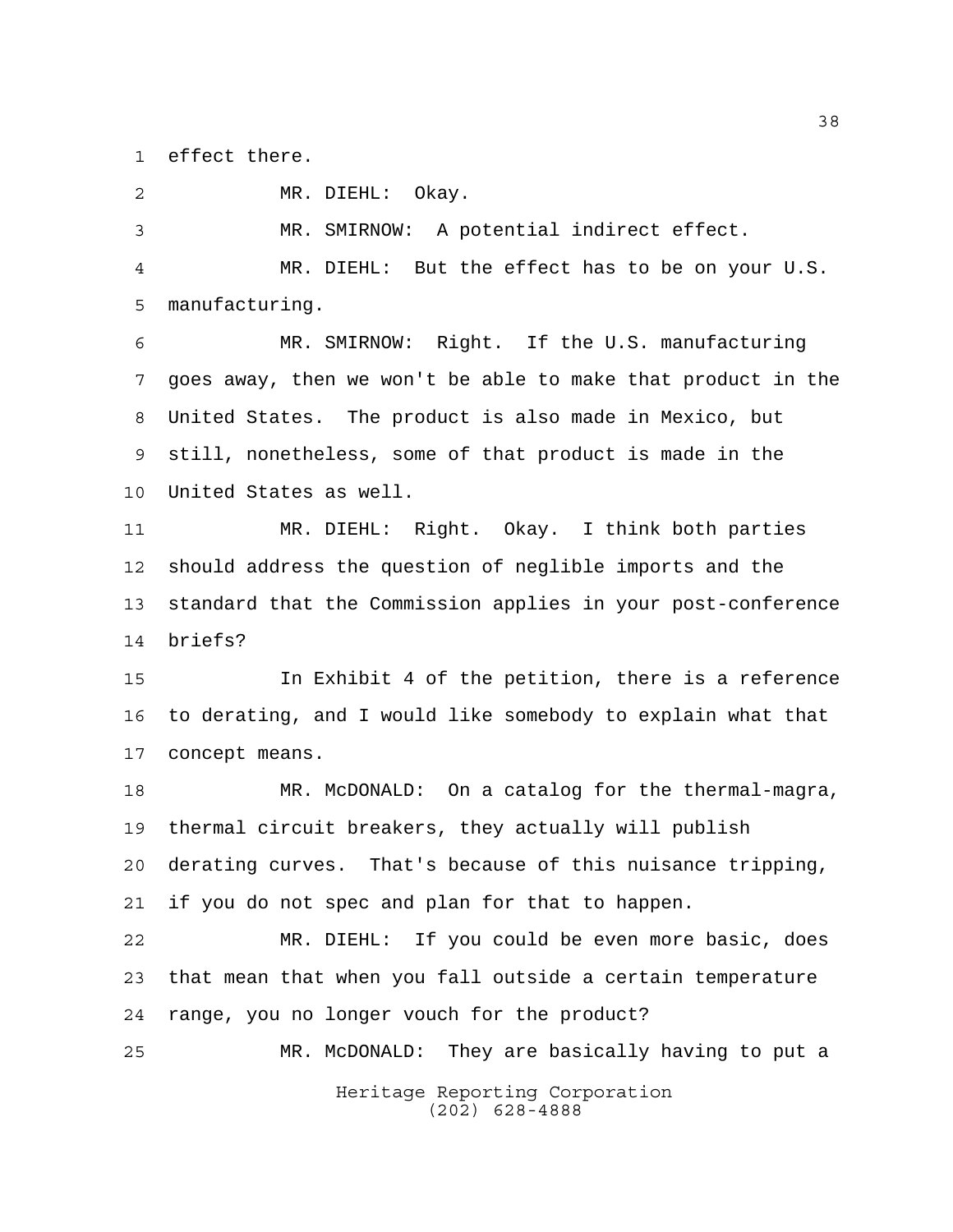more powerful product in a smaller application because they know they are going to experience heat issues and ambient- sensitive issues that would cause nuisance tripping if you don't plan for it.

MR. DIEHL: Okay.

 MR. SMIRNOW: Mike, just to clarify, the negligible imports, now that is more traditionally when they are dual countries. So are you suggesting that we address negligibility in the context of volume?

 MR. DIEHL: Yes. You know, unless I'm pulling a brain freeze, which does happen to me on occasion, I think you have to have more than three percent of all of the imports being subject imports. That's a threshold to look at. As I understand it, the test used to be relevant to cumulation, but that's been modified some years back.

 MR. DIEHL: All right. Thank you. Those are all of the questions I have now. Thank you.

18 MR. CARPENTER: Mr. Benedick.

 MR. BENEDICK: Thank you and again, thank you for your testimony. I have a couple of requests of Mr. Smirnow first.

 In Airpax's questionnaire response, where they responded to the question, IV-E2, and they identified the top three U.S. end-use markets for the HMCBs that they produced in the United States, would you report in your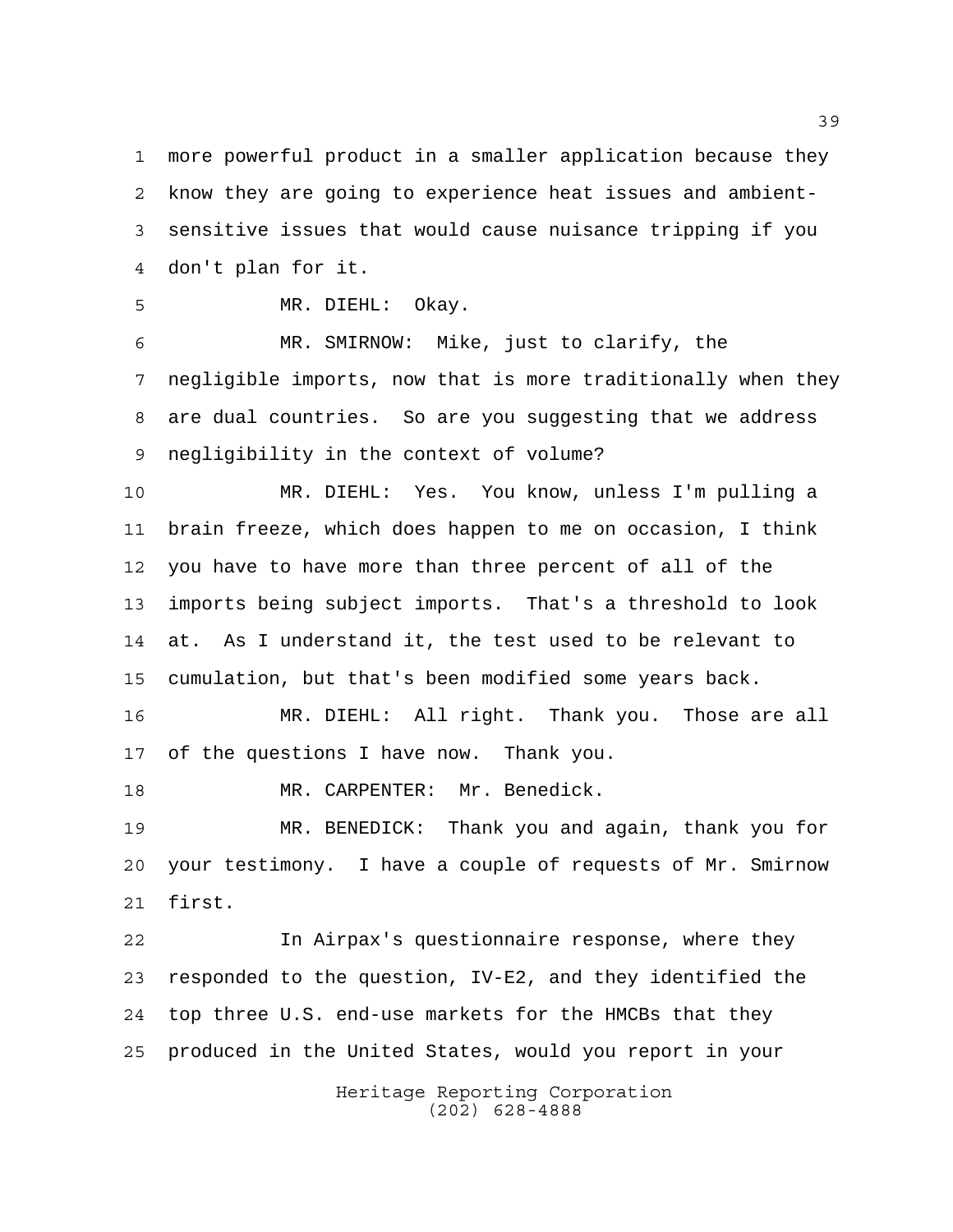post-conference brief the total number of poles and the total net FOB value of shipments of the HMCBs to U.S. customers in each of those top-three U.S. end-use markets during the period of investigation, January 2000 through March 2003, but report only for your firm's U.S.-produced HMCBs?

 In addition, could you report in your post- conference brief the volume and value of the shift of U.S. production of Airpax's products to Mexico in the time period 1996 to 1999 and then in the time period from January 2000 through March 2003?

MR. SMIRNOW: Okay.

 MR. BENEDICK: And also, would you please provide the contract terms for the contractor and the subcontractor for the military sales of the HMCBs and identify how much of Airpax's U.S. production is for the military and how much its imported Mexican production is for the military, again, during the period of investigation?

 And last, for the post-conference, with the lost- sales/lost-revenue allegations made by Airpax in their petition, if they could detail for each quantity that they allege, how much was U.S. produced and how much was imported from Mexico,and if they imported from any other country, how much that was and which country. And if you made an initial quote and then a subsequent quote, could you be specific for

> Heritage Reporting Corporation (202) 628-4888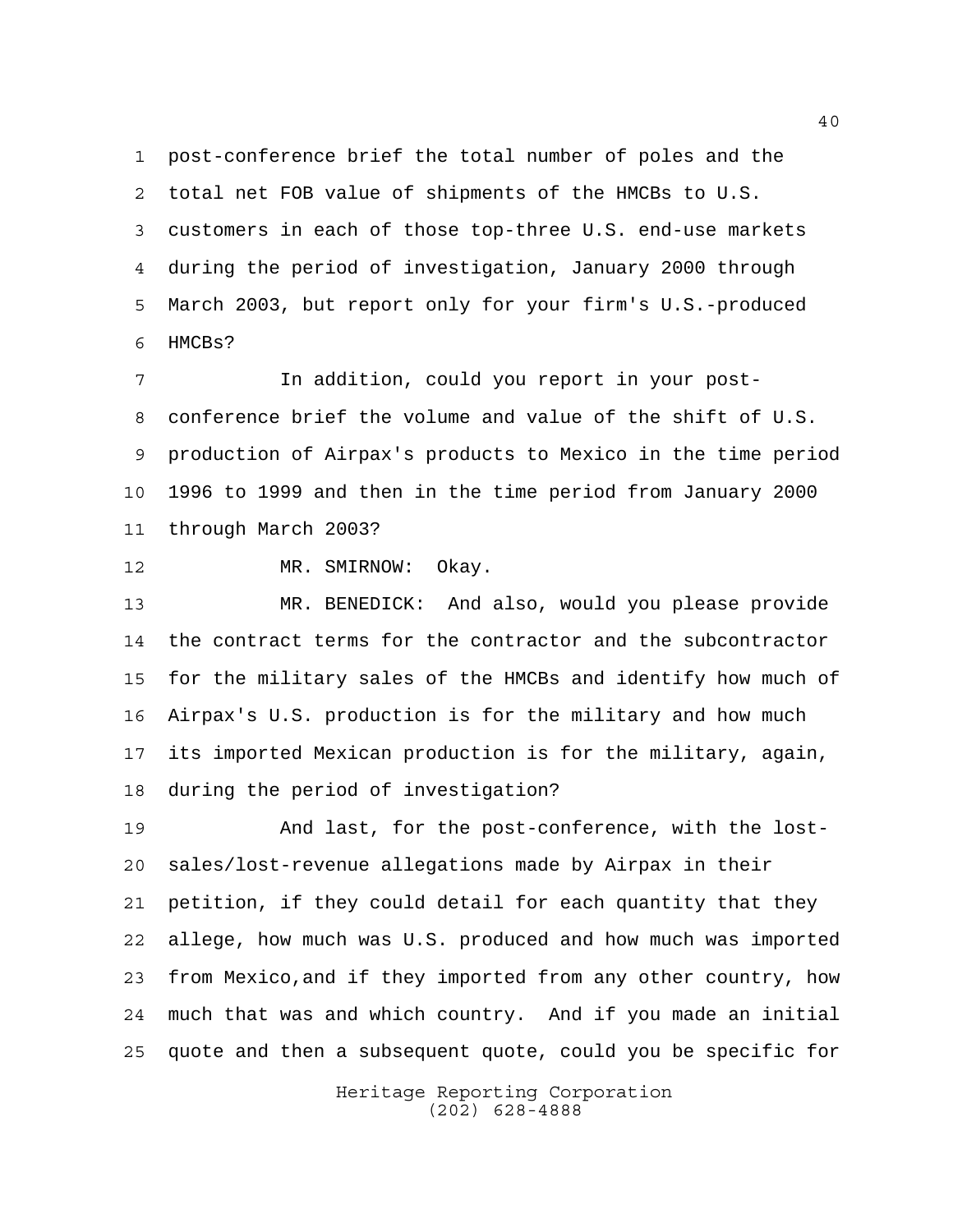each of those two quotes separately, --

 MR. SMIRNOW: Okay. MR. BENEDICK: -- especially if, maybe the initial quote, if you had one, was U.S. product, and maybe the second quote was Mexico, and I'm just throwing that out. I'm not necessarily saying that happened. Does Airpax consider itself to be the only U.S. producer of HMCBs of any commercial quantities? MR. SMIRNOW: As far as we know, yes. MR. BENEDICK: Okay. How has competition between Airpax and other producers in Mexico, and this would be competition in the U.S. market involving the HMCBs, affected price? MR. McDONALD: I would say, in general, it's been that way for 10 or 12 years, so the competition has been in Mexico for that long. The competition has been what you would expect in any industry. MR. BENEDICK: You moved to Mexico, and I presume some other firms are producing in Mexico, because of the labor advantage, since you cited this was a labor-intensive product, especially as you go further down towards the completed product. Has that impacted selling prices at all in the U.S. market? In fact, if producers are able to produce, I presume, at a lower total cost as a result of the lower labor in competing in the U.S. market, has that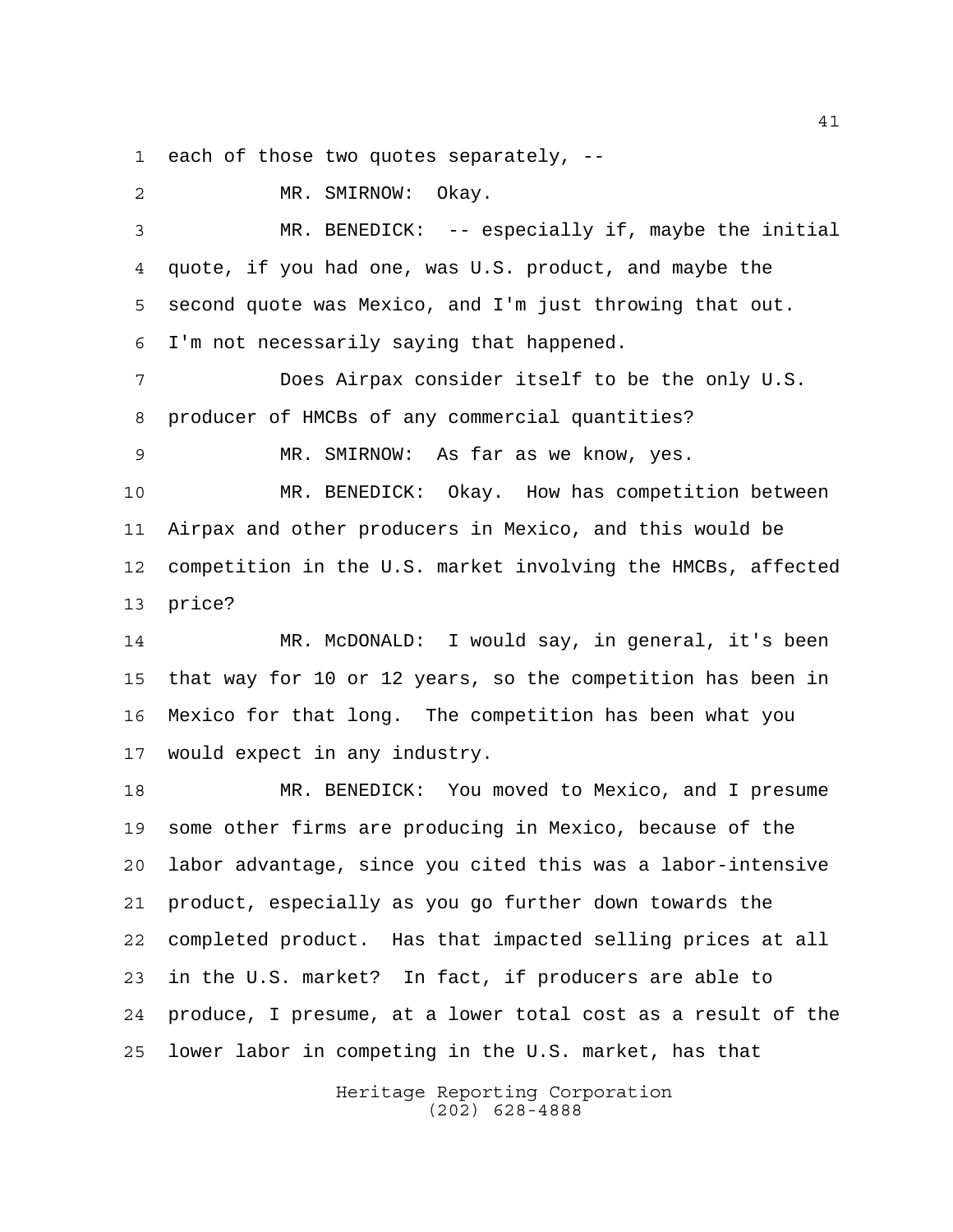Heritage Reporting Corporation (202) 628-4888 affected, i.e., lowered, prices in the U.S. market? MR. McDONALD: Certainly, not under the period of investigation. MR. BENEDICK: Okay. Prior to that? MR. McDONALD: It would have to go back to the late-eighties, when this started, but because of the labor cost alone, I would say competition was able to lower, as was Airpax when we into the lower labor market. MR. BENEDICK: Have any new products been developed, any new HMCB products been developed, over that period of time? MR. McDONALD: The period of investigation? MR. BENEDICK: Yes. 14 MR. McDONALD: Yes. MR. BENEDICK: Okay. Have any production of those products shifted to Mexico? 17 MR. McDONALD: Yes, they have. MR. BENEDICK: Has that had an impact on the selling price here in the United States? MR. McDONALD: No. The reason they went to Mexico was the price was already being taken down, either by subject imports or other. MR. BENEDICK: And who would the other be? MR. McDONALD: It started with subject imports, and then, as we understand, a competitor came out with a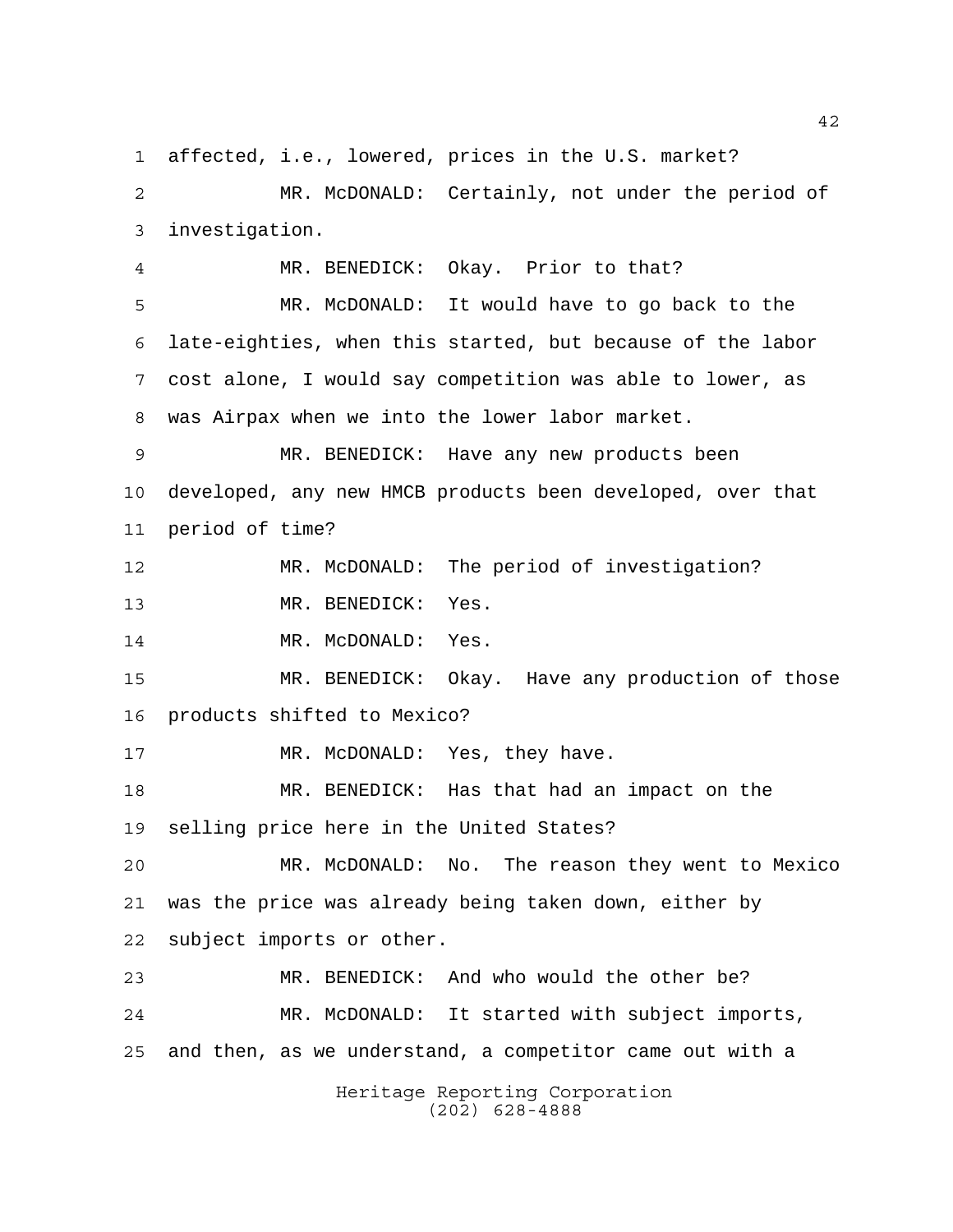similar product.

 MR. BENEDICK: Also produced in Mexico, I presume. MR. McDONALD: To our understanding, yes. MR. BENEDICK: Okay. Prior to the period of investigation -- you had mentioned the last 10 or 12 years, but now we'll look at 10 or 12 years prior to the POI, period of investigation -- were new products developed, and was production of those new products shifted to Mexico, and how did that impact the selling price in the U.S. market? MR. McDONALD: Yes. They were developed. Labor is a small percentage of the total cost, so it would have an impact, but you can only go so far with the labor cost before you're essentially not going to make any gains, and now you're taking margin. MR. BENEDICK: But the impact was significant enough for you to move production and for others to move production to Mexico to get the lower wages, so it's not an insignificant savings. MR. McDONALD: I agree. We were forced to essentially follow competition. MR. BENEDICK: Okay. And, again, for Mr. McDonald, if you could describe the trends in U.S. demand for the HMCBs in the U.S. during the period of investigation, which would be January 2000 through March 2003, and what factors affected these trends.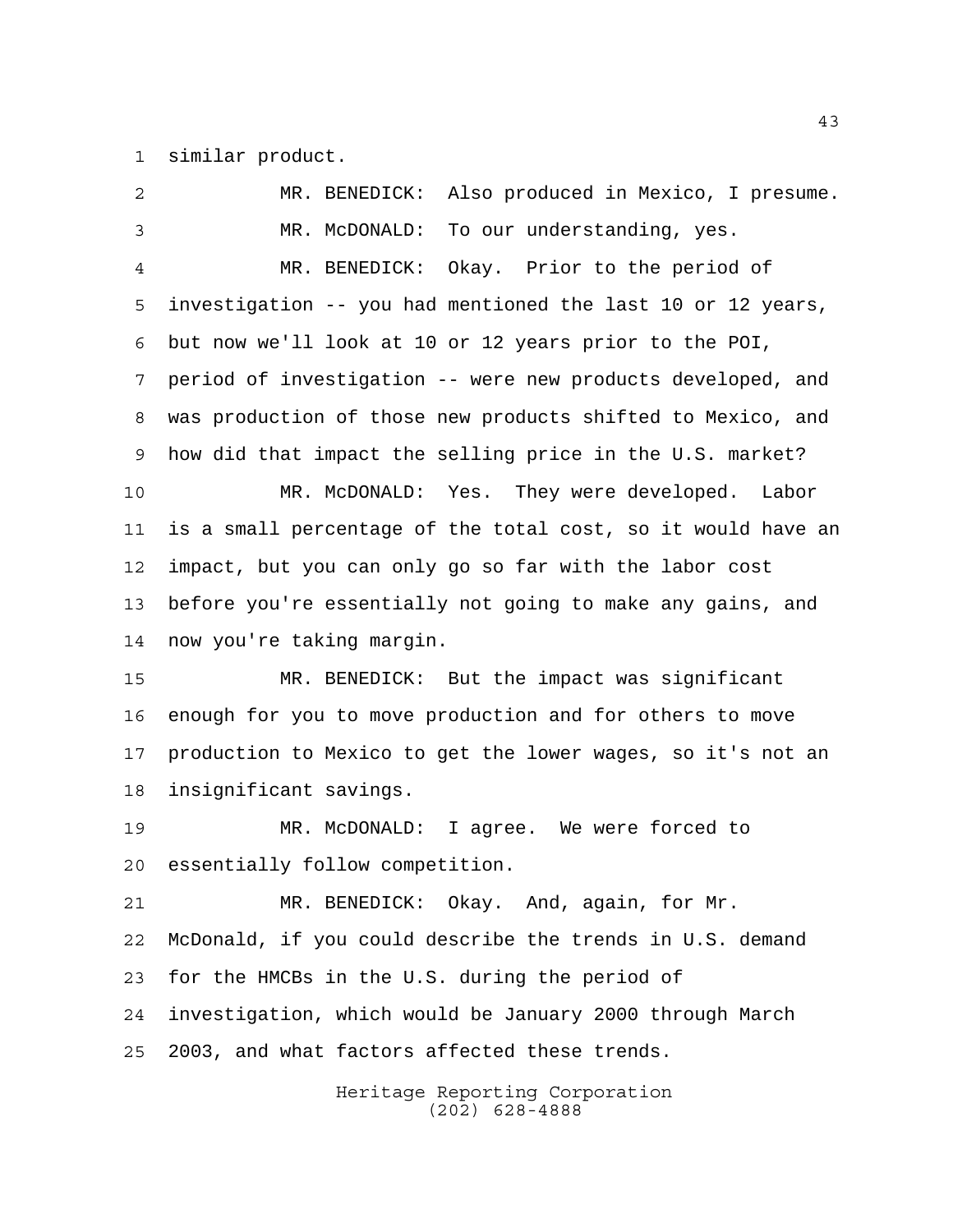Heritage Reporting Corporation (202) 628-4888 MR. McDONALD: Certainly, the most noticeable was, in the year 2000, the telecommunications bubble. The inflated demands and so forth that we were seeing were very high. We were pressed to supply with the lead times and the capacities from our vendors and so forth to us, so that was a challenge, and by the end of the year 2000, that demand had left, and somewhat of an overcorrection was started, but certainly we're back at, and have been through 2002 and going into 2003, more numbers that are comparable to what our growth trends had been prior to the 2000 year. MR. BENEDICK: Well, when the telecom sector in the U.S. was robust, was that for several years prior to 2000 also? Was that demand there? MR. McDONALD: Not to the level it was in that one year, no. It was certainly a growth market, as were some others in the past that we targeted, but it wasn't what I would call a bubble at that point -- MR. BENEDICK: You're saying that, starting in 2002, the telecom sector has recovered, and it's -- MR. McDONALD: It's not recovered, but it's not -- they have used up extra inventory. Their buying patterns are back to a normal level again. The volume of product that we're shipping now is what we had planned to ship. It's the prices that are dramatically impacted now. MR. BENEDICK: Would you have any information you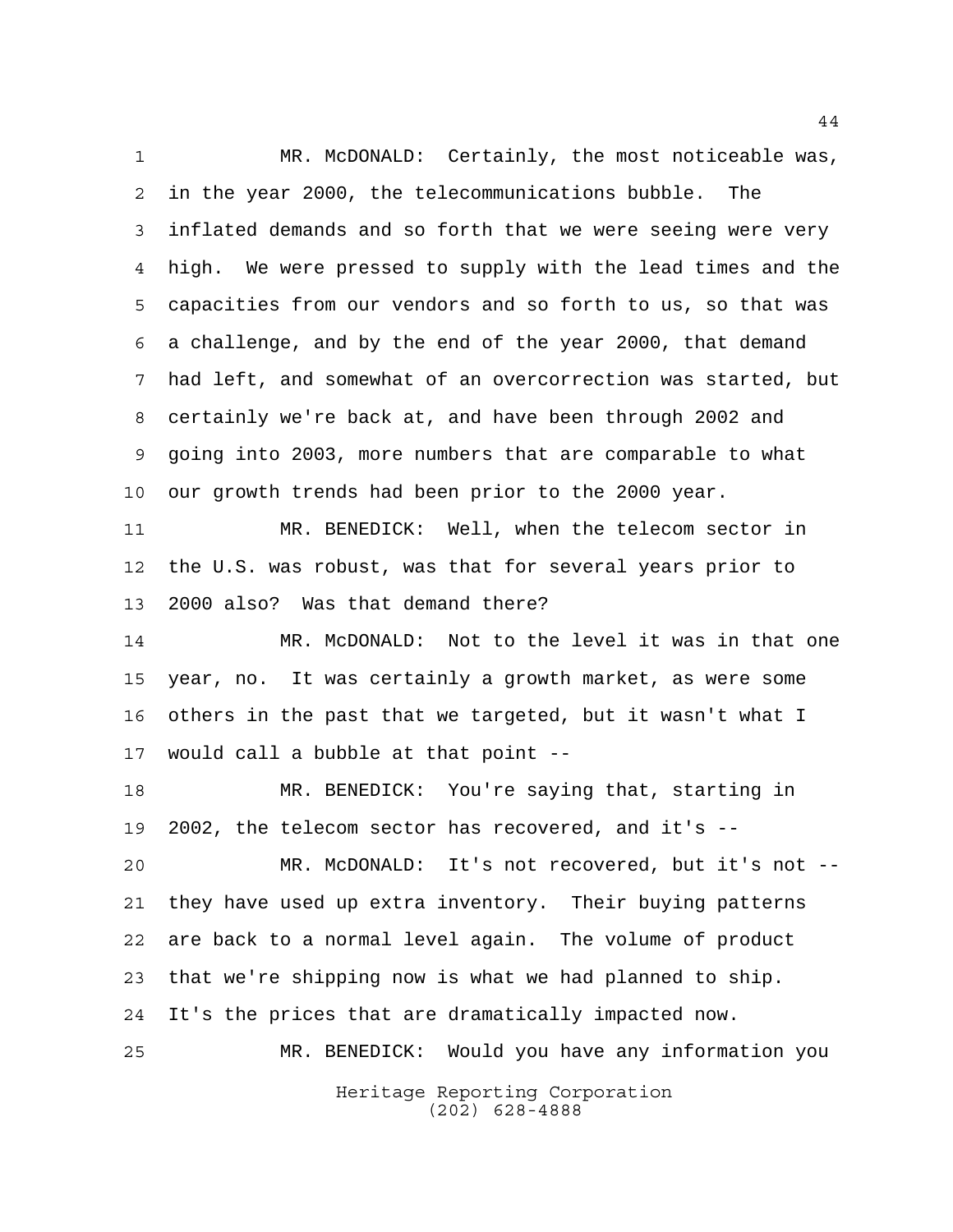could provide, perhaps in a post-conference brief, looking at the level of investment in the U.S. telecom sector, and, again, look at the period 2000 through the end of the POI, March 2003?

 MR. BENEDICK: Okay. I have no further questions. MR. SMIRNOW: Nothing comes to mind immediately that we have that, but we'll look into -- and come up with that.

 MR. BENEDICK: Okay. Thanks for making the effort.

MR. CARPENTER: Mr. Kitzmiller.

 MR. KITZMILLER: Thank you. Good morning, and thank you for appearing here with us, and thank you for the opportunity to tour your facility in Cambridge.

 Prices aside, how difficult is it to substitute an HMCB for a thermal or a thermomagnetic circuit breaker?

 MR. McDONALD: Typically, if you're looking to go up, and I say "up" because that's the way they are on my chart, we can design a hydraulic-magnetic into applications that a thermal may be into, but these are because of 18 components, they sell very cheaply, and typically it's beyond the business scope to do so. For them to go up, the customer and, more importantly, the engineering group would have to approve that they are not going to have an issue with that ambient temperature and the nuisance tripping

> Heritage Reporting Corporation (202) 628-4888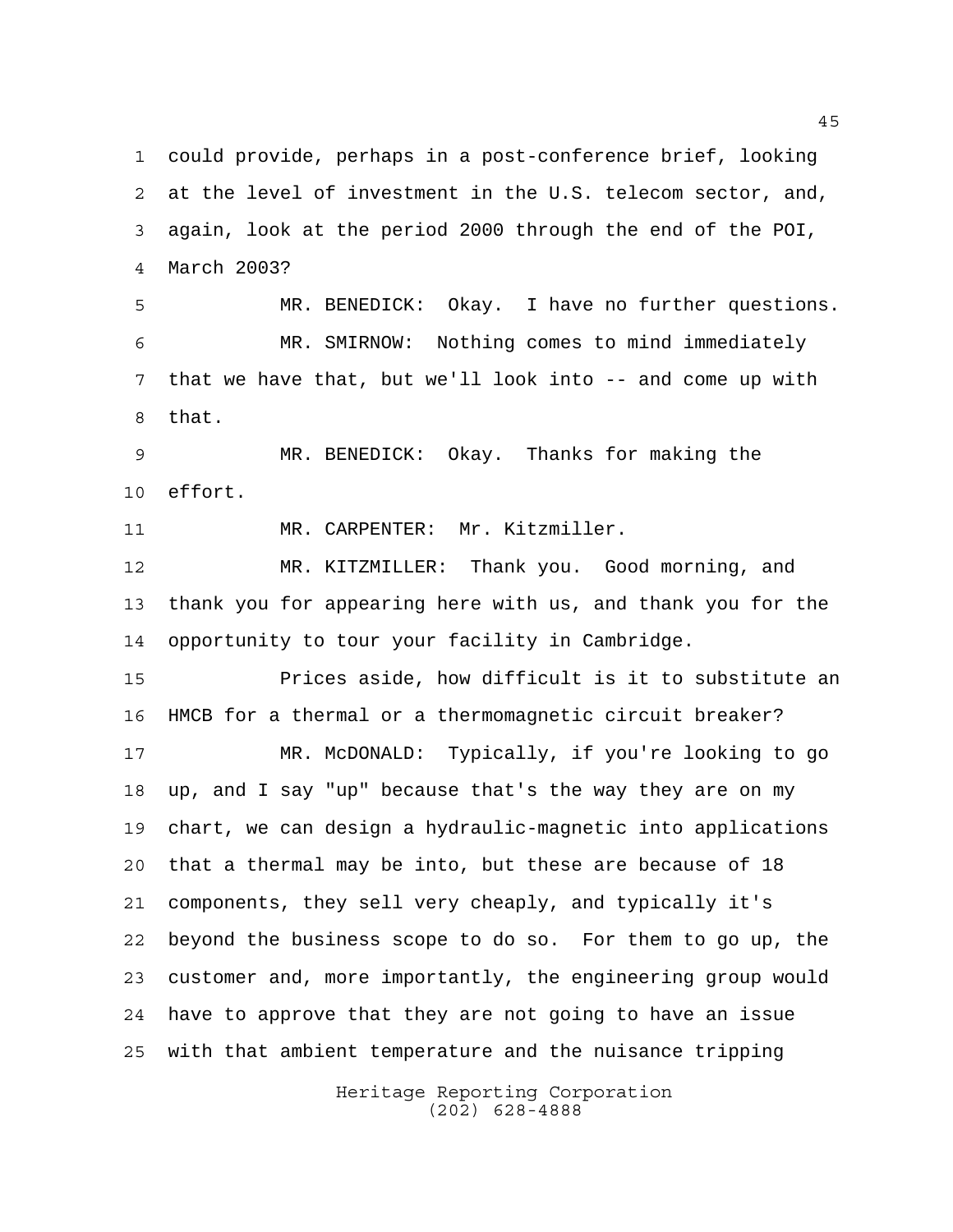associated or that they don't need special amperages or handle configurations or the handle pressure -- all of the factors that I spoke to. If all of those conditions are 4 present, they could, but obviously we do not see that; therefore, it's not very easy to do so.

 MR. KITZMILLER: I believe you said there were something in the realm of forty or 50,000 different --

 MR. McDONALD: -- part numbers that we will ship within a year.

 MR. KITZMILLER: Okay. You have a catalog. Are there certain HMCBs that are "standard," things that the industry expects are going to be out there, or is every single switch done on a custom basis?

14 MR. McDONALD: You'll have common amperages. Let's say, 10, 15, 20 seem to be a fairly common range, but then they want unique colored handles or terminal configurations or delay assemblies. Therefore, while if you look at the possibilities to build a catalog part number, most of those catalog part numbers are probably still only purchased by one customer of ours. It's just that expansive. You could have some duplication. Distribution tries to do that a little bit. Twenty percent of our business, we try to buy a 20 amp and sell that into an application and convince them they don't need a blue handle; use the white; that's what we have on the shelf.

> Heritage Reporting Corporation (202) 628-4888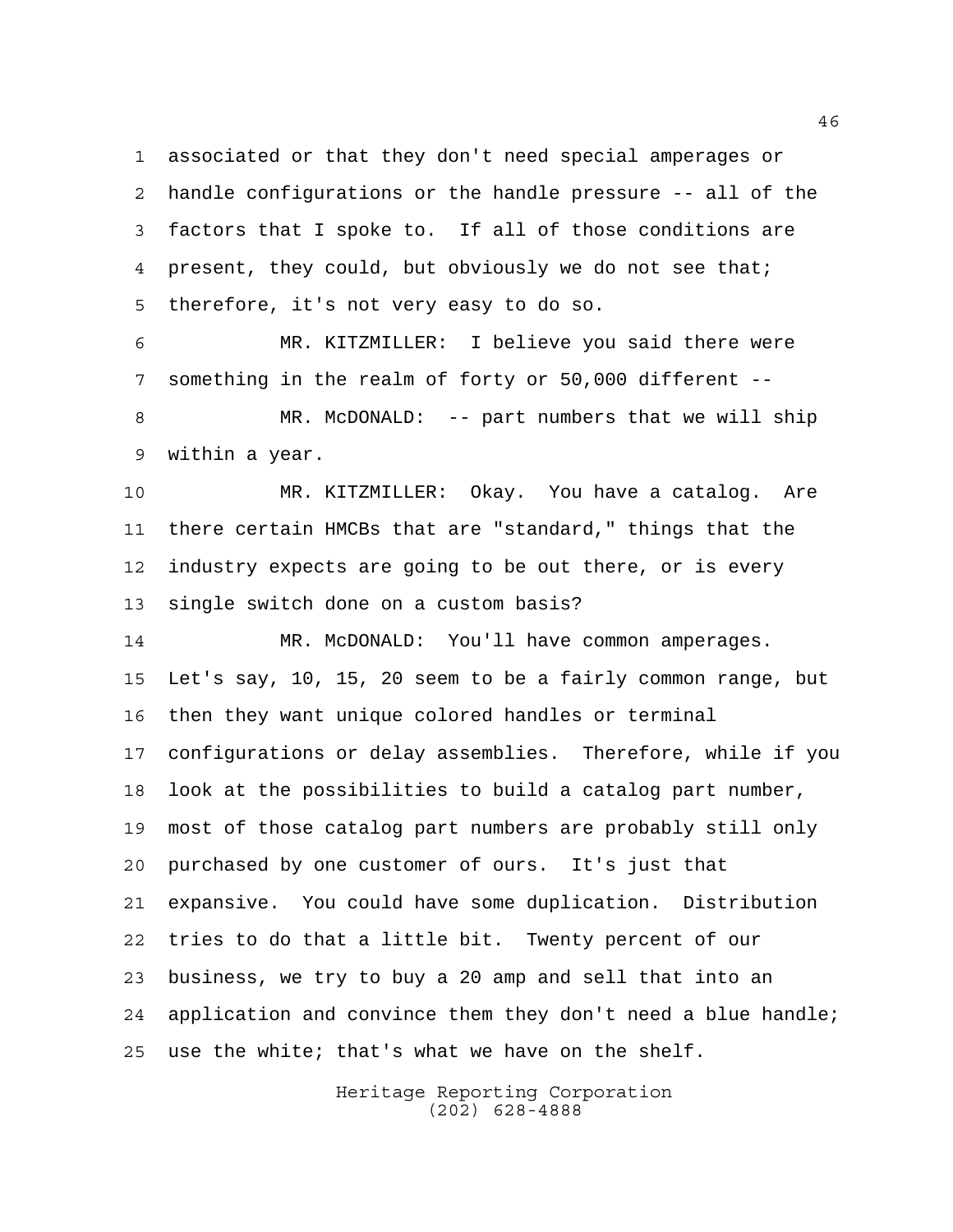MR. KITZMILLER: This is going to sound sort of silly. When was the technology for a hydraulic-magnetic circuit breaker first developed? When did they enter the market?

 MR. McDONALD: It had to be the early forties. MR. KITZMILLER: Okay.

 MR. McDONALD: We introduced the first circuit breaker in about 1952, in that area, and we weren't the first.

 MR. KITZMILLER: And the thermal and thermal- magnetic, I presume, were around, certainly the thermal, long before.

 MR. McDONALD: Honestly, I can't speak to their periods of introduction without doing a little more investigation.

 MR. KITZMILLER: Have there been major changes in the technology for HMCB, or has the theory behind it not changed at all over that --

 MR. McDONALD: Essentially, the core concepts are that delay assembly that's going through that coil providing different sizes for the amperage. The only trend that you see or change that certainly all HMCB manufacturers would like to do is to provide more power in a smaller package, so you see us pushing the envelope a little more in frame sizes, but, in general, the way a circuit breaker is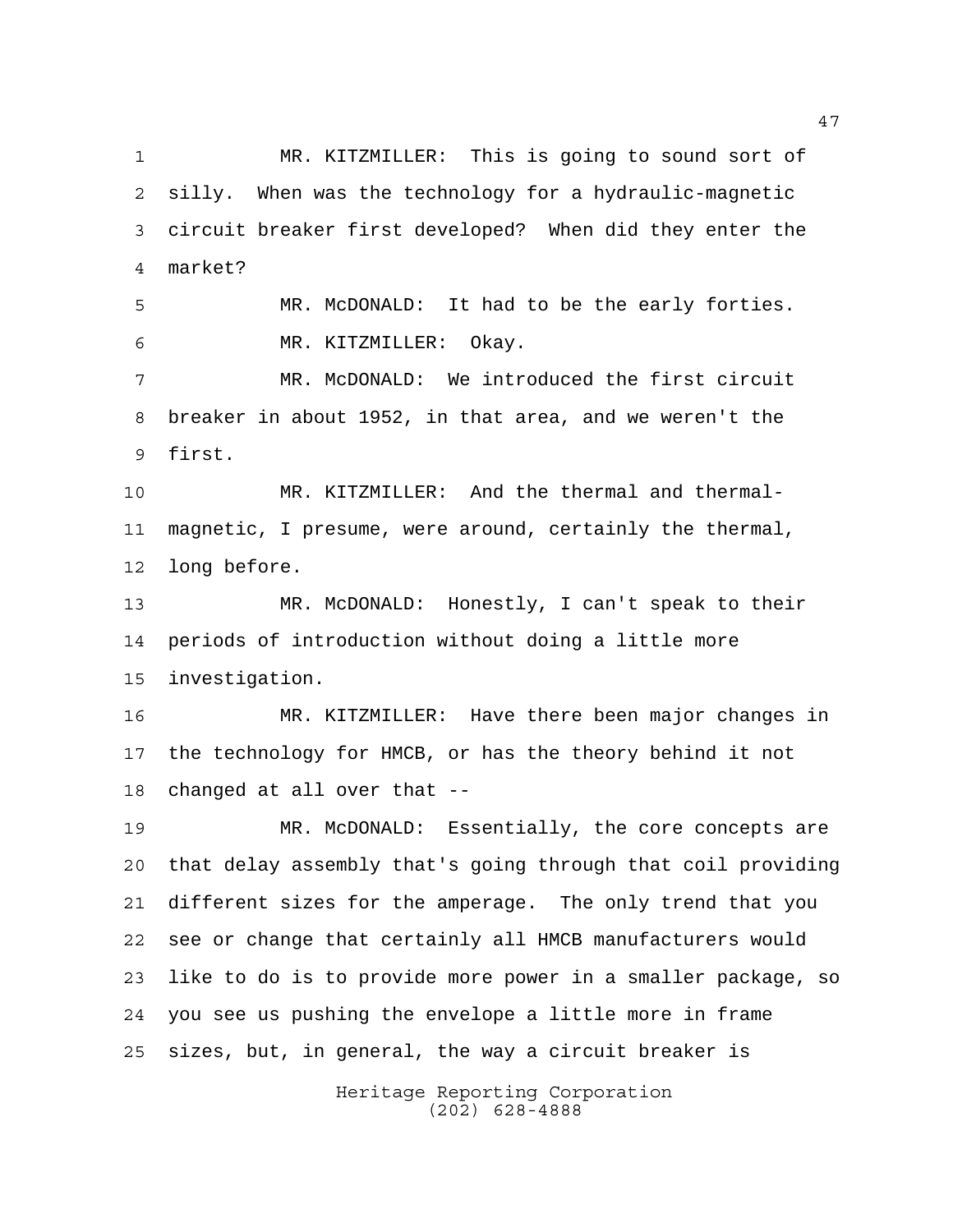manufactured and the way it's designed is very common to what it was back in the 1950's.

 MR. KITZMILLER: When speaking to you earlier, you said a run might be one switch, maybe just the one -- MR. McDONALD: That's correct. MR. KITZMILLER: -- one circuit breaker. What might be considered a large run? MR. McDONALD: You may have an order for, let's say, 5,000 pieces. MR. KITZMILLER: Okay. That would be a large run. MR. McDONALD: I would consider that a large run, yes. MR. KITZMILLER: Is there any way of estimating what the range of price difference might be from just a onesey-twosey type of order versus a large run? MR. McDONALD: Yes. We could certainly share at the post-conference our pricing book, and it shows volume discount opportunities. MR. KITZMILLER: If you would, please. Those are all of the questions I have. Thank you. 21 MR. CARPENTER: Mr. Boyland. MR. BOYLAND: Good morning. Thank you for your

 testimony and the information you've already provided in response to questions that I've asked prior to the conference.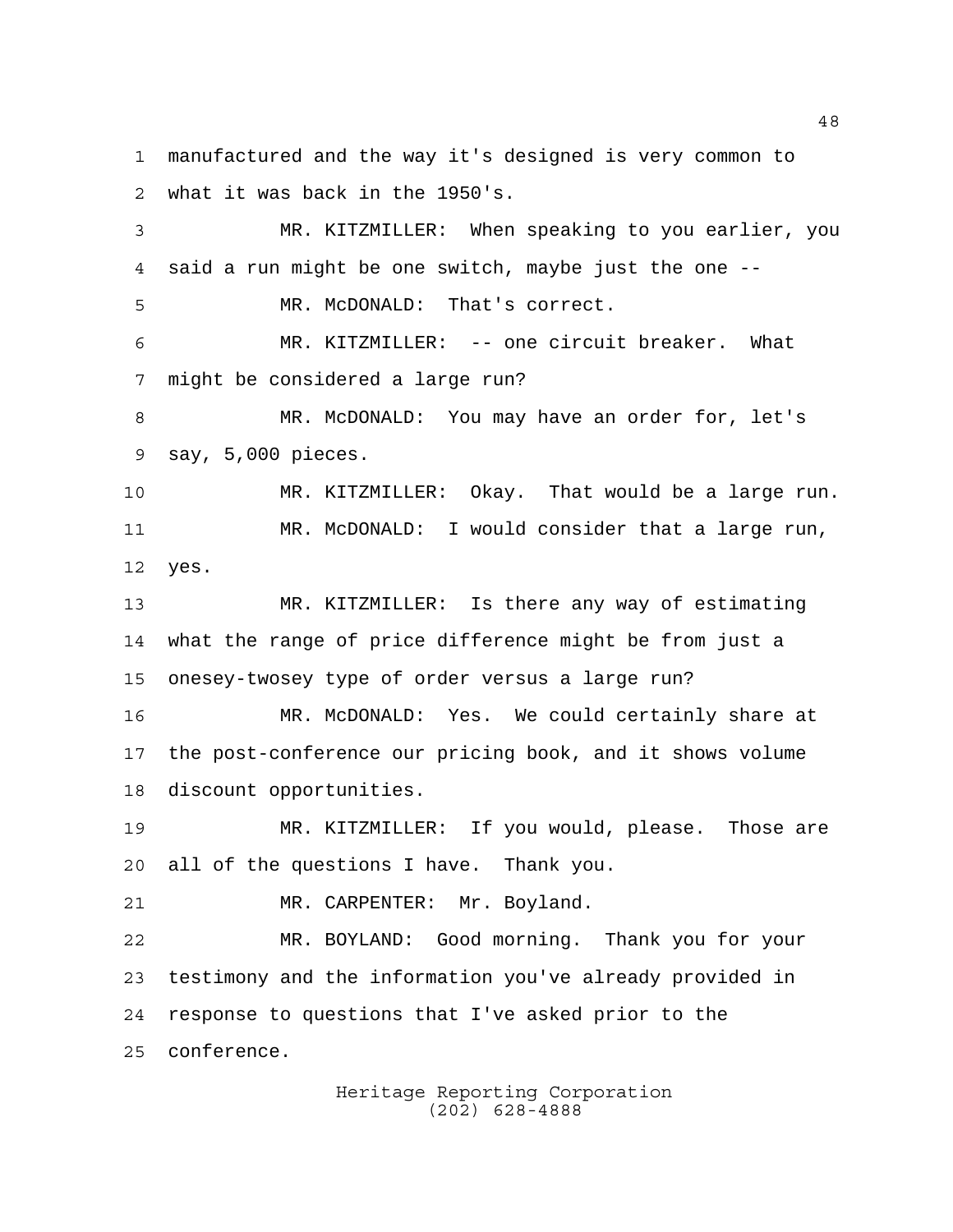One question. Mr. McDonald, you mentioned that production costs are now close to the prices that CBI is offering. What production costs are those? Is that the United States or Mexico or a combination?

 MR. McDONALD: It certainly would be the United States, and if you're looking at Mexico, it would be not at but even close to theirs in some cases.

 MR. BOYLAND: So you weren't specifying one. MR. McDONALD: No.

 MR. BOYLAND: Okay. I have no further questions. Thank you.

12 MR. CARPENTER: Mr. McClure.

 MR. McCLURE: Jim McClure, Office of Investigations. Mr. McDonald, one question. You talked about the tens of thousands of varieties that have been produced over the years, and, in particular, you said approximately one-third of your production runs are specific to things. I assume that meant both U.S. and Mexico -- is that correct? -- or would that be specific to the Cambridge operation?

 MR. McDONALD: I, again, wouldn't want to quote numbers for the individuals. I would comfortably say Cambridge does more variety because they are typically the one-piece, two-piece.

Heritage Reporting Corporation (202) 628-4888 MR. McCLURE: Now, in that one-third, is that an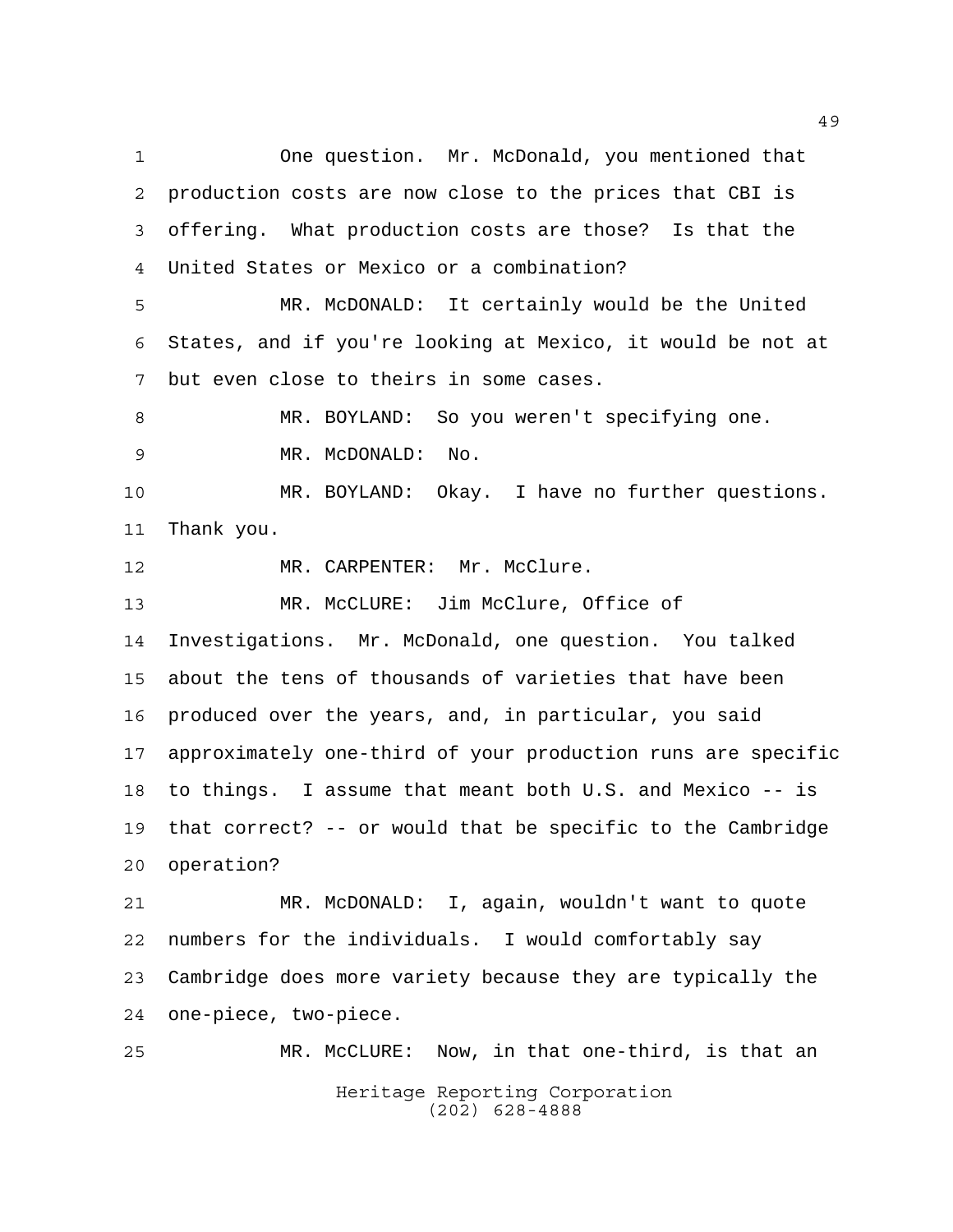Heritage Reporting Corporation (202) 628-4888 area where you're going to experience competition from CBI, or is the competition you experience with them more in, for want of a better term, I would refer to as the generic market. I think, what, that's the BCs? MR. McDONALD: The B and Ds. MR. McCLURE: The B and D. Okay. MR. McDONALD: Certainly, where we've seen them initially have been accounts that had low variety, high volume, but if you win that customer, and they need a low- volume application, you supply the low-volume application, too. They don't want multiple suppliers, typically. MR. McCLURE: That's all I have for right now. Thank you. MR. CARPENTER: Mr. Diehl has a follow-up question. MR. DIEHL: Okay. Just a couple of follow-up questions. I remember Mr. Smirnow mentioned at the beginning of the presentation that you are not denying that subject imports have also entered your Mexican operation, but that's just not something to be considered in the case. Could somebody on the panel just extrapolate a little bit about competition between the subject imports from South Africa and the product that you make in Mexico? MR. McDONALD: In what terms? MR. DIEHL: Well, just what are the products that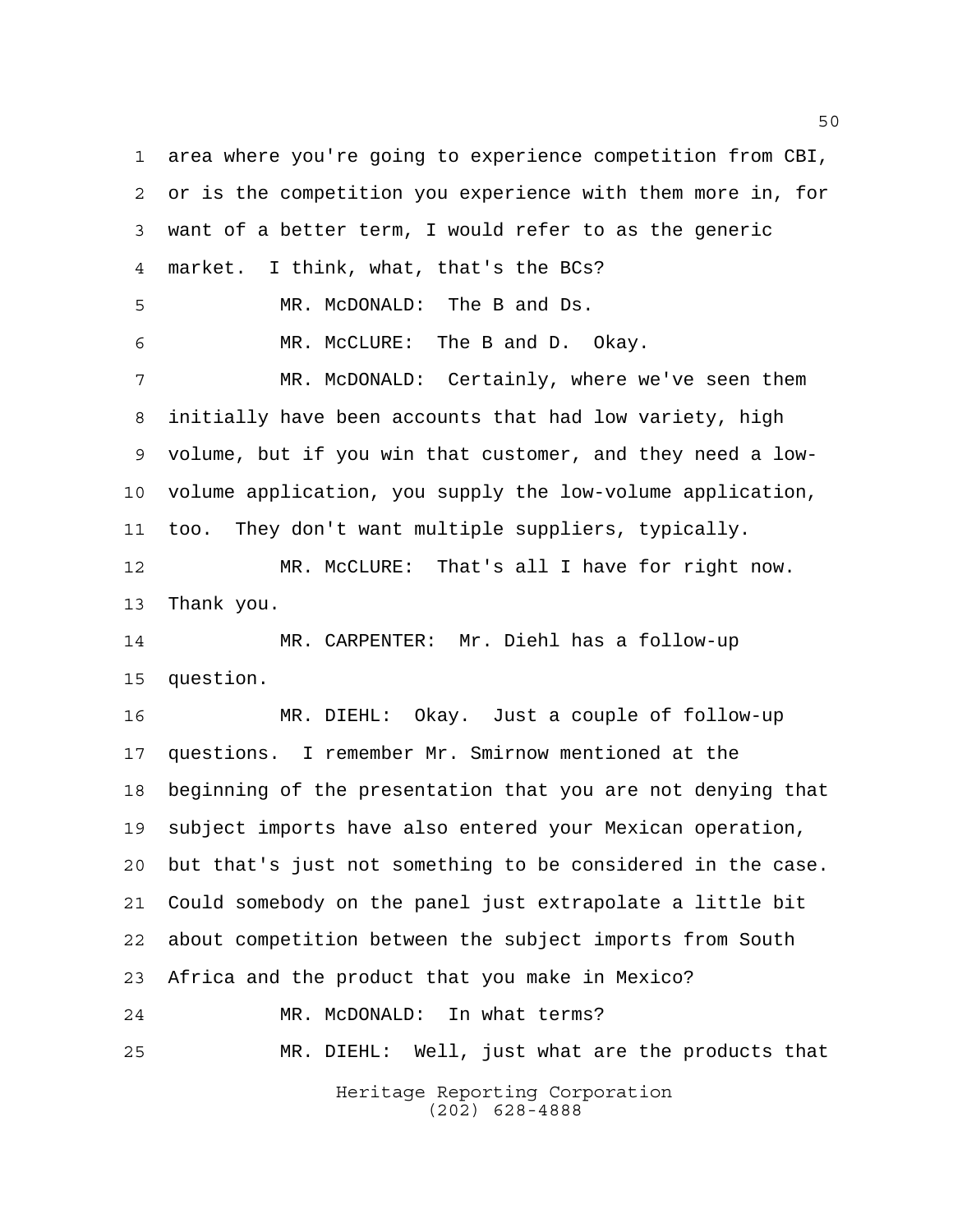subject imports are hurting your Mexico production on? What are the uses that they are directed to? Anything that just can fill out a little bit the notion of competition between those two.

 MR. McDONALD: I would say regardless of what we've seen, whether it impacts our Cambridge facility or our Mexico facility, B, the smallest, and then the D frame are the two that they introduced into the U.S. first, so those, across the board, we've seen the most pressure on. We do know they are selling some of these, we do know they have had some business for these, and we do know they are quoting more of those.

13 MR. DIEHL: Okay.

 MR. MCDONALD: -- the E frame and the F frame. To some degree I think the reason that these others haven't sold as well is not due to a lack of their sales efforts. It's the product could not match the quality requirements in some of the applications, and the B and D products can so they lended themselves well. Certainly with engineering enhancements to those, they're becoming more of a competitive threat on the other frames as well.

 MR. DIEHL: Okay. Thank you. Just a few questions for the briefs. I would ask the lawyers to brief whether the Commission should consider non-commercial quantities made by any U.S. producers be part of U.S.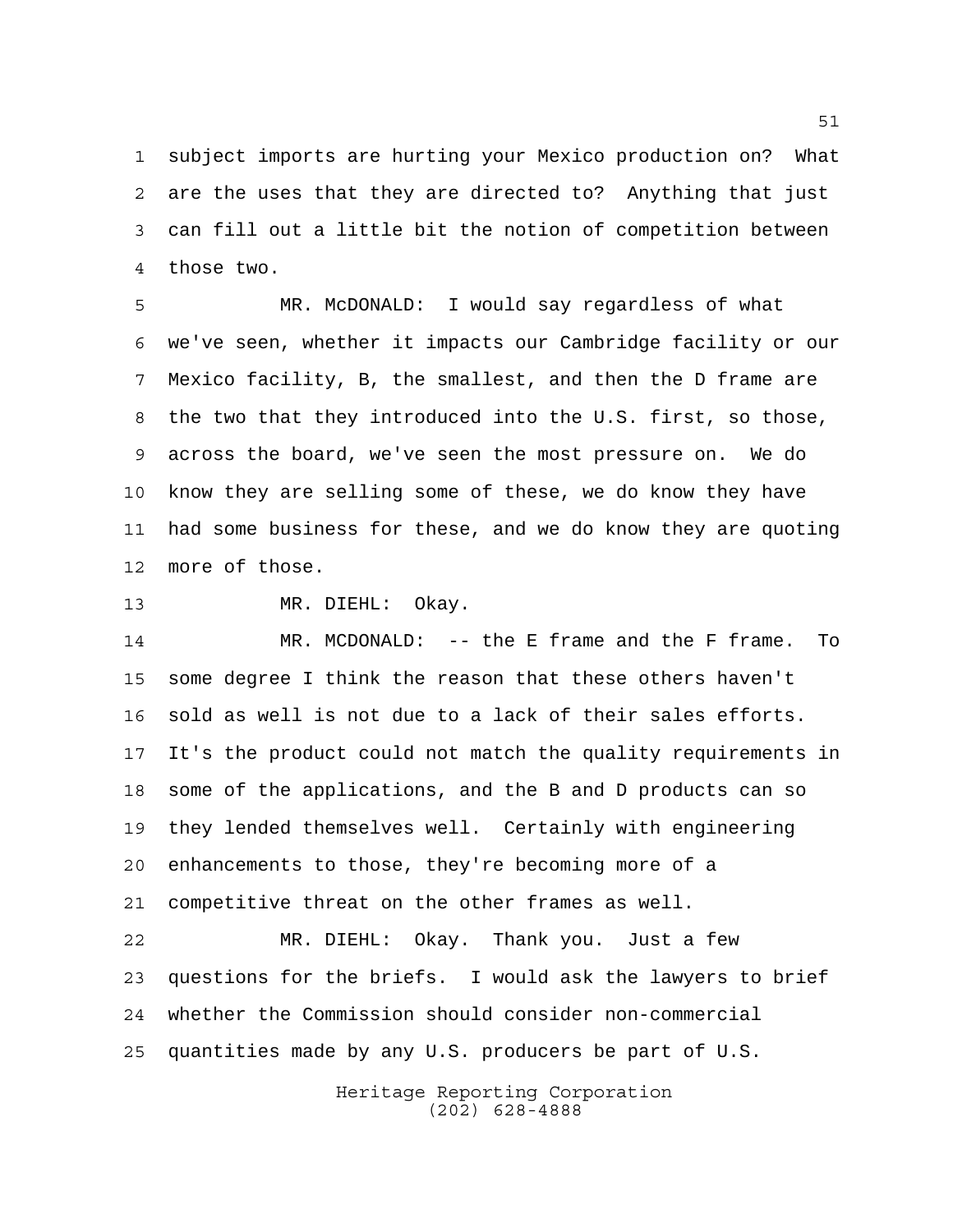production, whether any producer like that should be considered a U.S. producer.

 Finally, as to these -- sorry. I'm losing my notes here. Mr. Rabasca I think talked about the sealed can component, and I think you mentioned that when that's assembled in Mexico you treat it as a product of Mexico. If also the lawyers could address whether the U.S. production of a component such as that should be considered U.S. production. I'm assuming no, but I'd like that addressed in briefing. MR. SMIRNOW: We'll address that in the post- hearing. MR. DIEHL: Okay. Thank you. MR. CARPENTER: Are there any other staff follow up questions? (No response.) MR. CARPENTER: If not, I want to thank the panel for your enlightened testimony and response. We'll take a recess until about 10:45 on the clock in the back of the room, and I'll ask Respondents to come up to the table at that time. Thank you very much. (Whereupon, a short recess was taken.) MR. CARPENTER: Mr. Silverman, please proceed

whenever you're ready.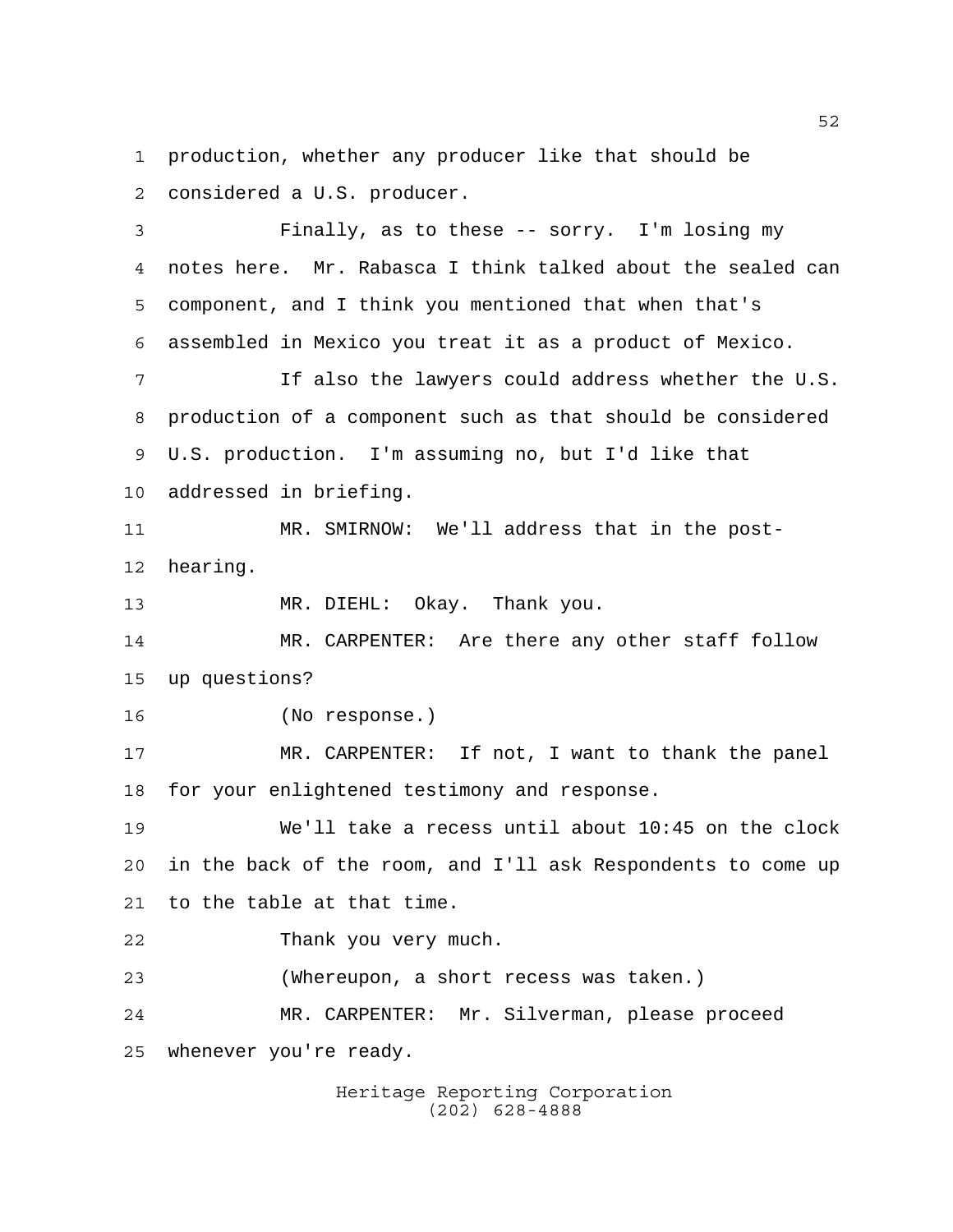MR. SILVERMAN: For the record, my name is William Silverman. I'm with the law firm of Hunton & Williams, and we are counsel to Circuit Breaker Industries, Ltd., or CBI.

 I just want to start by welcoming the Petitioners to the Respondents' side of the room. I've been practicing here for many years. It's sort of a new thing for the Petitioners to sit on the Respondents' side. I think it may tell you a little bit about their role as importers. Since they may be a major importer from Mexico, we welcome them to the importers' side.

 At any rate, in preparing for this hearing one word came to my mind as I studied the data, and that word, Mr. Chairman, is bupkus. Bupkus. If you're not familiar with this Yiddish word, Mr. Chairman, let me translate it for you. The literal meaning of bupkus in Yiddish is goat droppings. Figuratively, it means nothing of value,

trifling, or, as we say today, peanuts.

 That's what the subject imports are in this case. Bupkus. I can't tell you the exact import penetration level in public, but I'm sure you've seen the percentage in the APO data. I can tell you I know of no single case where the Commission has made an affirmative injury determination on such a small number.

 Why is that? The reason is we have statutory standards. You didn't hear any reference to statutory

> Heritage Reporting Corporation (202) 628-4888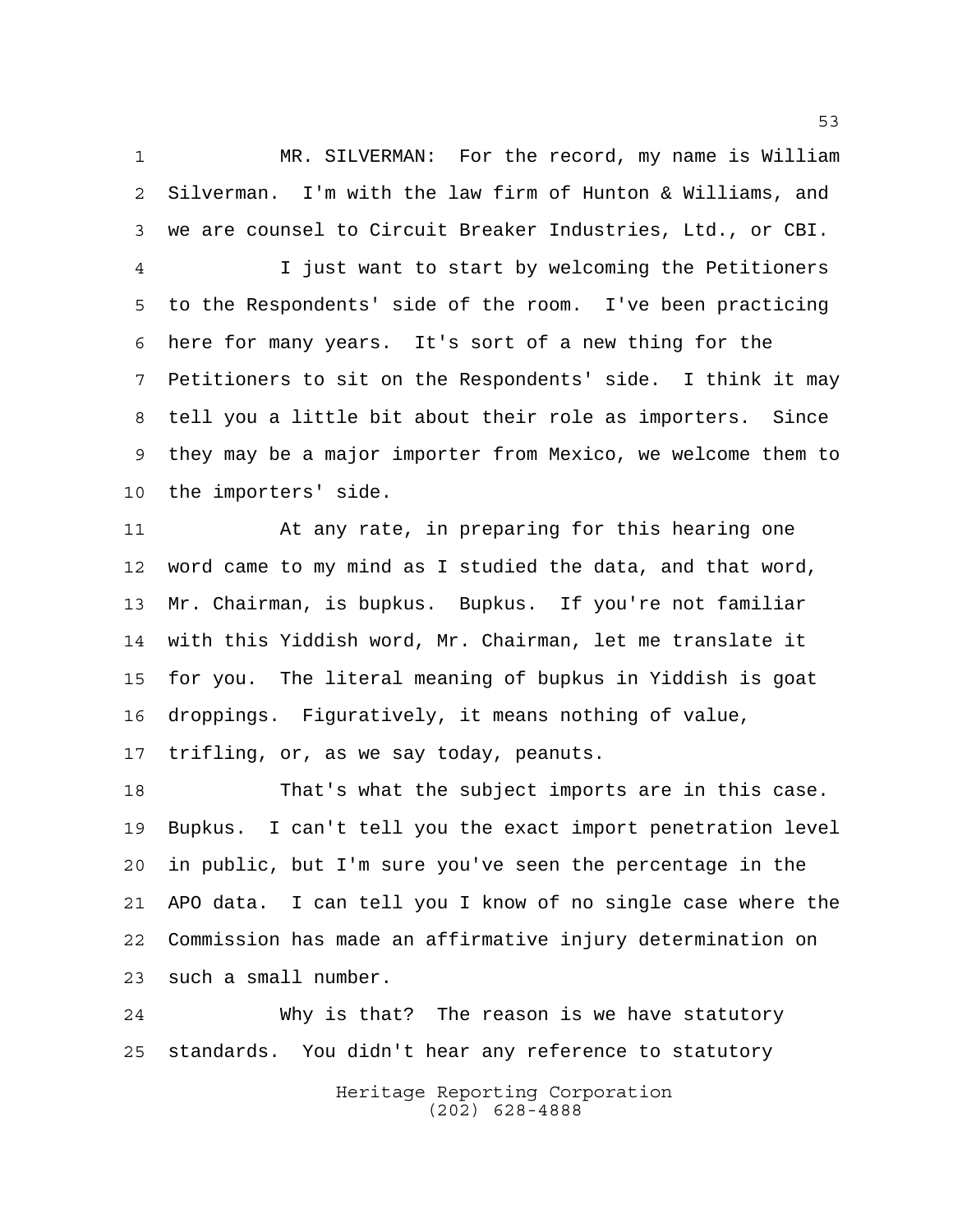standards in the earlier presentation, so I'll talk about them for a second. The statutory standard requires the Commission to determine whether the volume of imports is significant. With regard to price, the statutory standard requires the Commission to consider the effect of imports and whether they depress prices to a significant degree or whether their price increases have been postponed or blocked to a significant degree.

 Sorry. I'm speaking too loud. That's rare. Anyway, the important point to emphasize in the statutory standards, Mr. Chairman, is the word significant. It's used repeatedly, and the Commission has abided by that when it's made its other determinations.

 Contrast that clear standard under the statute to CBI's imports of about \$1 million in a market where the apparent domestic consumption we estimate, CBI estimates, to be in the range of \$80 to \$120 million. \$1 million is just not significant, and it's baseless to assert that that level of imports can meet the statutory test of significant.

 Long before CBI entered the market, all the major U.S. players -- Airpax, Carling and Eaton -- decided it was too expensive to perform labor intensive production of circuit breakers in the United States, so what did they do? They moved their production to Mexico where labor costs are bupkus. Remember that word from the beginning?

> Heritage Reporting Corporation (202) 628-4888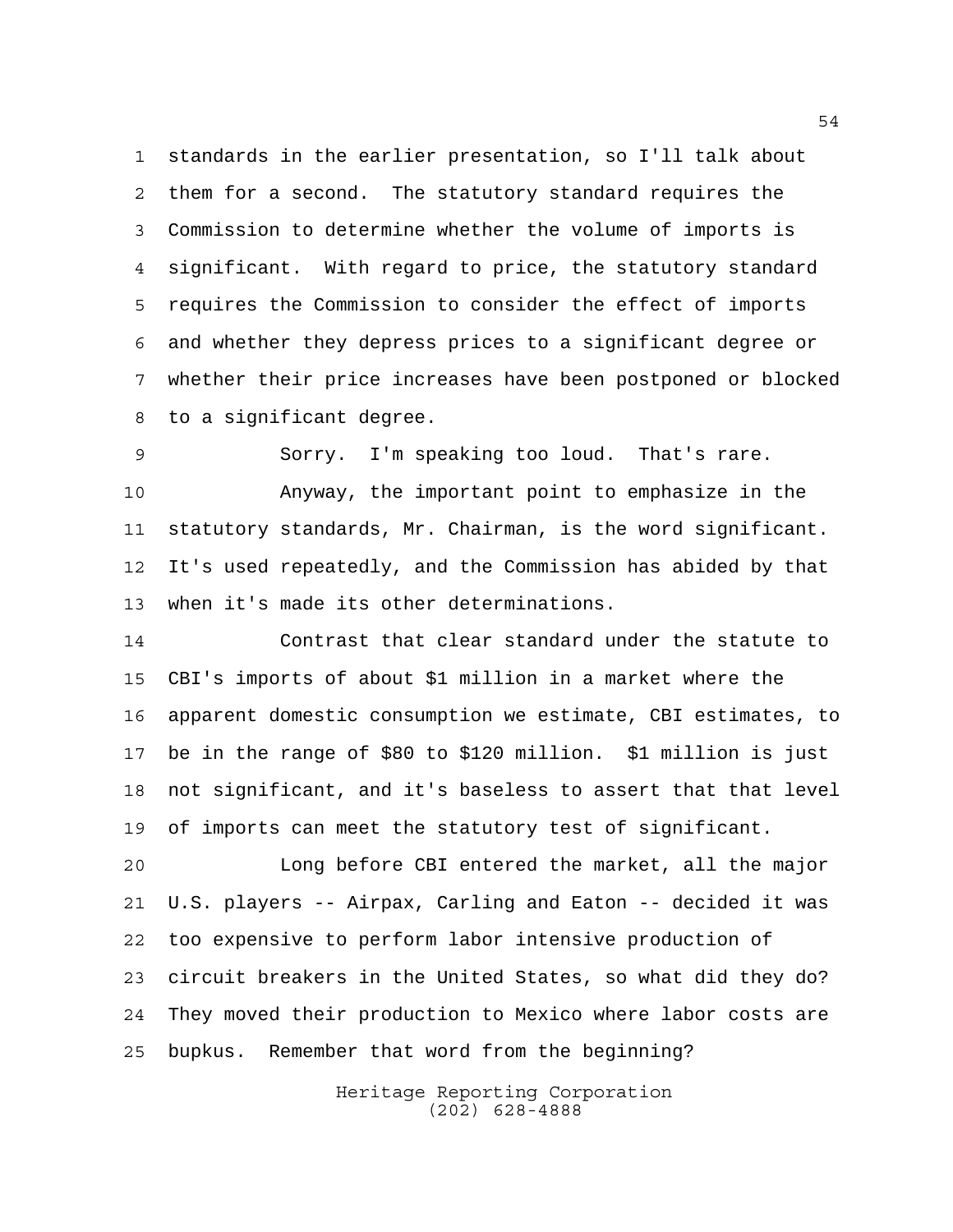Carling and Eaton moved all of their production to Mexico, and our client has told us that Airpax retained a small assembly facility in Maryland, but only for small jobs and perhaps sales to the military. The bulk of their real production takes place in Mexico. This is a very significant condition of competition when the Commission does its analysis.

 What drove Airpax to Mexico? It wasn't imports from South Africa. Airpax made its big move long before CBI began its commercial level shipments to the United States. So did Carling, and so did Eaton. In addition, Airpax expanded its production in Mexico, perhaps in 1999 or 2000, thereabouts, as part of its overall business plan to create jobs in Mexico and reduce jobs in Maryland.

 You might ask the people who were here before how many times they've been to Mexico and how much they've invested to build up the Mexican operation in case they're worried about where the jobs are shifting and who caused the jobs to shift. Airpax cannot claim that its reduced production and reduced jobs in Maryland were caused by lost sales to CBI when in fact it made its own business judgment to capture the benefit of those low wage workers long before we entered the market.

 There may be lost production and lost jobs in Maryland, but not by reason of CBI's imports of \$1 million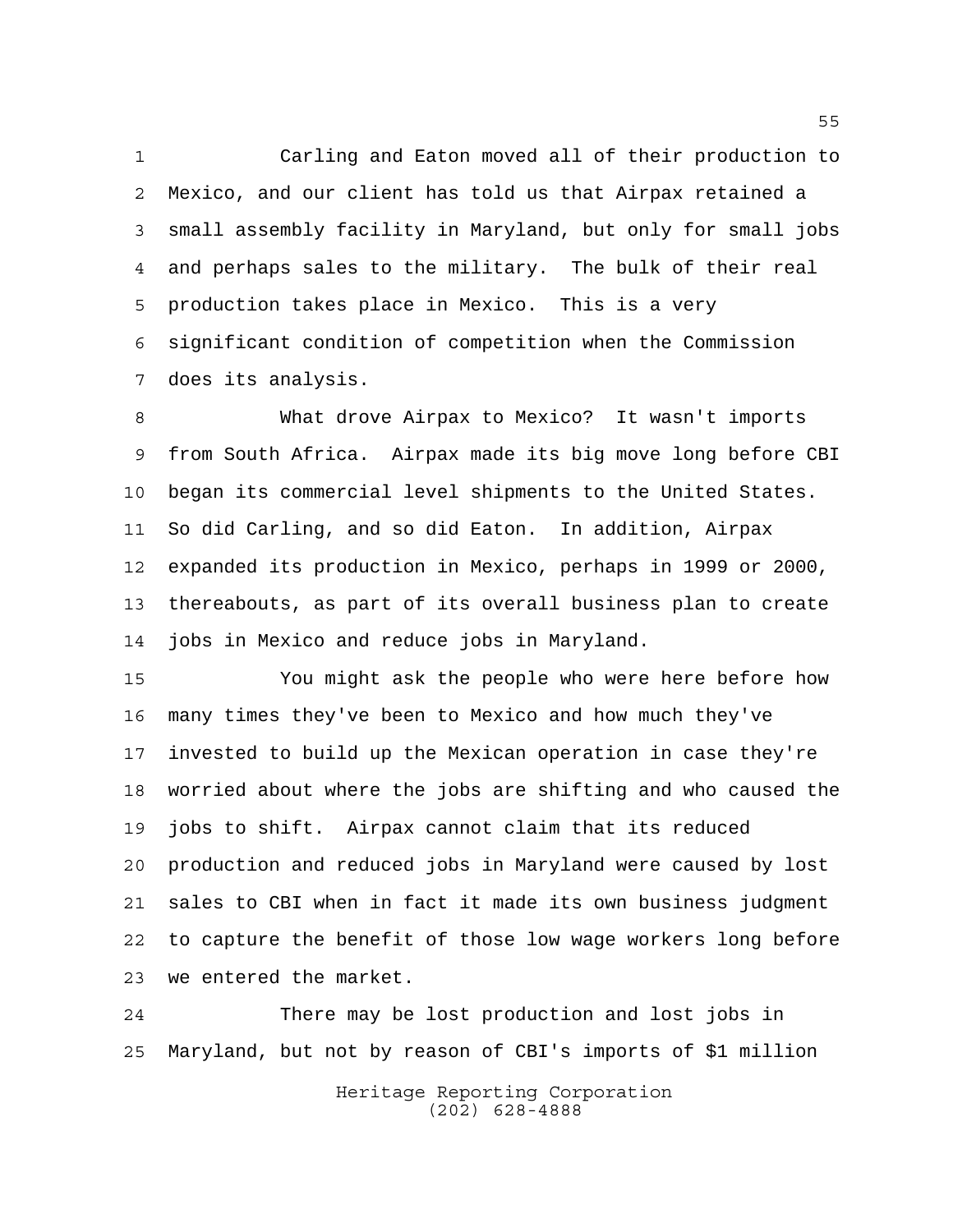approximately in 2002. Instead, Airpax aggressively took advantage and repeatedly takes advantage of low cost labor in Mexico. They took advantage of it before we entered the market, they took advantage of it while we were in the market, and they will continue to take advantage of it even if we stop shipping from South Africa.

 Perhaps, and you heard the reference to it in their testimony, Airpax has no choice because Carling and Eaton took advantage of those low wage rates from Mexico, and they are dominant by quantity and value in the U.S. market with their imports from Mexico.

 In addition, when Airpax makes allegations of lost sales or lost revenue, the Commission should consider whether Airpax allegedly lost the sale or had to reduce its price from its Maryland facility or whether in fact it's injury to their Mexican facility that they're worried about. Maybe they had to lower their price or they lost the sale to Carling's Mexican production or Eaton's Mexican production.

 We will also show in our testimony that not only is Airpax competing against a bupkus level of imports from South Africa, but only a fraction of the South African imports arguably compete with Airpax. I think the Commission uses the word attenuated competition when it sees this case.

Heritage Reporting Corporation (202) 628-4888 You heard them say 40,000 to 50,000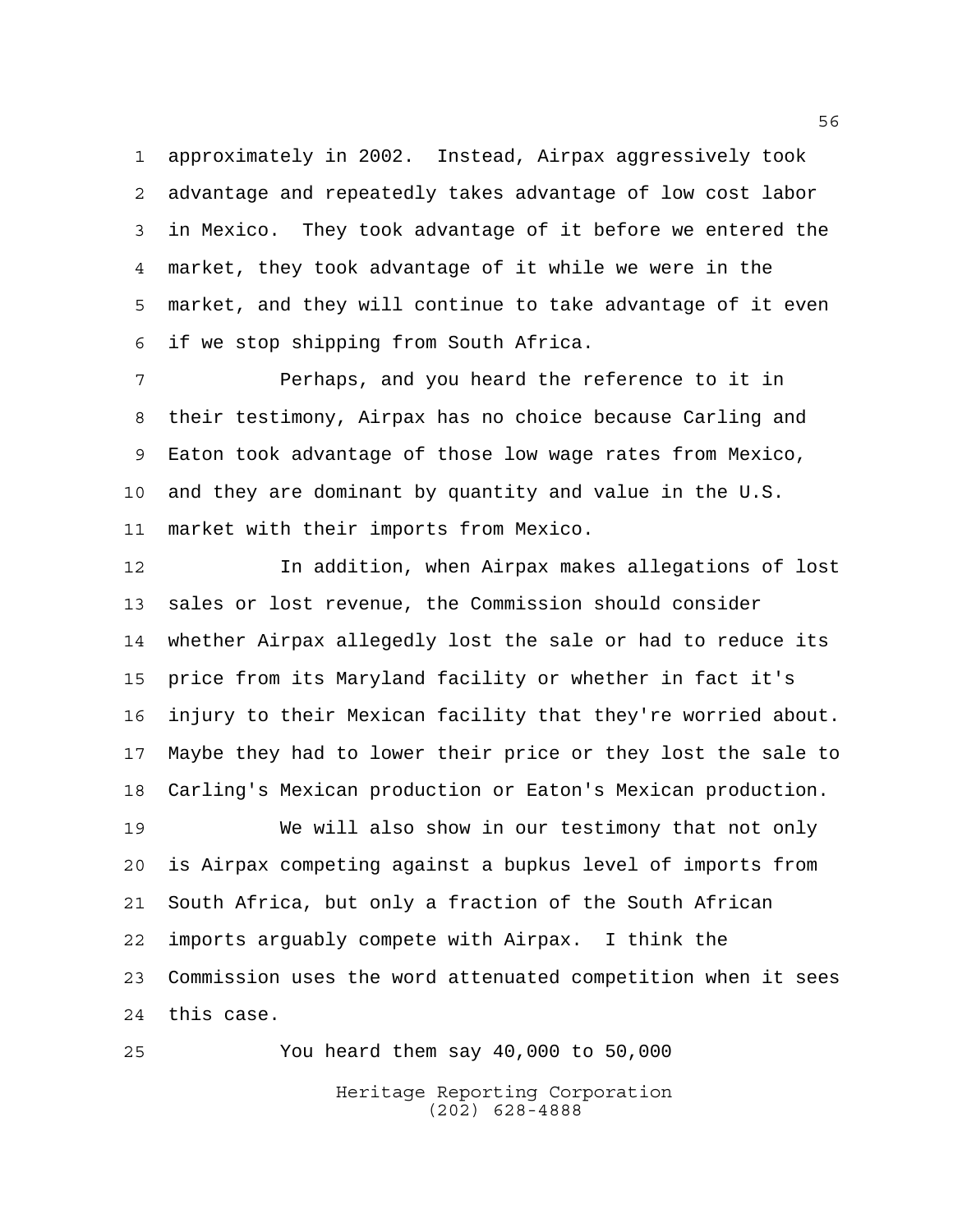configurations. You'll find out from us how few we have. If we don't have their configuration, we don't have their type, it's very hard to persuade a customer, and, therefore, there's no competition. It's attenuated competition. It's not real competition.

 South Africa mainly serves the low voltage lighting sector of the U.S. market, and our client tells us that Airpax focuses mainly on the telecom sector. CBI sells nothing or next to nothing in that sector. Our testimony will show that any financial difficulties experienced by Airpax are the result, first and foremost, of the crash in the telecom sector.

 Imports from South Africa cannot be blamed because South African imports are trivial, averaging over the three year period approximately \$700,000 per year, and the bulk of those are serving a market segment that they don't serve.

 To test Airpax's theory that CBI's sales have caused lost jobs in Maryland while they increased their production in Mexico, let's ask them this. What are the chances that Airpax will move its manufacturing back to Maryland if CBI disappears? Well, regardless of the South African imports Airpax still has to compete with dominant Mexican imports made by Carling and Eaton, and that's where the real price pressure is.

Heritage Reporting Corporation (202) 628-4888 In the next year or two, even the Mexican imports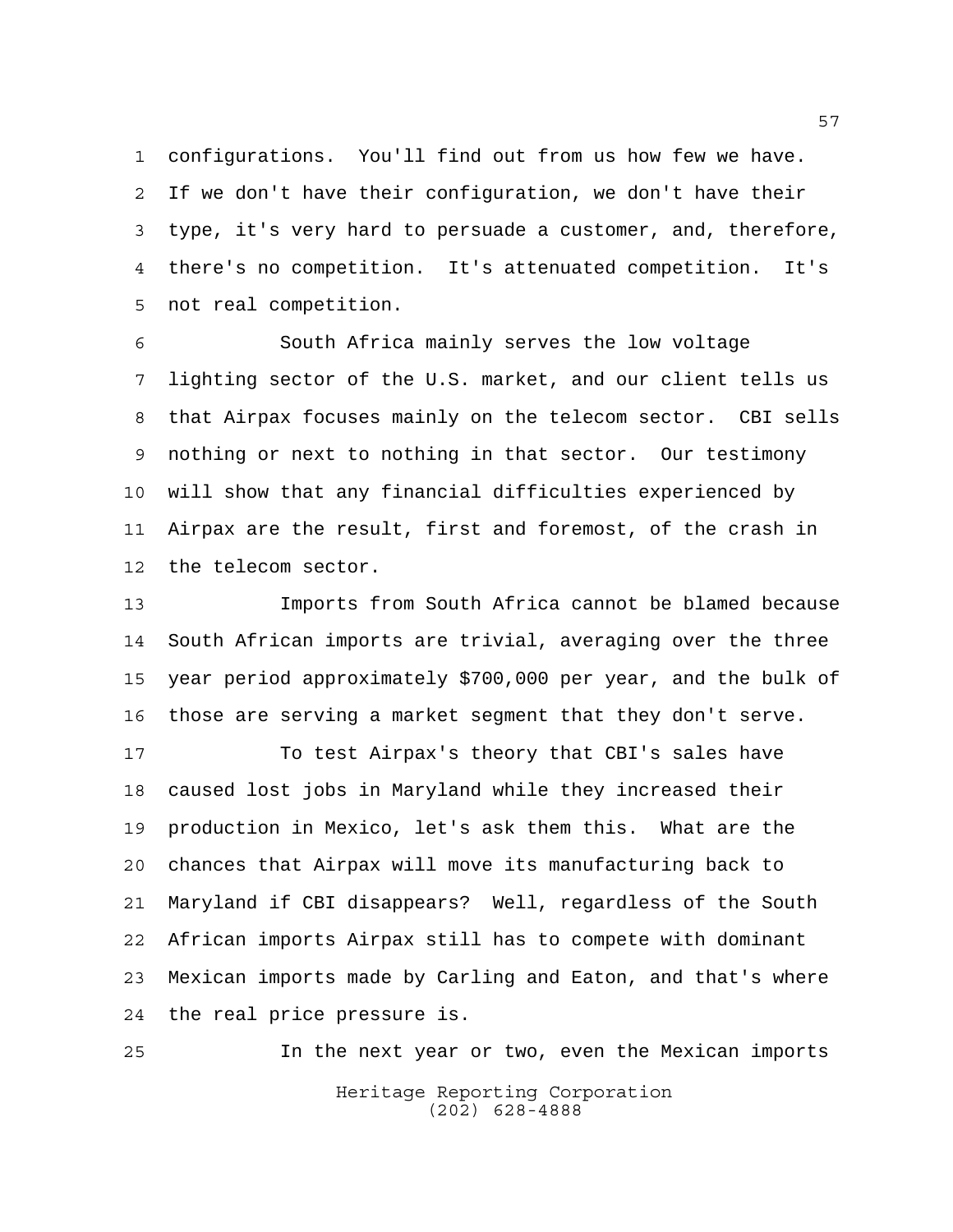may have a hard time competing because all the major players currently have or will soon have manufacturing facilities in China, another important condition of competition, and so what are the chances an affirmative determination against South Africa will help what's left of the U.S. industry that hasn't been moved to Mexico by the Petitioners? What are the chances? You guessed it, Mr. Chairman. The chances are bupkus.

Our first witness is Mr. Fischer.

 MR. FISCHER: Gentlemen, my name is Helmuth Fischer. First I'd like to apologize for my non-traditional African outfit. The bomber jacket is also no expression that we will put up a fight here.

14 I just arrived yesterday from South Africa, but my luggage didn't, so I had to make due with what I was wearing, but I also injected a little bit of money into the local economy by buying some clothing, although I did not check whether it was imported or a local manufacturer.

 I am the managing director of Circuit Breaker Industries, Ltd., the only South African producer of circuit breakers, including high quality magnetic circuit breakers or HMCB for short. I'm also president of the North American operation. I'm 19 years with the company, of which I served 13 years as managing director.

Heritage Reporting Corporation (202) 628-4888 Initially I found it hard to believe that Airpax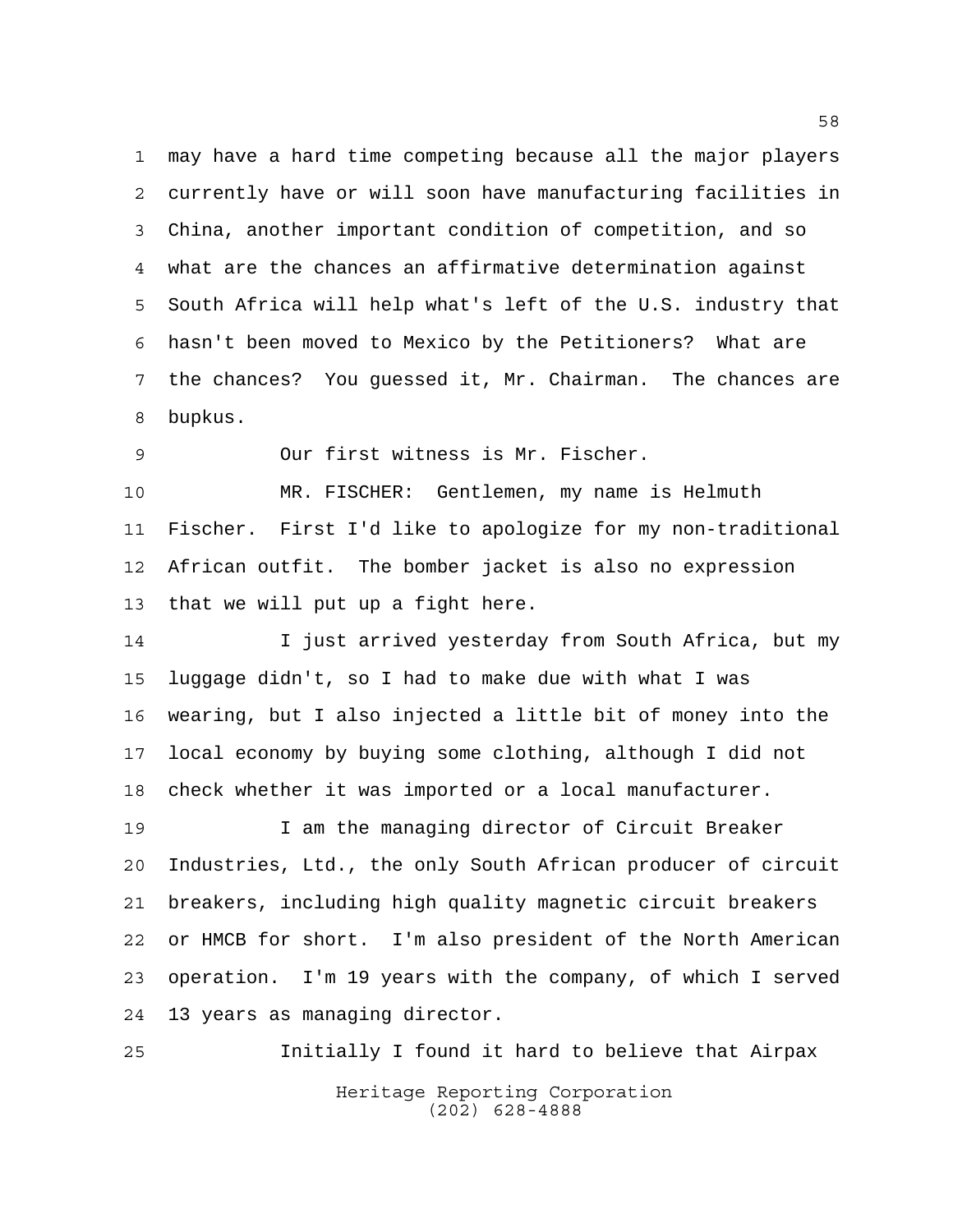could credibly argue that it was injured by CBI because our CBI sales are just so small. I also found it puzzling that Airpax would claim to represent "U.S. industry" in this case since Airpax and the other U.S. domiciled corporations that produce HMCB long ago transferred nearly all of their production operations to Mexico, long before CBI entered the picture.

 Moreover, I was surprised that Airpax excluded from the U.S. industry the major producers of thermal magnetic circuit breakers such as General Electric since these products do compete with HMCBs in many situations.

 I actually checked the dates of the petition to see if this was an April Fool's joke. It wasn't, so here I am defending my company against charges of injury to the U.S. industry where Airpax, Carling and Eaton control the hydraulic magnetic portion of the U.S. circuit breaker market through their imports from Mexico.

 Before I rebut the ridiculous charges lodged against us, let me give you a little history of the HMCB portion of the circuit breaker industry. In the 1930s, a company named Heineman Electric Company in New Jersey invented the hydraulic magnetic circuit breaker. Incidentally, it was done by a German physicist with the name of Burkins, whose nephew was put in charge of the South African operation, and I took over from him 13 years ago.

> Heritage Reporting Corporation (202) 628-4888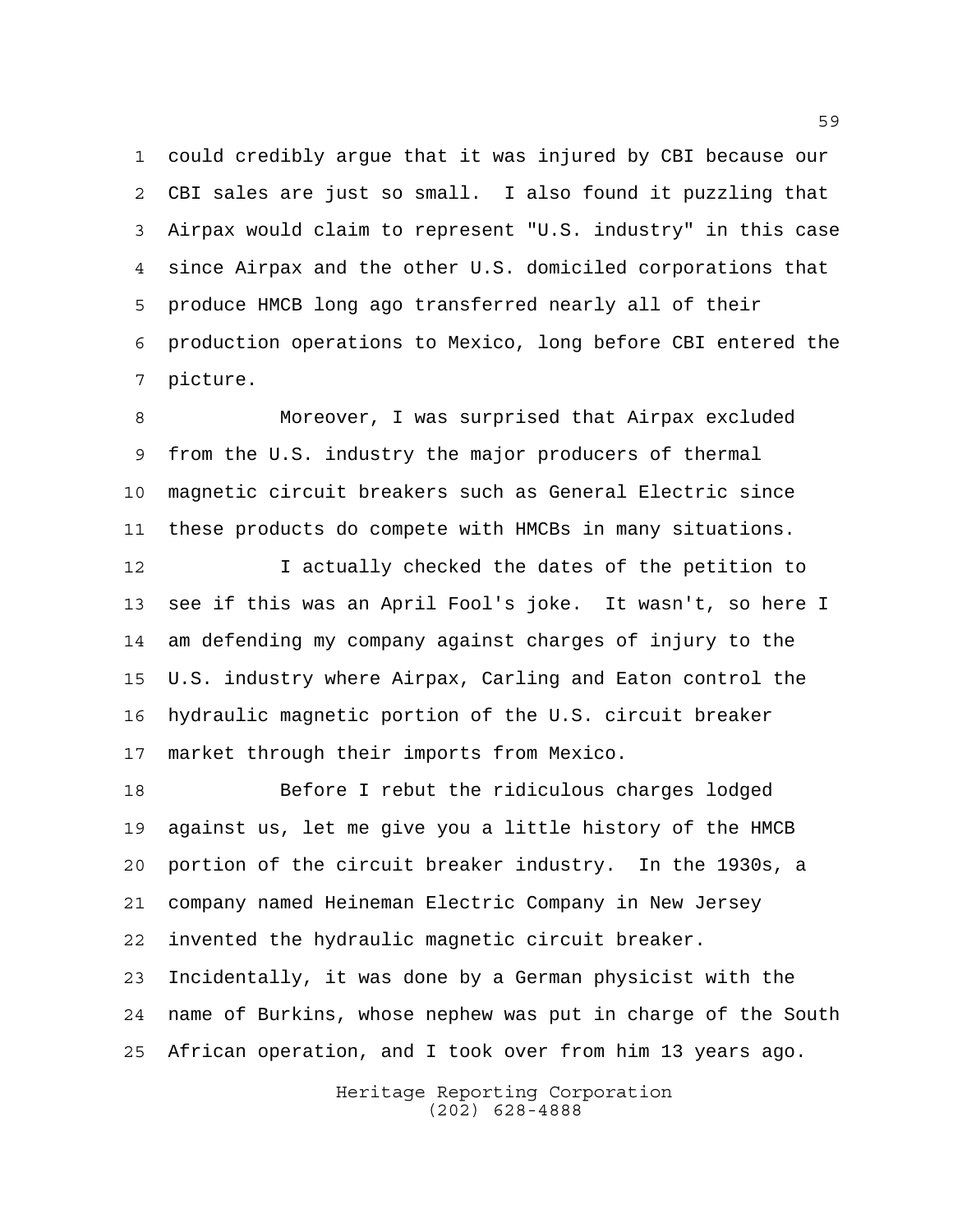In 1947, Westinghouse invented the thermal magnetic variety of circuit breakers.

 Heineman focused on production of HMCBs to the original equipment manufacturer, OEM -- you have already realized in our business we love buzz words; OEMs -- while Westinghouse licensed its thermal magnetic technology to producers worldwide, including a small South African company called Hooks Electrical Industries.

 In 1949, Heineman, now owned by Eaton Corporation, established a joint venture of Heineman Electric South Africa, which was acquired by Reynaud, Ltd. in 1986 and merged with Hooks Electrical Industries. The company was then named Circuit Breaker Industries.

 CBI continued the tradition of producing and selling HMCBs and thermal magnetic circuit breakers at the same plants from its space in South Africa using the technology invented by its ancestors, Heineman and Westinghouse. Up until the 1970s, Heineman in the States led the market for HMCBs until a strike disrupted Heineman's production, and then Airpax became a major player.

 Another company called Carling Technologies got into the business by hiring Heineman's engineers and copying its products. This is, incidentally, a trend in this particular industry that after Heineman every new entrant into this market only copied the already existing versions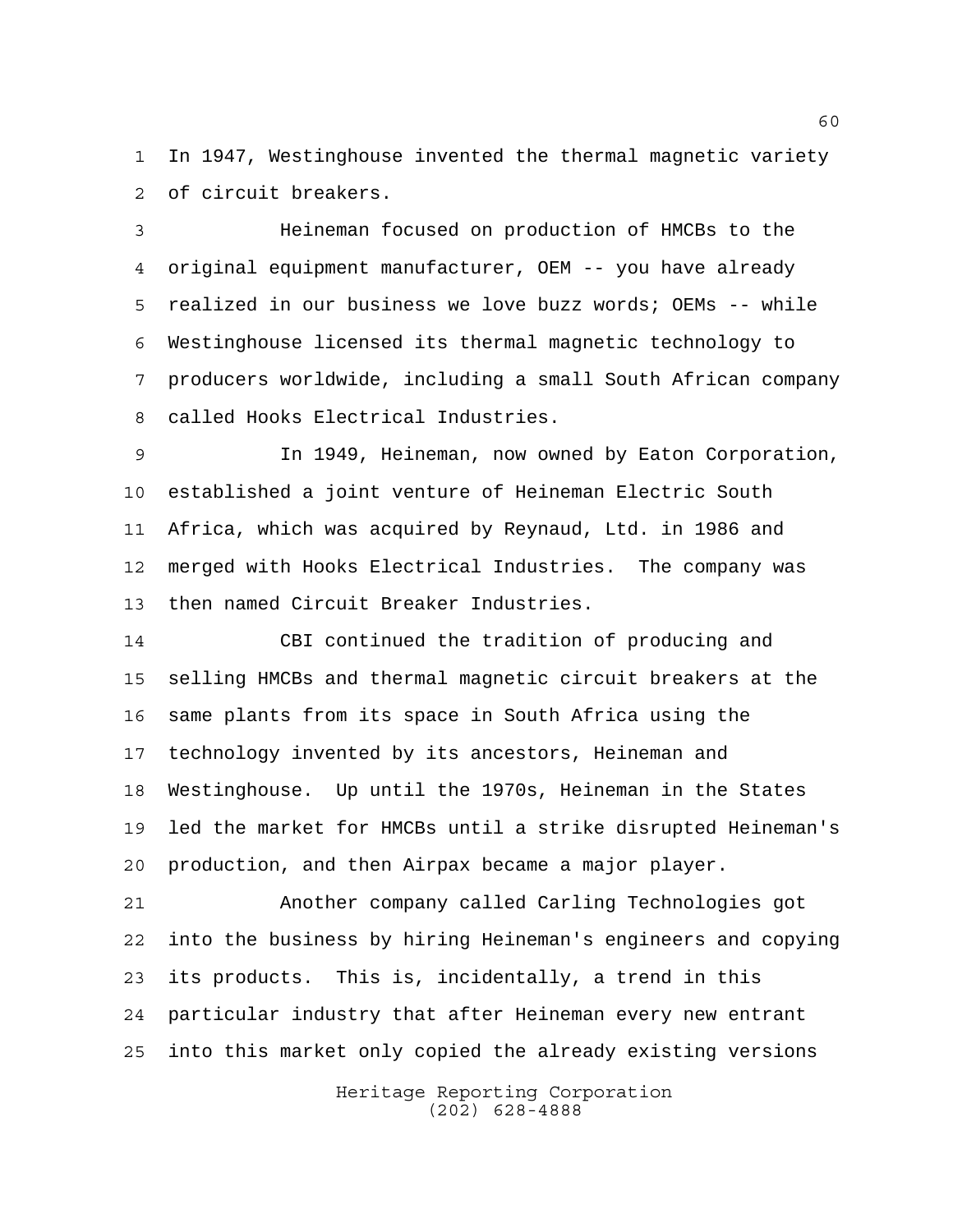of Heineman, which you will appreciate. Every new entry of the same product puts pressure on price.

 Heineman eventually was purchased by Eaton Corporation, and Eaton continues HMCB production to this day, but Carling and Eaton continue the production in Mexico, not the United States. Airpax also continues to produce the vast majority in Mexico.

 Over the past two decades, the U.S. industry was conformed by two events: The shift of production to Mexico since the 1980s and the focus of certain producers, such as Airpax, on the telecommunications market at the end of the 1990s.

 In the 1980s, the U.S. producers realized they could save a lot of money and manufacturing costs by moving their labor intensive operations to Mexico. By the late 1990s, all of the U.S. producers moved; that is, Airpax, Carling and Eaton. Airpax expanded its Mexican facility further around 2000 to meet the then increasing demand in the telecom sector.

 Airpax retained a small assembly capability in the United States. Our customers tell us that Airpax's U.S. operation is quite small compared to their Mexican operation and that the U.S. assembly is limited to prototype development, production of and filling of small rush orders. Normally all of the Airpax large scale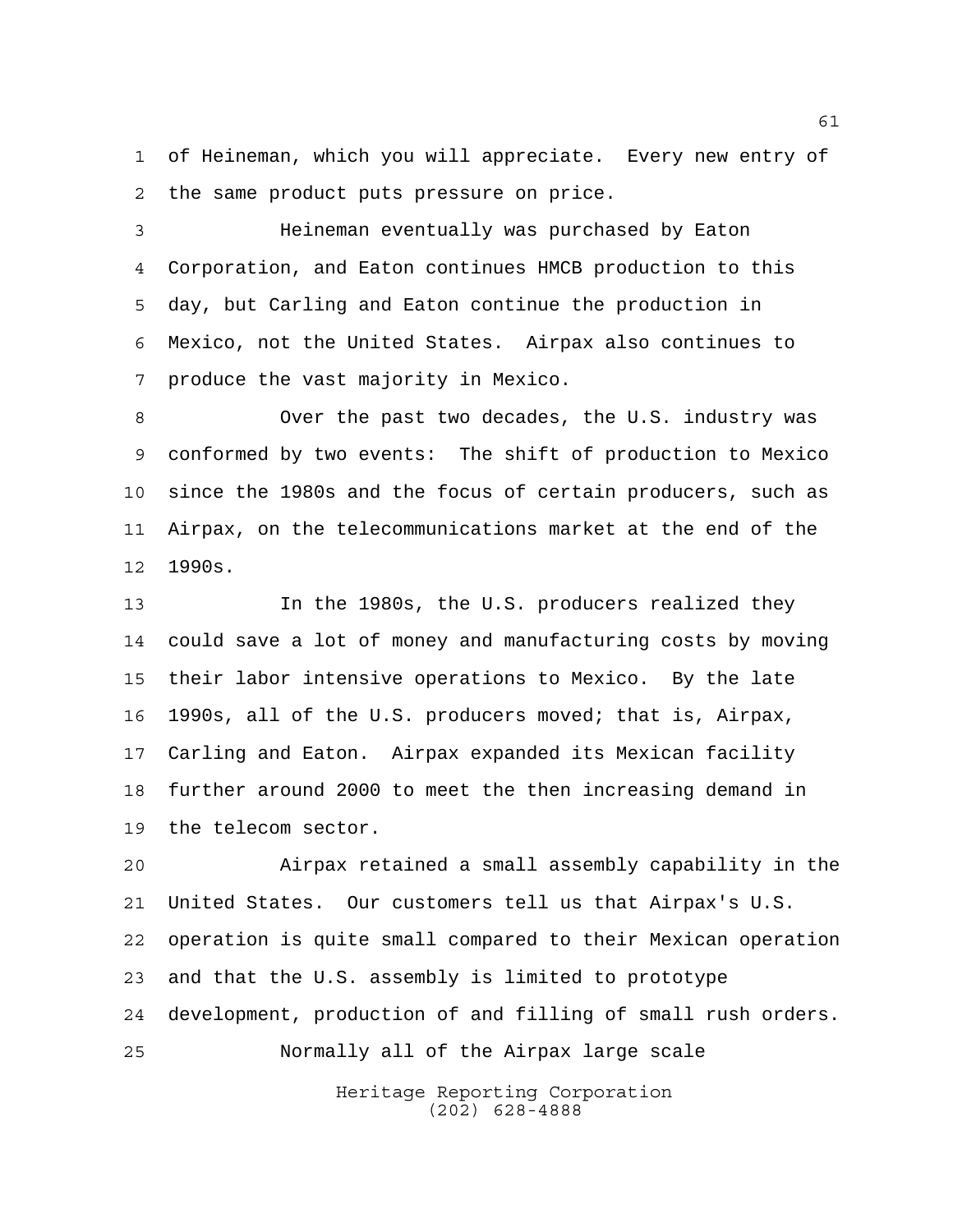manufacturing is done in Mexico, not in the United States, because of the enormous cost savings by using Mexican instead of U.S. labor. For example, a former Eaton employee told us that in 1998 when Eaton moved to Mexico wage rates in the U.S. were approximately \$8 per hour compared to \$8 per day -- I repeat, \$8 per day -- in Mexico.

 Airpax's customers now know that when they buy from Airpax they can expect the product to come from Mexico because the country of origin has to be shown on each part.

 During 1999 and 2000, the industry was conformed by the telecommunications market. As you probably know, at the end of the 1990s the telecommunications industry in the United States and globally experienced an enormous boom in production and sales. The telecom sectors demanded enormous, unheard of quantities of circuit breakers to meet its needs. Airpax, Carling and Eaton acted quickly to position themselves to meet the huge spike in demand by Lucent and other telecom producers.

 With its Underwriter Laboratories approvals in place, Airpax was one of the producers that was well positioned to seize this opportunity. CBI, which was only beginning to enter the U.S. circuit breaker market in the 1999 to 2000 period, was not in a position to service the telecommunication sector in the United States because it was not known in the industry, and, more importantly, CBI did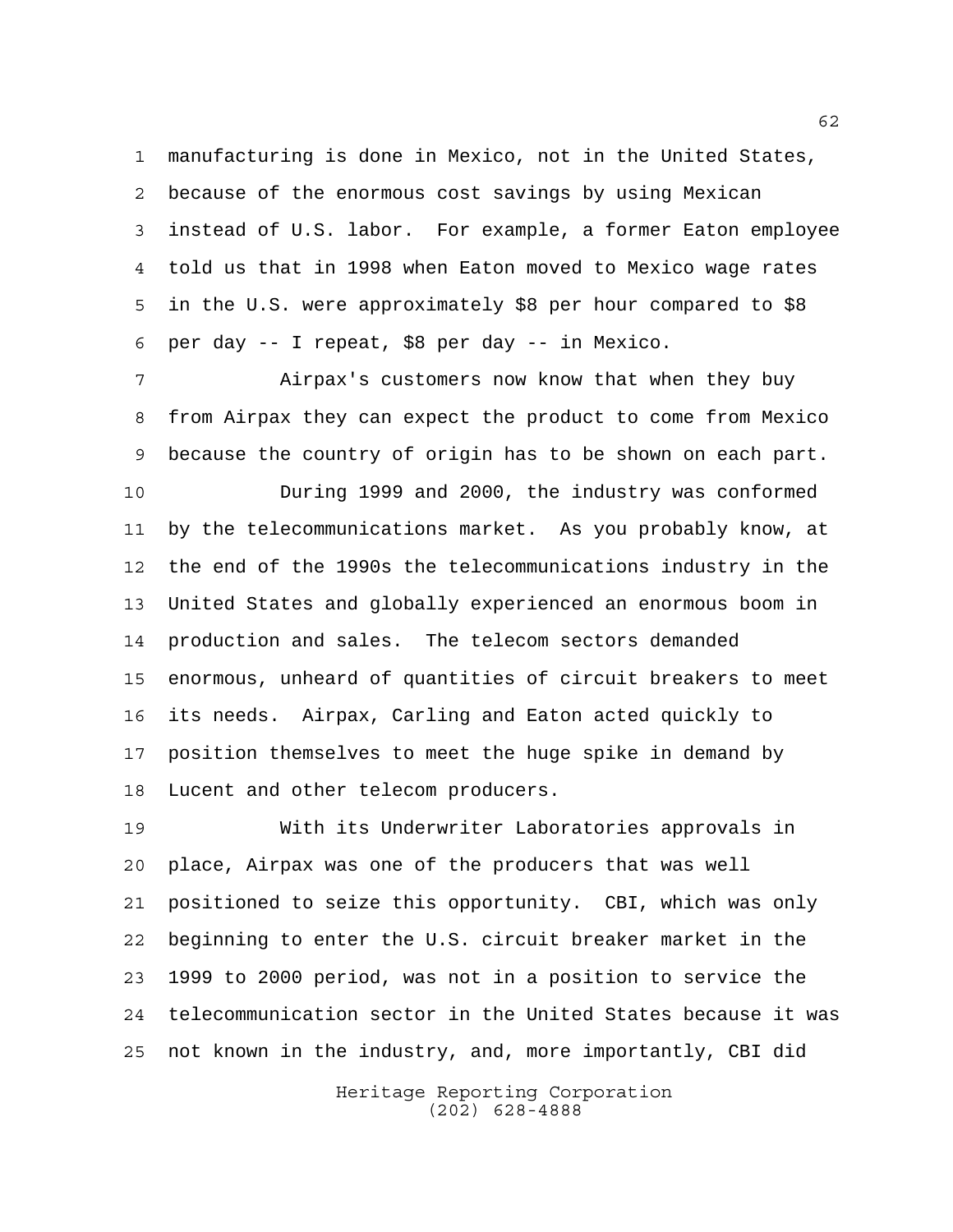not have the necessary approvals of Underwriters

Laboratories for its product.

 During the 1990 and 2000 boom years, Airpax must have experienced a tremendous spike in sales. We do not have access to Airpax's confidential data, but we understand at the time from public sources that Airpax had actually doubled its sales of circuit breakers. We also know from some of our customers that during this period Airpax neglected many of its smaller customers so it could focus its limited capacity on the more lucrative telecom market. Lead times for those customers went out at times to 50 weeks. I repeat, five zero weeks.

 We understand that Airpax had not quite finished its expansion in Mexico by this time, so the demand overstretched Airpax's capacity. During this period, Airpax may very well have been forced to make up production shortfalls in its Mexican factory by increasing production at its high cost facility in Maryland.

 As we all know, by 2001 the telecom industry moved from boom to bust. Unfortunately for Airpax, the bust must have occurred just about the time that its expanded operations in Mexico became functional. Our own estimates of total U.S. demand for HMCBs show that 2001 demand was cut in half from 2000, returning to about the same demand level that existed prior to the telecom boom.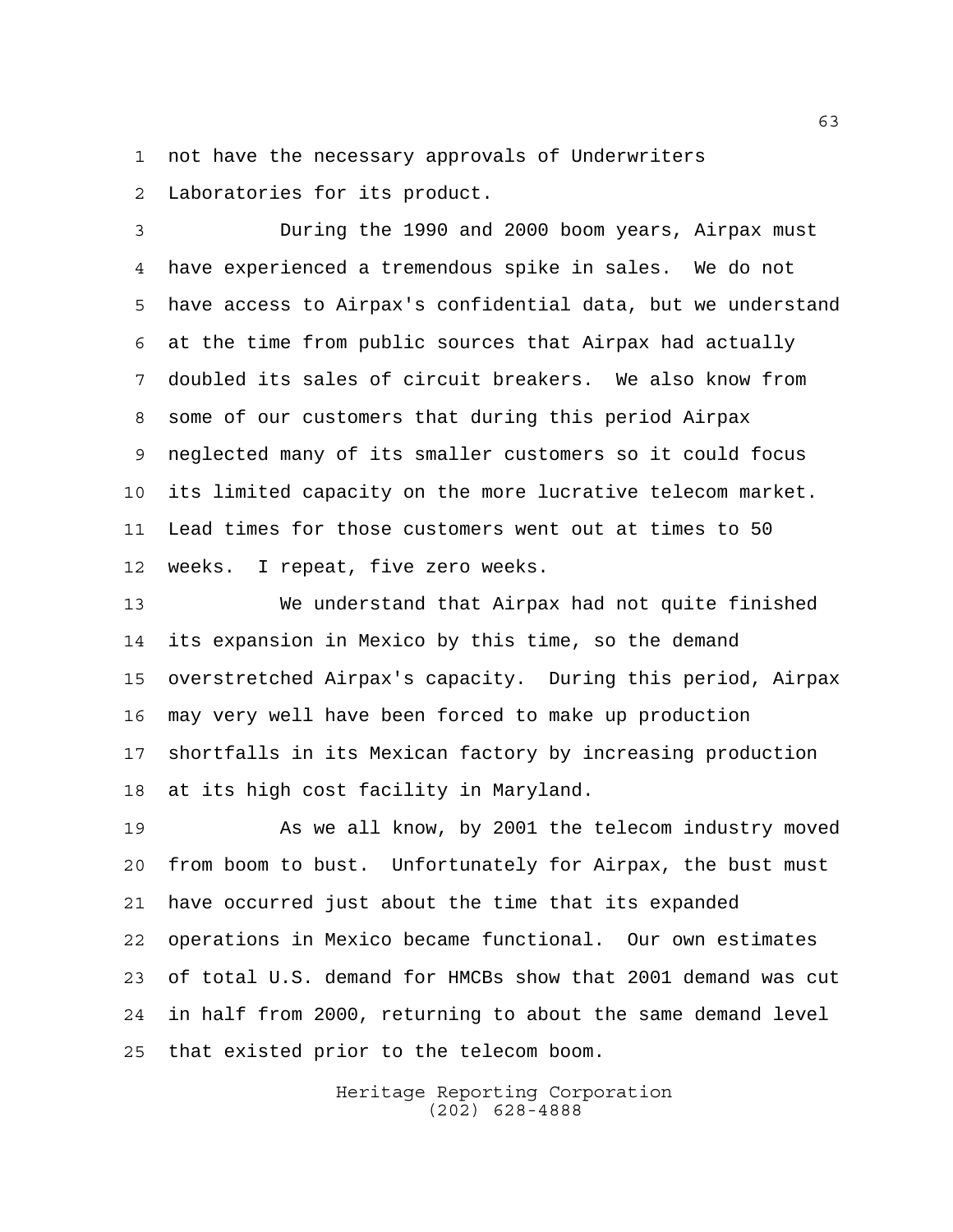Given that turn of events, it's easy to see why Airpax's financial performance decreased after the telecom bust. In contrast, CBI did not experience the same drop in sales because CBI did not compete in the telecom market during the boom years.

 Since its entry into the United States market, CBI has focused primarily on lighting applications. For these lighting applications, we compete only on a limited extent with Airpax because Airpax has focused its attention on other markets that are larger and more lucrative, such as telecoms. Airpax's focus on these market segments, I might add, predated CBI's entry into the U.S. market.

 Instead, CBI competes more against Mexican HMCB imports from Carling and Eaton. In some cases we compete against Airpax, but it is against their imports from Mexico, not their small U.S. facility. CBI also competes against the many producers of thermal magnetic circuit breakers because many of our lighting customers can and do switch from the hydraulic to thermal circuit breakers if it makes economic sense.

 I would also like to point out that the vast majority of our sales are in different product designs than Airpax. Circuit breakers come in a variety of sizes and shapes in order to meet the needs of different customers with different requirements for the physical placement of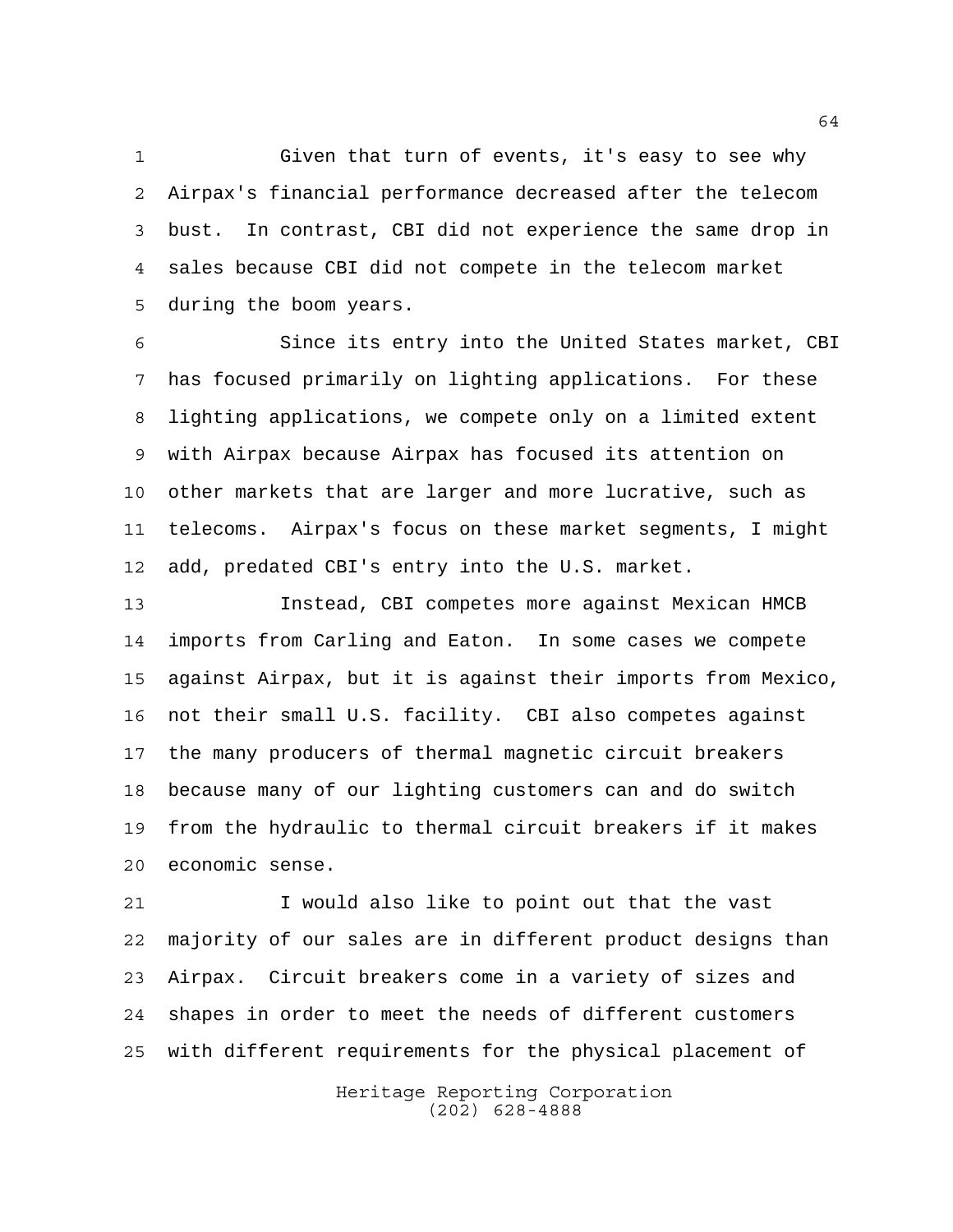circuit breakers in their electrical products.

 About half of the value of CBI's sales consist of B frame products, which are mainly for lighting applications. As I said before, Airpax does not concentrate on lighting applications, so you would expect that a relatively small percentage of theirs would compete with our B frame products. The vast majority of our B frame products are 25 amp, which generally compete with thermal and thermal magnetic circuit breakers, not hydraulic magnetic circuit breakers. About one-quarter of the value of CBI's sales consist of half-inch Q frame products, which are rail mounted, many for lighting applications. The Q frame products compete mainly with thermal magnetic circuit breakers.

 As I said earlier, copying was the order of the day for new entrants into the market. CBI is the only company in the hydraulic magnetic circuit breaker field who has brought real innovation into the field. You were told earlier on that a hydraulic magnetic circuit breaker has to be more expensive. We produce a mass produced circuit breaker, 22,000 units a day in a lot, than the equivalent thermal magnetic circuit breakers.

 It has less parts, contrary to what you were told before. It is manufactured in the same production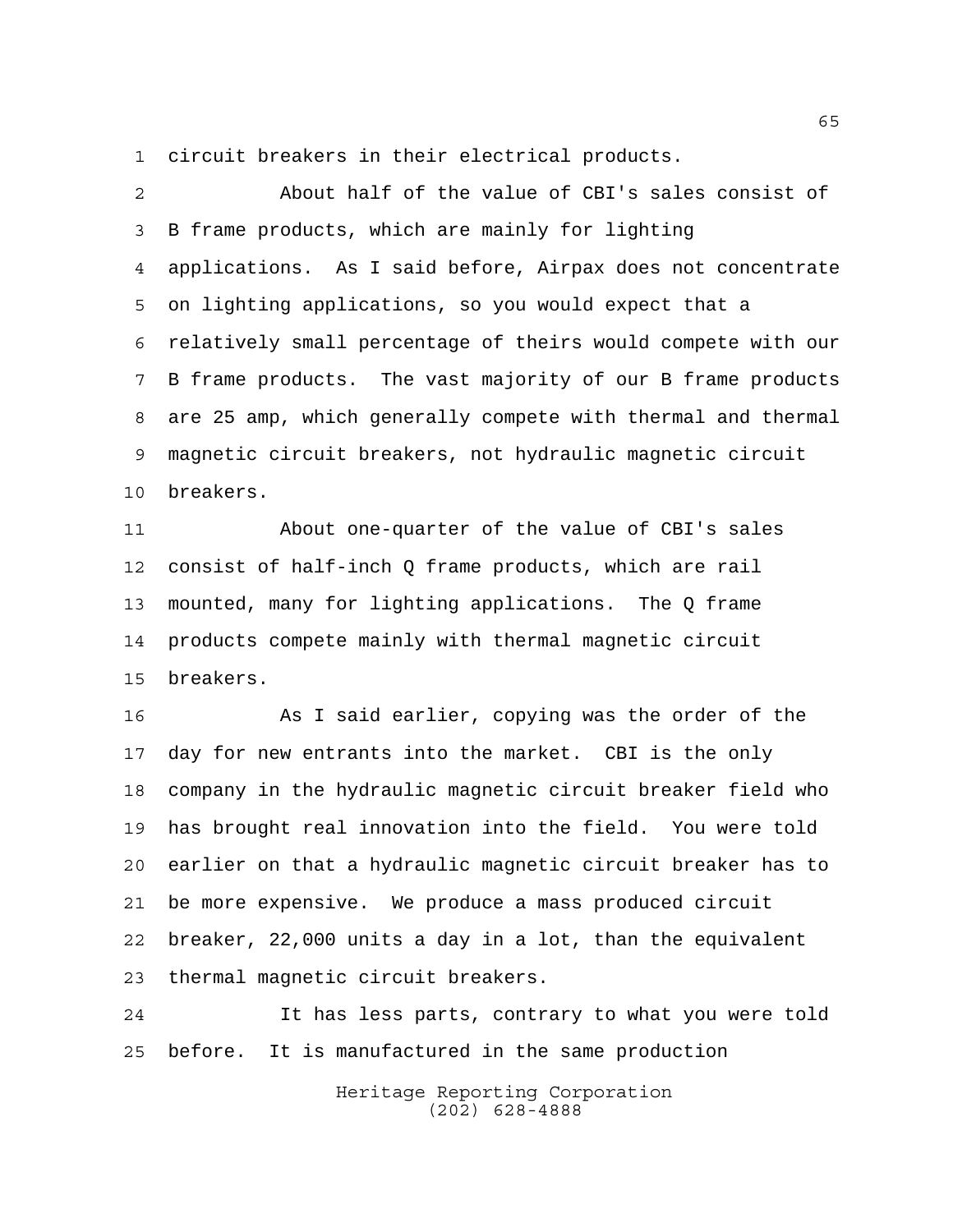facilities, contrary to what you were told before. It has less components, and it allows, because of the design, a higher degree of automation. Copying, as I said, leads to price reduction. Users are always open for innovation. In particular, innovation brings lower size and higher performance.

 On the technical side, as I said, in our industry we tend to use buzz words. I always tell people that I'm a mechanical engineer, so there's no danger in an electrical company. In our company, mechanical engineers get promoted to the top because that's the place where they can do the least harm in an electric company.

 It's easy to confuse people in our industry, in particular if you leave out information. For example, we always liked it that our customers believed that hydraulic magnetic circuit breakers are insensitive to ambient temperature and the thermal magnetic circuit breakers are not. That's partially true because you have a term like compensating

 bi-metal in a thermal magnetic circuit breaker, which does exactly this trick. You will find if you study some of the epic literature that they actually point that out.

 The other thing is I have seen circuit breaker manufacturing all around the world from Japan to China to Germany to the United States to Mexico, et cetera. I can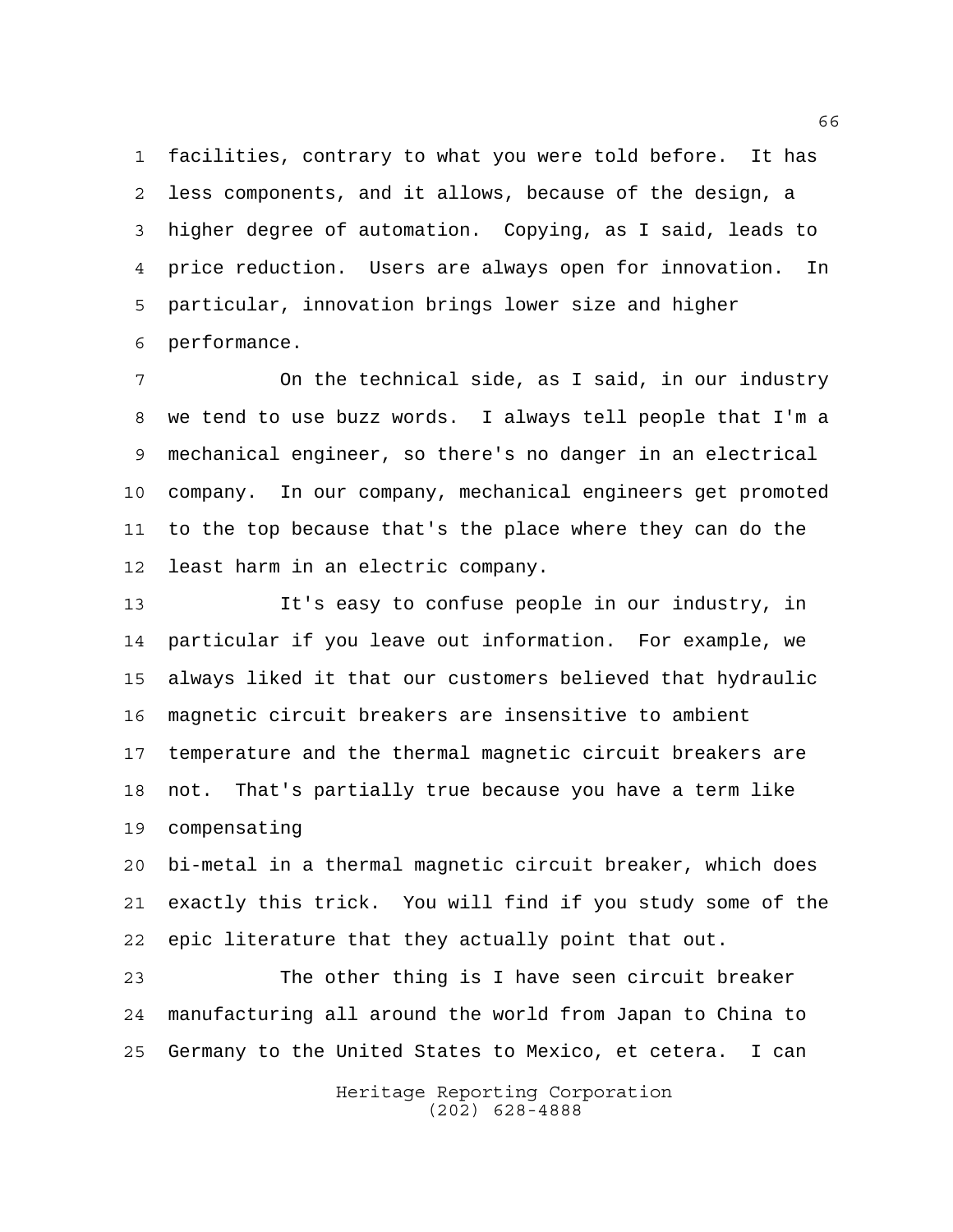tell you that if you compare similar complexity in terms of fitting accessories and all kinds of bells and whistles to a thermal magnetic circuit breaker, this product becomes also labor intensive, and it becomes very sensitive to hourly wage rates. The point is there may be a facility as in Germany where the girls do exactly what they do in Mexico and what they do in South Africa.

 In the public version -- by the way, the other technical confusion can come in. You've been told that there is a certain F and E frame where we heavily compete in this market. I must say we don't have these products. Our product is neither form nor fit nor function identical to what you have in the States, so very little would a customer let themselves in single sourcing, which they hate like the plague.

 The E frame doesn't have UL approval. It is, therefore, a non-event. In the public version of the petition, Airpax says that they have been especially injured with respect to competition regarding E frame products. This makes no sense whatsoever. CBI sold an average of approximately \$65,000 per year. I repeat, \$65,000 per year. That is 2,000 times what I spent on my clothing. MR. SILVERMAN: For today.

 MR. FISCHER: Yes. During the period of investigation, with \$67,000 in sales during 2002. It is

> Heritage Reporting Corporation (202) 628-4888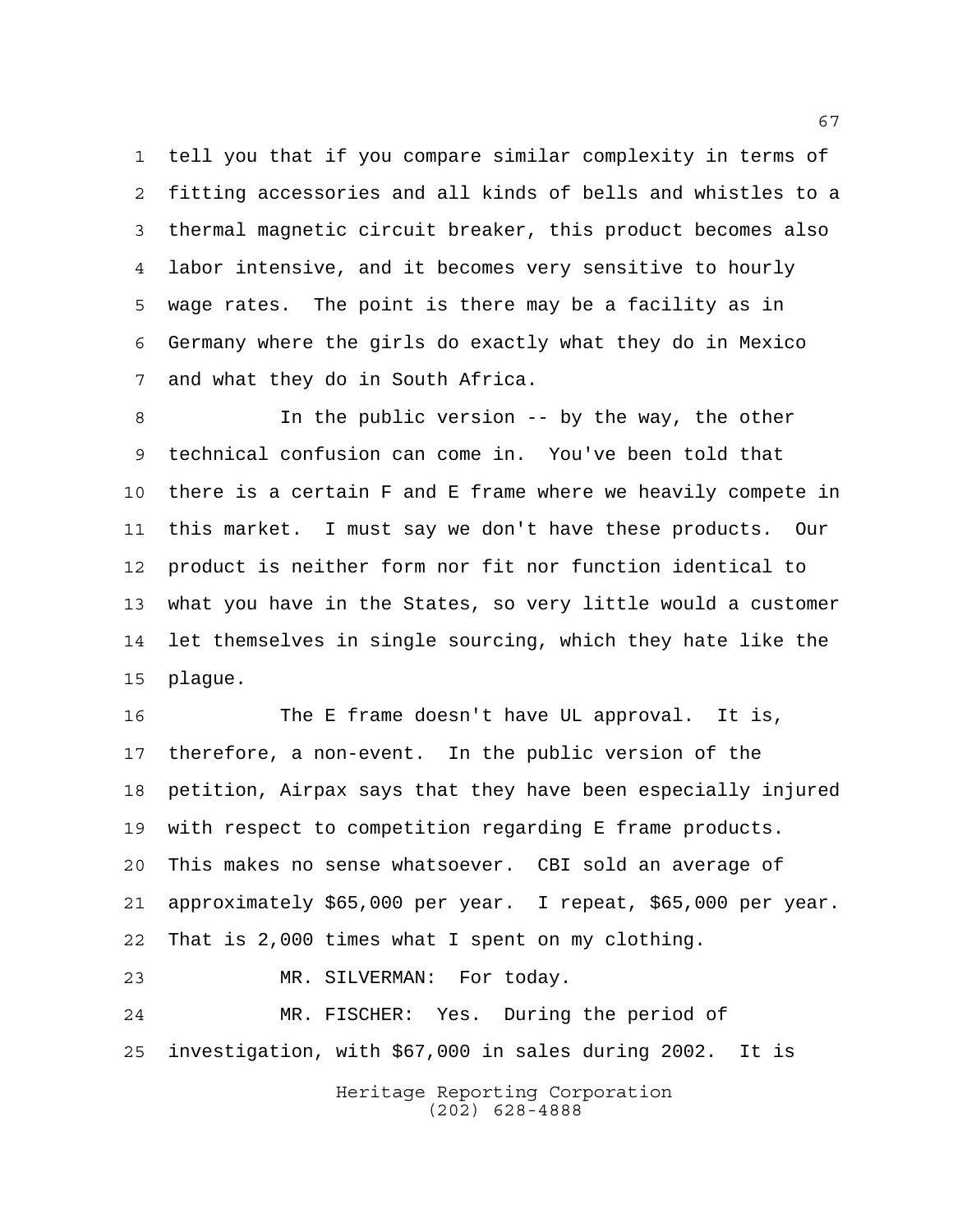beyond my understanding how sales that low of a level could possibly injure Airpax.

 Given all of this, it's hard to understand how Airpax can tell the International Trade Commission with a straight face that it is a U.S. producer injured by HMCB imports from CBI. CBI is a minor player in the U.S. market. The major players make their products in Mexico, not in the United States.

 All of the purchasers know that the products come from Mexico. As a result, if there's injury to an industry in the United States, it happened long ago, well before CBI entered the market at the hands of the U.S. producers themselves when they moved their production to Mexico to take advantage of the cheap labor there.

 These companies to this day continue to dominate the U.S. market. I'm actually looking forward to speaking to Eaton to find out how they think not to be regarded as a U.S. producer.

 Sales from CBI, by contrast, represents such a small share of the U.S. market that it just is incredible to assert that South African imports could be injuring Airpax. The charges are even more absurd when you take into account the fact that most of our sales are in market segments and product in which there's very little or no competition from Airpax.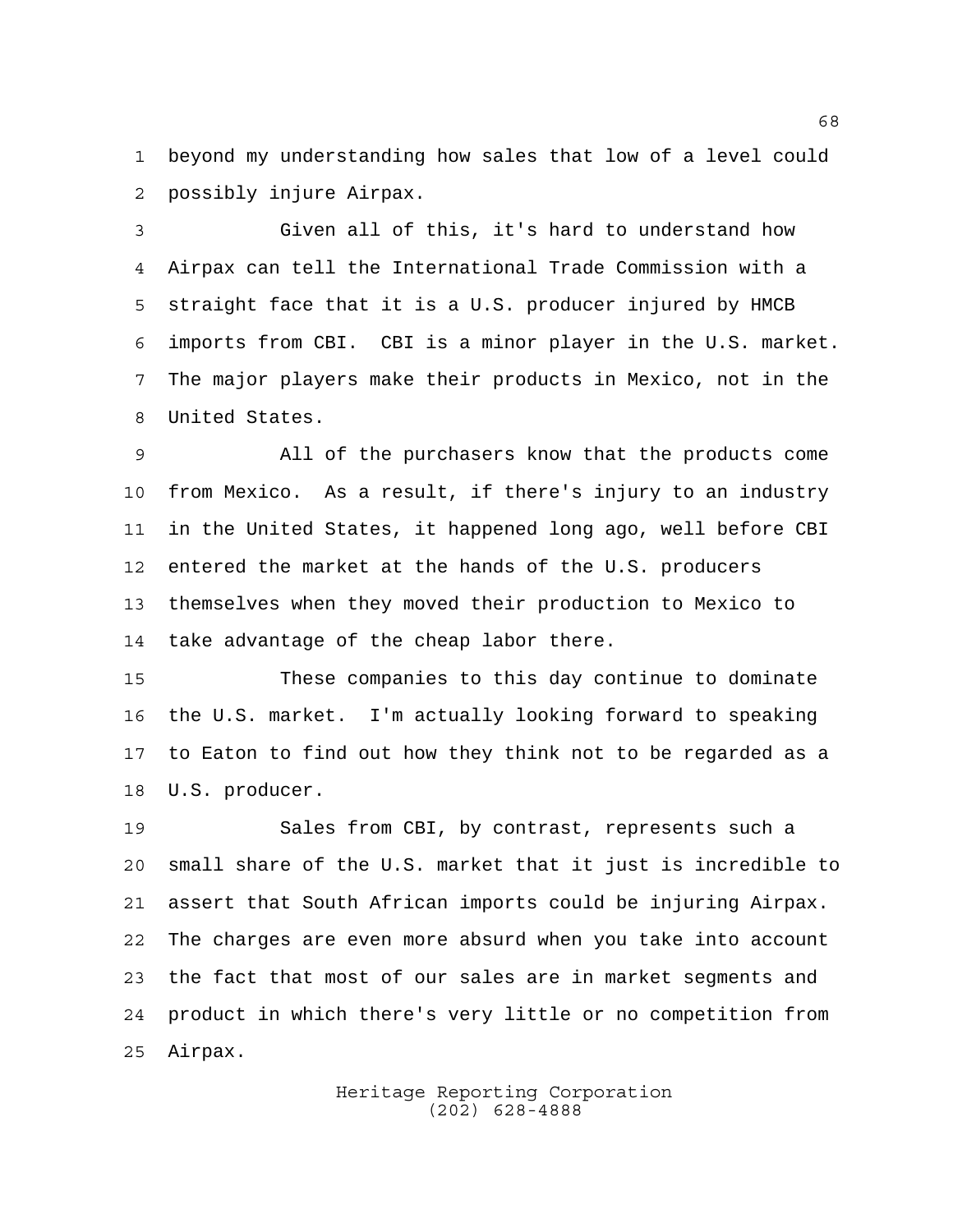In addition, CBI does not compete against most of Airpax's products in part because CBI does not have the necessary UL approvals, UL again standing for Underwriter Laboratories. Even where we do compete with Airpax, low- priced imports from Mexico dominate the market clearly. Even if CBI were not selling in the United States, various import sources in Mexico would be competing at prices below Airpax's prices at its high cost U.S. operation.

 The Commission should, when it asks customers to verify lost sale or lost revenue allegations, ask the customer to check to see whether the product is purchased from Airpax and made in Mexico or made in the United States.

 As a final thought, because of the cost advantage in Mexico, the U.S. players will not return their production to the U.S. in the future, even if South African imports were reduced to zero. The hourly wages of Mexican wages have affected them and will continue to deter the three companies from returning production to the United States, even if there are no imports from South Africa.

 We understand that the major U.S. players, including Airpax, have started new production facilities in China, not in the United States. Carling and Eaton have already begun production in China, and I understand that Airpax has set up a facility there, but has not yet commenced production only because the components are stuck

> Heritage Reporting Corporation (202) 628-4888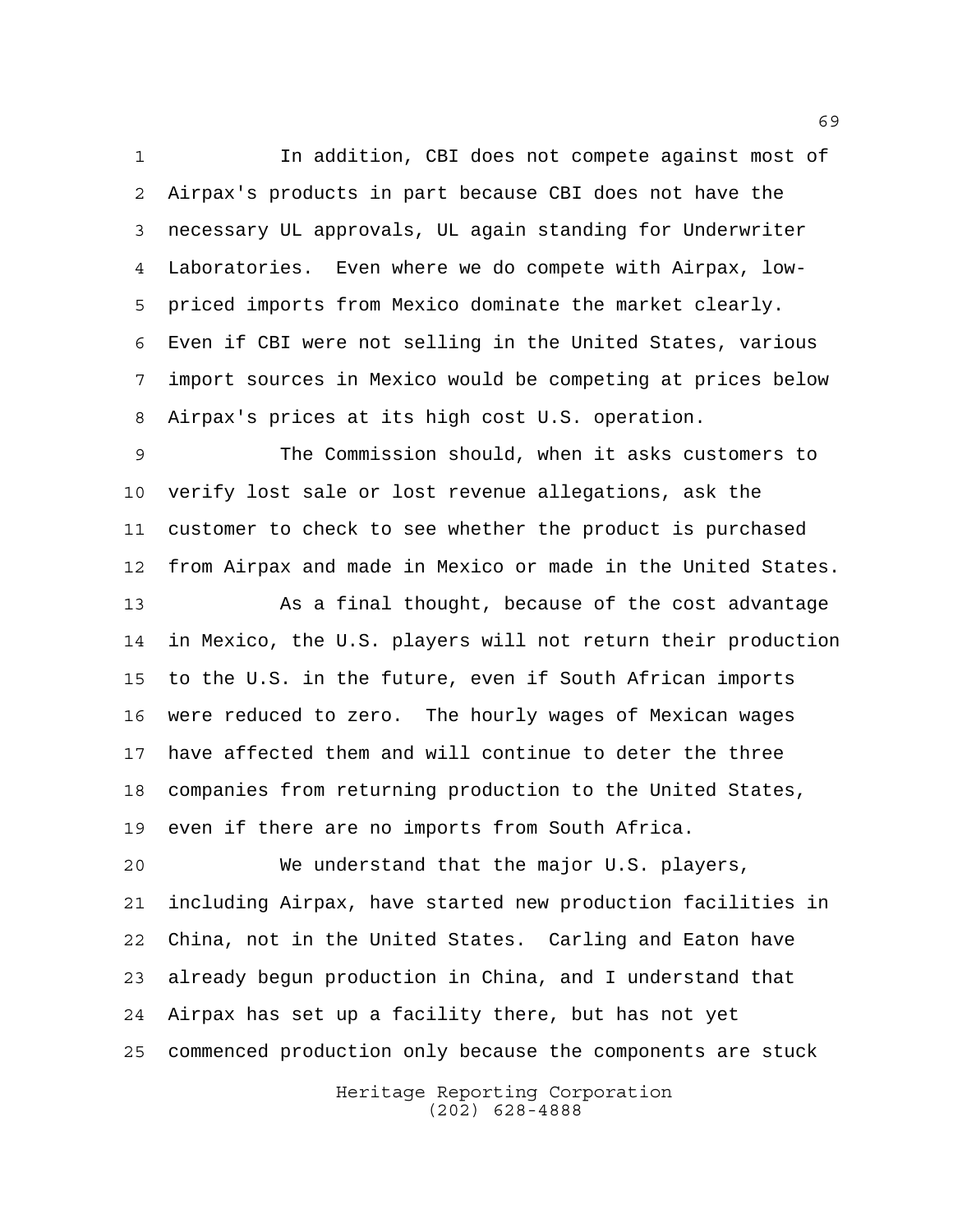in Customs clearance in China, according to a knowledgeable industry source.

 At some point there will be a legitimate argument that Mexican imports are being assaulted by imports from China, but there's no case to be made that U.S. produced product is injured by imports from South Africa.

 Looking to the future, imports from South Africa will not pose any threat in the future either because CBI already is operating near full capacity, so there's a limit on what we can do in the U.S. market in the short run. We also have a strong and stable market in South Africa and several third countries. By the way, we supply into every continent with the exception of --.

 These markets will continue to be strong in the near future because HMCBs are more widely accepted there than in the United States. For example, in the United States residential builders tend to use only thermal circuit breakers, but in South Africa residential builders use almost exclusively HMCBs, so somebody is making a mistake. The residential market in South Africa is particularly strong right now and will continue to be strong in the near future with huge, new housing projects being built or planned.

 By the way, CBI has almost no sales of OEM related products in South Africa because the market does not produce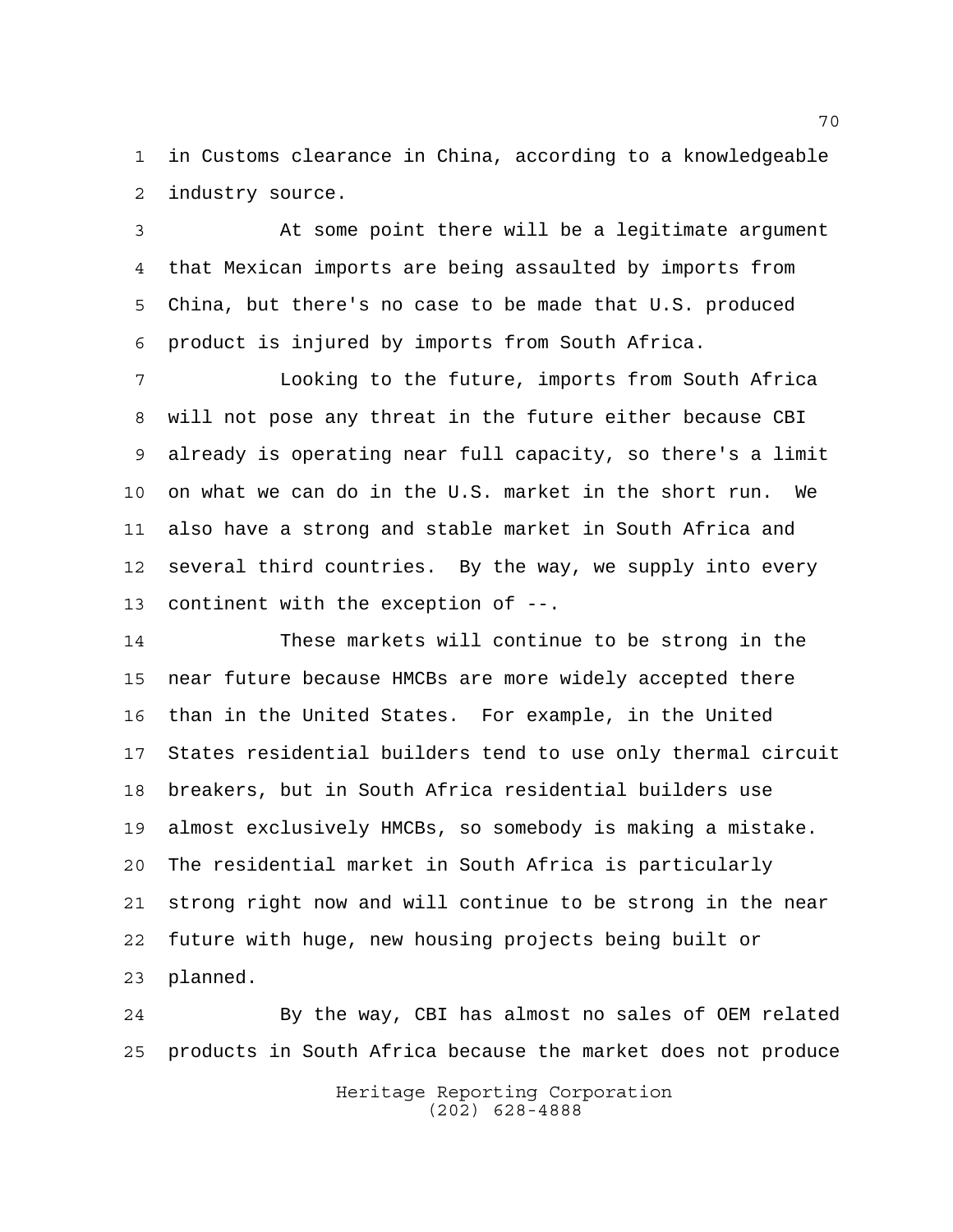equipment. Therefore, the issue of dumping is already questioned from that point of view. The majority of what CBI produces in South Africa is not saleable in the U.S. because it doesn't fit, it doesn't comply with the standards, and it doesn't have any UL approval.

 To prove the point that CBI is not a threat, we have provided the Commission with a complete list of booked orders for the next year. As you can see, our booked orders for the next 12 months are actually less than our 2002 sales and continue to focus on B and Q frame products.

 Although CBI has recently expanded its capacity, about 95 percent of that expansion is for product types that CBI cannot sell into the United States. Only about five percent of CBI's expansion is for product types that could be used by the OEM market in which Airpax concentrates its sales. CBI could not change its product mix for the expanded capacity without significant retooling and time.

 Regarding CBI's inventory, again only five percent of CBI's inventory in South Africa is suitable for the U.S. market. Approximately 80 percent of CBI's inventory in the United States consists of presold products. Nearly all of the remaining U.S. inventory consists of half-inch Q frame product, which do not compete with Airpax product.

 Finally, even if CBI had the capability and intent of focusing all of its inventory and capacity expansion on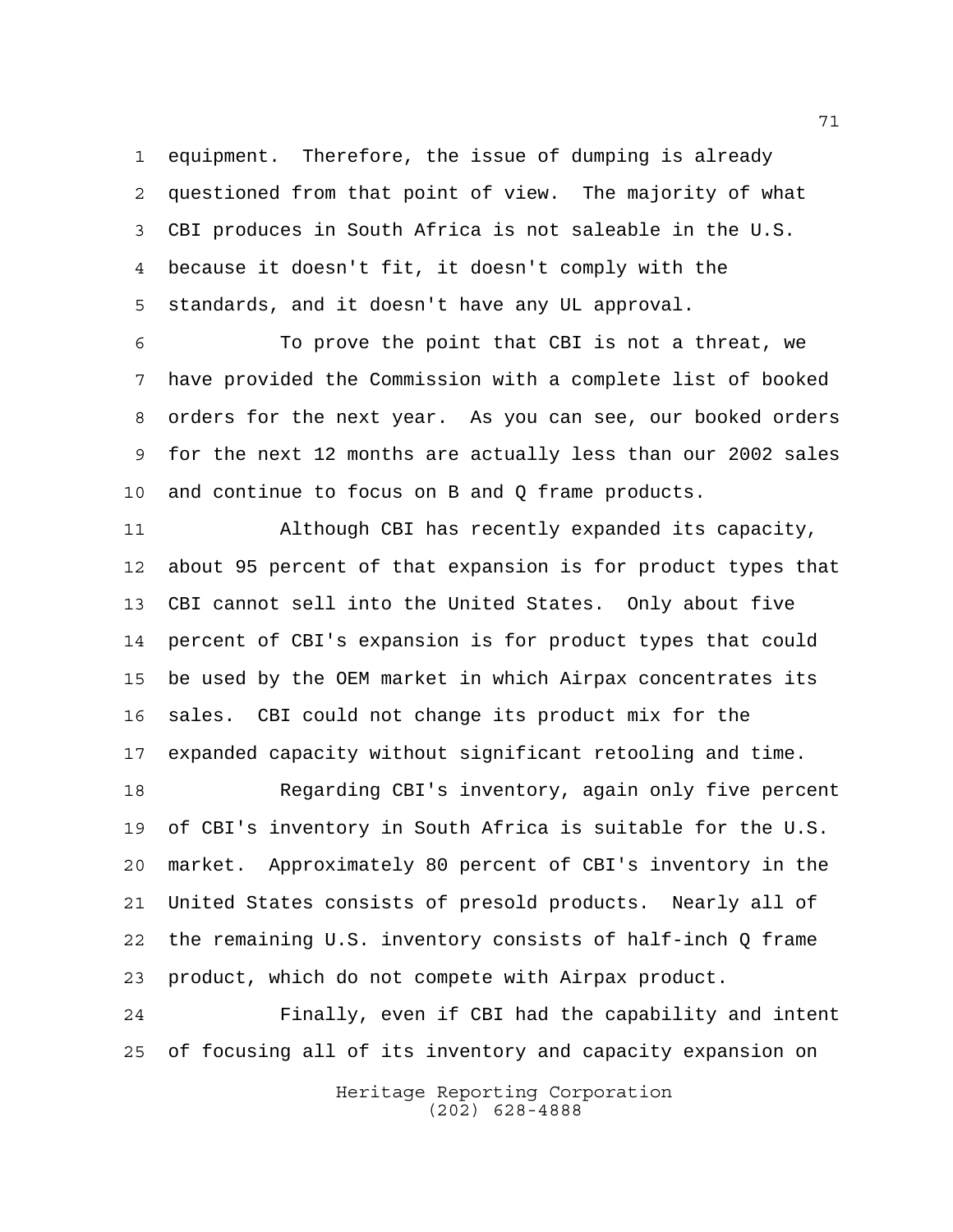the U.S. market, the Commission should remember that it would be displacing Mexican product.

 MR. FISCHER: understand how CBI's sales, which averaged less than \$700,000 U.S. over the last three years, could generate any pricing pressure in the U.S. market for HMCBs that we estimate to range from 80 to \$120 million. CBI's sales focus on the outer -- segment, whereas the U.S. market as a whole is dominated by the telecom sector and also includes computers, marine, and other market sectors.

 Airpax's allegation about injury inflicted by CBI makes no sense at all. The market just does not work that way. I thank the Commission staff for allowing me to speak, and I'm glad to answer any questions you may have.

 MR. SILVERMAN: Our next witness is a customer. MR. TREMAINE: Good morning. My name is John Tremaine, and I am the founder, owner, chief executive officer, and the director of design of Q-Tran, Inc. Q-Tran is located in Bridgeport, Connecticut, and is a producer and national supplier of a patented, low-voltage-lighting, power supply center. We employ roughly 40 people, and we are 21 honored by Inc. magazine in its current issue as one of the top 100 fastest-growing, inner-city companies in the country from an applicant pool of 5,000 companies, and we were similarly honored by the State of Connecticut in 2002 as one of the fastest-growing, inner-city companies in the state.

> Heritage Reporting Corporation (202) 628-4888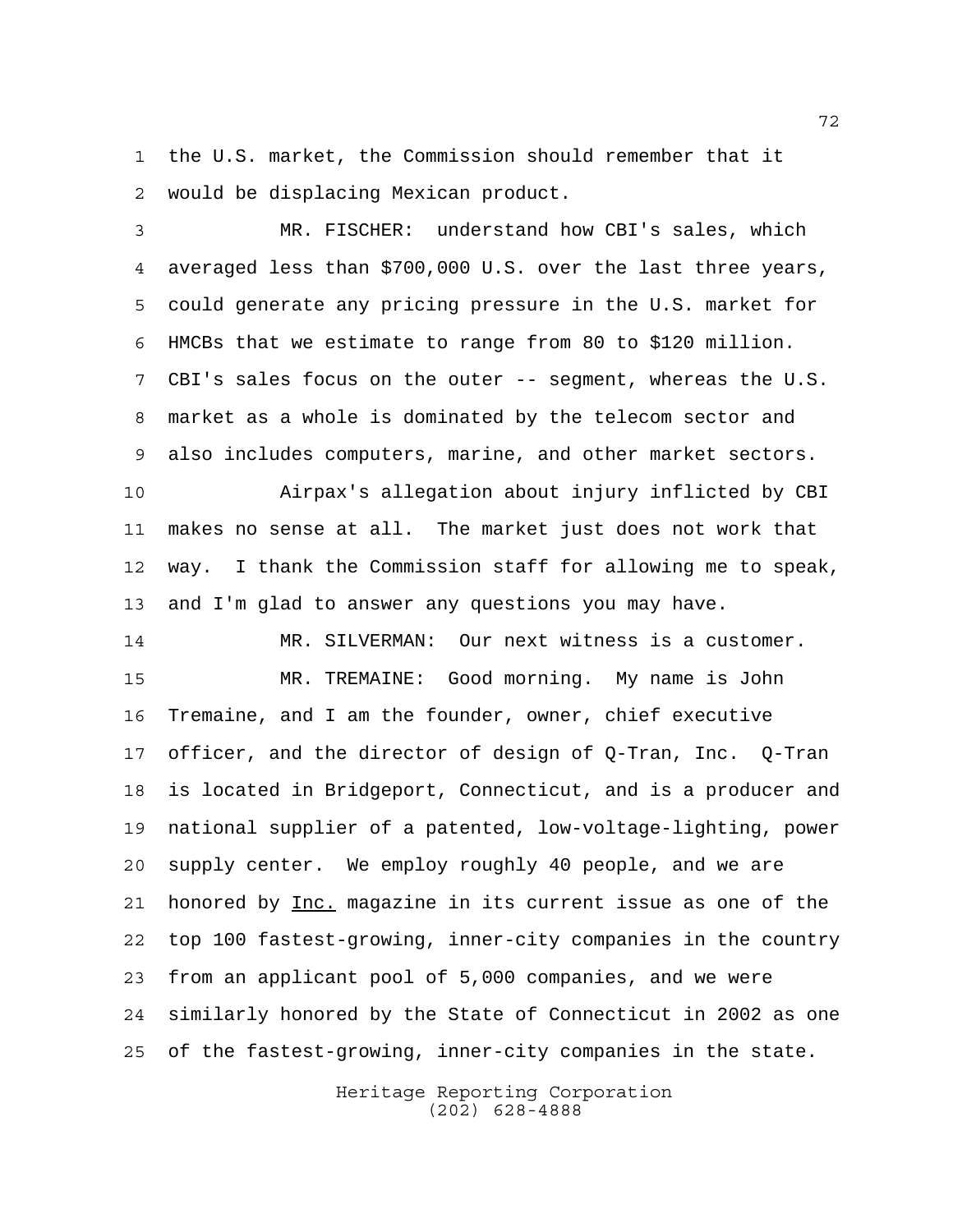And I would like to add that this is the second year in a row that we've received this honor, and I have a copy of that for you.

 We manufacture power supply centers and purchase hydraulic-magnetic circuit breakers for use in our products from both Airpax and CBI. Prior to mid-2000, we purchased circuit breakers exclusively from Airpax. We purchase and continue to purchase C-frame circuit breakers from Airpax today.

 Last week, I had one of my employees check our stock, and every Airpax circuit breaker we have in stock was made in Mexico. I've brought samples for you. We do not have a single Airpax product in stock that was made in the United States.

 In mid-2000, Airpax informed me that delivery time for new Q-Tran orders for their breakers would be 50 weeks or longer, and, going further, they could not even guarantee that delivery time. I have to repeat that. It's 50 weeks. I was shocked at the time. I sort of was so taken aback, I said, My God, that's a year. How could one ever plan that far in advance? And they said that that was my issue to handle, but they could not help me. They said that they would hopefully be able to provide shorter lead times in the future because they are expanding their capacity and their facility in Mexico to meet growth and demand.

> Heritage Reporting Corporation (202) 628-4888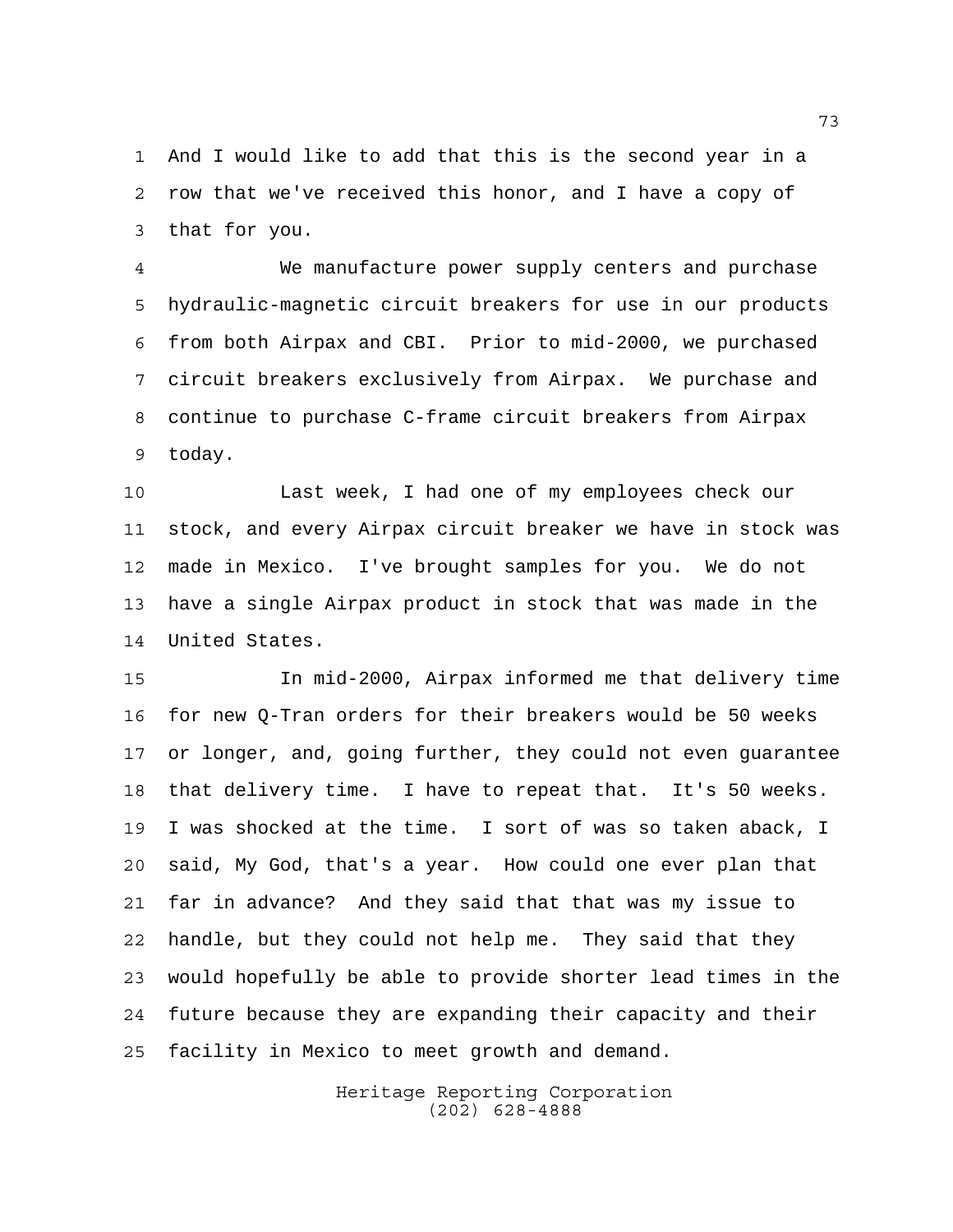A reliable supply of circuit breakers is crucial to Q-Tran's ability to produce our power supply centers. Every power supply center we produce has an average of three circuit breakers. We obviously cannot wait a full year for delivery of circuit breakers.

 In August of 2000, we were very, very close to being put into a line-down situation where we could not ship our product to our customers. We understood that Airpax was at that time stretched to the limit due to the boom in the telecommunications industry, but that does not change the fact that we need circuit breakers In order to stay in business. Airpax apparently did not care that a 50-week lead time could put us out of business. They were too busy chasing big telecom orders. We felt abandoned by Airpax, and goodwill between the companies no longer existed after this event.

 We continued to purchase a limited quantity that we could get from Airpax, but we also began purchasing circuit breakers from ETA, another manufacturer, actually, that hasn't been mentioned in this proceeding, to meet our needs. We had a major technology issue with the ETA breakers, however, and we had to throw many of the circuit breakers purchased from ETA away, and I could explain that in more detail later. Because of problems with ETA, we continued to purchase from Airpax.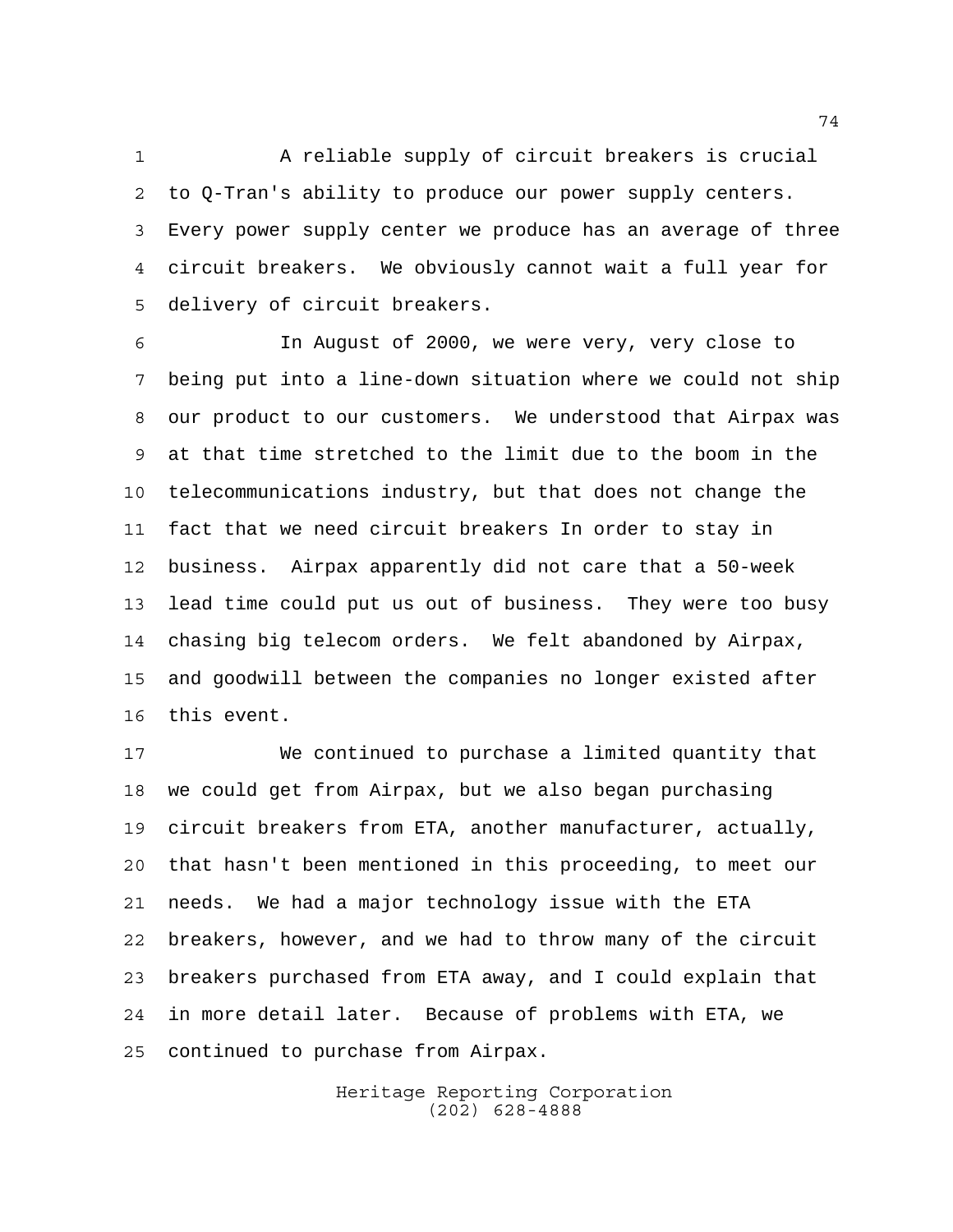The lead time for Airpax products began to improve in the middle of 2001, after the telecom collapse earlier that year. We continued to purchase this product, which is the C-frame product, from Airpax and will continue to purchase the product until the existing generation of Q-Tran products, our power supply centers in which it is used, is phased out completely over the summer of this year, in the next three or four months.

 Q-Tran began designing an entirely new product line in the fall of 2000. The new Q-Tran product requires a circuit breaker that is smaller than the products offered by Airpax. We consulted with Airpax regarding their possible supply of this breaker but were advised that they could not offer a smaller breaker. The breaker that they do offer, as you will see, physically does not fit in our product.

 The Airpax Snap Pack product, which is their B- frame, which they offer is taller than the CBI B-frame product and will not allow the connection wire to have enough room to fit in our designs. Also, I could not increase the size of my product to accommodate Airpax's product because my product must fit in a wall enclosure between two-by-four studs because of an industry standard. These standards fix the depth of my product to four inches and the width to 14 and a half inches.

Heritage Reporting Corporation (202) 628-4888 This basic incompatibility would prevent us from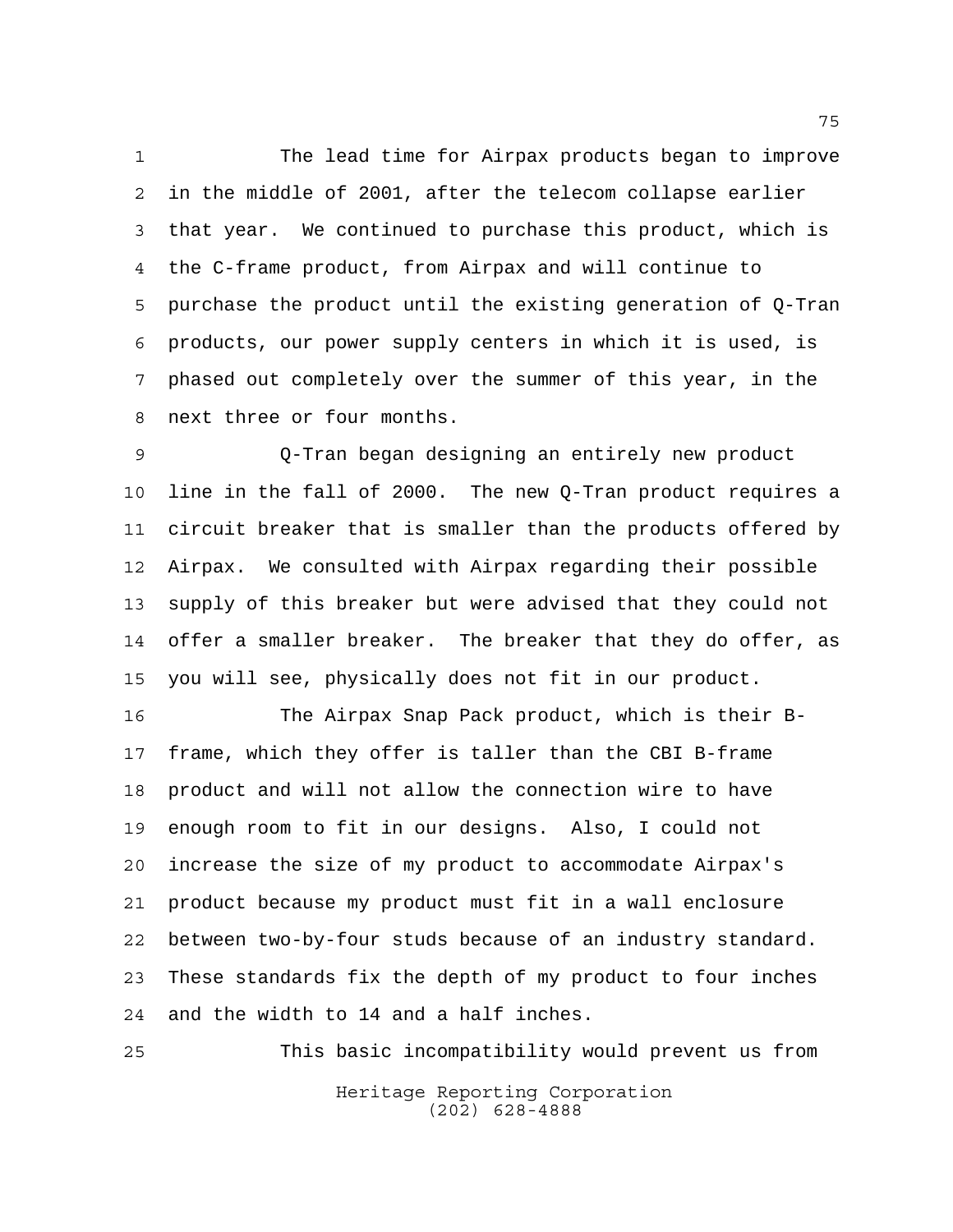using the Airpax product regardless of price. I could not use the Airpax product in my product, frankly, if they gave it to me; it doesn't fit. Airpax could not supply a product to meet our needs. We sought out CBI to supply a product upon the suggestion of an OEM account of ours, who highly recommended CBI and specifically mentioned that they supplied a smaller breaker. It was clear that CBI could offer everything that we needed. CBI supplied a circuit breaker that was not only small enough but had the sensitive trip curve that we needed to meet a new UL standard called UL-2108.

 As you will see in a moment, the CBI product fits in the Q-Tran enclosure, and we have been pleased with CBI's product and the willingness of its engineers to meet our needs. We continue to purchase from Airpax today the products that we always purchased from them, but our new products require a B-frame circuit breaker smaller than anything Airpax is able to supply to us. We purchase this product from CBI because the CBI circuit breaker is physically shorter than the Airpax product.

 In summary, I did not switch to CBI because of price. CBI was a more suitable-sized product for our needs. If I could just take a moment, I have some samples here. I would ask, is this appropriate to do this at this point? Could I come forward? These are circuit breakers that came

> Heritage Reporting Corporation (202) 628-4888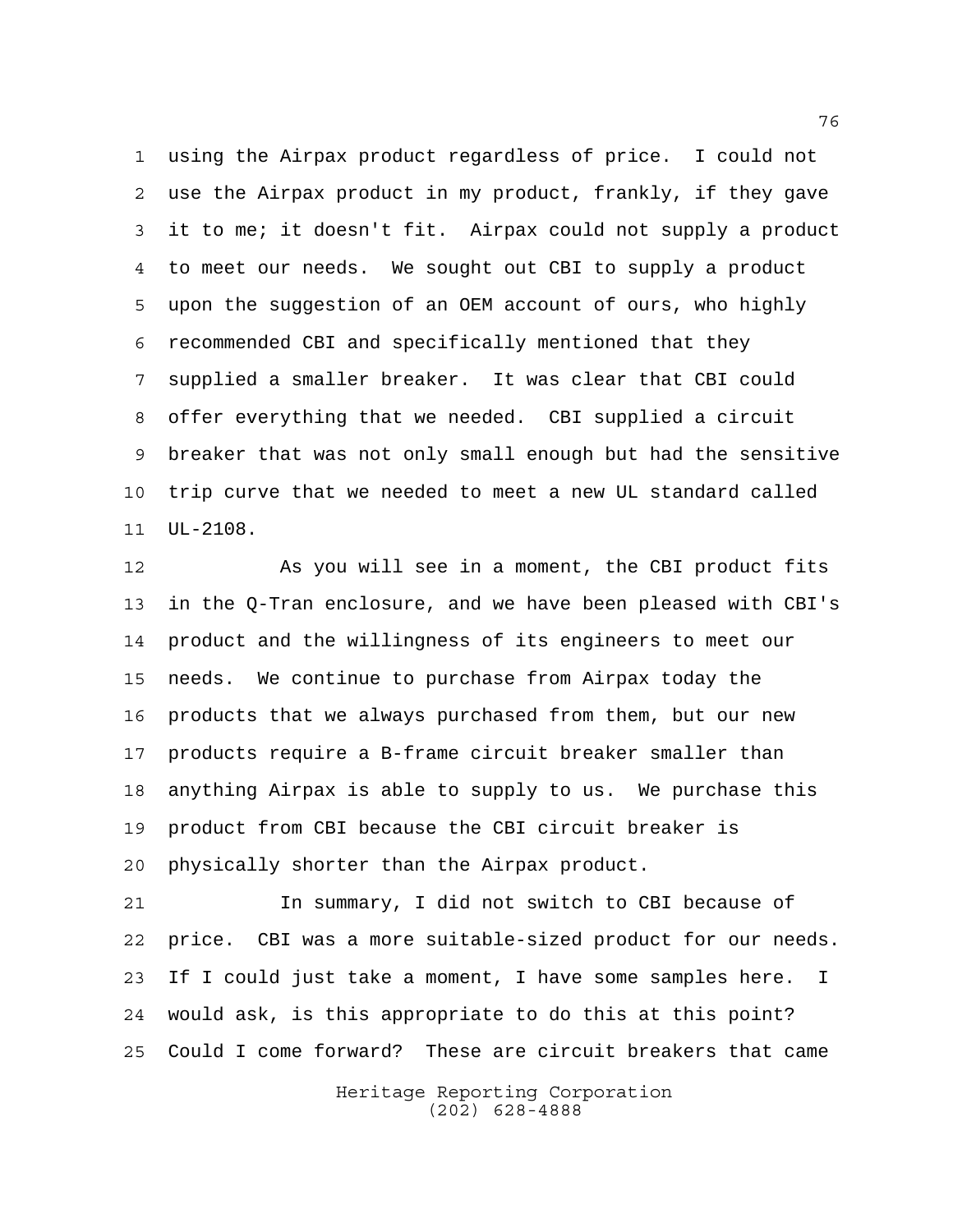out of our stock, every one marked "made in Mexico." This is a part of our product, and I have engineering drawings to show you -- we build --

 A PARTICIPANT: That's actually the exhibit that we left there, is the engineering drawings and how it fits. MR. TREMAINE: And in here you can see that these three circuit breakers here are made by Airpax, and this circuit breaker here is the CBI breaker, and you'll see that it's a little more than a quarter-inch shorter. And the problem is that when we put our lead wires on, and I couldn't actually put this into the enclosure because you cannot get this down into the enclosure because of the length of the Airpax breakers, and we have a drawing that has been handed out, and the drawing shows another issue as well. This is a larger version of that eight-and-a-half-by-eleven drawing. These two drawings across the top --

 MR. SILVERMAN: Mr. Chairman, just to clarify, what he is showing is a slightly larger, a blown-up version of what we gave the Commission staff, and we would like that to be entered into the record, if possible.

 MR. CARPENTER: Okay. Thank you. We will enter this into the record as Respondent's Exhibit 1, and also, David, would you mind passing the extra copies out to the Petitioners? Thank you.

(The document referred to was

Heritage Reporting Corporation (202) 628-4888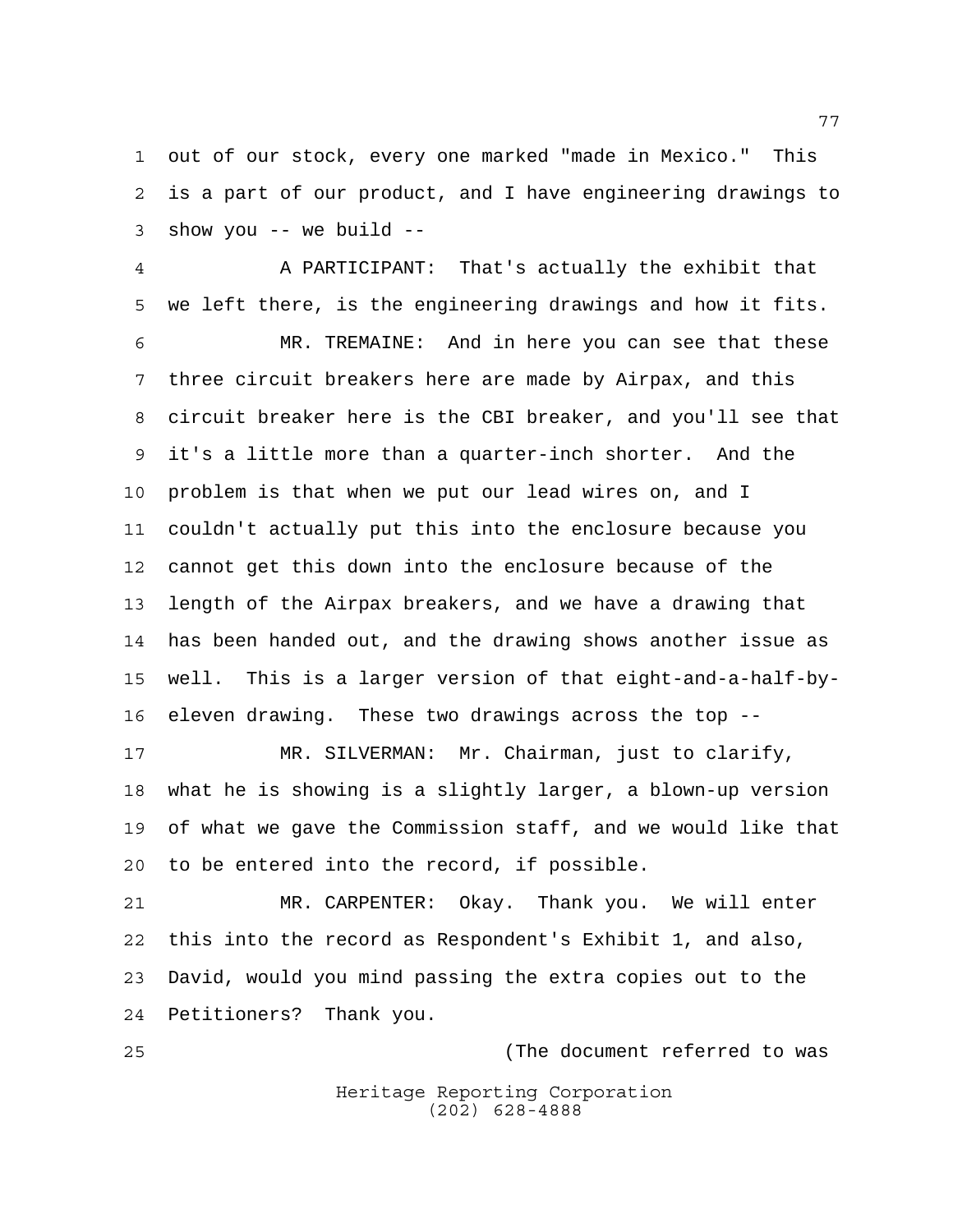marked for identification as Respondents' Exhibit 1 and received in evidence.) MR. SILVERMAN: Can we also leave those samples with you? In other words, the samples that he went from his records that were Airpax's product that were all made in

 Mexico, not in Maryland, we would like to leave that with the Commission as another exhibit.

 MR. CARPENTER: Okay. We would rather not accept it as an exhibit, but if you want to leave it with us as a sample, and then we'll return it to you at the end of the preliminary phase, if that's okay.

MR. SILVERMAN: Okay.

14 MR. CARPENTER: Thank you.

 MR. TREMAINE: I just would like to explain this. The two drawings across the top are the CBI breakers, and the ones on the bottom are Airpax's, and they are labeled as such. And what you see in the upper left-hand drawing is that the wires coming off the CBI breaker have enough room to be able to fit into our enclosure, and on the right it actually shows that we could possibly, if necessary, replace the breaker if it needed replacing in the field. This is important because our products are recessed in a two-by-four stud wall where sheetrock has been put in place, and you cannot disassemble the product in the field to be able to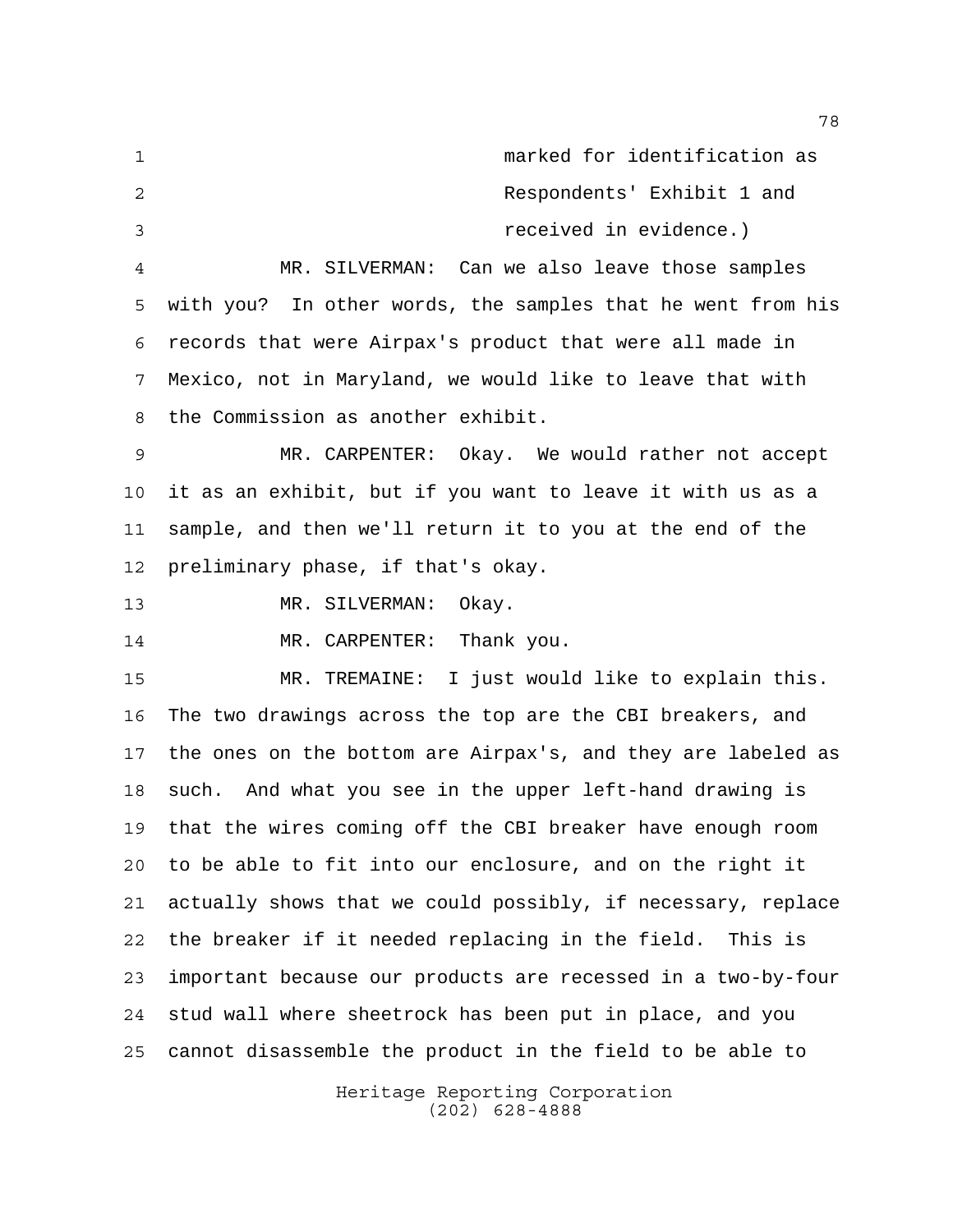get to these breakers. They have to be removed in this fashion.

 The Airpax breaker is a little more than a quarter-inch taller in height, and you'll see that the wires just don't fit and clearly cannot be removed. This product, because of its extra quarter of an inch -- it's a little longer than a quarter of an inch -- it's 280 thousandths -- made a big difference to us in this design. This bracket has been incorporated, and I can leave this material with you -- this is an entire QX series, which is our new product line that goes through 750 watt, and then our new QT series, and this bracket is incorporated in both of these designs. I did not bring with us our new surface-mount unit, which comes in three different sizes, and this breaker is required in the smaller size. The other two could accommodate Airpax, but, you know, the volume of those doesn't warrant to have two different stocks in house. I can elaborate on this as you would like in the question period.

 MR. SILVERMAN: Okay. Our next witness is Bruce Malashevich.

 MR. MALASHEVICH: Good morning, Mr. Chairman, members of the staff. May I ask how much time remains? MR. CARPENTER: Excuse me. Seventeen minutes. MR. MALASHEVICH: It will be much shorter than that. Thank you.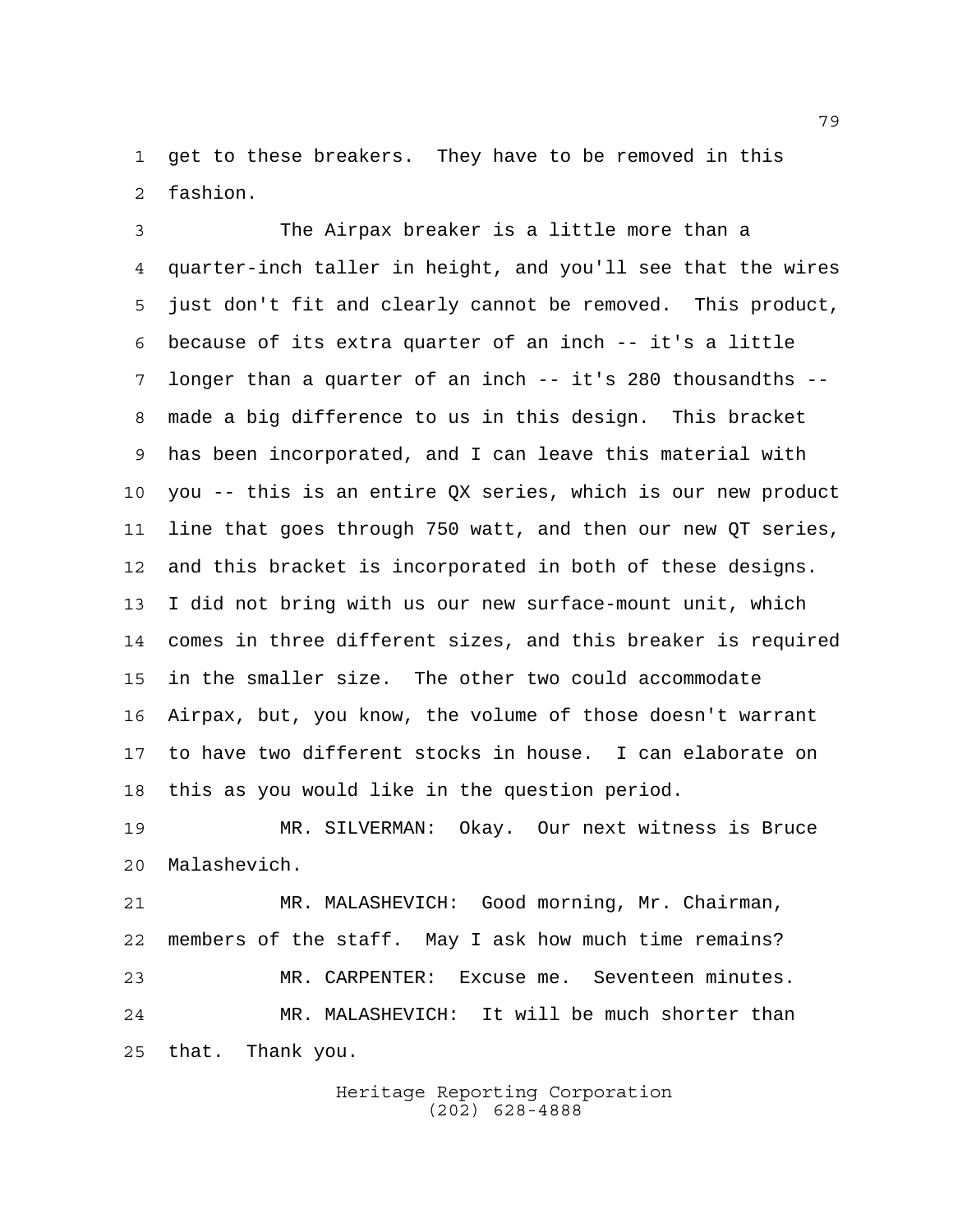I hope everyone has before them a series of five exhibits that are public and which were passed out earlier and made available to the parties. MR. SILVERMAN: Mr. Chairman, if we could enter those as an exhibit for Respondents, please. MR. CARPENTER: We'll accept this. The testimony of Bruce Malashevich is Respondents' Exhibit No. 2. 8 and 1 and 1 and 1 and 1 and 1 and 1 and 1 and 1 and 1 and 1 and 1 and 1 and 1 and 1 and 1 and 1 and 1 and 1 and 1 and 1 and 1 and 1 and 1 and 1 and 1 and 1 and 1 and 1 and 1 and 1 and 1 and 1 and 1 and 1 and 1 and 1 and marked for identification as Respondents' Exhibit 2 and received in evidence.) MR. MALASHEVICH: Thank you. I would basically like to make three points, which have been made in part by the previous witnesses earlier today and from our panel, and they concern conditions of competition. Unlike most cases before the Commission, where you have multiple subject/non- subject countries, dozens of competitors, it's important to point out that for decades now practically all U.S. demand has been supplied by three U.S.-based companies. Their names have changed over the years, but they are the same companies, and they are Airpax, Eaton, and Carling Technologies. The parties agree there are practically no nonsubject import from countries other than Mexico. So the U.S. industry, or what had been the U.S. industry, controls practically all of the market. The only

Heritage Reporting Corporation (202) 628-4888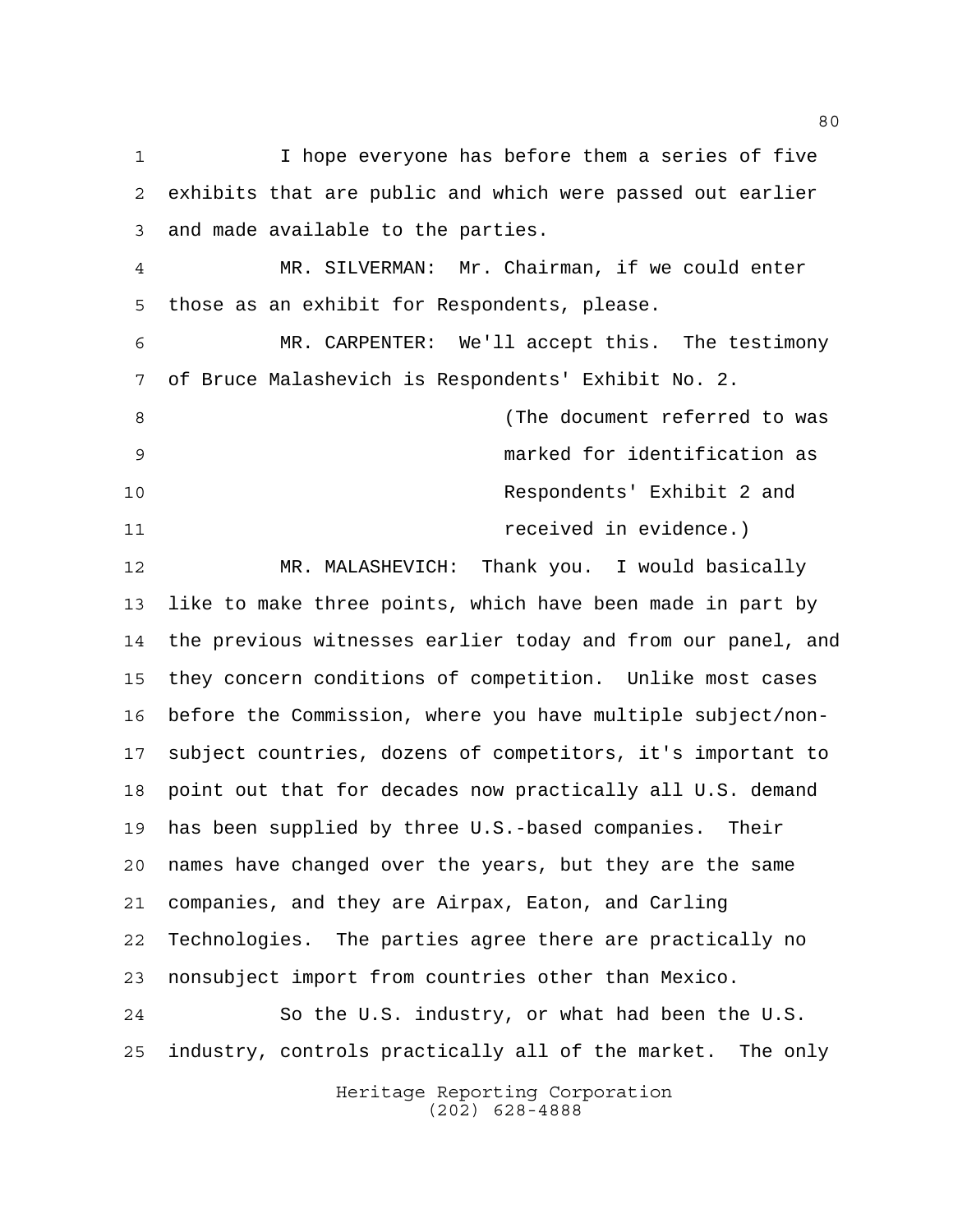discussion is that two of the three source all of their products from Mexico, and in Airpax's case, they source most of their products from Mexico. But the same three players have controlled this market for 50 years. It is not easy for anyone to penetrate this market from outside those three players as a practical matter, as you can see from the extremely small volume of imports from South Africa; in fact, nobody has, including South Africa. So there is the structure of the market.

 Second, you have heard earlier that there are various segments of demand, and if you would please turn to my Exhibit 1. Exhibit 1, on the right-hand side you'll see activity, if you will, that drives demand in the various sectors. In the case of construction, for example, it's a driver because heating and ventilating systems use the like product. Also, lighting applications in industrial settings use the like product. Appliances, primarily industrial appliances, such as vacuum cleaners for industry, use the like product; marine craft, because even though there aren't that many yachts and power boats manufactured and sold in the United States, they are extremely electronics intensive because the navigation systems have to be redundant two or three times in case one fails, so they are filled with circuit breakers; power-distribution units and, of course, telecommunications.

> Heritage Reporting Corporation (202) 628-4888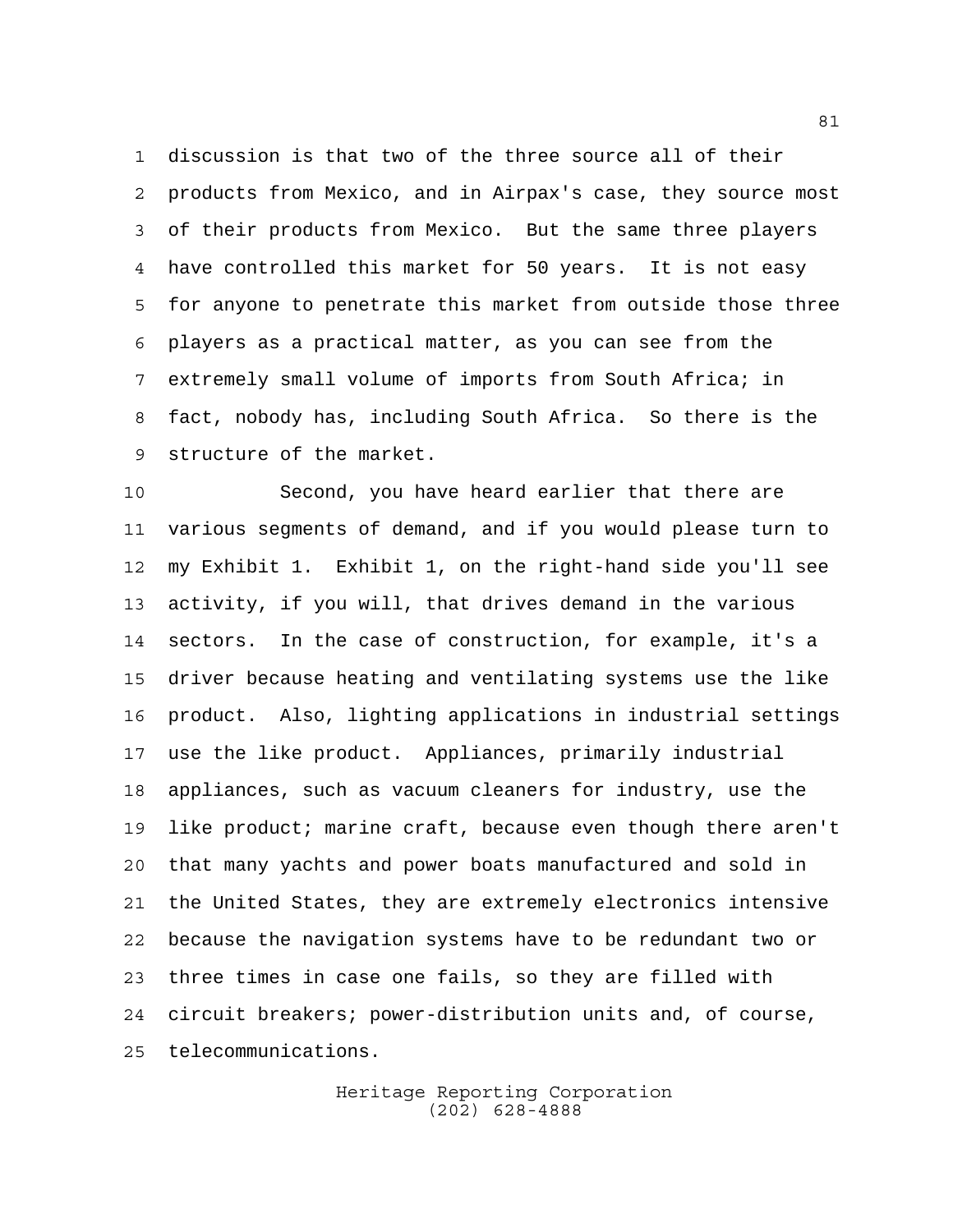You heard earlier the CEO, in effect, of CBI saying they sold practically nothing at all in the United States to the telecoms applications, whereas the industry's understanding is that that is where Airpax's production has been concentrated during the POI.

 What we did is search our financial data bases for publicly traded companies that describe themselves as selling primarily into these various activities that are circuit-breaker intense, if you will, and we will be submitting all of the data and lists of the samples with the post-conference brief. This is a summary of what we found in our financial data bases. We will also provide the business descriptions for each of those units.

 But it's very interesting. You'll see that most of the segments were affected in a negative way by the recession that formally began in the United States in the middle of 2000, but look at the difference in how the segments behaved if you were serving appliance or lighting applications, whereas if you had the misfortune of being concentrated in telecoms, your customers would have seen a decline in their sales approaching 70 percent in the course of two years.

 We have a few clients outside the trade area in the telecoms business, and one executive told me just a few months ago that the extent and abruptness of the crash in

> Heritage Reporting Corporation (202) 628-4888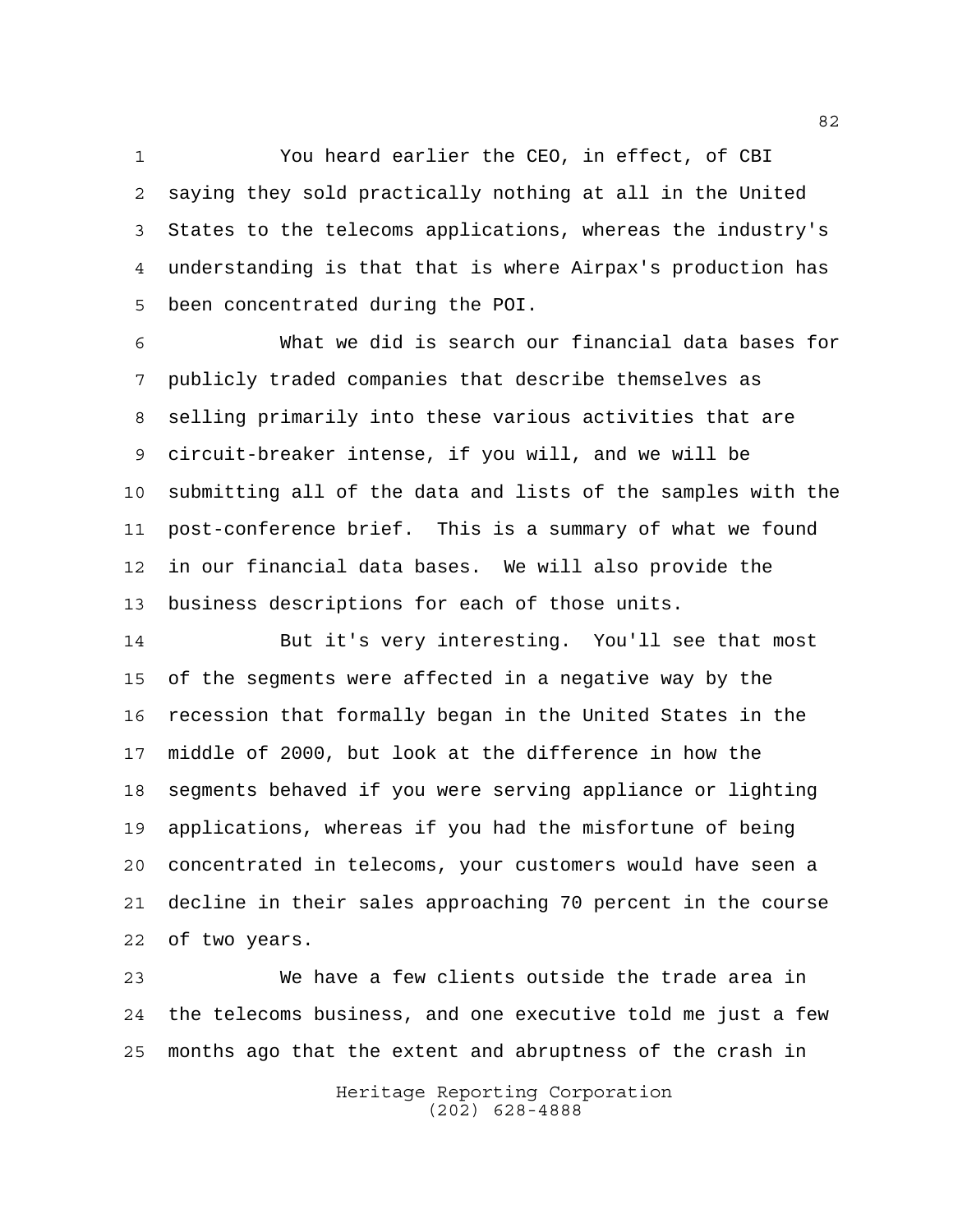the telecom sectors after 2000 was the biggest contraction of any industry in the United States since the Civil War, and that's borne out in the other indicators. If you look at Exhibit 2 -- this is the weighted average earnings per share of companies in our samples, and, once again, you can see earnings per share, of course, not only reflect the past but also the current period, and you'll see the telecoms were brutally battered relative to the other industries.

 With earnings doing what they did, if you move to Exhibit 3, you'll see what happened to the stock prices. Unfortunately, they look very much like the performance of my 401-K plan, I'm sorry to say. Once again, though, you'll see the extremes of the telecom sector.

 And what I think is really the most impactful of all of the exhibits is Exhibit 4, market capitalization, basically stock price multiplied by total number of outstanding common shares. This is important to me because it's a measure not only of investors' evaluation of the past and present but also how they are evaluating the future prospects of these various segments, and you can see something -- it's so incredible, it really amazed me -- something like 98 percent of the capitalization of the telecom sector was wiped out in the course of two years. We will be submitting voluminous information about the collapse of telecoms demand with the post-conference

> Heritage Reporting Corporation (202) 628-4888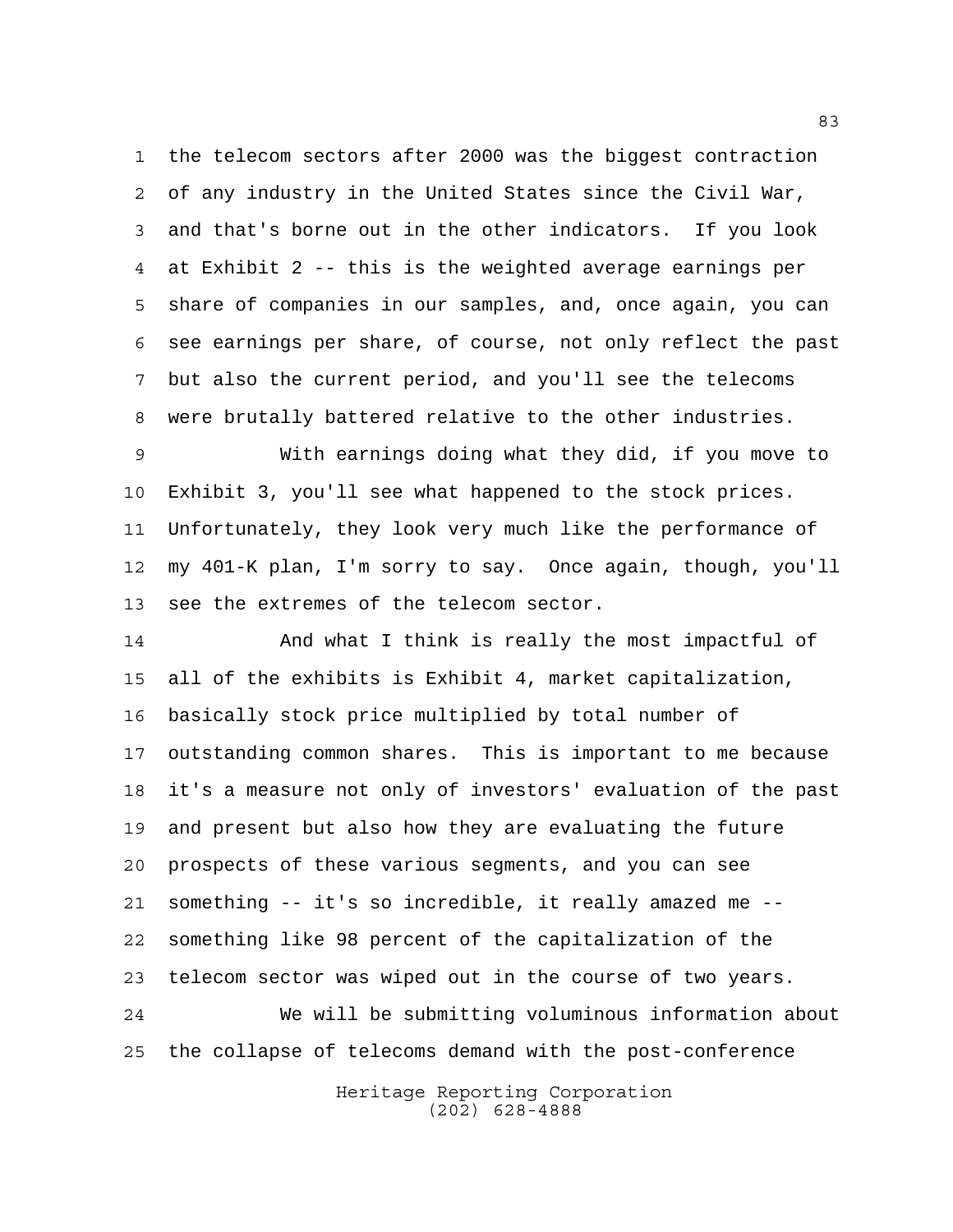brief, but Exhibit 5 just shares with you a few snippets of that information. Outlays for telecom gear plunged 31 percent from the end of 2000 to the end of 2001. This goes, Mr. Benedick, to your question concerning investment in the industry.

 As examples, Level 3 Communications, an advanced segment of technology, lowered its capital spending from \$1.1 billion in the first quarter of 2001 to \$47 million in the first quarter of 2002. Sienna, a telecom equipment maker, had revenues of \$87 million in the second quarter of 2002, down from \$425 million in the same period of 2001. Major telephone companies announced capital spending on equipment for 2003 are down "only" 15 percent versus 2002's drop of 30 percent. Year-to-date through July 5, 2002, the Standard & Poor's telecom equipment industry subindex fell 45 percent, on top of a 61 percent collapse in 2002. Combined, the decline was 78.5 percent in a year and a half. Even with 30 percent growth projected in 2003, revenues for project component vendors are expected to be \$2.1 billion, far below the \$9.1 billion peak in 2000. Eleven telecom companies listed in Fortune magazine's Global 500 in July 2002 lost, combined, \$107 billion in 2001 alone, and that sum does not include losses that they still can't calculate at WorldCom, owing to the series of accounting scandals there. So this is about as brutal a picture of an

> Heritage Reporting Corporation (202) 628-4888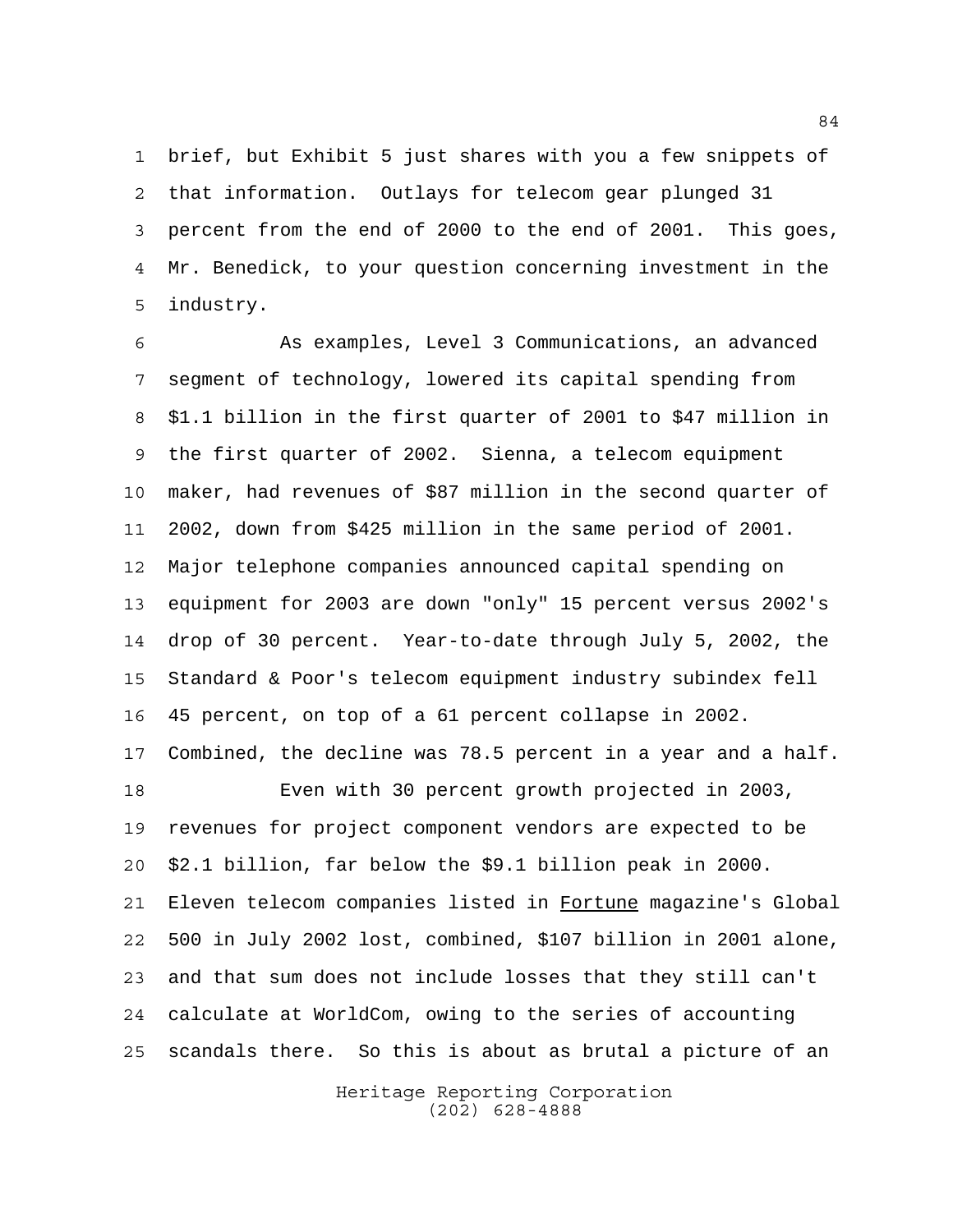industry and demands collapse that I've ever seen anywhere.

 My last point simply concerns, once again, the analysis of pricing out of Mexico. Considering that there are only three players controlling practically all of demand, and then there is South Africa, selling what I view as obviously an inconsequential volume here, it should go for certain that the source where most of demand is being satisfied from, i.e., Mexico, has to be driving the price.

 So as you evaluate relative prices that that South African importer has submitted, that the U.S. industry has submitted, that other responding players have submitted, I would urge you to look at the relative volumes involved in pricing of Products 3 and 4 and consider, if the South African product had not been in the market, would that purchaser have bought from Mexico or the United States? So I urge you to look at the second question, not only what the South African price was relative to the U.S. price, but what was the Mexican price of that same product?

 That completes my testimony today. I would be happy to answer any questions.

 MR. CARPENTER: Okay. Thank you, gentlemen, for your very informed testimony, and we will begin the questions with Mr. Ruggles.

 MR. RUGGLES: Good morning. Thank you for your testimony. A quick question on the U.S. industry. What is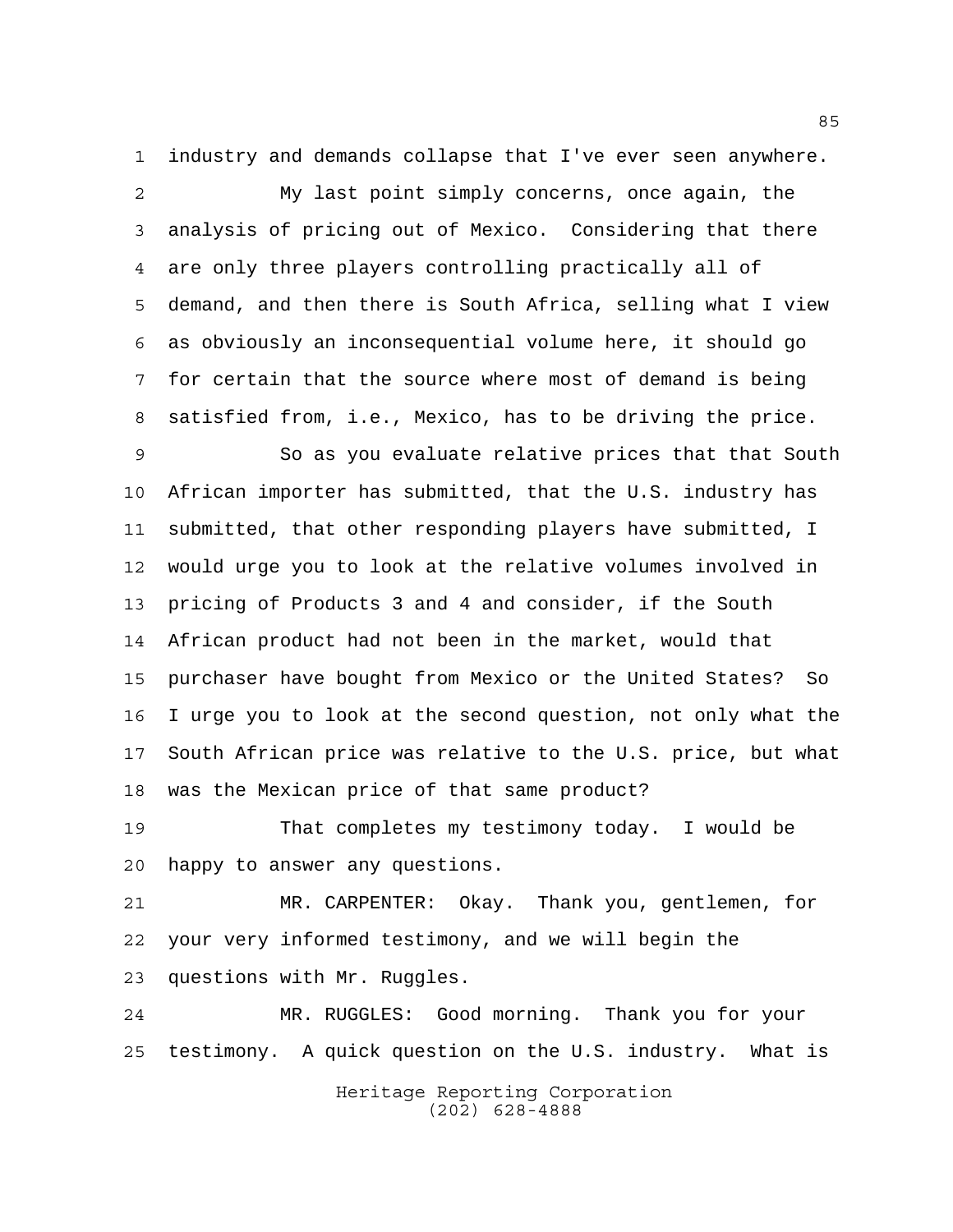the U.S. industry? Is it just the small production up in Eaton and maybe some test facilities, or is it components made in the United States, taken to Mexico, assembled, brought back, and then sold in the United States? What constitutes the U.S. industry, in your mind?

 MR. SILVERMAN: For purposes of the preliminary investigation, we are willing to accept the definition that the Petitioners have put forward, that is, they are the producer. If there is incidental production at Carling or in the United States, it's not even big enough to be called trivial.

 With respect to the question of assemblies and subassemblies and that sort of thing, I think the Commission has to defer to the judgments of the Customs Service. If a product is marked as manufactured in Mexico, it's a Mexican product.

 MR. RUGGLES: What would you estimate the U.S. volume or U.S. share of the consumption in the United States?

 MR. SILVERMAN: To give you an answer, we would rather do that in an APO setting.

 MR. RUGGLES: Thank you. That concludes my questions. Thank you.

MR. CARPENTER: Mr. Diehl.

MR. DIEHL: Good morning. Let me start with Mr.

Heritage Reporting Corporation (202) 628-4888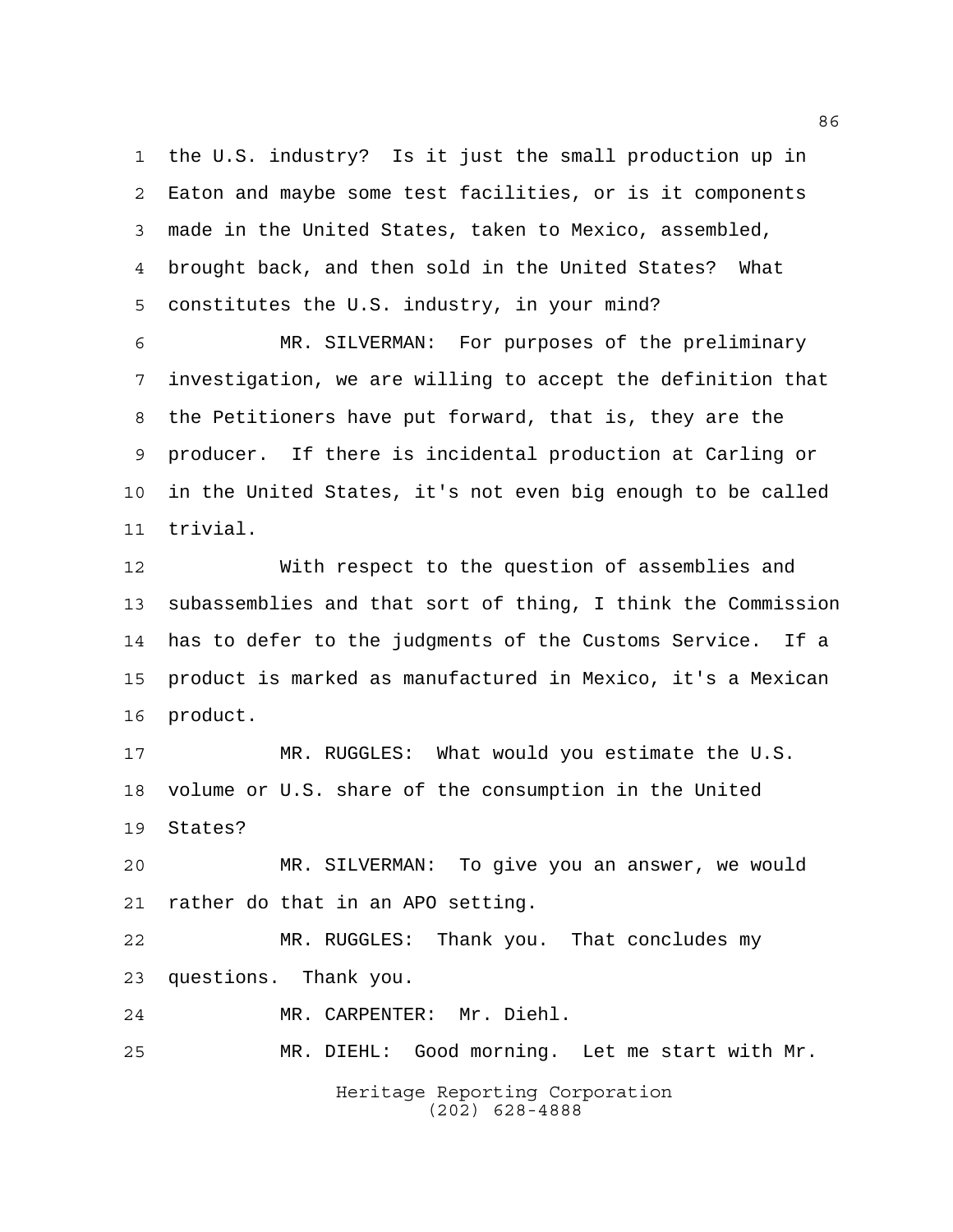Tremaine. Can you tell me, are you using mostly Q-frame breakers in your products? I think there was a description that a lot of the lighting sector is supplied Q-frame. Is that correct?

 MR. TREMAINE: I don't have a sample of a Q-frame. I believe that's a DIN-rail-mounted assembly, and that does not fit in our product. It's the B-frame.

 MR. DIEHL: Okay. Your company is using B-frame. MR. TREMAINE: Correct. We are currently using C- frame, but the product that C-frame did fit into is being phased out due to changes that are being required by Underwriters Laboratories to our product.

 MR. DIEHL: Okay. Mr. Fischer, could you just elaborate on the use of Q-frames in the lighting sector? I think I heard that from you, and I want to understand that a little better.

 MR. FISCHER: The Q-frame has different performance characteristics. It is also rather a slim product, in particular, if you are squeezed for space. If the company has been using a DIN-mountable product -- "DIN" actually stands for "Deutsche Industrie Norm." That's a German industrial standard. It only fits a certain dimension of the product.

 MR. DIEHL: Actually, could you spell the Deutsche thing for our person who has to transcribe this?

> Heritage Reporting Corporation (202) 628-4888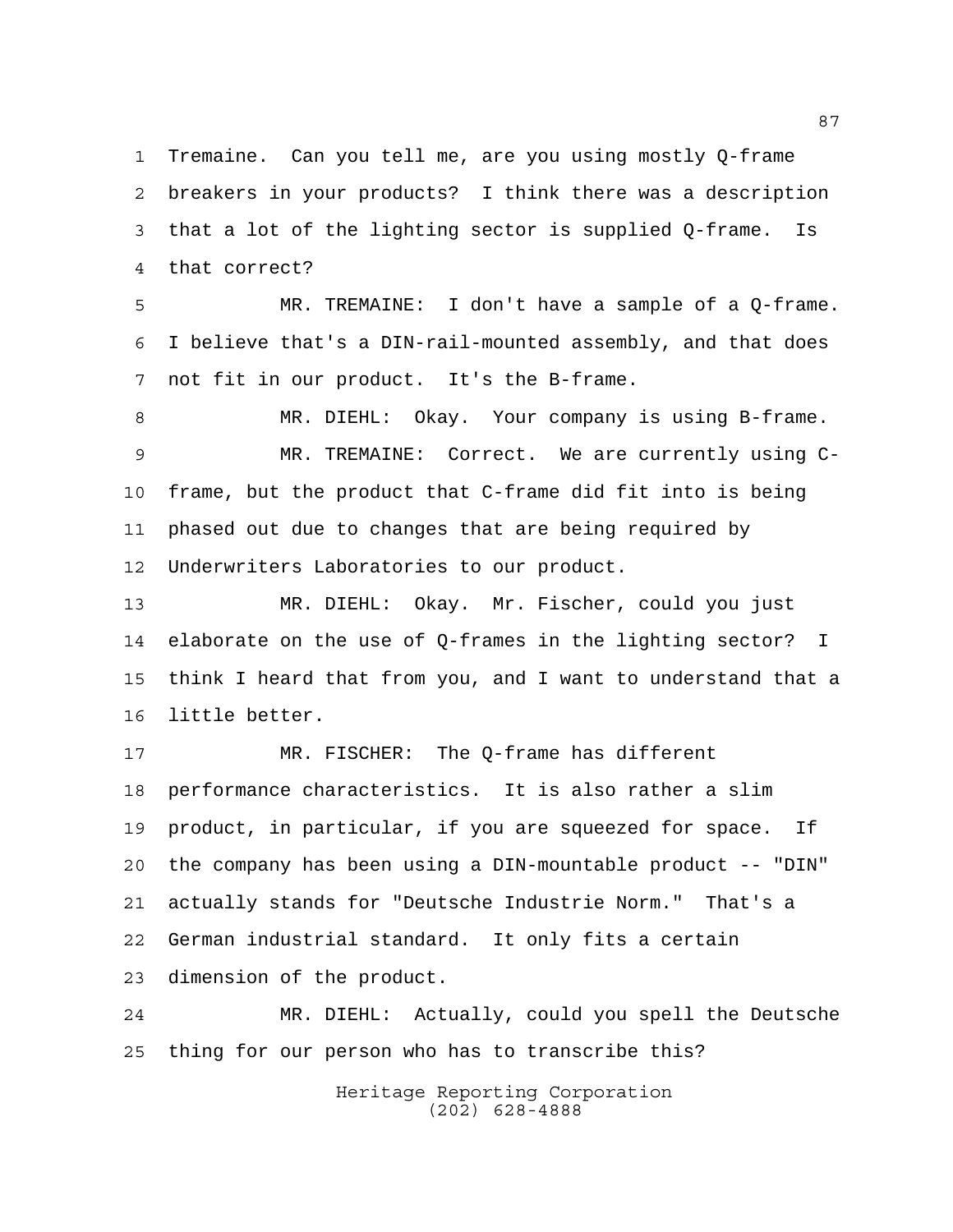MR. FISCHER: It's like a German-industry standard or industry norm.

 MR. DIEHL: If you could just spell out that word because the person who has to do the transcript might not know that.

 MR. FISCHER: It's D-E-U-T-S-C-H-E. MR. DIEHL: Okay. MR. FISCHER: I-N-D-R-I-E-S-T-Y N-O-R-M. MR. DIEHL: Okay. We can also read it in a post- conference submission. Thank you. Thank you. But I interrupted you. You were explaining the -- MR. FISCHER: -- different performance characteristics, different sizes. In addition, it's hydraulic magnetic. It is mass produced. As I mentioned earlier, between 20,000 and 30,000 units per day. It has been designed to compete with European, lower-cost-type, thermal magnetic circuit breakers; and, therefore, it's more automated than traditional electromagnetic circuit breakers due to innovation; and, therefore, it offers a significant advantage in performance, in form, and at times in price to

 MR. DIEHL: Okay. Even though Mr. Tremaine's company doesn't use a lot of these, still you're saying that a lot of the demand in the lighting sector for breakers is filled by Q-frame. Is that correct?

the various customers.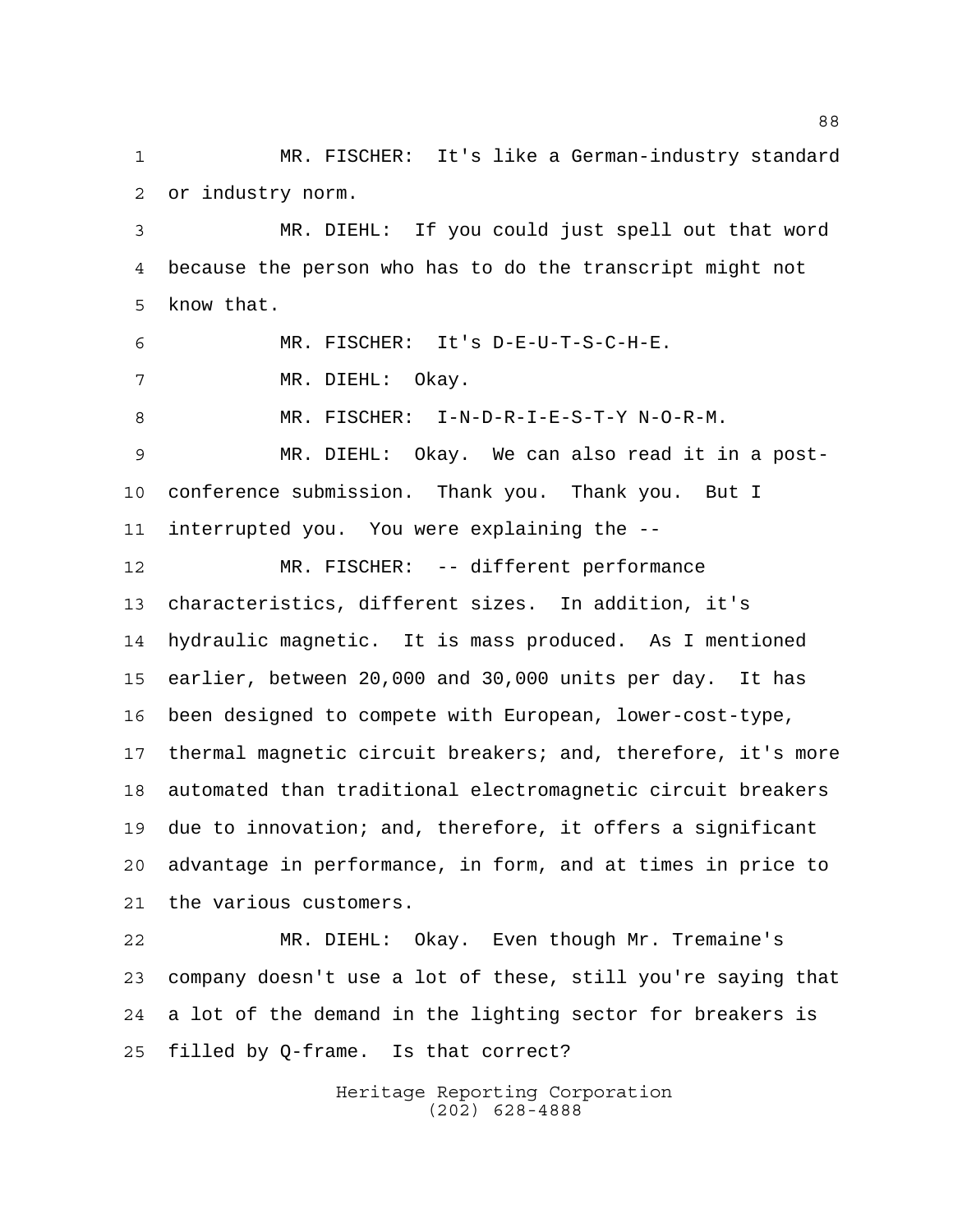MR. FISCHER: Yes, yes. Correct.

 MR. DIEHL: Okay. All right. Thank you. You're saying you use the B and the C breakers, phasing out the C. Are you using thermal magnetic or thermal in your products as well?

 MR. TREMAINE: Our first product that we designed 10 years ago used a thermal breaker, and in 1996, the National Electric Code brought out a new Article 411 in the code, which was specifically written for lighting systems operating at 30 volts or less. The product that we manufacture is a step-down transformer that steps the voltage down generally from 120 volts AC to 12 or 24 volts AC. And the code, as it was adopted across the United States and then as Underwriters wrote a standard to that code, it required us to change from a thermal breaker to a magnetic breaker, and currently our designs our hydraulic-magnetic circuit breakers.

 MR. DIEHL: Okay. That UL change, was it, that -- MR. TREMAINE: Underwriters, just to be technical, writes a standard to the National Electric Code articles, and so what drove this was the National Electric Code.

 MR. DIEHL: Okay. When you moved from thermal to magnetic -- you said magnetic, but I want you to clarify. Does the include thermal magnetic and hydraulic magnetic or  $25 - -$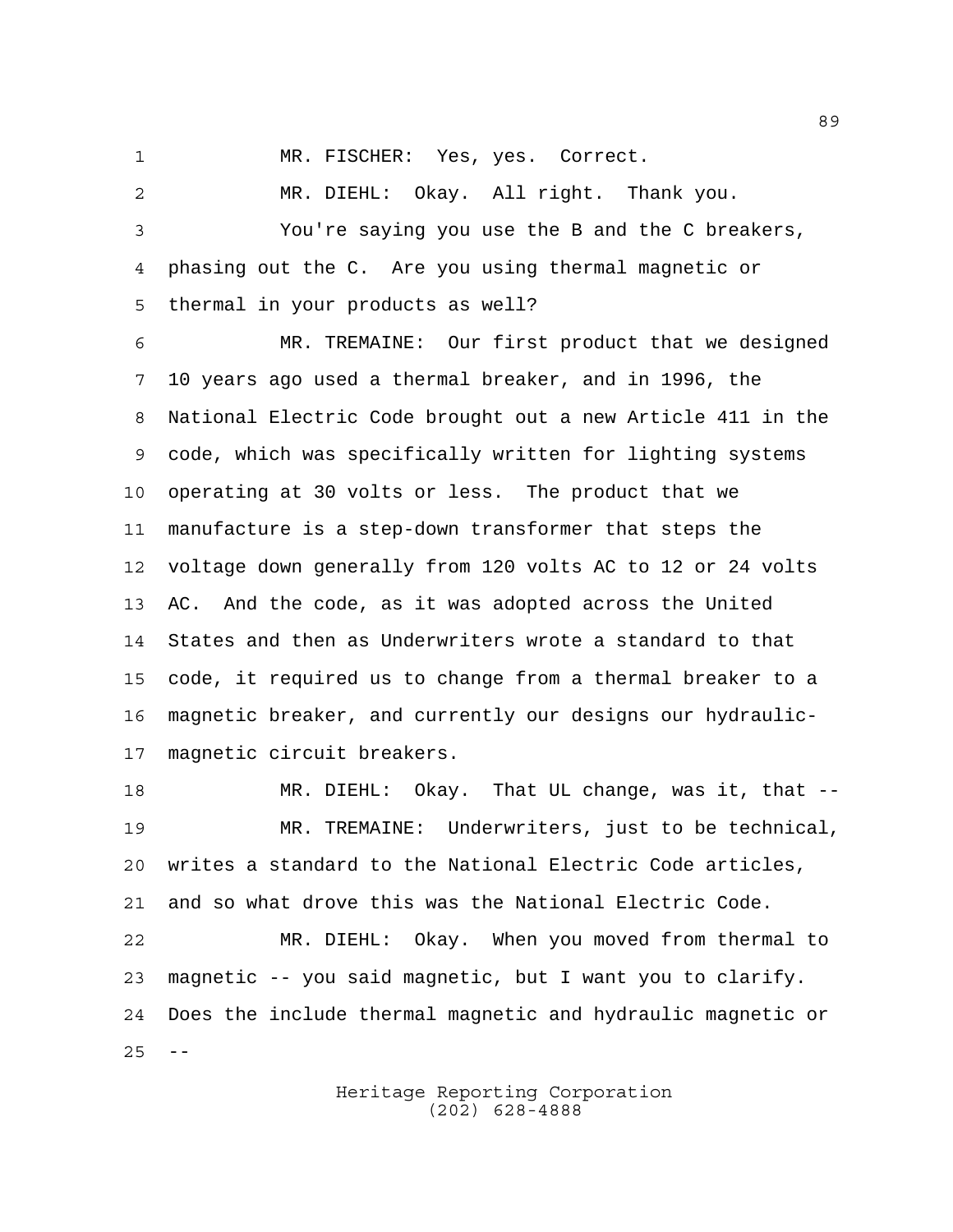MR. TREMAINE: Just hydraulic magnetic.

 MR. DIEHL: Did you have the option, and you chose to use hydraulic magnetic, or the standard required hydraulic magnetic?

MR. TREMAINE: No. It was our choice.

 MR. DIEHL: Okay. I hate to be painfully pedantic about this. So the standard would permit thermal magnetic or hydraulic magnetic, but your company chose just to use hydraulic magnetic. Do I understand correctly?

 MR. TREMAINE: We need to different types of trips. The breakers that we choose to put on the primary side of our product are subject to in-rush current, and the trip times need to be slower for the primary side of our product, and thermal or hydraulic could be used there. We have chosen to use hydraulic on the primary side, but we could have used thermal magnetic breakers.

 MR. DIEHL: You said "thermal" a second ago. Did you mean "thermal magnetic"?

 MR. TREMAINE: Thermal magnetic. We could use thermal or hydraulic-magnetic breakers on the primary side, but they would have to have slow tripped curves because of in-rush current.

 On the secondary side of our product, because of some other new standards that are coming in as a result of Article 411 and the new UL Standard, 2108, which is yet to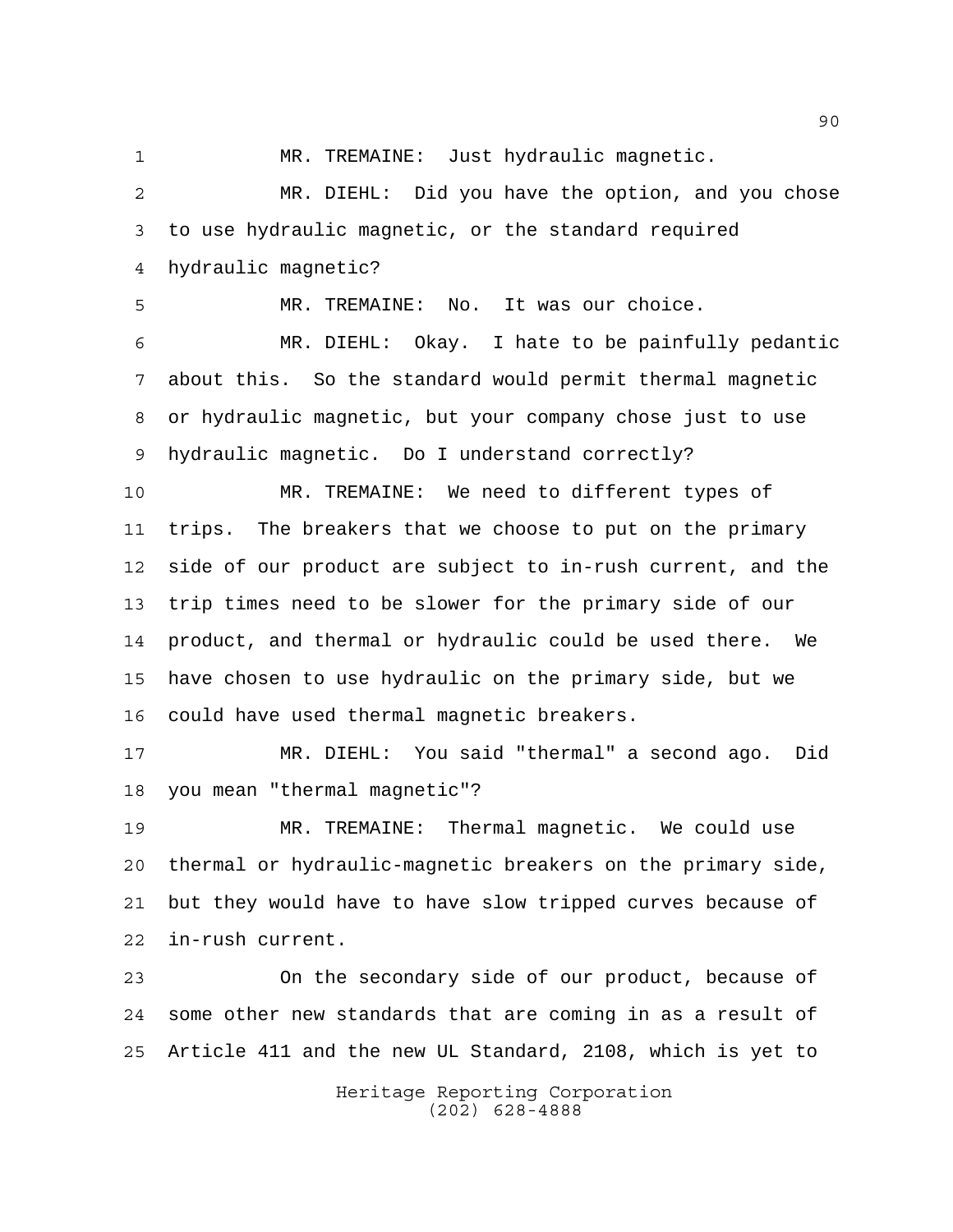be adopted but close to being adopted, which does require very quick trip times on the secondary side of our product, and the reason for that is that there are new lighting systems, which are called "live-conductor lighting systems."

 I don't know if you've seen installations of lighting where there are two cables that are strung wall to wall, and little tiny light bulbs are attached to it. You can see this in restaurants and stores and, in some cases, high-end residential applications and whatnot. This is called a live-conductor part, and in order to be UL compliant, they have to be able to trip very quickly. That is the hydraulic-magnetic breaker.

 MR. DIEHL: Does it have to be under the standard, or you just choose to use hydraulic magnetic?

 MR. TREMAINE: The only way in which a product has been listed without a thermal magnetic or a hydraulic- magnetic breaker is with something called a current monitor, which is a printed circuit board with a computer chip on it. It's very expensive, and it monitors current rise and has a lot of difficulty in being compatible with dimming systems because no electronic part wants to talk to another part unless they have been designed together, and that isn't the case because the dimming companies are not providing this. It's lighting companies trying to build this part to satisfy some concerns at Underwriters. But I don't think you want

> Heritage Reporting Corporation (202) 628-4888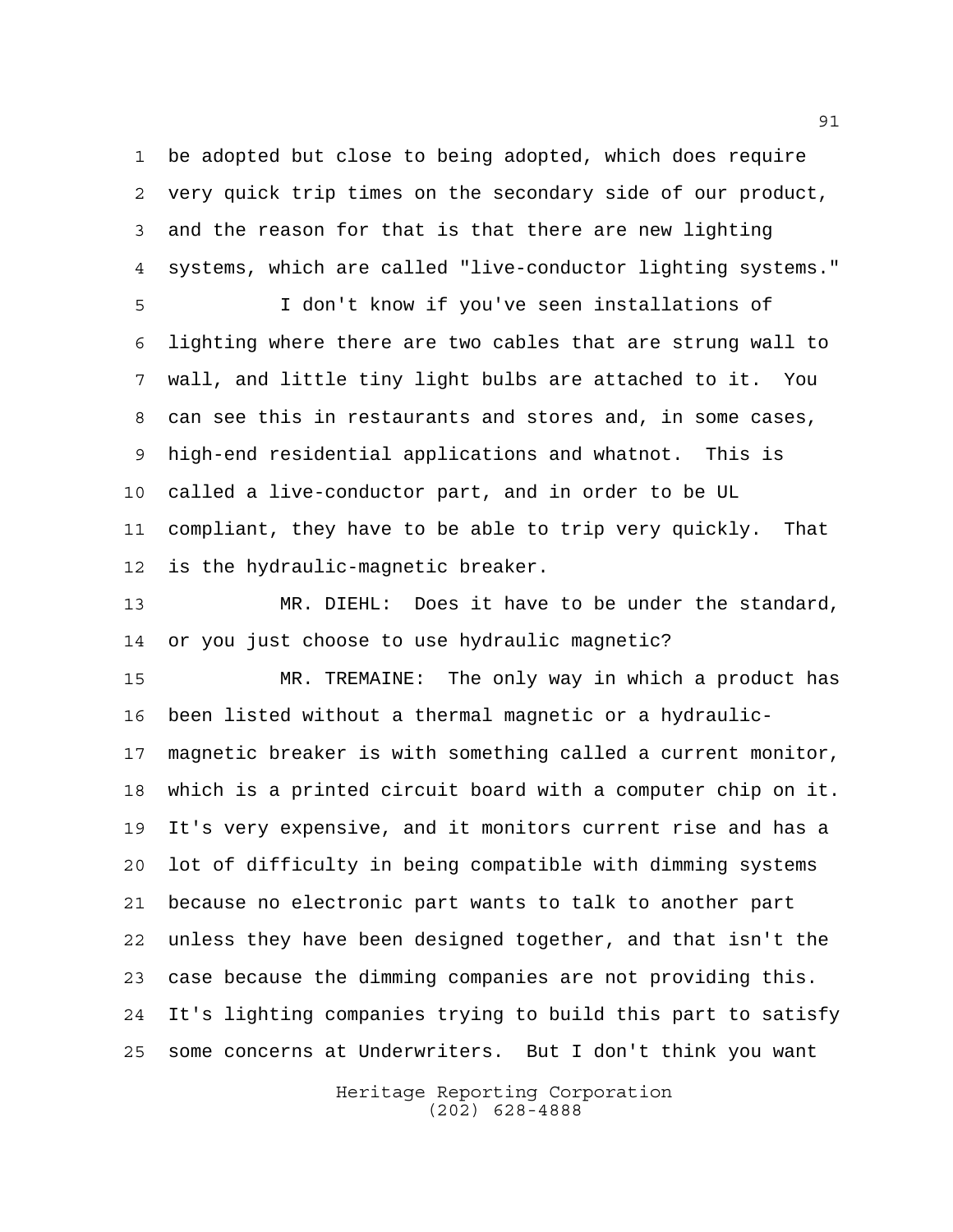to get into this whole story. It's very convoluted.

 MR. TREMAINE: Okay. Our hope in the industry is that fast acting circuit breakers will satisfy the U.S requirements.

 MR. DIEHL: Okay. I think Mr. Sullivan wanted to add something.

 MR. SILVERMAN: I think we'll give you a clearer answer. You said, with respect to the first use, that it was your choice, not the regulations. What about with respect to the second use? Is it your choice, or is it required by the regulations? That was his question, and you got into a little more technical. Is that correct? MR. DIEHL: Yes. I would like to hear Mr.

Tremaine answer what you just --

 MR. TREMAINE: Well, to be totally honest, in our UL file, a primary circuit breaker is not required, and it is my choice, as the owner of the company, to add this. We do not add it to our low-cost product because of cost concerns, but in our specification-grade product we do have a circuit breaker on the primary side of our choosing, and our choosing is a hydraulic-magnetic circuit breaker. However, we don't even have to have it there, or we could have a thermal magnetic breaker instead of. But in either case, they would have to have a slow trip time because of the in-rush current.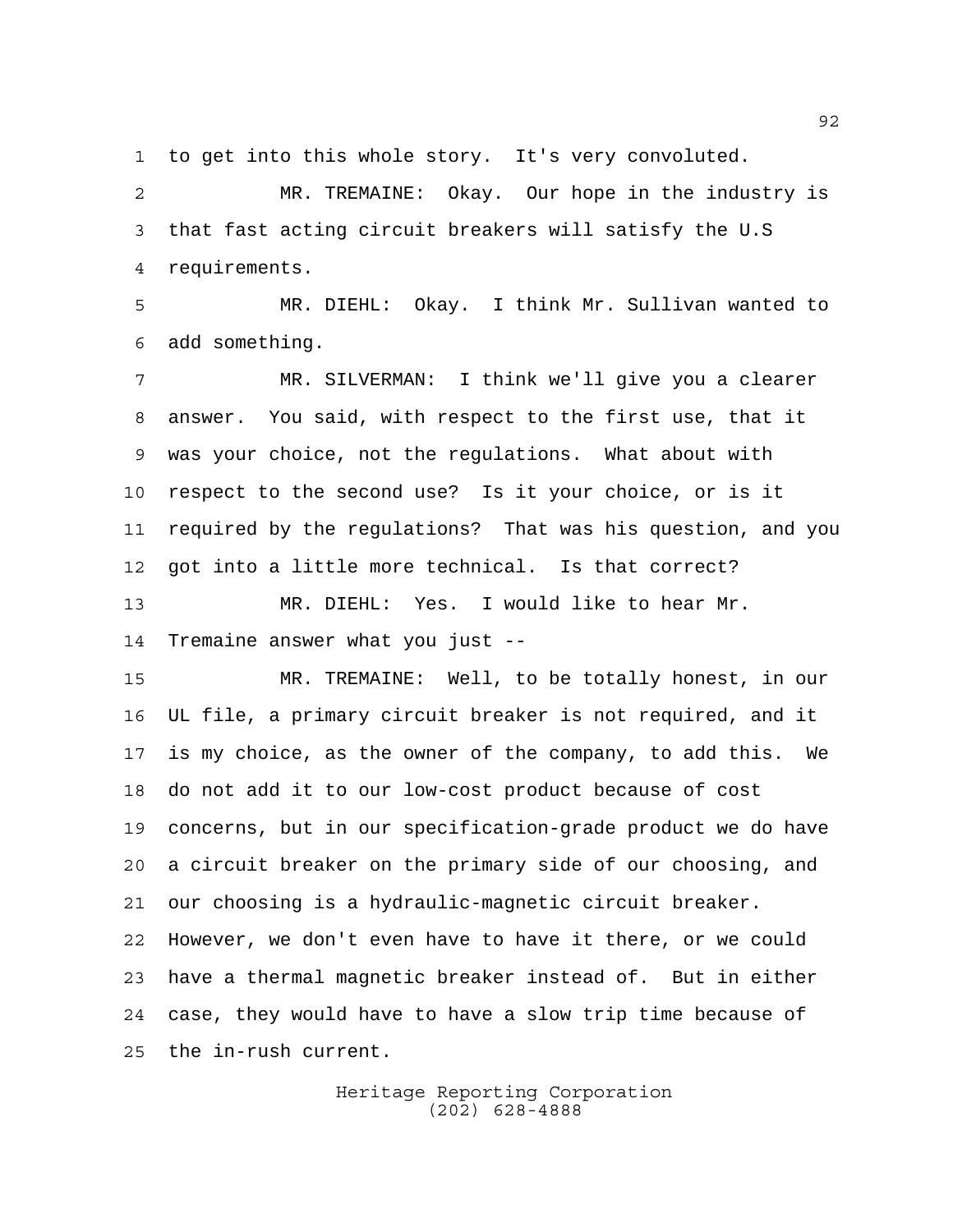On the secondary side of our product, we do need to have a hydraulic breaker because we have to have a very quick trip.

 MR. DIEHL: Okay. Thank you. Going back to Mr. Fischer, I think you said that for the Q-frame, which is not what Mr. Tremaine is using, but for the Q-frame there is competition between the thermal magnetic and the hydraulic magnetic, and that accounts for a quarter of your sales. If you could just expand on that, in the situations in which there really is competition.

 MR. FISCHER: This is the sort of question I would rather pass on to Mr. Oliver, --

MR. DIEHL: Okay.

 MR. FISCHER: -- who is in charge of this division. He is also an electric engineer, and he is very familiar with all of these applications.

17 MR. DIEHL: Thank you.

 MR. SILVERMAN: Identify yourself for the record. MR. OLIVER: I'm Chris Oliver. I'm based in South Africa, responsible for all exports into OEM markets.

 The best way to answer this question is to realize that apart from imports from Mexico, there is still a huge quantity of thermal magnetic circuit breakers being imported from other countries into this country, specifically focused on OEM applications. These are typically the markets where

> Heritage Reporting Corporation (202) 628-4888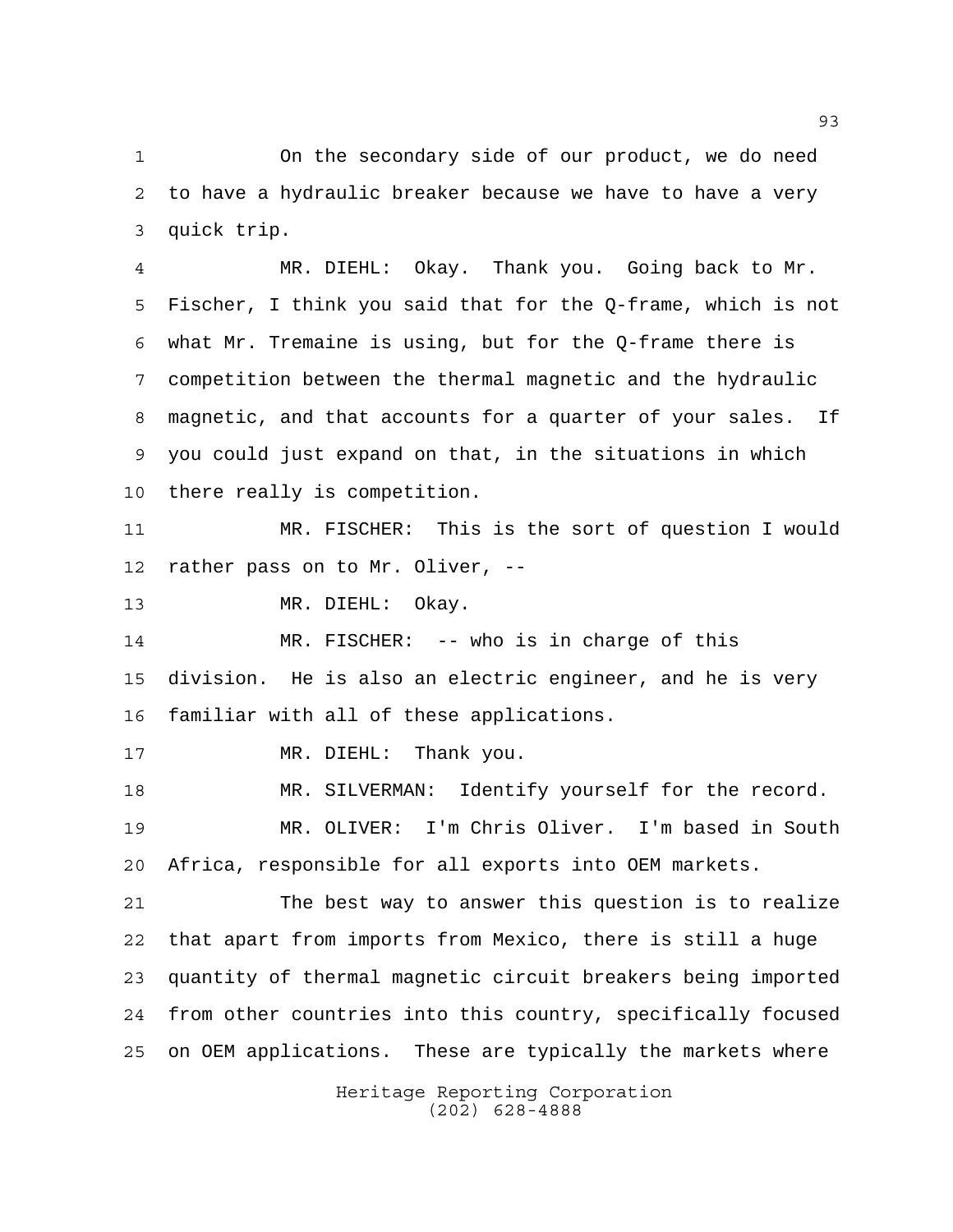we compete with a Q-frame, which is a DIN-rail-mounted circuit breaker. We have a few examples here, which we can pass around.

 In terms of component costs, component count, it competes favorably with the DIN-rail, thermal magnetic circuit breaker. Performance-wise, it's the same, and this market is also driven by ruling market prices, which, if you want to get business, you have to be in line with those market prices.

 The big advantage of the circuit breaker is the size. Instead of a three-quarter-inch, which is the standard for other DIN-rail-mounted circuit breakers, ours is only a half-inch.

 MR. DIEHL: Okay. Thank you. There has been reference by several people at the panel with regard to production in China and facilities there. Is there anything you want to put in your post-conference brief to back that up would be supported and would be appreciated.

 One last question for Mr. Fischer. I'm trying to understand the picture here. You stated that you're doing no F-frame, no E-frame because you don't have UL approval. You said you are at near capacity production. You say you have very little inventory that's suitable for shipment to the United States, but yet there is an exhibit to the petition where it's stated that penetration of the North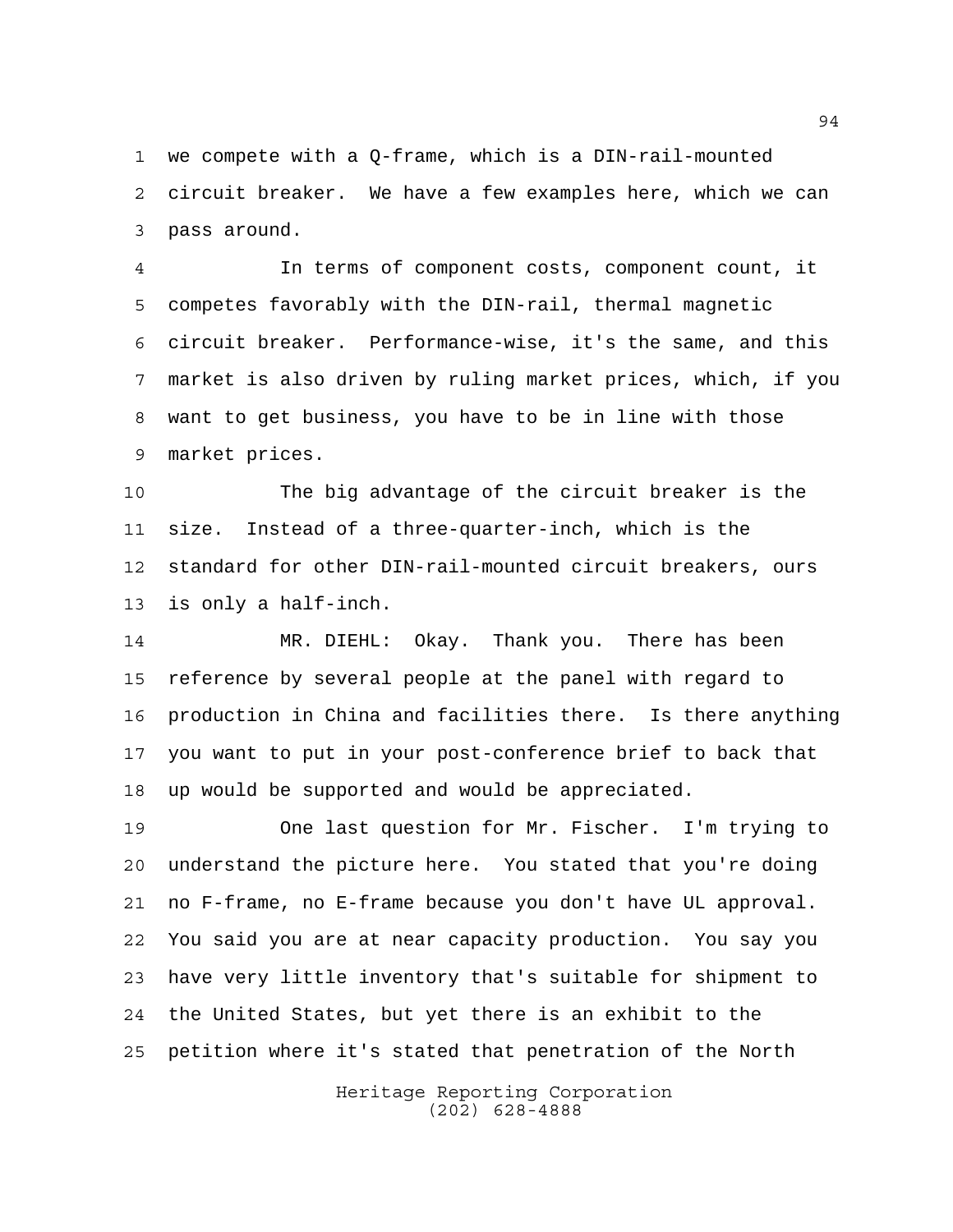American market remains a priority for CBI. Could you explain where you anticipate growth in the North American market?

 MR. FISCHER: First, I would like to say that our export has grown from traditionally around five to six percent of sales to nearing now 25 percent of sales, but this is worldwide. We sell into China. We sell into Japan. We sell into Australia, into Asia, per se, Europe, the rest of Africa, and also into the United States. The statement was made that it's one of the priorities because it's such a huge market, and when you consider that we have innovative solutions, not just the me-too at better price, then it remains, indeed, a priority. So does the Far East. So does Europe.

 MR. DIEHL: I must say that North America is specifically identified in this Exhibit 21 of the petition and not the other markets, but if you could be more specific about what are the new inroads you hope to make in the North American market, what type of products, because you've indicated some sort of products that you don't anticipate -- MR. FISCHER: For example, what Mr. Oliver mentioned, we have something in the region of 415 million U.S. dollars worth of imports of thermal magnetic circuit breakers into the United States market, the majority of which is of the DIN-mounting type. These products are not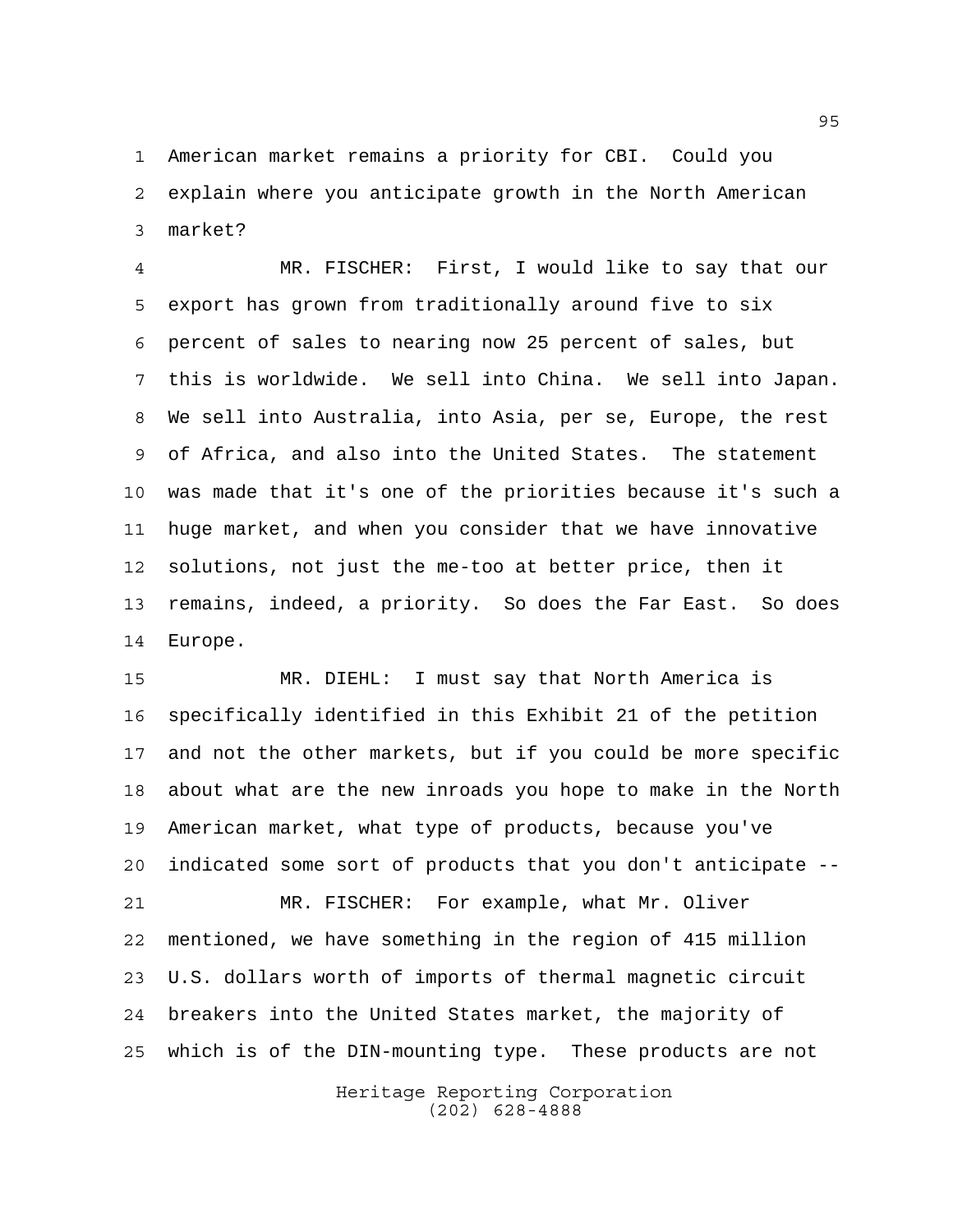the typical residential-type application because the North American residential, thermal magnetic circuit breaker is a very cheap, low-cost, mass-produced product. I would say, Westinghouse, in its heydey, produced probably something like a million a day of these products.

 MR. DIEHL: If I can steer you into the hydraulic magnetic, that product, where do you look at increases in that product?

 MR. FISCHER: But the imports, the imports in thermal magnetic products are aimed at the OEM market because they cannot compete price-wise with the residential market. So, therefore, this is a huge pool of accessible replacements of our better-sized hydraulic-magnetic product for a European-type, thermal magnetic product in the United States.

 MR. SILVERMAN: Just let me clarify. Are you saying that you are intending to compete with imports of the thermal magnetic product?

 MR. FISCHER: This is a large thrust of our export drive in the States.

 MR. DIEHL: Okay. So apart from your plans to increase the thermal magnetic product --

 MR. SILVERMAN: He is going to import hydraulic to compete with the thermal that's in the U.S. market. I think that's what Chris's testimony was about. I just got a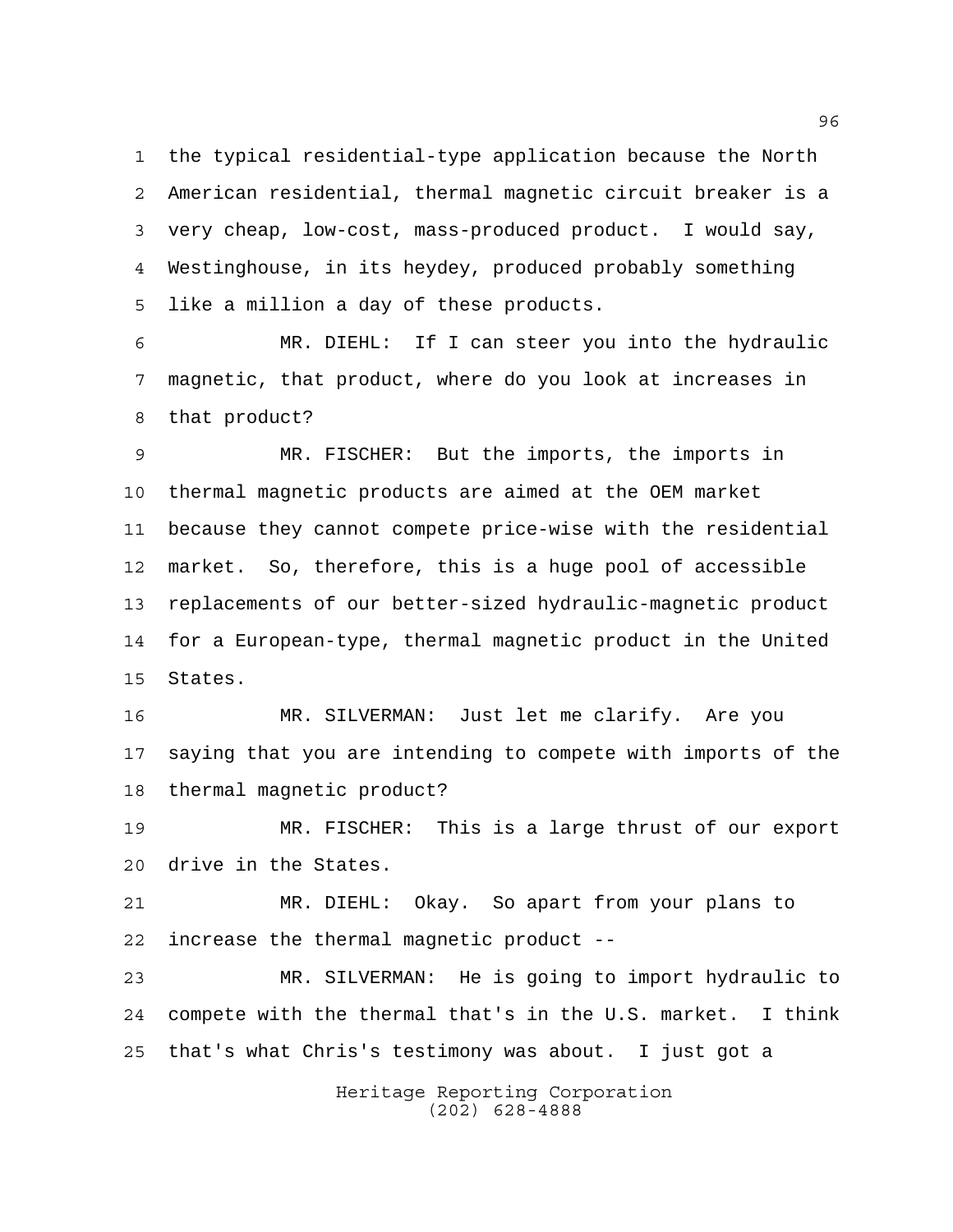little off on a tangent here. Would you clarify that point? MR. FISCHER: Can I just illustrate? Maybe, Terry, if you raised this, a typical import-type, DIN-type, circuit breaker product; we have it in a transparent form, but this is a typical DIN-type one. This is on the left hand thermal magnetic, and on the right hand is the equivalent of CBI.

 MR. DIEHL: Okay. So you're hoping to bring in more hydraulic magnetic breakers that would compete with what is now being supplied by thermal magnetic breakers. MR. FISCHER: Yes, yes.

 MR. DIEHL: Okay. How would you describe these new, hydraulic magnetic? Tell me about the frame, the amperage.

 MR. FISCHER: It's Q-frame. They range from one amp to 25. Lighter versions will go far higher to, let's say, 63 amps, potentially 100 amps.

 MR. DIEHL: Okay. Outside of the Q-frame, are you hoping to have other inroads with using hydraulic?

 MR. FISCHER: The Q-frame is a range of products with different sizes. The one you see here is typically ranging from one to 25 amps. For physical design characteristics like 100 amps, it has to be wider, in the same way like it has to be wider for the thermal magnetic side. The cable is just much --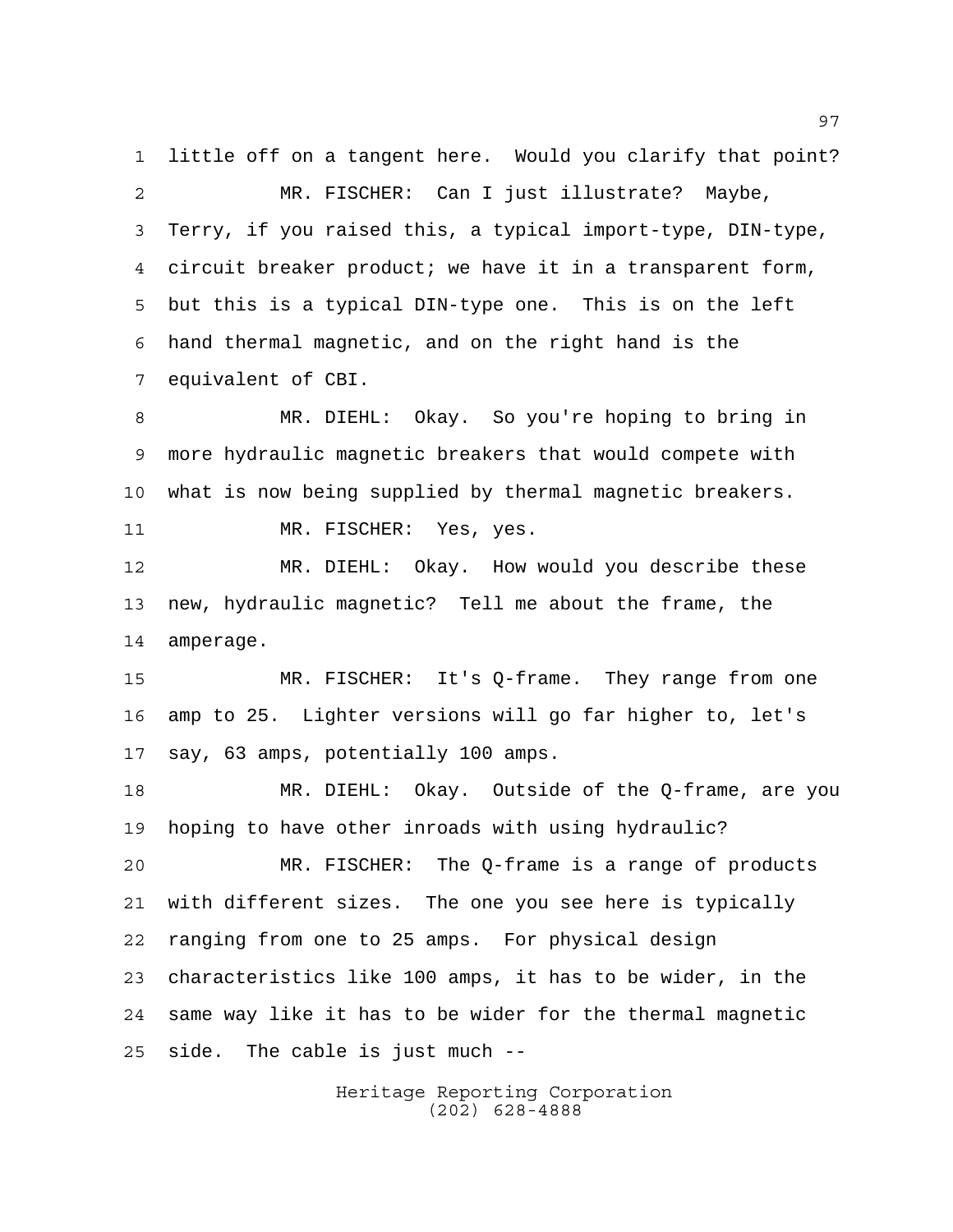MR. DIEHL: Am I correct that Q-frame is mostly directed toward lighting applications?

 MR. FISCHER: At the moment, yes, but it could also be used in other applications.

MR. DIEHL: Okay.

 MR. FISCHER: We have even seen designs where a traditional, let's say, D-frame was replaced by a Q-frame because the product as per design is cheaper. For example, industry is looking always for cost reductions. They want to have the characteristics of the hydraulic magnetic, but at the same time also like to have a lower price. It has happened that instead of using a D-frame, they rather said, okay, I'll make my arrangements, and I'll use the Q-frame. So it was not -- unlike this price competition, there was a Product A versus B at different prices competition, and the designer could make arrangements to accommodate the Q-frame. MR. DIEHL: So is it fair to say that although

 you're focusing on lighting applications now with the new uses of Q-frame, that you might be supplying breakers used for other applications?

MR. FISCHER: Yes, of course.

 MR. DIEHL: Okay. In the United States? MR. FISCHER: Yes.

 MR. DIEHL: Are there particular target areas like telecom or marine or other areas that you're looking to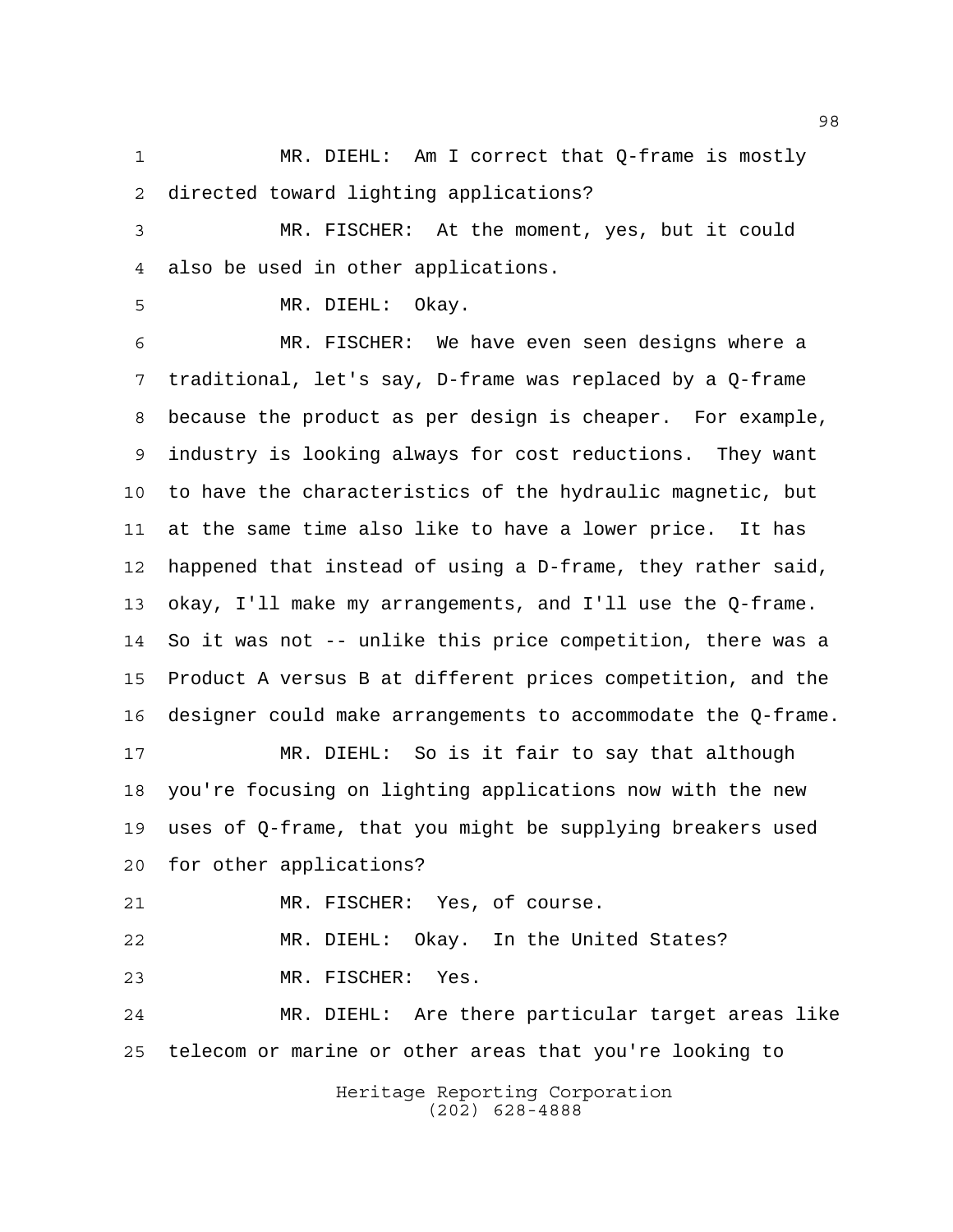expand in?

 MR. FISCHER: We sell across the board, but it so happened that the products which we have available are suitable for particular sectors at present. MR. DIEHL: Okay. All right. Thank you. Do you want to add something, Mr. Silverman? MR. SILVERMAN: I want to add -- you're asking questions about the future -- we have supplied, in response to the questionnaire, a complete list of 12 months of sales in the future. The statutory standard is a real and imminent threat, and we think by giving you such complete data of all of our sales, we've met that standard pretty clearly as opposed to what we could call as salesmen's projections about uses over time. MR. DIEHL: Okay. Let me take that back to Mr. Fisher. You're talking about these hoped-for projections that are referenced also in the attachment to the petition. When do you think these increases, you will start to really see them? MR. FISCHER: Which increases are you referring to? MR. DIEHL: The new applications of the Q-frame. MR. FISCHER: We have seen them already. We have seen them already. That's why you have seen our sales of the Q-frame in the North American market actually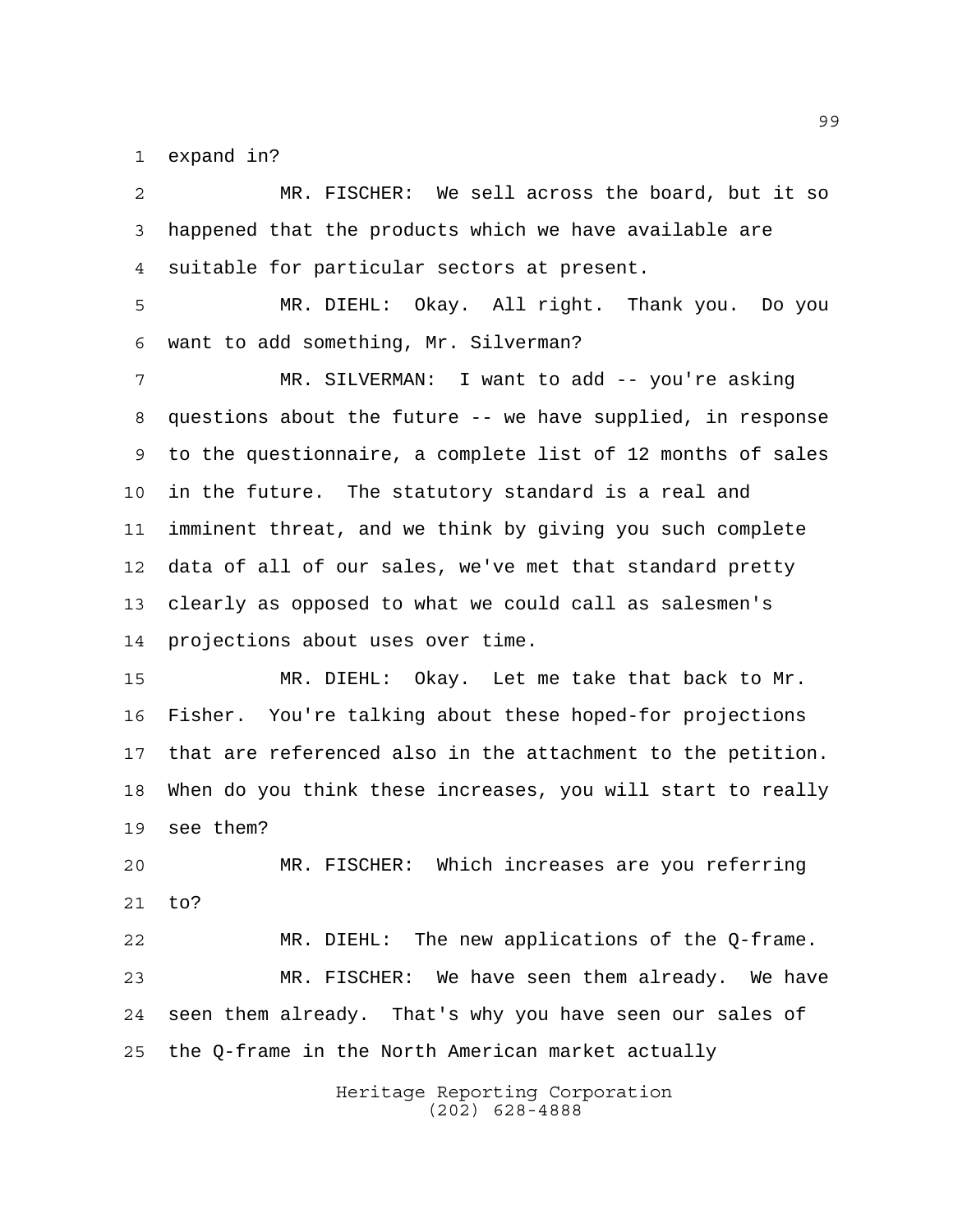increasing, and we've made other, more powerful versions of that same outer shape because the DIN standard only refers to the outlying shapes. There is not technology specified. And we will, over time, add other, more powerful versions of those to it.

MR. DIEHL: Thank you.

MR. CARPENTER: Mr. Benedick.

 MR. BENEDICK: Good morning, and thank you for your testimony. I just have a couple of questions, one for Mr. Silverman.

 If, in your post-conference submission, you could include, and this would reference to your questionnaire response III-E-2, where you identify the top three U.S. end- use markets for the HMCBs that Airpax imports from South Africa, would you please report the total number of poles and the total net U.S. FOB value of HMCB shipments to U.S. customers in each of these top-three U.S. end-use markets during the period of investigation, January 2000 to March 2003? And it would just be for those HMCBs imported from South Africa.

 MR. SILVERMAN: We'll prepare that data for you. MR. BENEDICK: Thank you. And, Mr. Malashevich, thank you very much for preparing this, and I presume, and I just want to understand, from your testimony that you will be including in a post-conference brief more detailed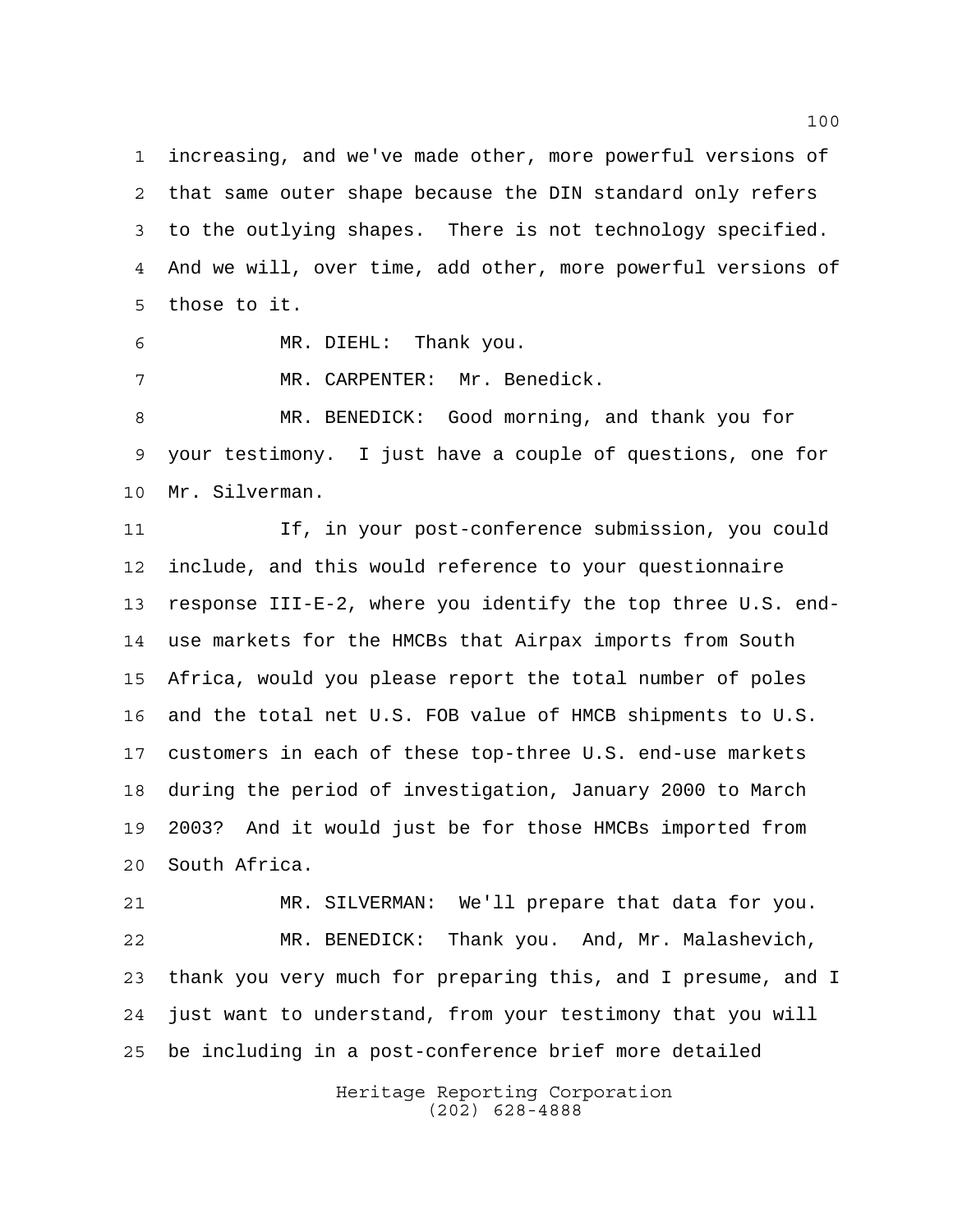information. Particularly, what I'm looking for is the level of investment by year in the U.S. telecom sector from January 2000 through March 2003, and if you have any projections for the future, that would also be helpful.

 MR. MALASHEVICH: We're trying to assemble data to that effect as we speak, literally. But just to make sure you understand that these are from the published financial statements of publicly traded companies serving these businesses, and what we'll provide is all of the underlying data that went into the construction of these charts by company, so you can see the companies identified in each segment and the business descriptions that appear in their 10-K or annual report.

 MR. BENEDICK: That would be helpful, but it would also be helpful if you could sum it up and give me a total figure for the U.S. telecom sector.

 MR. MALASHEVICH: Okay. We'll try to do that. MR. BENEDICK: Thank you. No more questions.

MR. CARPENTER: Mr. Kitzmiller.

 MR. KITZMILLER: Thank you. Are HMCBs required in the South African housing market?

 MR. FISCHER: No. They are not required. Neither standard, neither UL nor the International Electrical Commission, IEC, nor North American Electrical Manufacturers, NEMA, standards differentiate between the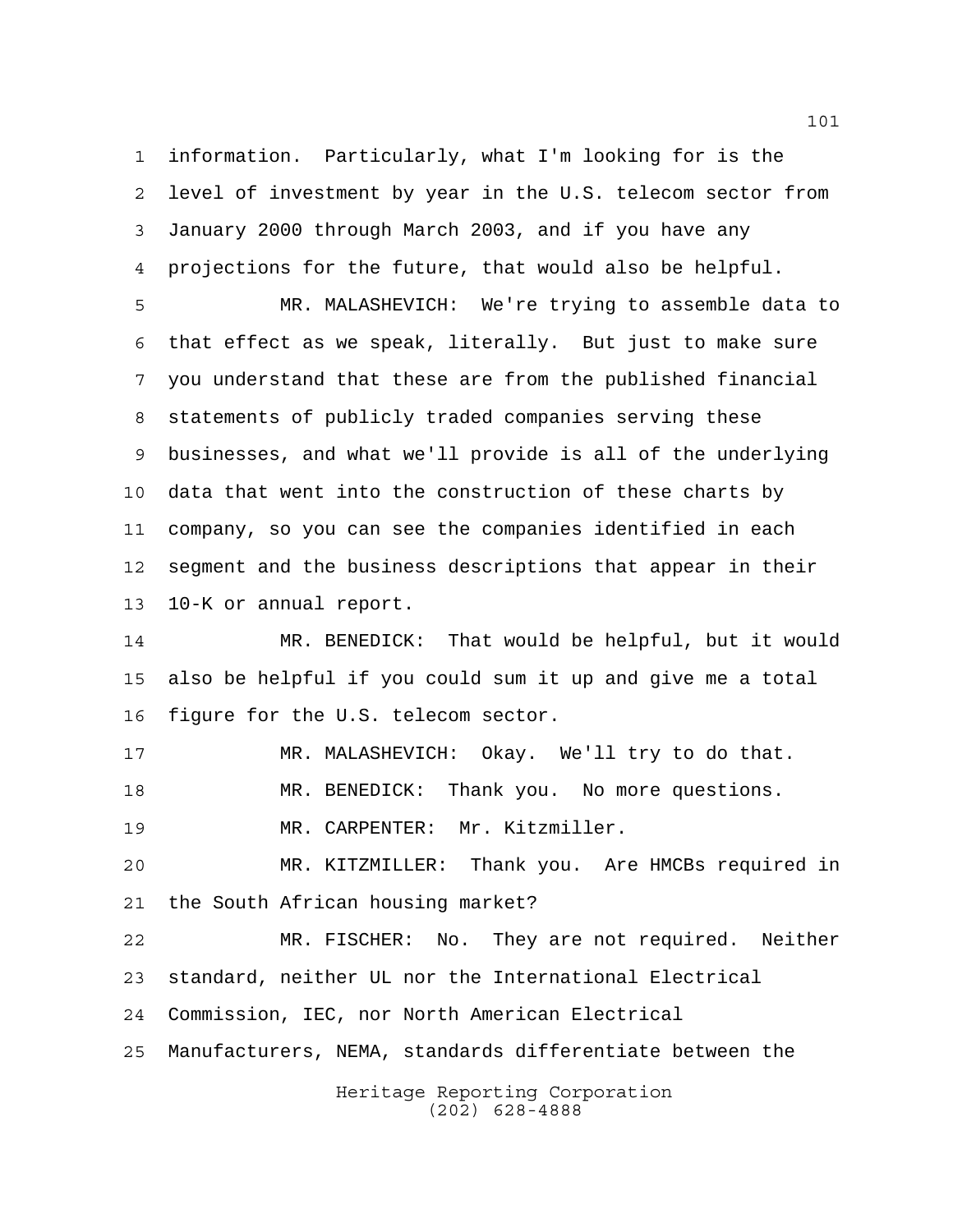technologies.

 MR. KITZMILLER: Also, you had mentioned there is at least one model of HMCB you produce on an automated line, 22,000 units per day. MR. FISCHER: Yes. This is exactly this one. MR. KITZMILLER: That's automated production and fewer parts. MR. FISCHER: Mr. Kitzmiller, we must clear up a bit of a confusion here. We always talk of production. We have to segment this production into the part of raw material conversion to a component subassembly and final assembly. Now -- MR. SILVERMAN: Could you repeat the question? MR. KITZMILLER: What I would like to know is, I suppose, the number of parts. Why is there such a difference in the rate of production, we'll say, for at least this model in South Africa versus the HMCBs I saw being produced in Cambridge? MR. FISCHER: With the exception of the final assembly, many stages in between have been automized [sic]. Then large volume, the simple design, and also the limited versions we offer, so we do not offer in this regard a five-

> Heritage Reporting Corporation (202) 628-4888

legged camel. There will be reasonably standard products,

MR. KITZMILLER: Thank you. I have no further

which allows us to reduce the cost.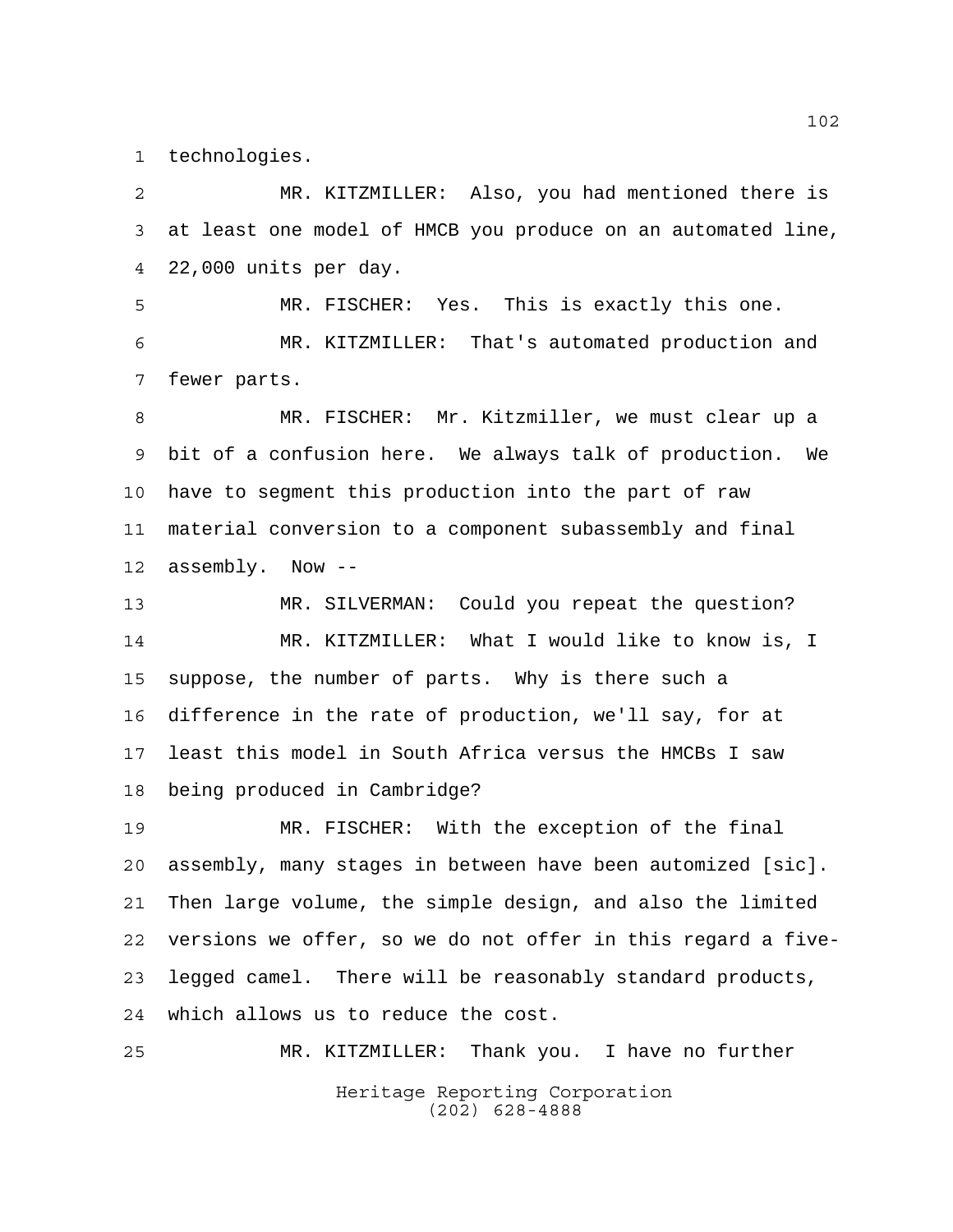questions.

Heritage Reporting Corporation (202) 628-4888 MR. CARPENTER: Mr. Boyland. MR. BOYLAND: Good afternoon. Thank you for your testimony. I have no questions. MR. CARPENTER: Mr. McClure. MR. McCLURE: Thanks for your testimony. I have no questions. MR. CARPENTER: I do have one question I would actually like to ask the Petitioners to respond to in their post-conference brief, in light of Mr. Malashevich's testimony about the telecom sector. I was wondering if you could give us the quantity and value of Airpax's sales or shipments to the telecom sector in 2000, 2001, and 2002 on a confidential basis. Thank you. Mr. Diehl. MR. DIEHL: Just one final question. If both sides could address in post-conference briefs the extent to which the different frames can be substituted for one another. That's something that's not clear in mind, whether the market for C-frames, to what extent that's insulated from competition from the market for Bs. That's just an issue everybody could address in their post-conference briefs. That would be helpful to me. Thank you. MR. CARPENTER: That concludes the direct testimony from both sides. We will take a break until twelve-fifteen on the clock in the back, and then we will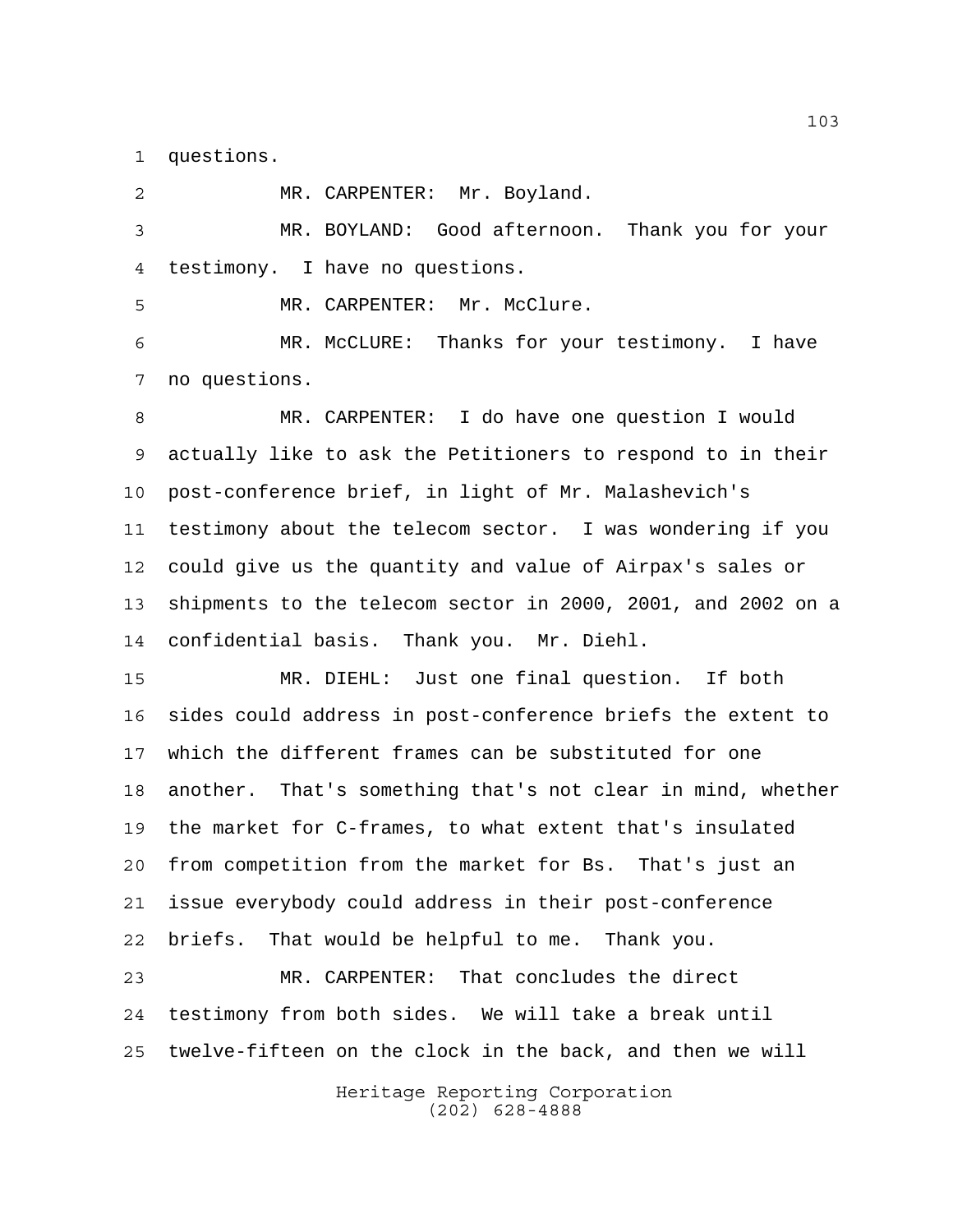have a 10-minute closing statement from the Petitioners

 followed by a 10-minute closing statement from the Respondents. Thank you.

 (Whereupon, at 12:06 p.m., a brief recess was taken.)

MR. CARPENTER: Please proceed.

 MR. SMIRNOW: Thank you, Mr. Chairman. I would first like to note that the Commission pay particular attention to post-hearing briefs in this case. There are so many instances of misstatements and inaccuracies by Respondents that it's impossible for us to address each of these right now in this brief 10 minutes.

 The first thing I want to address is Respondents' reference to the million-dollar volume in the context of an \$80 million consumption. What Respondents failed to do was to attach a unit to that million dollars, over 300,000 units. As we said, one large order is 5,000 units. Therefore, that 300,000-unit number could represent over 60 individual accounts. In addition, consider that over 300,000 unit volume as the statute requires to U.S. production. It's not just U.S. apparent consumption. The statute says "either or." The figure compared to U.S. production is severe, and the trend from 2000 to 2003 is dramatic.

It was also interesting to see absolutely no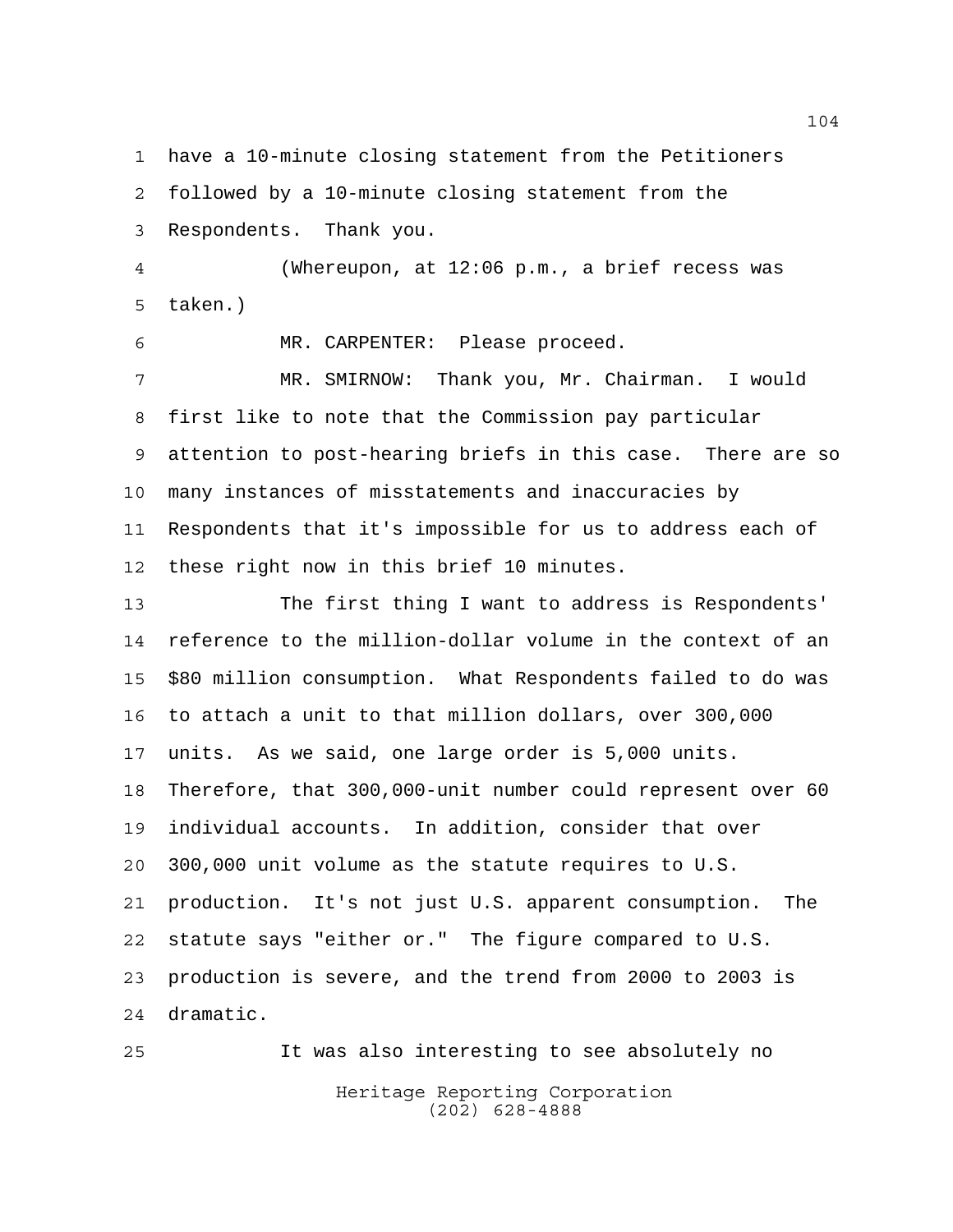meaningful discussion regarding price and the prices at which CBI's products are sold and offered for sale in the U.S. market. As Mr. Malashevich noted, it is not easy to penetrate the U.S. market. There are established individuals here with accounts and relationships and whatnot.

 So how would you penetrate the U.S. market during a period of declining demand? You would drastically undercut the competition, which is exactly what CBI has done, again, as demand fell. On this point, with regard to price, CBI's million-dollar figure relative to 300,000 units shakes out to a unit value in the area of under \$3. That average unit price for a hydraulic-magnetic circuit breaker, as you look at all of the pricing information in its report, is breathtaking.

 Another point to remember on this is that in many instances Airpax reduced its price, given competition from CBI, to retain business. We can only imagine what that volume number would be if we decided to hold the line on prices and let the business go away.

 Regarding Mr. Malashevich's discussion on the telecom sector, we don't dispute that there was a decline in the telecom sector. I would also note, however, that Mr. Malashevich's chart, in fact, supports our position that industries other than the telecom sector were either not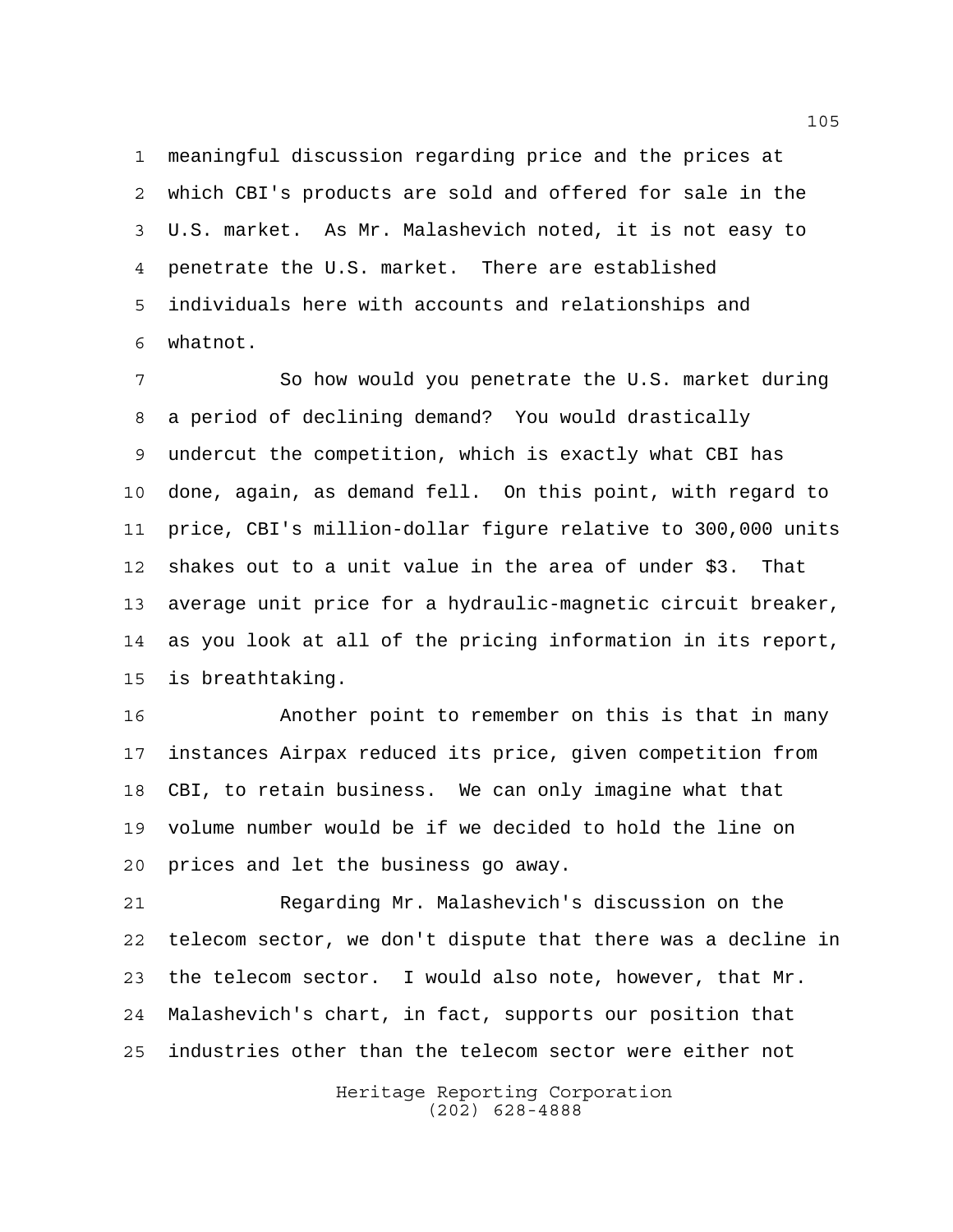affected or have been relatively less affected by the overall economic downturn.

 Mr. Helmut said that based on the open orders lists provided by CBI in its questionnaire response, the volume is small, no threat of material injury. Again, look at the prices at which those products are being offered. Also, look at the different frame types in there. Compare all of the frame types in those offerings. Consider end use. Where are those frames going? Also, please consider - - the customers on that list; compare that to the information that we supplied regarding our customers.

12 As to the Q-frame product, we do produce a DIN- rail product. Therefore, CBI's statement today that they are seeking to expand sales of this product in the U.S. is not comforting to us and is further evidence of CBI's threat of material injury with regard to this product, that we believe we are, regarding the Q-frame, are feeling some pain from them. Absolutely, in the B, D we're getting hammered by CBI on pricing.

 With respect to Q-Tran's contention that we only sell Mexican products to them, selective presentation. In our post-hearing submission, we will supply information that clearly contradicts the position that we only sell Mexican product to Q-Tran.

Heritage Reporting Corporation (202) 628-4888 I was also intrigued by the date of the document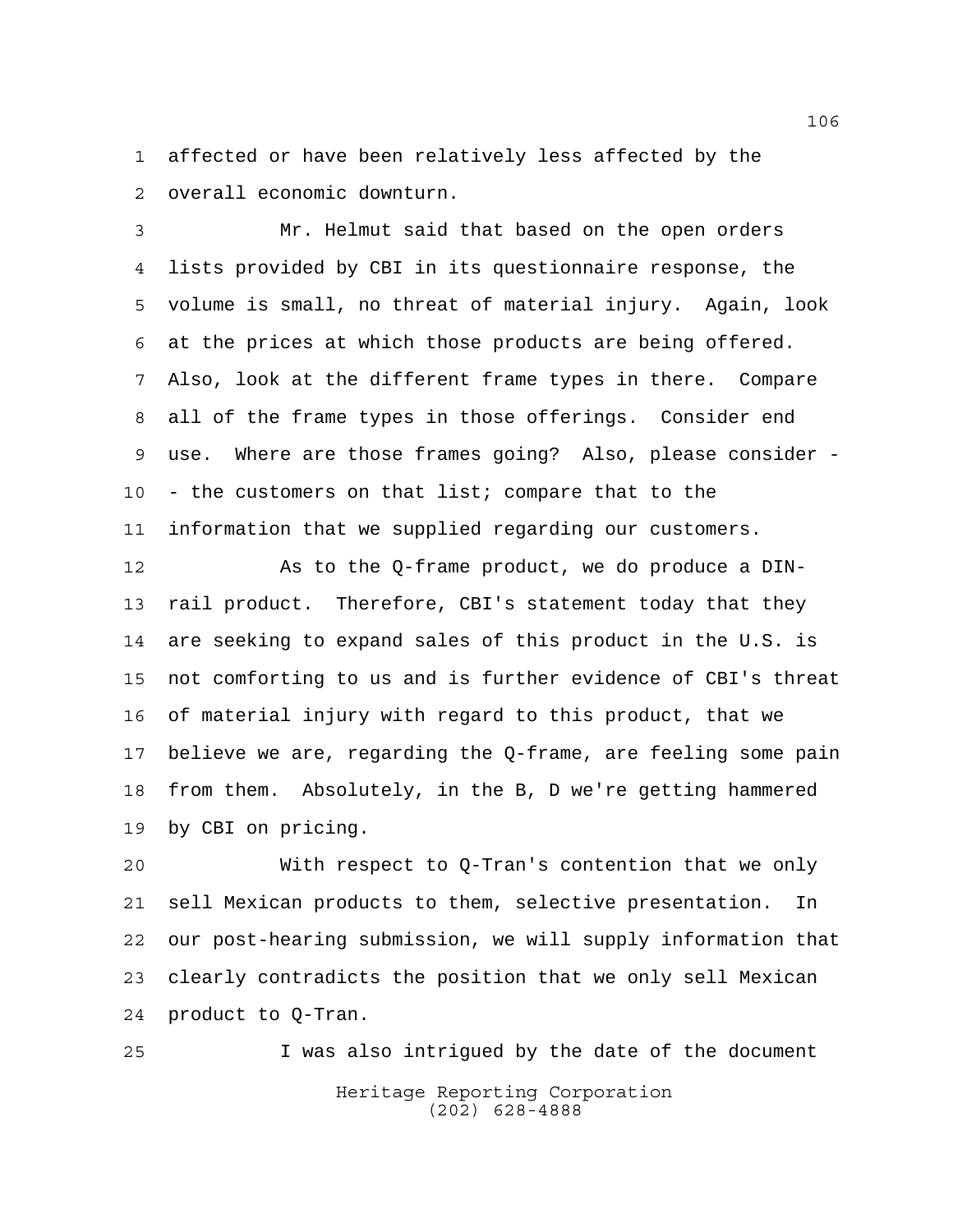supplied by Q-Tran. It looked pretty good. It was dated May 1st, only four days ago. I think there is some value in that date.

 Regarding Carling and Eaton, and I believe ETA was also referred to, carefully review any questionnaire responses you may have received from any of these entities and see what some of those questionnaires might say. I suspect there may be some contradictions to what is being offered today by CBI.

 CBI also suggested that they do not sell F-frame product, or they aren't able to offer an F-frame product in the U.S. because of UL approvals. While that could be true with respect to some accounts, not all F-frame end uses require UL approval.

 Finally -- well, two more points. I would also note that the sole purchaser testifying here today confirmed our position that you cannot substitute thermal and thermal magnetic circuit breakers in hydraulic-magnetic circuit breaker applications.

 Finally, there was quite a bit of discussion about what's going on in South Africa and what's happening in the South African market, both in the context of like product, as well as in the context of threat. With respect to threat, please review our statements in the petition, our quotes in the petition, of CBI, that they put in their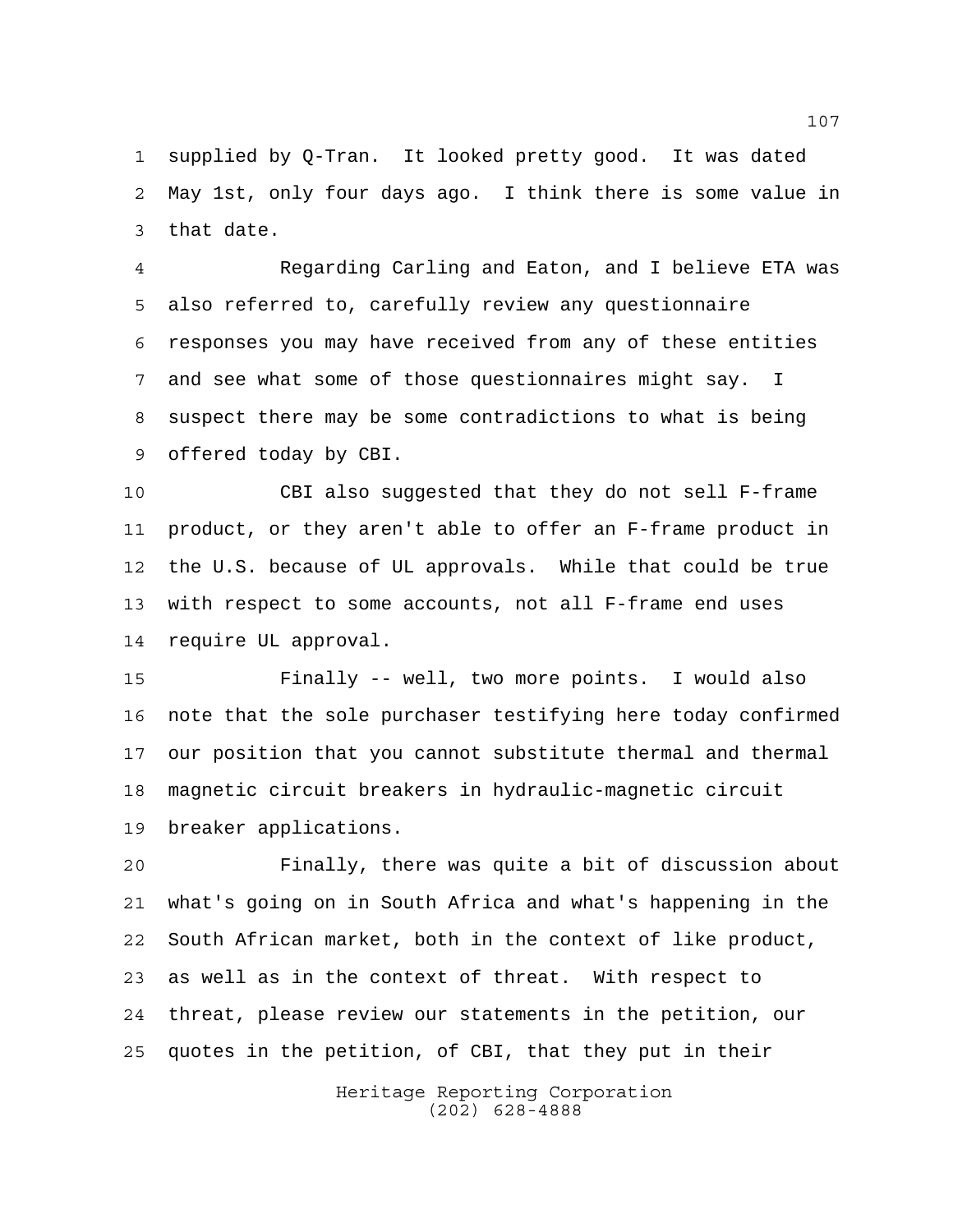financial reports that we've also downloaded off of their Web page regarding their intentions in the North American market as well as their intentions in the U.S. market. A CBI news breaker, which is something that they had posted on their site, touts that they have doubled their sales in the U.S. market. If the U.S. market is not important to them, why would they promote that?

 Also, on like product, the South African market is irrelevant. If anything, we gleaned from their discussion that end use in the South African differs dramatically from end use in the United States. The Commission's focus is on the product which is the like, or in the absence of like, more similar in characteristics and uses to the imported product. The domestic product is the like product, and that is the standard which the Commission should look at. Look at like product in the context of U.S. apparent consumption. Thank you very much.

 MR. CARPENTER: Thank you. Mr. Silverman. MR. SILVERMAN: Okay. Mr. Chairman, I'm prepared to give the summary and conclusion. A couple of small responses to the rebuttal we just heard.

 I think the term was the pricing is breathtaking. If the pricing is so breathtaking, and the products are so interchangeable and substitutable, why hasn't South Africa taken over the U.S. market? If price is the only variable,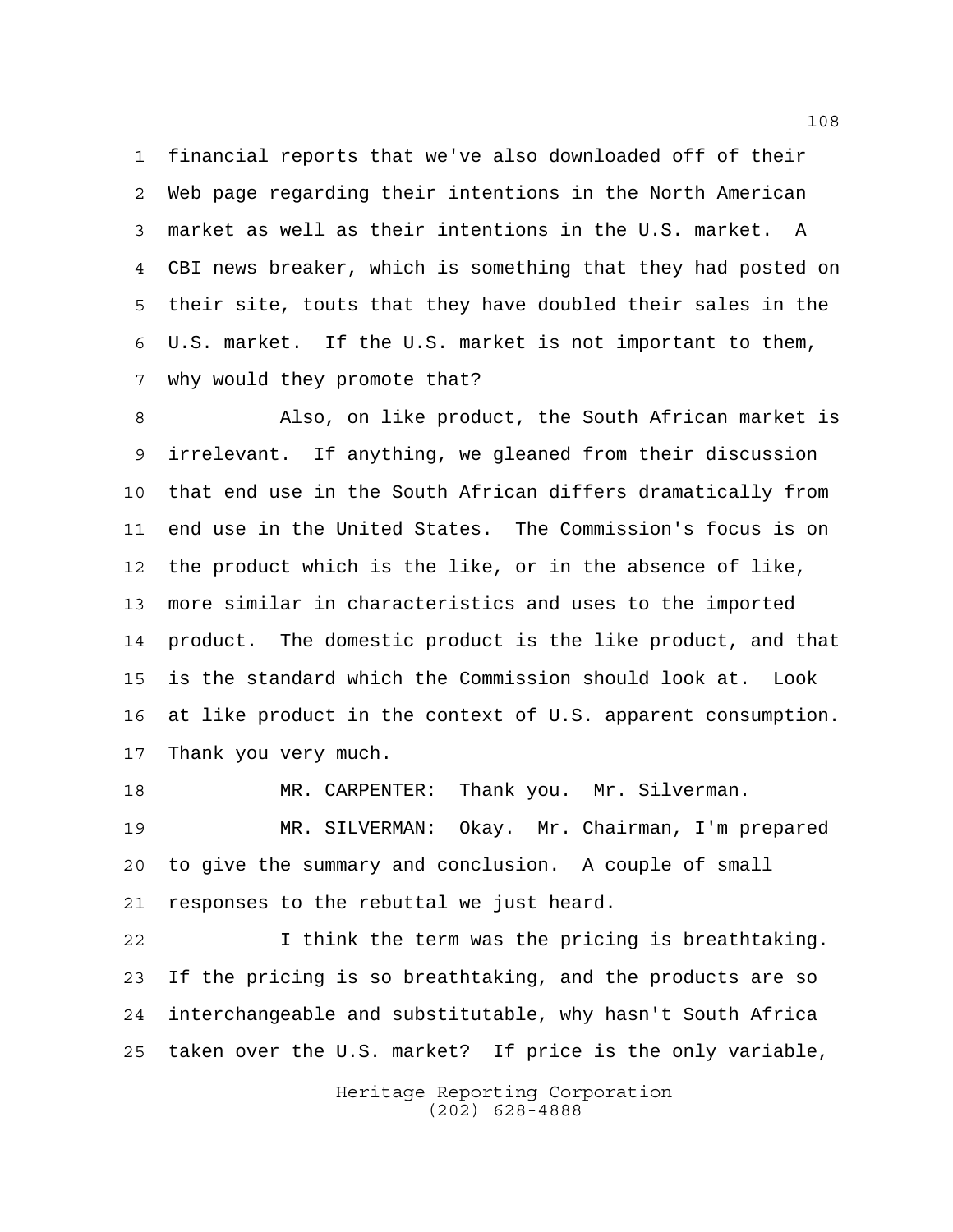then you would expect market share to skyrocket. It simply hasn't, and the reason is there is attenuated competition. They said 40,000 to 60,000 different configurations. Price doesn't function the way it did. If we have underpricing, and we're not gaining market share, it tells you that competition isn't there.

 On the reference to the DIM-rail product, the Q- frame, it's a different size. Ours is half-inch, and that's why it works, and that's why theirs doesn't, and that's why there is not competition. Don't let them try to slide that by you.

 Now, in a more systematic way, let me just go through what I think the Commission has to do. They have to look at the statute. Number one: Is there a significant impact? I said before that Bupkus is not a significant impact. They haven't done anything, and there is no data in the record to show that. Saying it's so doesn't make it so. 18 I think you may remember, Mr. Chairman, in 1992, the famous steel case involving 19 countries, when the domestic steel industry came in here and said, "When a boat leaves India with plate, all the prices change in the United States." It was laughable then, and it's even more laughable now. We have to have data on the record. We can't just make these statements about a drop in the bucket will cause the ocean to move. It doesn't work that way.

> Heritage Reporting Corporation (202) 628-4888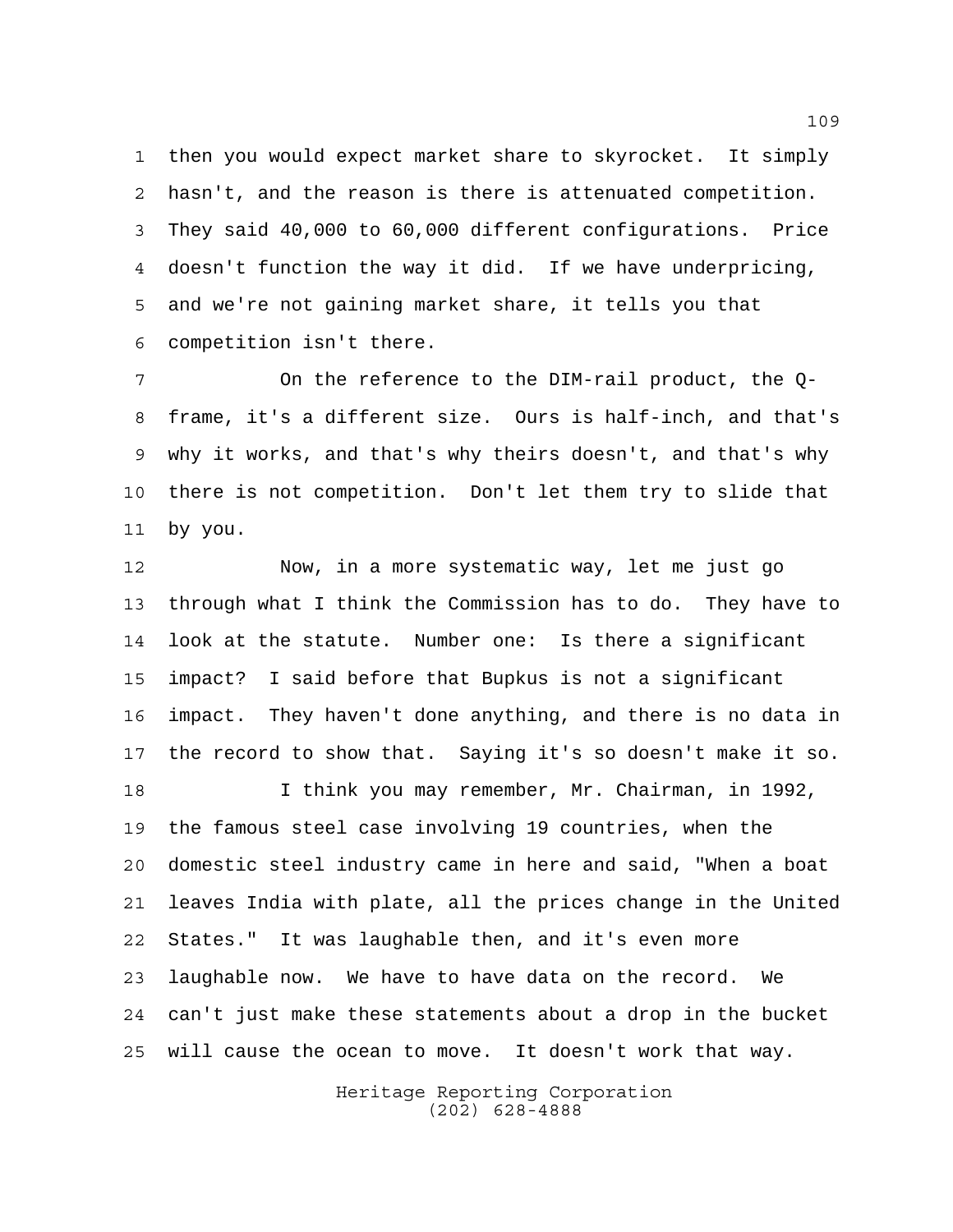Secondly, they expect you to say there is enormous impact from imports from South Africa when it's a trivial quantity, and yet no impact with regard to Mexico, where the volumes are enormous and the price pressure is enormous. Something doesn't fit there if they want to do a price analysis.

 We talked about attenuated competition. I don't think they rebutted any of that. There are some products that we sell that they don't and vice versa. If they have problems in product areas where we don't sell, then there is no impact. If they have moved product from Maryland to Mexico for various price reasons, and we don't make that product, my goodness, how can they claim that we caused it?

 And in the one product where they say we had the greatest impact -- I'm referring to page 28, footnote 87 -- they say: "Subject imports of the D-frame continue to have the most significant adverse impact on the domestic industry." That's their petition. That's their sorest point. That's what really hurts them: \$67,000 of imports during the year 2002. Is that credible?

 Attenuated competition. We saw the one customer witness who was here who said he was basically turned away by the domestic producers when they put him on 50 weeks of lead time. Now, they did make reference in their testimony today that they are going to provide a list in their post-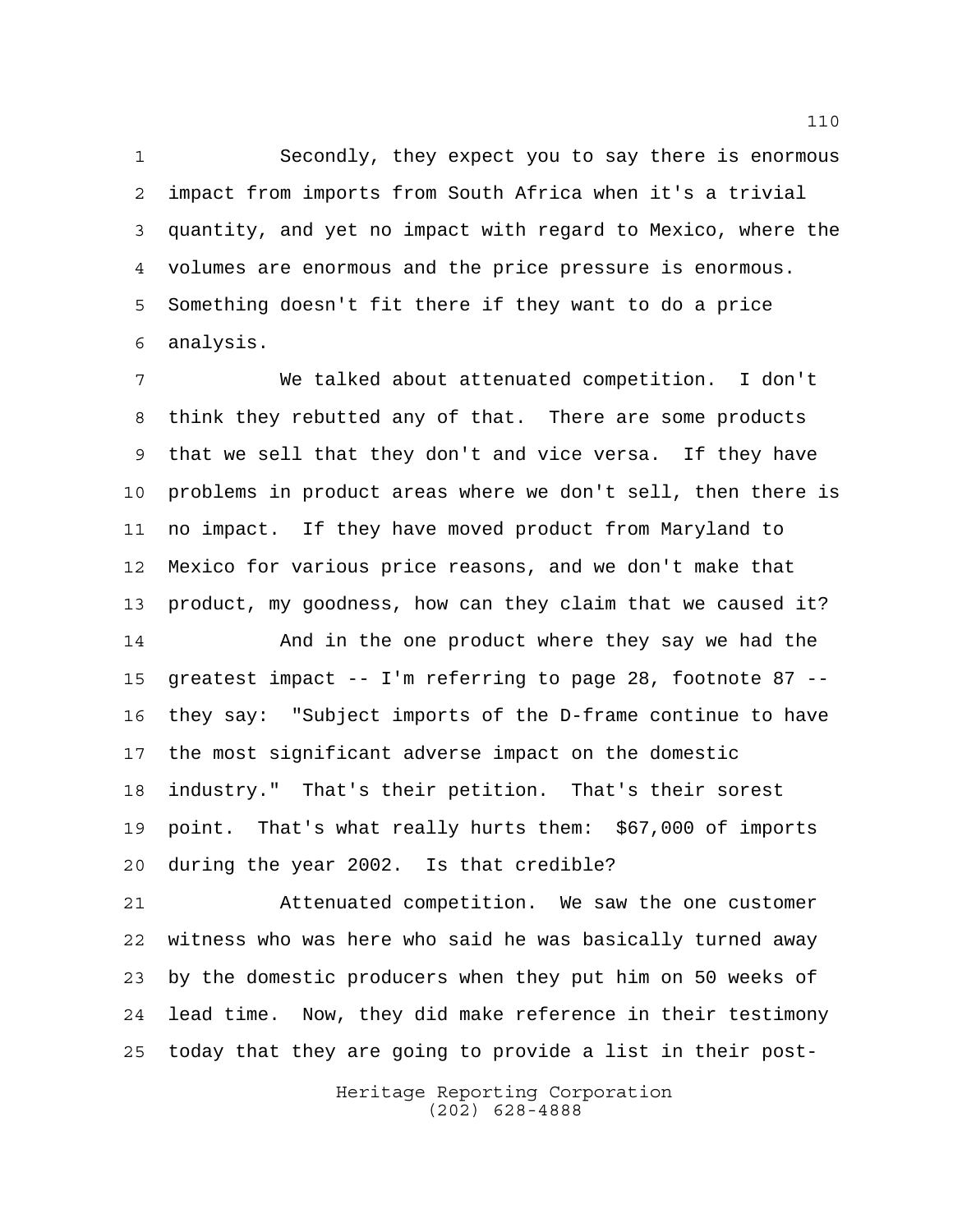hearing brief of customers that they compete with where we compete with them. That's not fair. It's not fair, Mr. Chairman.

 I thought you were supposed to provide that kind of information with your petition or with your response to the domestic producer questionnaire. We don't have any opportunity to respond when they don't turn it on time, and I thought that's why the regulations that the Commission used asked for lost sales and lost revenue customers with the petition. So I think the commissioners should give less weight to that.

 Let's talk a minute about -- how much time do I have?

 MR. McCLURE: Great. I can talk faster. Conditions of competition. The 800-pound gorilla, the 8,000-pound gorilla is nonsubject imports. Nonsubject imports have dominated this market for a long time, and these are not just any old nonsubject imports; it's theirs. It's theirs and Carling's and Eaton's. How they can come in and say, We're sorry that my daughter may not be able to walk through this factor at a time in the future, when they are the ones themselves that have invested and continue to invest abroad, particularly in Mexico, and in China? They say they are faced with extinction, but they are the ones doing it because the lower wage rates in Mexico are why they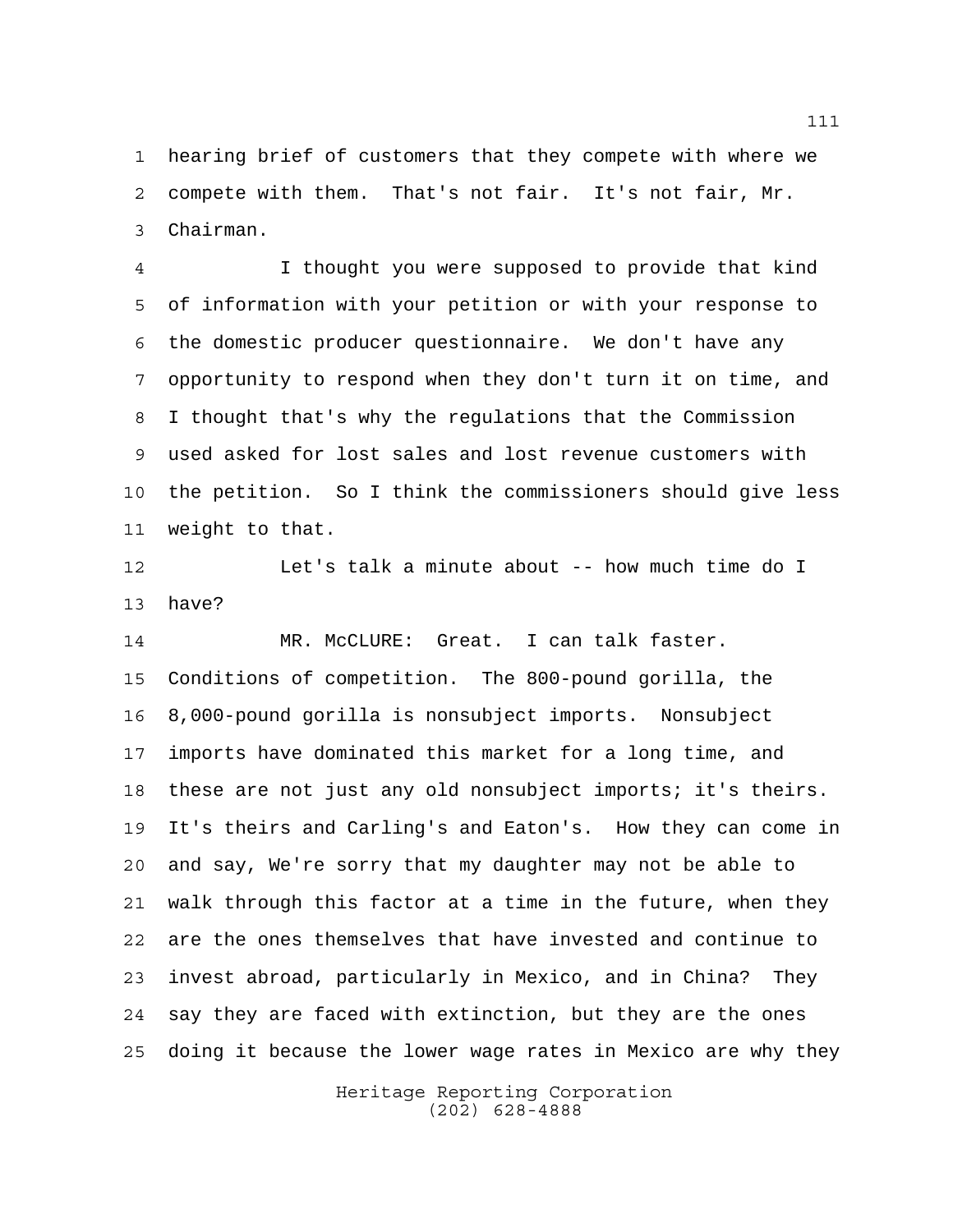do it.

 Let me just read for you -- I don't often find myself quoting with support and affection Chairman Bragg, but in a case very similar to this -- it's Nitro Rubber from Korea, Publication 3210 -- there was the same issue: American companies moving production to Mexico and yet complaining about imports from Korea. Very similar. In that case, the Korean import penetration level was 3.4 or 3.5 percent. We're nowhere near that, however you count it. And here is what she said: "Chairman Bragg determines --" this was a unanimous, negative, preliminary determination "-- that subject import volume and increases in that volume over the period of investigation are not significant in conjunction with the determination that subject imports have not caused price suppression or depression of the domestic markets."

 No case is identical, but this is one that's awfully close, and we hope you'll look at that and hope the Commission looks at it to value this condition of competition. When nonsubject imports, particularly a very large volume of nonsubject imports and particularly when it's the Petitioners themselves who are doing it as well as other major American companies that have moved their production.

Heritage Reporting Corporation (202) 628-4888 Now, on threat, let's go back to the statutory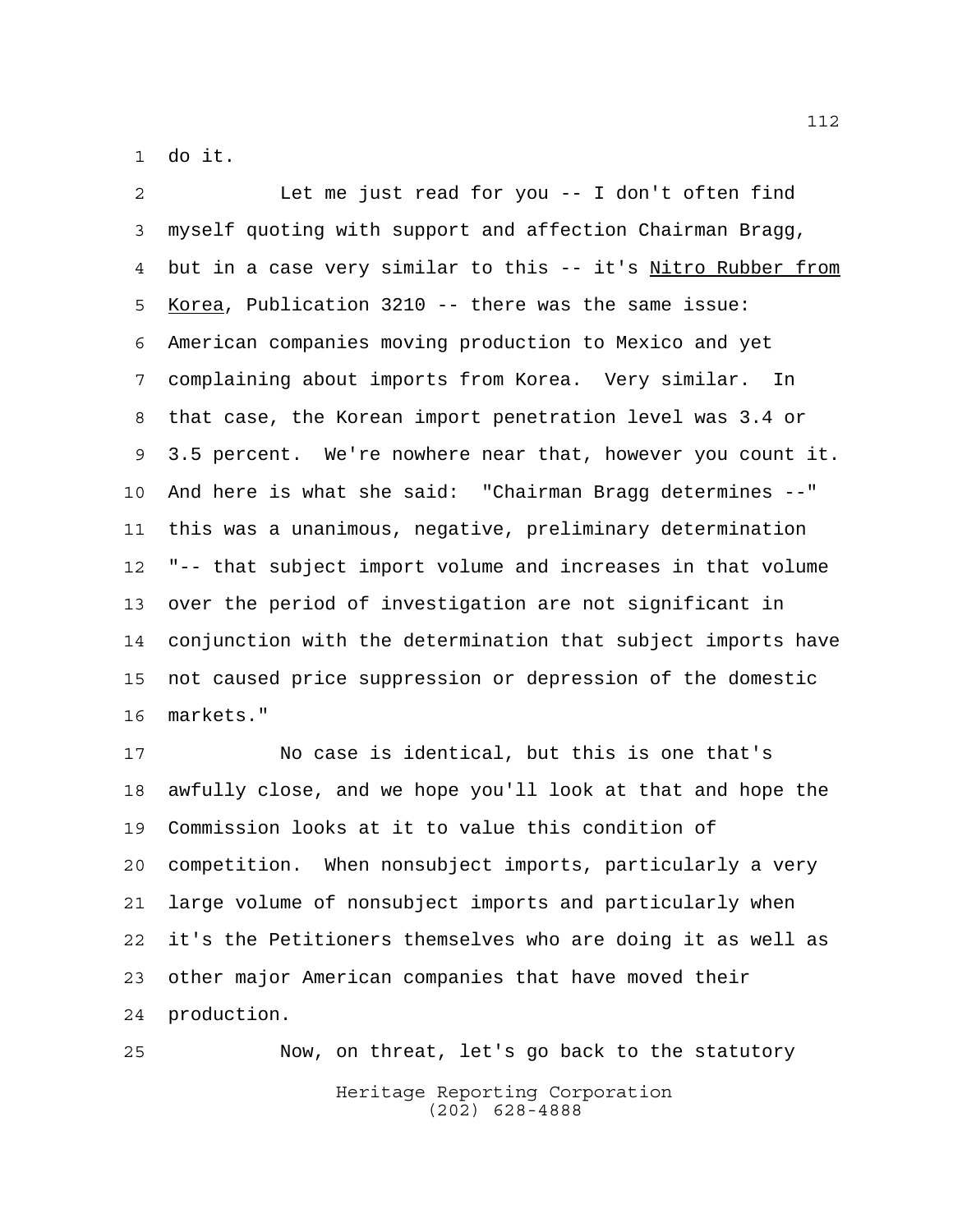standards. Let's not talk about annual reports, salesmen's suggestions, and the rest that the Commission can't make its determination based on; it has to do it on statutory standards. The reports; are they up or down? It says it right in the importer's questionnaire. Do we have inventory overhang? Absolutely not. Are we operating at high levels of capacity utilization? We certainly are.

 And we've done something that's very rare in cases. We've given you every single sale for the next 12 months. It's not speculation. The Commission often talks about mere speculation when it has to make it determination of real and imminent. We've given you all of the sales. We're not hiding anything.

 If you talk about statutory standards, they are not there, regardless of what salesmen would say, regardless of what's in annual reports. We're talking about data on the record in our questionnaire response and the statutory standards. In this case, a couple of numbers to remember. Fifty weeks' lead time. Is that a lost-sale price suppression?

 The second number: \$700,000 a year has been our average during the period of investigation, \$700,000 worth of imports. If you want to count poles, you can count trees. The fact of the matter is it's lost revenue and lost sales with only \$700,000 per year, and if that isn't Bupkus,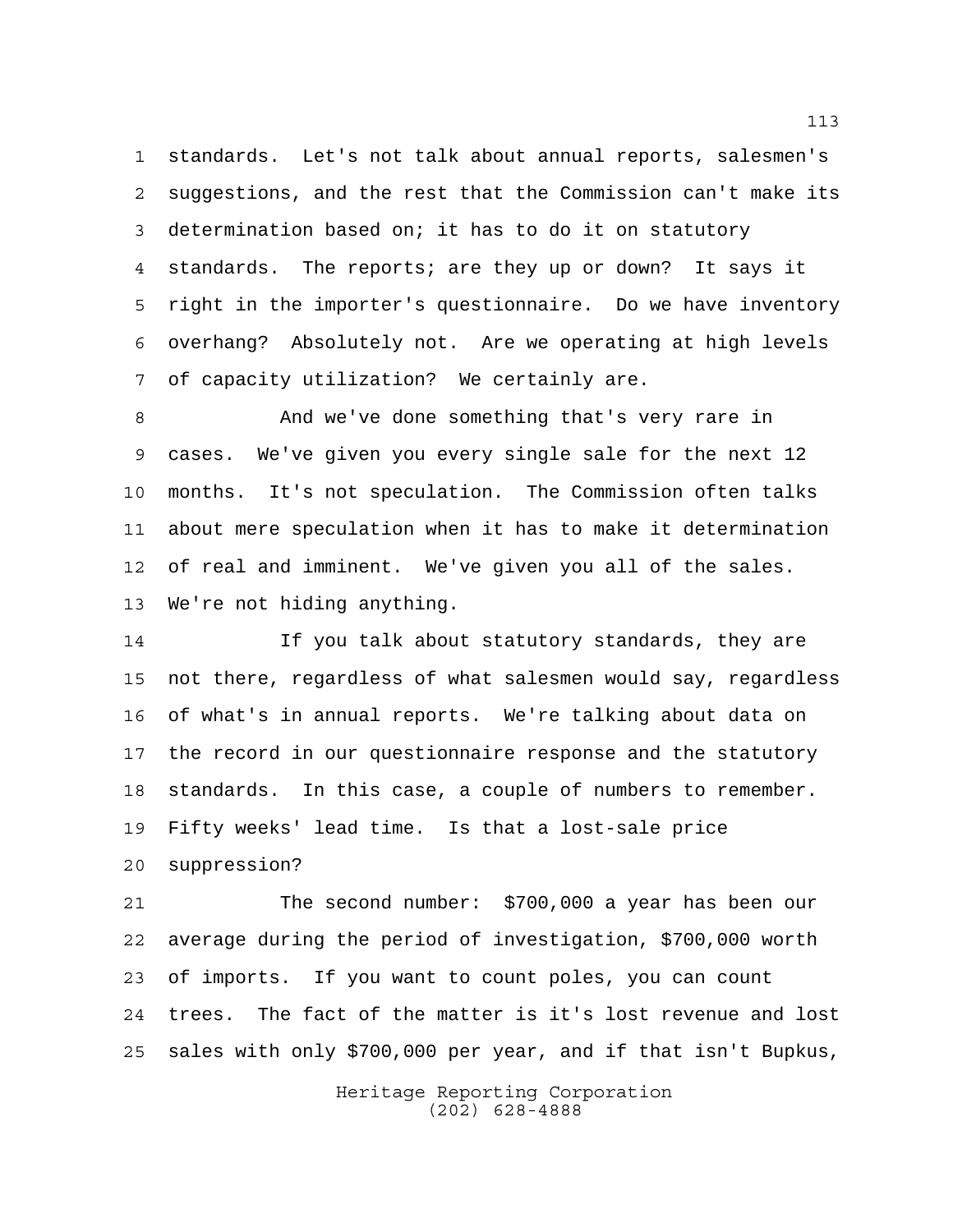I don't know what would be. And in their biggest product, the one they claim, on page 28, is the one where they have the most injury, the most injury, if you can believe this, 65, \$67,000.

 I hate to do this to you, but I'm going to use another Yiddish word. Let's put it this way. I think that this case is so lacking in merit, it should be quickly evaluated, and negative is warranted. Thank you very much. MR. CARPENTER: Thank you, Mr. Silverman.

 A few concluding remarks. The deadline for both the submission of corrections to the transcript and for briefs in the investigation is Thursday, May 8th. If briefs contain confidential business information, a nonproprietary version is due on May 9th.

 The Commission has scheduled its vote on the investigation for Thursday, May 29th, at 11 o'clock, and it will report its determination to the secretary of commerce later that day. Commissioners' opinions will be transmitted to Commerce a week later, on June 5th.

This conference is adjourned.

 (Whereby, at 12:35 p.m., the hearing was adjourned.)

//

//

//